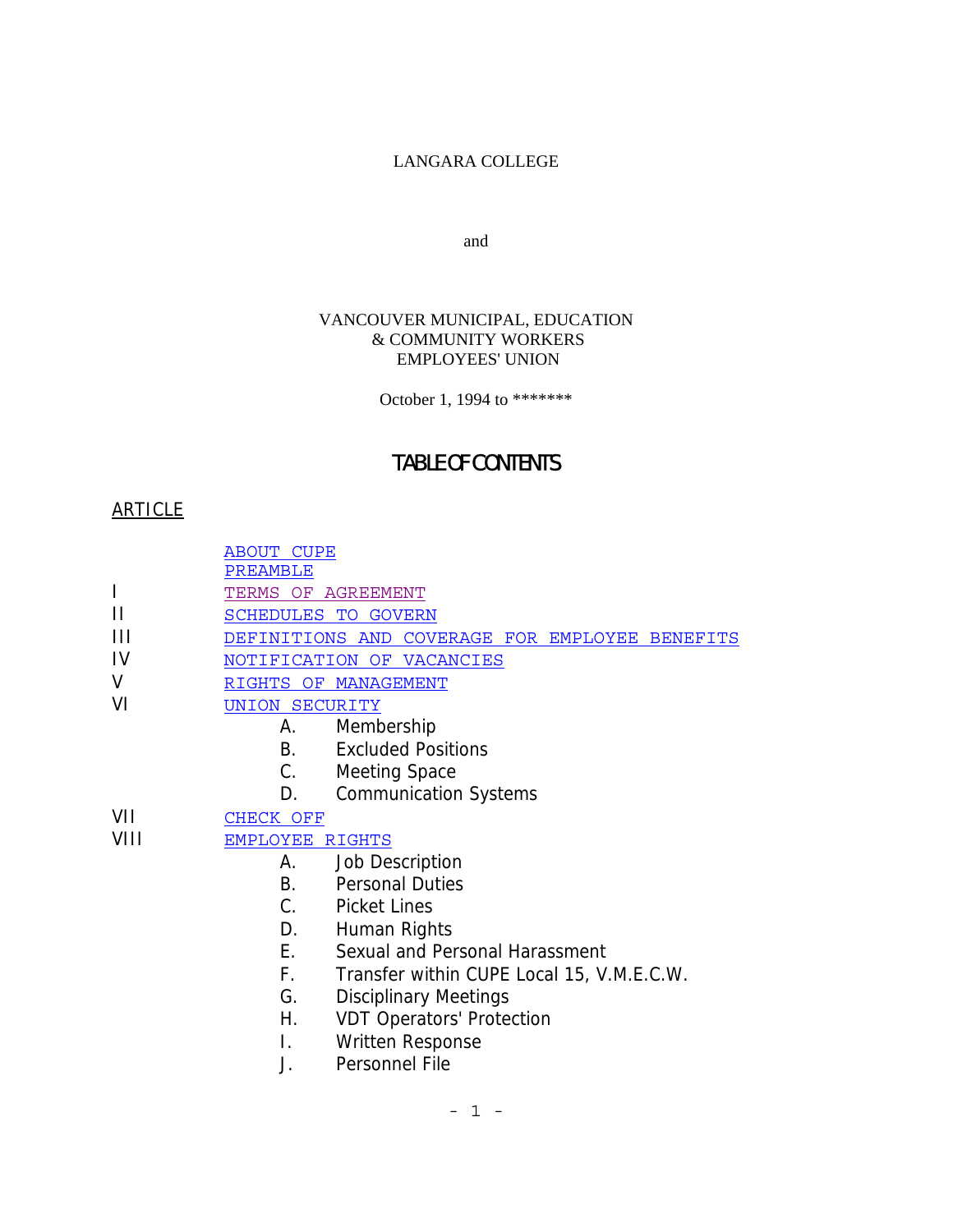- K. Trade Union Activity
- L. Ethics / College Policy

IX GRIEVANCE PROCEDURE

- X POSITION EVALUATION
	- A. The Position Evaluation System
	- B. Position Evaluation Requests
	- C. Position Evaluation Terms of Reference
	- D. Re-examination Process
	- E. Joint Job Evaluation Committee
- XI WORKING CONDITIONS
	- A. Experimental Work Schedules
	- B. Days of Work
	- C. Hours of Work
	- D. Shift Work
	- E. Overtime
	- F. Overtime Meal Periods and Allowances
	- G. Minimum Daily Pay
	- H. Promotion or Transfer
	- I. Temporary Positions
	- J. Temporary Re-appointment Rights
	- K. Uniforms, Gloves, Aprons and Boots
	- L. Workload
	- M. Excessive Workload

# ARTICLE

- XII SCHEDULE OF WAGE RATES (By Paygrades)
- SCHEDULE A Alphabetical Listings
- XIII APPLICATION OF SCHEDULE
	- A. Salary Schedule
	- B. In-hiring Rates of Pay
	- C. Increments
	- D. Acting in Senior Capacity
	- E. Second Language / Sign Language Requirement
- XIV EMPLOYEE BENEFITS
	- A. Annual Vacation
	- B. Vacation Entitlement in Year of Retirement
	- C. General Holidays
	- D. Christmas and New Year's Day Off
	- E. Sick Leave
	- F. Superannuation
	- G. Deferred Savings
	- H. Health Insurance and Dental Plan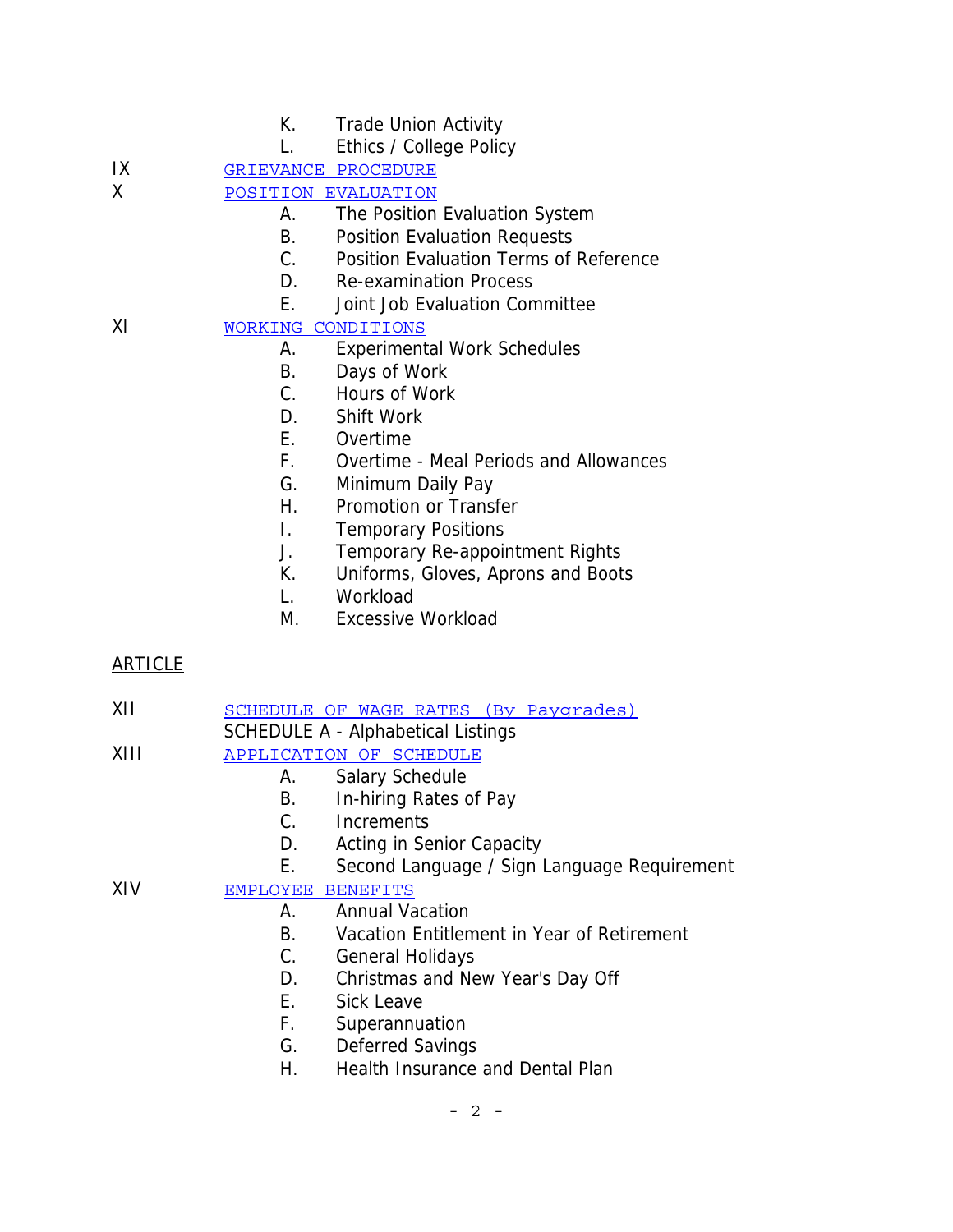- I. Unemployment Insurance
- J. Group Life Insurance
- K. Estate Benefit
- L. Short Term Salary Indemnity
- M. Long Term Salary Indemnity
- N. Gratuity Plan
- O. Voluntary Life Insurance Coverage
- P. R.R.S.P. Payroll Deductions
- Q. Group of Coverage
- R. Employee Benefits
- S. Continuation of Insurance Benefits
- T. Same Gender Spousal Relationships

# XV ABSENCE FROM DUTY

- A. Sickness and Injury
- B. Compulsory Quarantine
- C. Leave for Family Illness
- D. Bereavement
- E. Maternity and Parental Leave
- F. Personal Reasons
- G. Jury Duty and Court Appearance
- H. Educational Leave
- I. Election Campaigning Leave
- J. Union Business
- XVI TECHNOLOGICAL CHANGE

# XVII LAYOFF AND RECALL

- A. Layoff
- B. Trial / Familiarization Period
- C. Re-created Positions
- D. Recall

# XVIII GENERAL PROVISIONS

- A. Seniority
- B. Re-appointment
- C. In Lieu of Service Pay
- D. Health and Safety
- E. First Aid Education
- F. College Course Registration
- G. Career Development
- H. Contracting Out
- I. Policies
- J. General Changes
- K. Present Conditions and Benefits
- L. Information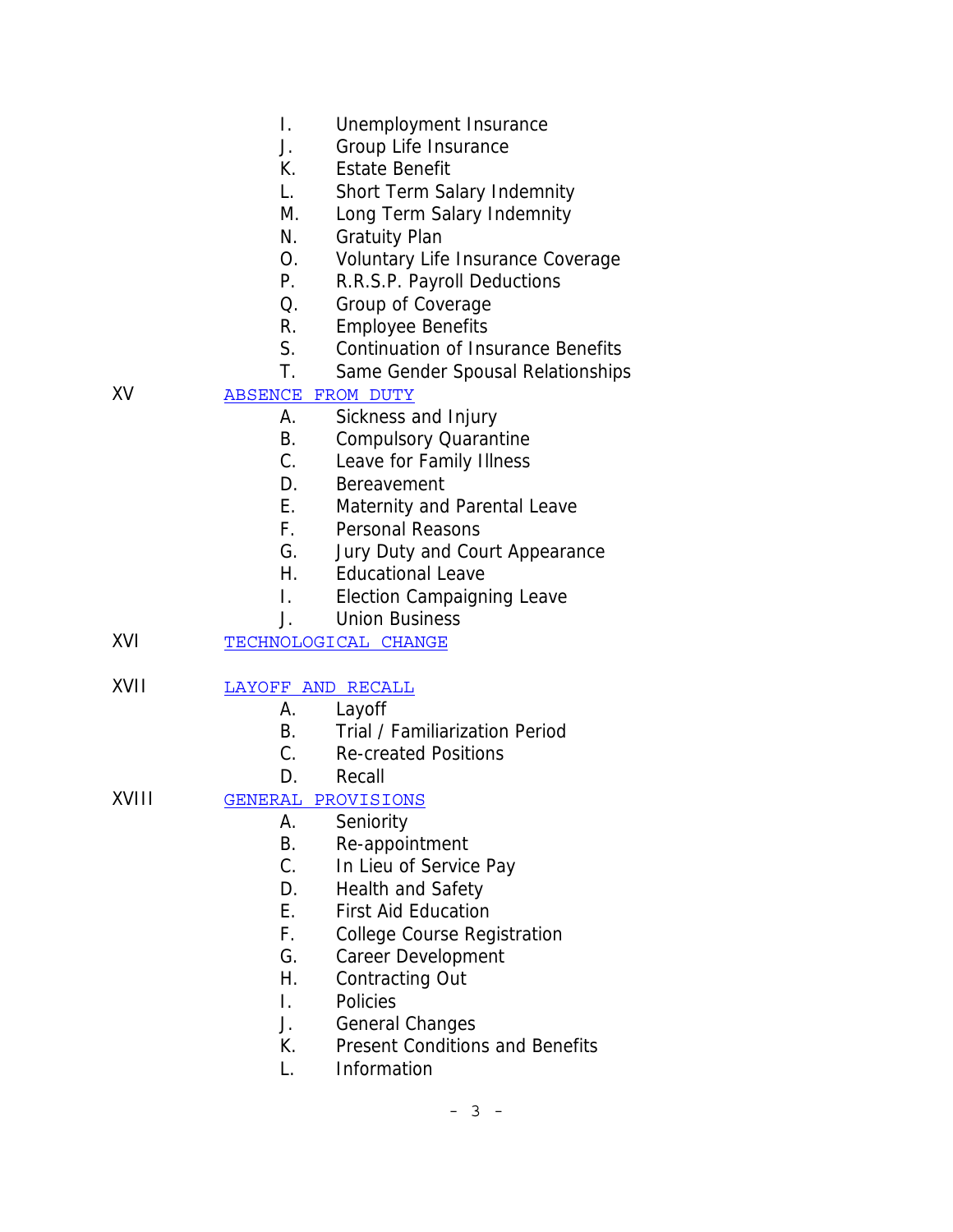- M. Copy of Agreement
- N. Joint Standing Committee

## SCHEDULE A

Allocation of Classifications to Pay Grades Alphabetical Listing Schedule of Wage Rates / Bi-weekly Pay Plan Structure Schedule of Hourly Wage Rates

### SCHEDULE B

# Understandings

- A. Appointments, Terminations and Changes
- B. Damaged Clothing
- C. Safety/Parking
- D. Insurance Contracts
- E. Transportation
- F. Notices of Acting in Senior Capacity
- G. Original Letters of Permanent Appointment
- H. Car Insurance
- I. First Aid Attendants
- J. Training Committees
- K. Preference for Hours Permanent Part-time Employees
- L. Job Sharing
- M. Work From Home
- N. Payroll Information

### ARTICLE

APPENDIX "I"

Letter of Understanding - Compressed Work Week Schedule

APPENDIX "II" Letter - Experimental Work Schedules

#### APPENDIX"III"

Memorandum of Understanding - Permanent Term Positions

#### APPENDIX "IV"

Letter of Understanding - Flextime

#### APPENDIX "V"

Early Retirement Incentive Agreement

#### APPENDIX "VI"

Letter of Understanding - Recovery of Claimed "Overpayments"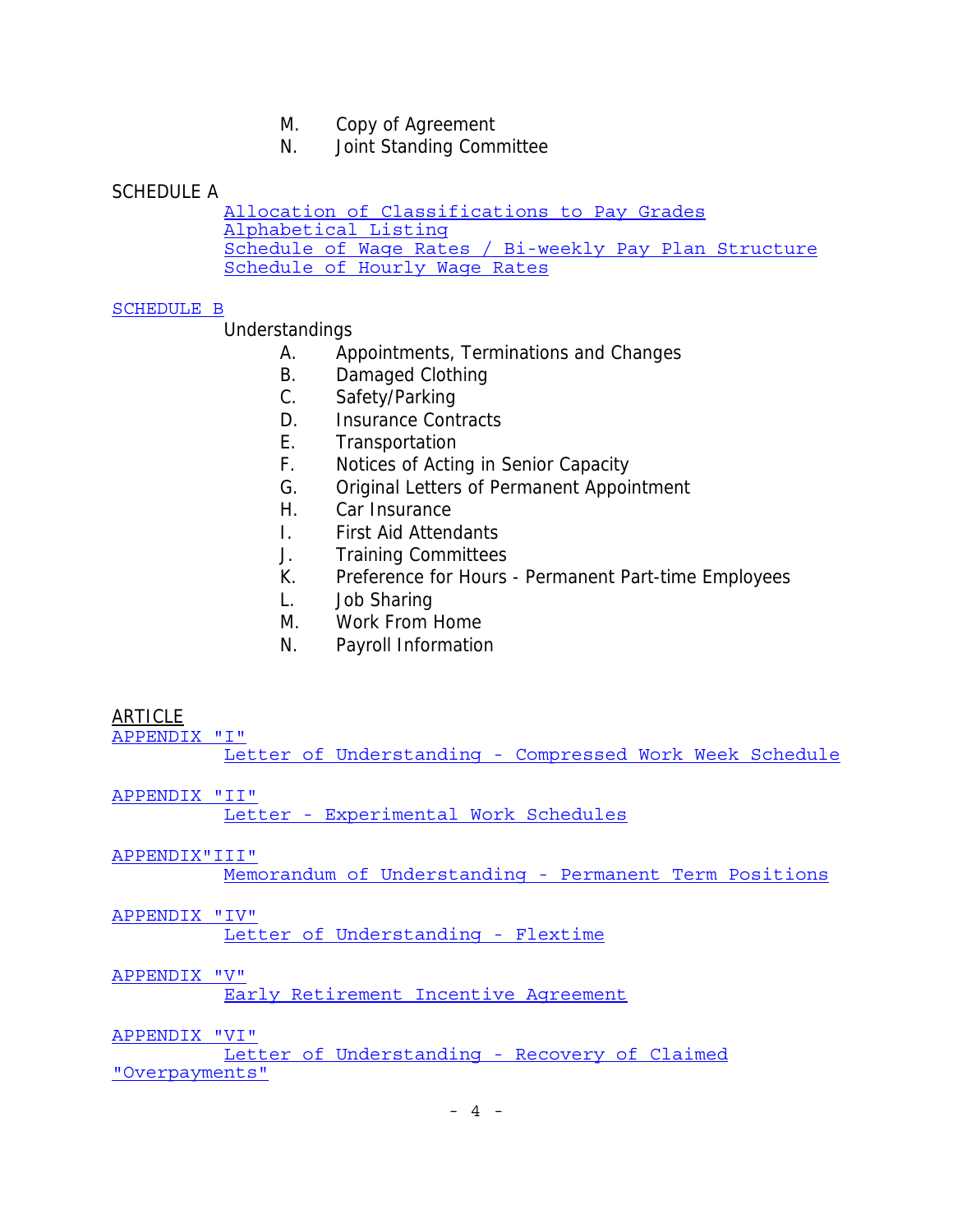APPENDIX "VII"

Letter of Understanding-Gender Neutral Position Evaluation System

APPENDIX "VIII" Separation Issues

APPENDIX "IX"

Letter of Understanding - Pay Equity

APPENDIX "X"

Letter of Understanding - Employee Assistance Program

### APPENDIX "XI"

Letter of Understanding - Benefits Continuation

#### APPENDIX "XII"

Letter of Understanding - Contracting Out

APPENDIX "XIII"

Letter of Understanding - Ratification Meetings

APPENDIX "XIV"

Letter of Understanding - College Harassment Policy

APPENDIX "XV"

Letter of Understanding - Promotion & Transfer

APPENDIX "XVI"

Posting of a Permanent Vacancy Upon Confirmation of Long Term Disability

### **SUBJECT MATTER INDEX**

**PAY EQUITY FUNDING**

# **About CUPE, Local 15/Vancouver Municipal, Education and Community Worker's Union**

 545 West 10th Avenue Vancouver, BC V5Z 1K9 Telephone Number: 879-4671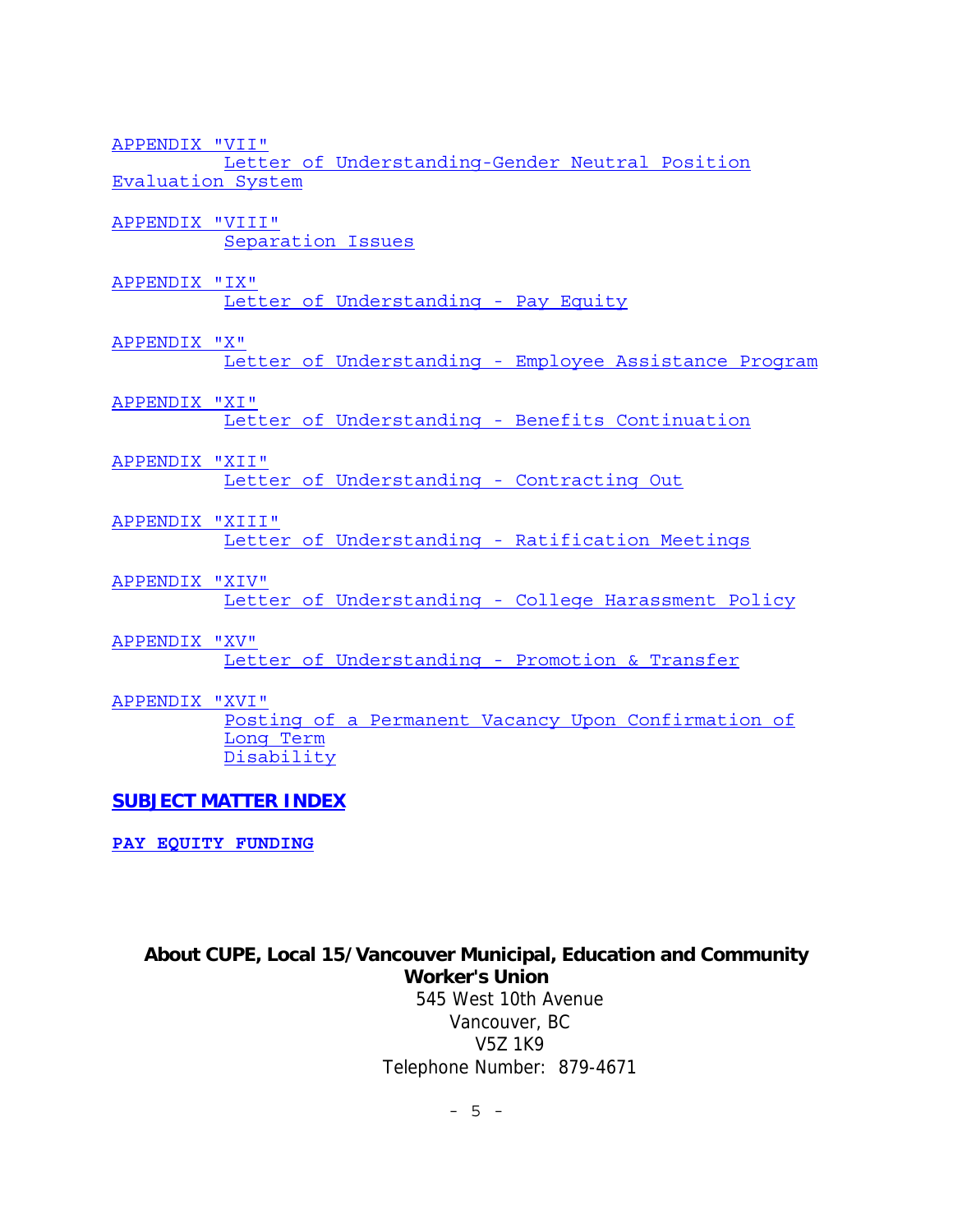# The Local Union

The CUPE 15 is the bargaining agent for the support staff at Langara College. In addition, the Union Represents employees of 16 other employers in the Lower Mainland.

The members (approximately 6,000) of the CUPE Local15 are represented by an Executive Board which carries on the business of the Union between general meetings.

# Local Meetings

the purpose of the Local Meeting is to keep Members informed on what is happening in the union. Policies that affect the Local and you as a member are made at these meetings. Special meetings of your Contract group may be held at your request.

# Local 15 Constitution

The Local 15 Constitution outlines your duty as a Local 15 Member and details the regulations and bylaws that govern Local activities. Any questions on the constitution can be answered by your Shop Steward or an Executive Member.

# Union Staff

The Union employs Staff Representatives, clerical support staff, Classification Officer and Building Maintenance Worker. These full-time employees carry out much of the work of the Union at the direction of the membership and Executive Board. The staff are part of integrated team, attending to problems involving the Union members, providing research information, and assisting in grievances, negotiations and administration of the Collective Agreement.

# CUPE

The Canadian Union of Public Employees is Canada's largest union. CUPE represents more than 460,000 workers in a wide range of occupations from coast to coast.

CUPE is a democratic Union in which the members make the decisions and set the policies. At all levels, it is the rank-and-file members who determine by majority vote what the Union does.

The CUPE Constitution accordingly belongs to the members of CUPE. It determines the Union's objectives and how the Union operates. It forms the basis for the functioning of the more than 2,400 CUPE local unions across Canada.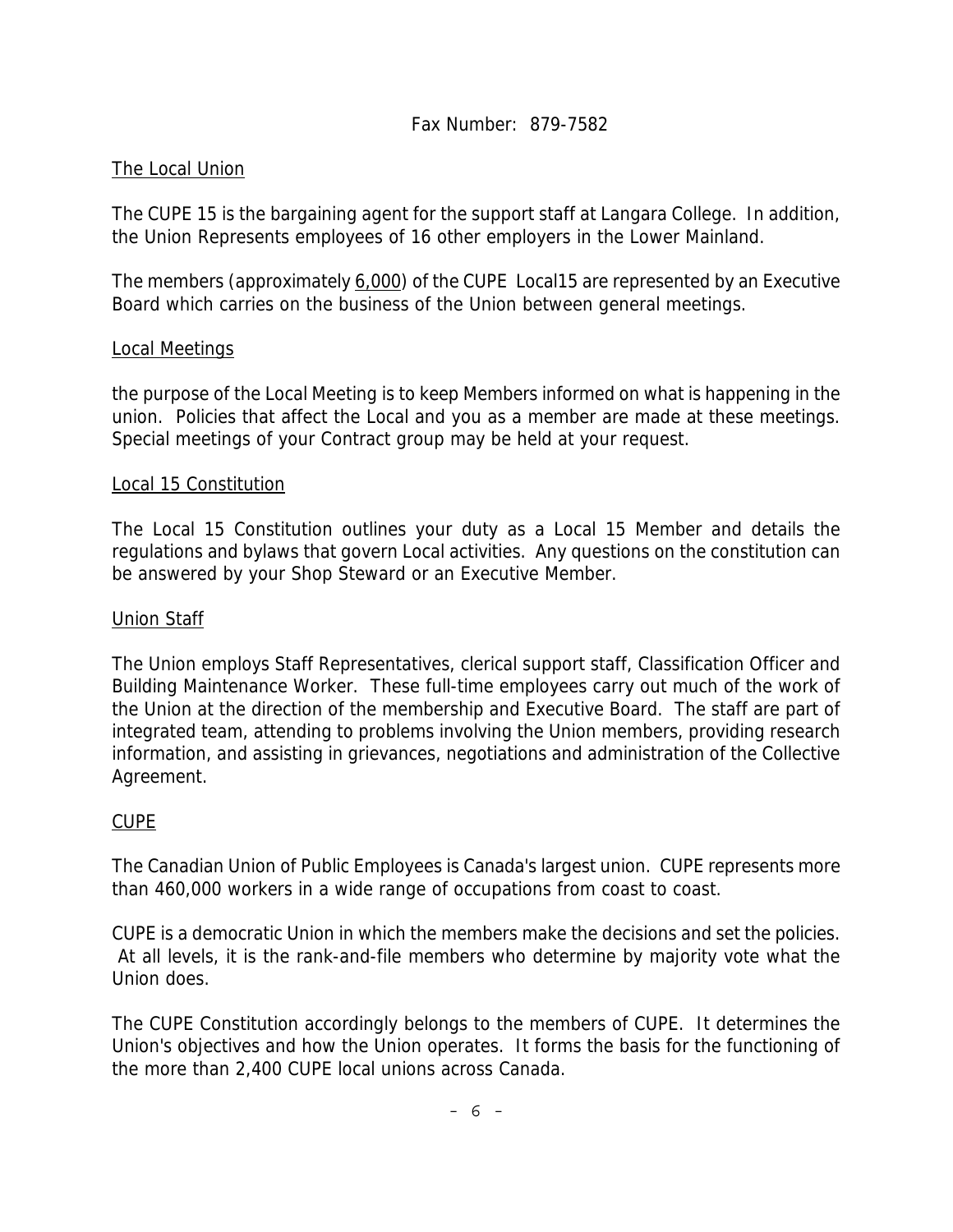BACK TO TABLE OF CONTENTS

# **PREAMBLE**

THIS AGREEMENT, effective the first day **of October,** A.D. **1994**

BETWEEN:

**LANGARA COLLEGE**, of the City of Vancouver in the Province of British Columbia

(hereinafter called "the College")

OF THE FIRST PART

AND:

### **CUPE Local 15, VANCOUVER MUNICIPAL, EDUCATION and COMMUNITY WORKERS** of the City of Vancouver, in the Province of British Columbia

(hereinafter called "the Union")

### OF THE SECOND PART

WHEREAS the College is an employer within the meaning of the Labour Relations Code of British Columbia;

AND WHEREAS the Union is the bargaining authority for all employees of the College covered by the Union's certification;

AND WHEREAS the **Union and the College** hereto have carried on collective bargaining under the terms of the said Act and have reached agreement as hereinafter expressed,

NOW THIS AGREEMENT WITNESSETH that the **Union and the College** hereto agree each with the other as follows:

BACK TO TABLE OF CONTENTS

#### 1. TERM OF AGREEMENT

This Agreement shall be for a term of **thirty (30) months from October 1, 1994 to March 31, 1997,** both dates inclusive.

If no agreement is reached at the expiration of this agreement, this agreement shall remain in force up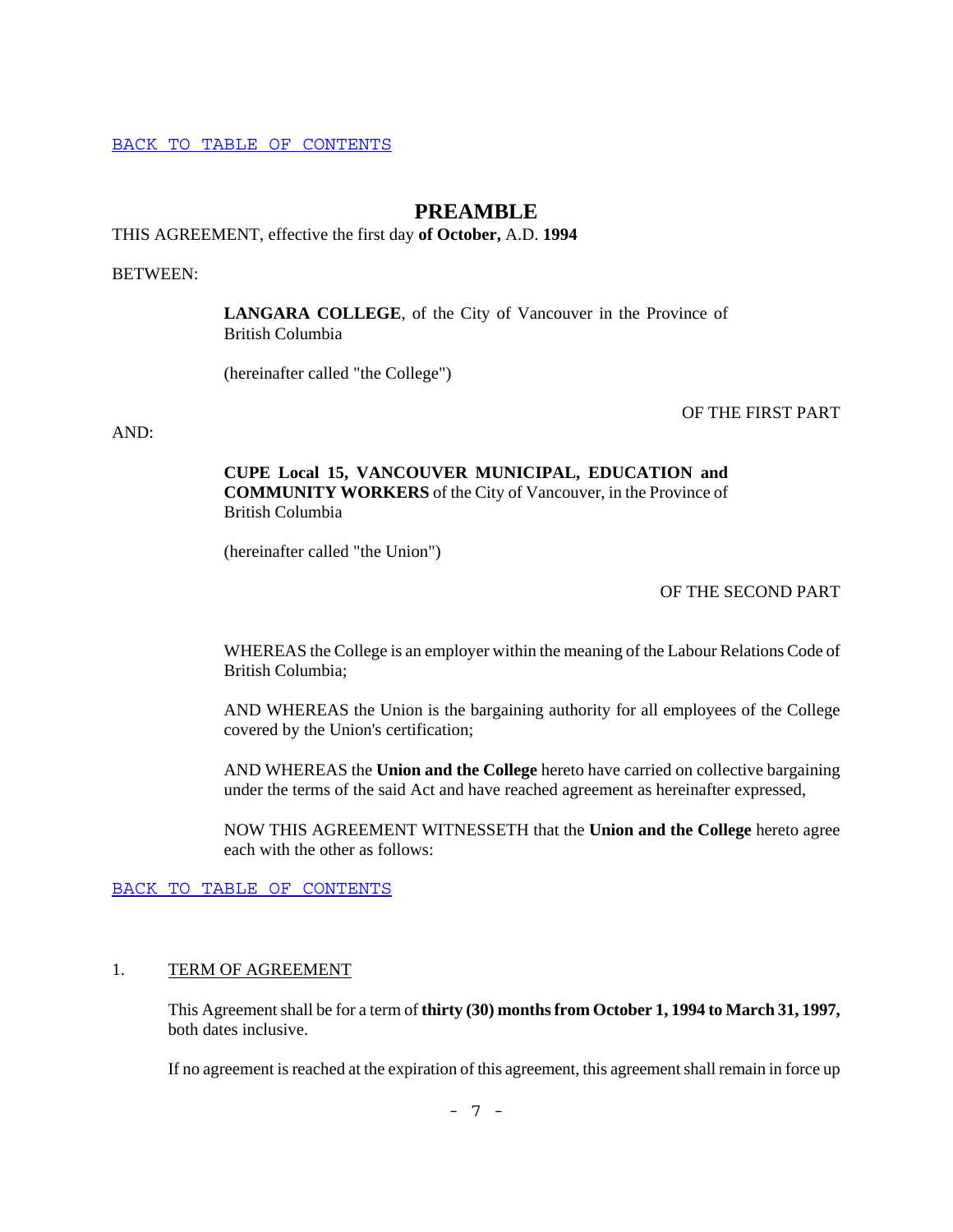to the time a strike or lockout commences, or until a new or renewed agreement is entered into.

BACK TO TABLE OF CONTENTS

#### 2. SCHEDULES TO GOVERN

Whenever there is conflict between the schedules to this Agreement and the general terms of the Agreement, the provisions of the schedule shall govern.

### BACK TO TABLE OF CONTENTS

#### 3. DEFINITIONS AND COVERAGE FOR EMPLOYEE BENEFITS

The following definitions and coverages shall apply in this Agreement:

- 1 The "College" means the Board of **Langara College.**
- 2 "College President" means the **President** and Chief Executive Officer of **Langara College.**
- 3 "Director of Employee and Labour Relations" means the person so employed and designated.
- 4 "Union" means the **CUPE Local 15, Vancouver Municipal, Education and Community Workers (V.M.E.C.W.)**
- 5 Permanent Employee

An employee who has been appointed to permanent staff by the College following six (6) months of satisfactory service with the College. Permanent appointments of less than full-time may be made with the prior approval of the Union. A permanent employee is entitled to all employee benefits provided by the Agreement.

- 6 Probationary Employee
	- 1. A new permanent employee shall be considered in a probationary capacity until the satisfactory completion of six (6) months service.
	- 2. The probationary period shall be for the purpose of determining competence and suitability for permanent employment in that position in which the employee is placed in probationary capacity. The employment of a probationary employee can be terminated at any time during the probationary period without pay in lieu of notice, subject to grievance procedure.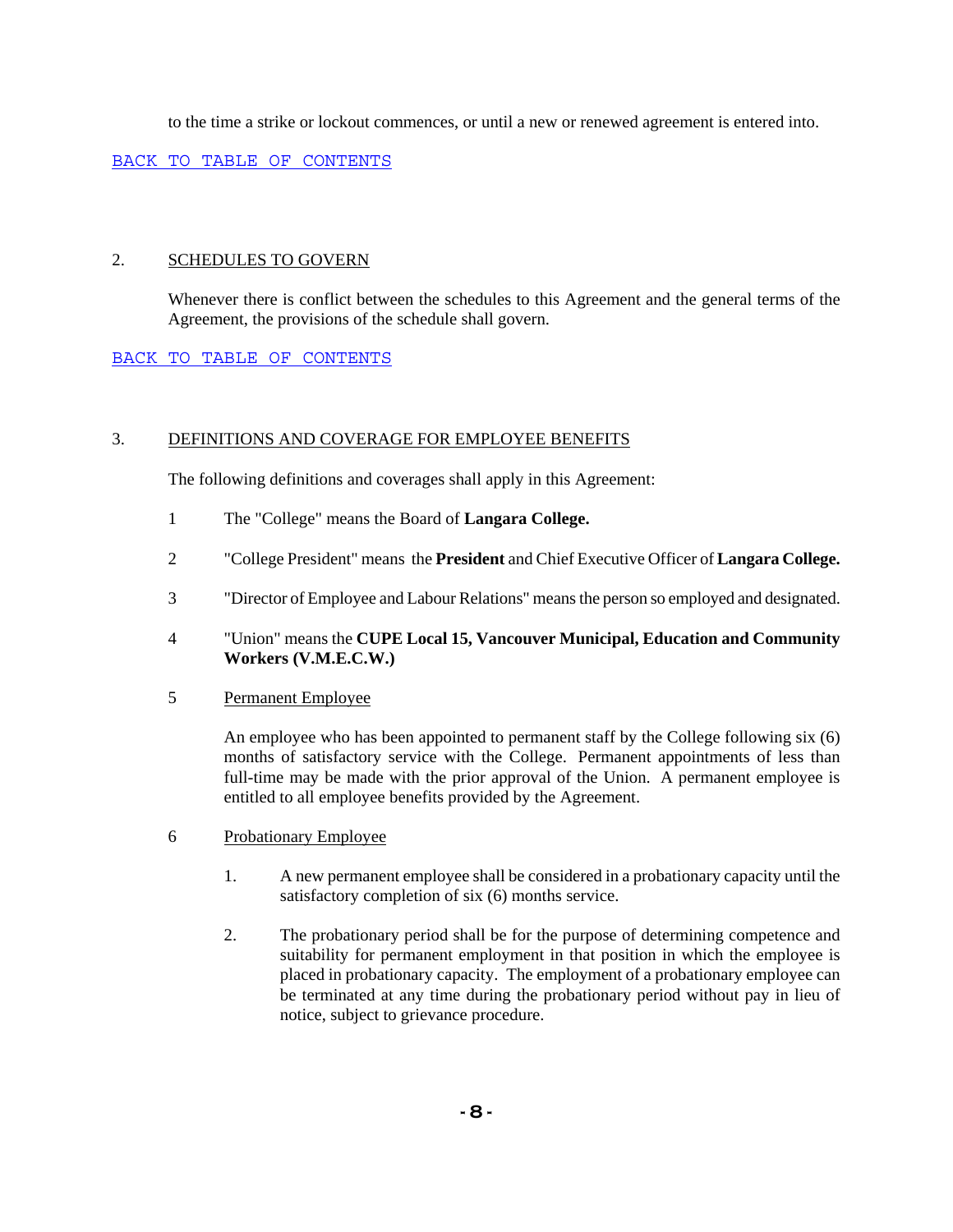#### 6. Probationary Employee (cont'd)

- c. A probationary employee's competence and suitability for permanent employment will be determined on the basis of factors such as:
	- i. the quality of work;
	- 2. conduct;
	- ii. capacity to work harmoniously with others;
	- 3. ability to meet work performance standards set by the College.
- d. If a probationary employee continues in the same position on a permanent basis, seniority, holiday benefits and other prerequisites referable to length of service shall be based on the original date of employment.
- e. A probationary employee is entitled only to the following employee benefits: annual vacations, general (statutory) holidays and Christmas and New Year's days off, as provided in Articles XIV A, XIV C and XIV D respectively and sick leave (see Article XIV E.1) and jury duty and court appearance leave (see Article XV G), and bereavement leave (see Article XV D).

### 7 Temporary Employee

### a. **A temporary employee is an employee who is appointed:**

- i. as a casual from day-to-day; or
- 4. from a stipulated date to a stipulated date which may be extended to another stipulated date if necessary.

A temporary appointment is not intended to be ongoing and therefore does not obligate the College to offer, nor the employee to accept, subsequent reappointment, except as otherwise provided. However, this article does not prevent the College from offering or the employee from accepting subsequent reappointment. This provision will not affect the applicable sections of Article XI H (Promotion and Transfer).

3. A temporary employee, upon appointment, is entitled only to the following employee benefits, as provided for such employee: Annual vacations, general (statutory) holidays and Christmas and New Year's days off as prescribed in Articles XIV A, XIV C and XIV D respectively.

### 7. Temporary Employee (cont'd)

A temporary employee is entitled to sick leave benefits as provided in Article XIV E, XV A and XV B, and bereavement leave, as provided in Article XV D.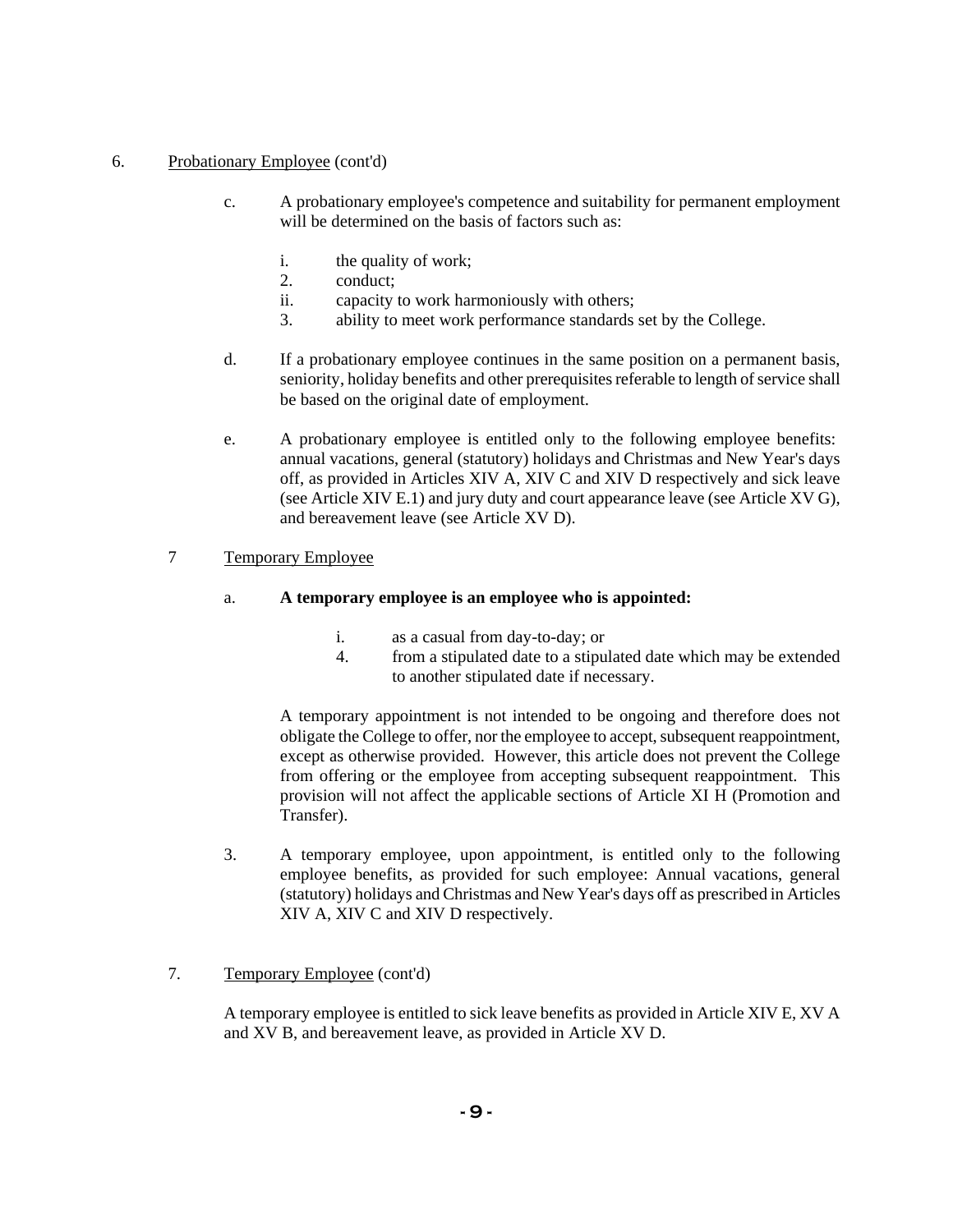# III DEFINITIONS AND COVERAGE FOR EMPLOYEE BENEFITS (Cont'd)

- 4. A temporary employee shall be paid an amount of ten percent (10%) in lieu of the following benefits: sick leave, superannuation, deferred savings, health insurance, group life and voluntary life insurance, short term salary indemnity, long term salary indemnity, gratuity plan, dental plan and paid bereavement leave. Such temporary employee shall, however, be entitled to annual vacation, general holidays and Christmas and New Year's days off in accordance with the respective provisions of this collective agreement.
- 5. A temporary employee upon having worked eight hundred and fifty (850) hours may opt in writing to receive benefits specified in c) above and forego the ten percent (10%) payment in lieu. In either event, such employee shall continue to be entitled to annual vacation, general holidays and Christmas and New Year's days off in accordance with the respective provisions of this collective agreement.
- 6. Temporary employees engaged on a casual basis from day to day and paid on a timesheet basis shall be entitled to vacations as follows:
	- i. Payment for vacation shall be made each pay day along with regular earnings and other entitlements for that particular pay period.
	- ii. Payment shall be made on the basis of two percent (2%) of basic earnings for each five (5) working day entitlement.
- b. A temporary employee appointed to a posted temporary position of six (6) months or more shall be appraised during the first six (6) months in that position taking into account:
	- 1. the quality of work;
	- 2. conduct;
	- iii. capacity to work harmoniously with others;
	- 3. ability to meet work performance standards set by the College.

The employment of a temporary employee can be terminated at any

### 7. Temporary Employee (cont'd)

time during the appraisal period without pay in lieu of notice, subject to the grievance procedure.

c. A temporary employee who has accumulated eight hundred fifty (850) hours of length of service will maintain internal status and length of service for posted vacancies which close within five (5) months following the end of their employment. To facilitate application of this provision, temporary employees should indicate their last day worked or if currently employed on their application.

#### 8 Benefits For Less Than Full-time

An employee who has qualified for employee benefits under the provisions of this Collective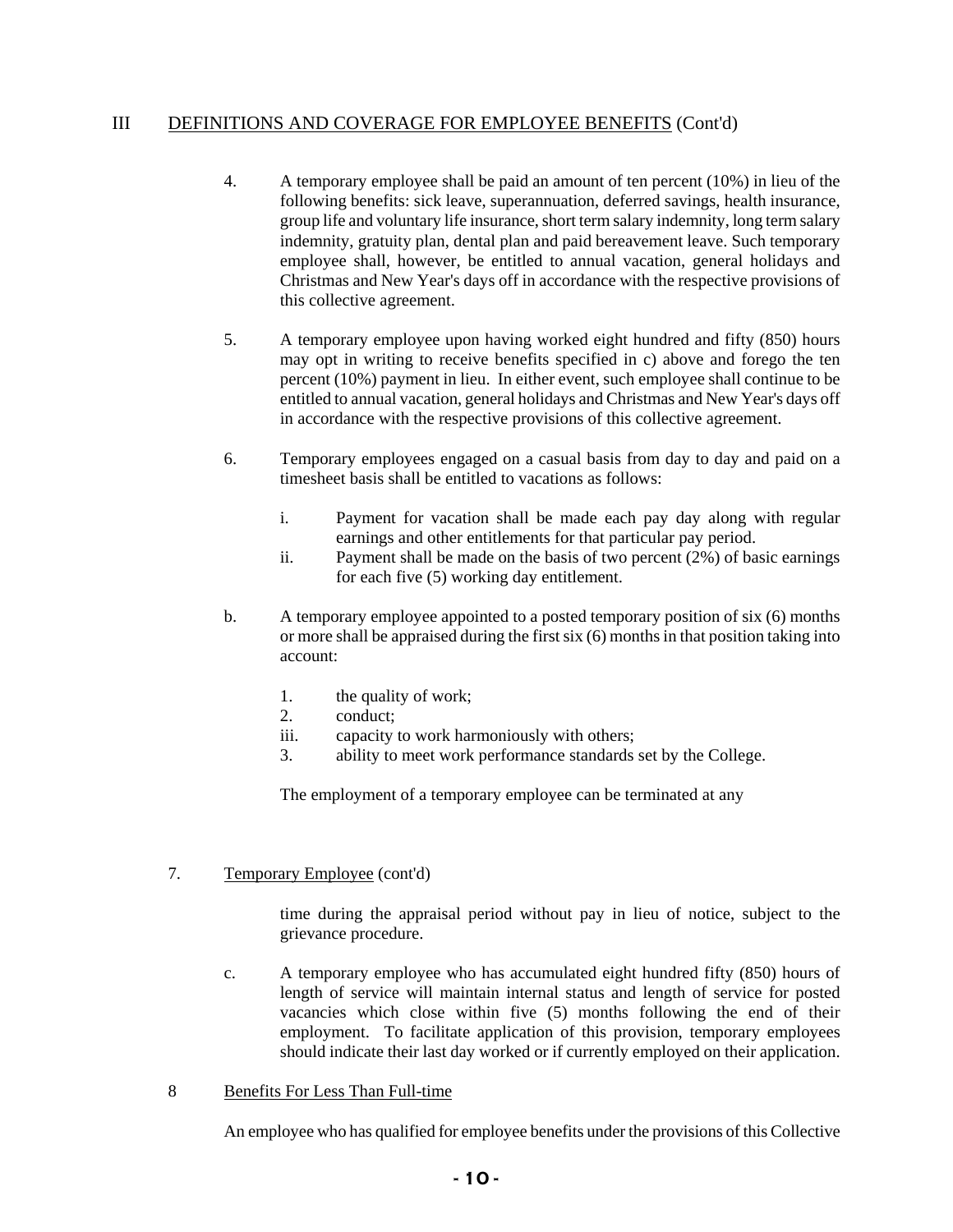### III DEFINITIONS AND COVERAGE FOR EMPLOYEE BENEFITS (Cont'd)

Agreement shall retain such benefits as long as they are employed on the basis of an average of fourteen (14) hours per week or more. Should such Employee subsequently average less than fourteen (14) hours per week they shall receive ten percent (10%) in lieu of specified benefits as per Article III 7 c).

#### 9 Retirement Age

The minimum and maximum retirement age shall be sixty (60) and sixty-five (65) years of age respectively in accordance with the Municipal Superannuation Act.

#### BACK TO TABLE OF CONTENTS

#### 4. NOTIFICATION OF VACANCIES

- 1 The College agrees that before filling any
	- a. permanent position or
	- 7. temporary vacancy covered by this agreement anticipated to exceed three (3) months,

notice of such vacancy shall be posted in such conspicuous places as may be designated by the College. **A permanent position shall be posted for a minimum of ten (10) working days and a temporary position shall be posted for a minimum of seven (7) working days.**

- 2 Should a temporary position which was not required to be posted in accordance with the foregoing ultimately exceed, or at any time be expected to exceed three (3) months, it shall be posted at that time. While the position is being filled, the employee may remain in this temporary position for a reasonable transitional period.
- 3 Should a posted temporary vacancy ultimately become permanent, it shall be re-posted at that time.
- 4 A notice of vacancy shall be compatible with, **and essentially represent** the current job description of the available position and will include a complete statement of the duties and responsibilities and desirable qualifications for the position along with the classification title, current work location (without prejudice to the right of the College to transfer employees), hours and days of duty, salary range and any particular premiums associated therewith and the competition closing date. Each notice of vacancy shall bear the notation "This position is open to both male and female applicants." Where the available position is "Temporary" the notice shall so specify stating the anticipated duration of employment.
- 5 Upon the prior written request of the employee, the College is obligated only to mail to a confirmed address notices of posted job vacancies occurring during an authorized leave of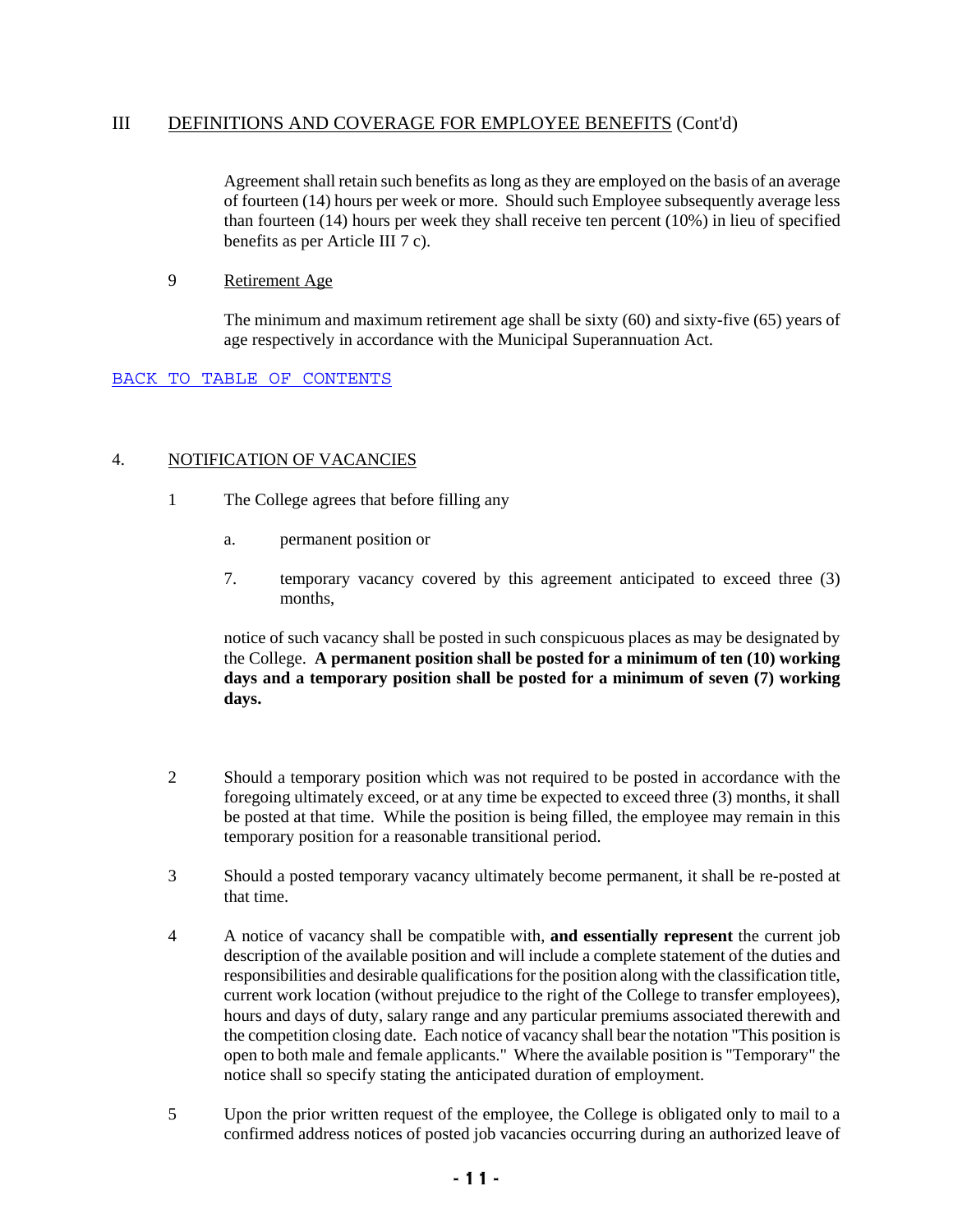# IV NOTIFICATION OF VACANCIES (Cont'd)

absence.

- 6 The College shall mail to the confirmed addresses of all laid-off permanent employees subject to recall, all notices of vacancies referenced herein.
- 7 A temporary position equal to or greater than fourteen (14) hours per week which has existed for a continuous twelve (12) months and can reasonably be expected to be ongoing shall be established as a permanent position and shall be posted in accordance with this Article, subject to provisions of Article III 5.
- 8 The College will wherever reasonable combine part-time, temporary work which is ongoing to create regular positions equal to or greater than fourteen (14) hours per week in accordance with Article IV 7. Said work to be combined will normally be in the same classification or pay rate.

### 9 **The College will consider the amount of overtime work and excess workload concerns when creating new positions. (Reference Article XI.M)**

- 10 A temporary position which is established as permanent may, in accordance with Appendix "III" to this agreement, be established on a term basis by mutual agreement between the College and the Union and shall be posted as provided in this Article.
- 11. Should the College decide to eliminate or delay in filling vacant positions under the scope of this collective agreement, **the College shall provide written advice to the Union, with a copy to the designated steward, within four (4) weeks of the position becoming vacant.**
- 12. Once a position has been posted, the College shall not cancel that posting unless it can demonstrate that circumstances arose after the posting occurred which necessitated the cancellation. The College shall notify the Union in writing of such circumstances. If the Union does not agree with the College's decision, it may initiate a grievance commencing at Step 3 of the grievance procedure.

### BACK TO TABLE OF CONTENTS

# V. RIGHTS OF MANAGEMENT

Any rights of Management which are not specifically mentioned in this Collective Agreement and are not contrary to its intention shall continue in full force and effect for the duration of this Collective Agreement, always provided that such rights shall be exercised in a fair and equitable and non-discriminatory fashion.

The College may dismiss, suspend, or discipline an employee for just and reasonable cause. In the event of an arbitration arising out of such action the burden of proof is on the employer.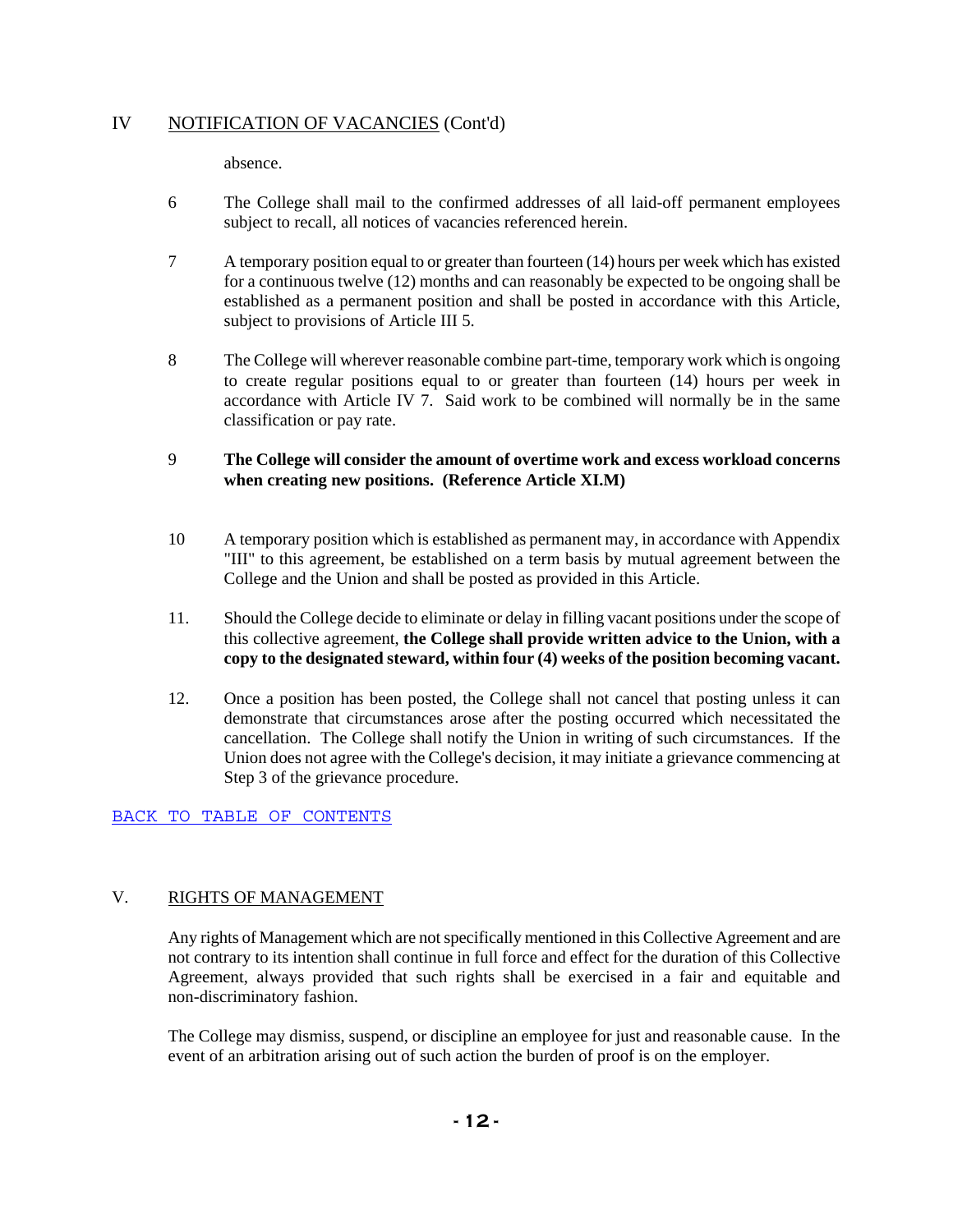# IV NOTIFICATION OF VACANCIES (Cont'd)

#### BACK TO TABLE OF CONTENTS

#### VI. UNION SECURITY

#### A. Membership

Every employee who is now, or hereafter becomes, a member of the Union shall maintain membership in the Union as a condition of employment; and every new employee whose employment commences hereafter shall, within thirty (30) days after the commencement of employment, apply for and maintain membership in the Union as a condition of employment, provided that no employee shall be deprived of employment by reason of loss of membership in the Union for reasons other than

failure to pay the regular Union dues.

#### A. Membership (cont'd)

Employees will be entitled to display Union shop cards and insignia of a size to be no larger than 5" x 7" on their person, at their workstation, on College bulletin boards and at mutually agreeable locations on College buildings. The College accepts no responsibility for the cost or maintenance of these display materials.

#### B. Excluded Positions

The College will notify the Union of the creation of any position which the College intends to treat as an excluded position, along with the reasons justifying such exclusion. Such notice shall be given upon creation of such position at least thirty (30) days prior to filling the new position.

# C. Meeting Space

.

#### **Upon completion of the new Langara building, the CUPE Local 15, VMECW will be provided with suitable separate office space for its exclusive use, at no cost to the Union.**

**Upon providing such spaces** the College shall, to **the best of its' ability,** make available private space to accommodate meetings between a Union representative and individual members in preparation for meetings with Management.

#### D. **Communication Systems**

**The College will provide the Union with access to the E-mail system. The College will facilitate the priority placement of the Union on the voice mail system once the new building is completed; however, the Union shall not have access to the general broadcast features of the voice mail system**.

BACK TO TABLE OF CONTENTS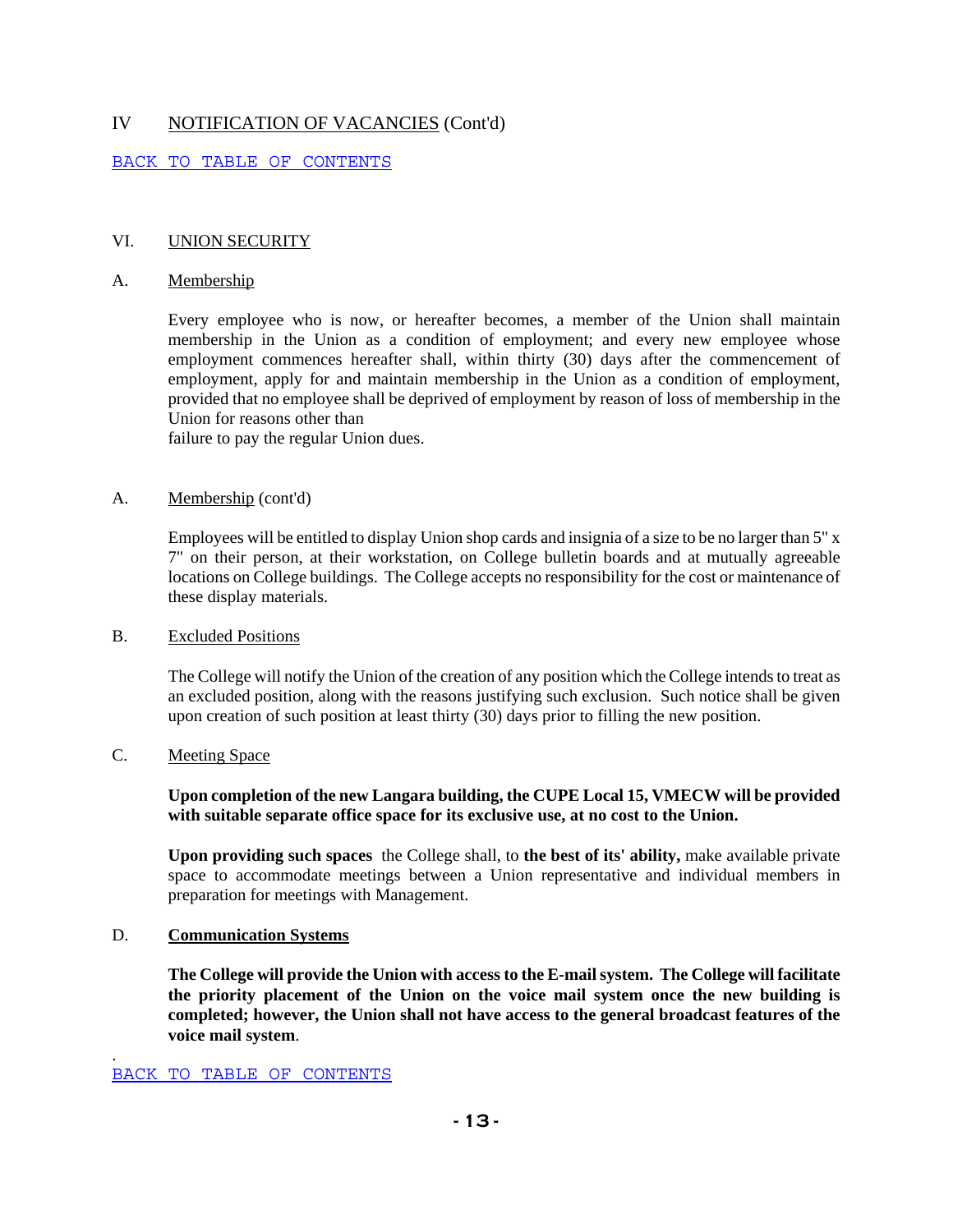## VI UNION SECURITY (Cont'd)

#### VII. CHECK-OFF

In accordance with the provisions of **Section 16 of the** *Labour Relations Code* **of British Columbia**, the College will deduct from the wages of any employee covered by this Agreement, union dues and assessments levied in accordance with the by-laws of the Union. For new employees, these deductions will commence on their first day of employment.

#### BACK TO TABLE OF CONTENTS

#### VIII EMPLOYEE RIGHTS

#### A. Job Description

The College shall provide to each employee at the time of hiring, promotion, or upon request, a description of the duties and responsibilities applicable to their position. Copies of the College's current **job rating sheets** will be placed in the College library to be available to employees.

#### B. Personal Duties

Employees will not be required to perform personal duties for supervisory personnel.

C. Picket Lines

Employees shall not be disciplined by the College for refusing to cross a legal picket line. Where employees refuse to cross a legal picket line at their normal place of duty, they shall be considered absent without pay.

D. Human Rights

The College shall not refuse to employ, or to continue to employ, or to advance or promote a person, or discriminate against a person in respect of employment or condition of employment unless reasonable cause exists for such refusal or discrimination.

For the purposes of the foregoing, the race, creed, religion, colour, age, marital or parental status, ancestry, place of origin, **disability**, political belief or union membership or activity, **or sexual orientation** of any person or class of persons shall not constitute reasonable cause; the sex of any person shall not constitute reasonable cause unless it relates to the maintenance of public decency; a conviction of a criminal or summary conviction charge shall not constitute reasonable cause unless such charge relates to the occupation, or employment or to the intended occupation or employment, advancement or promotion of a person. Any allegation of discrimination shall be dealt with through the Grievance Procedure, with the burden of proof being on the Union.

E. Sexual and Personal Harassment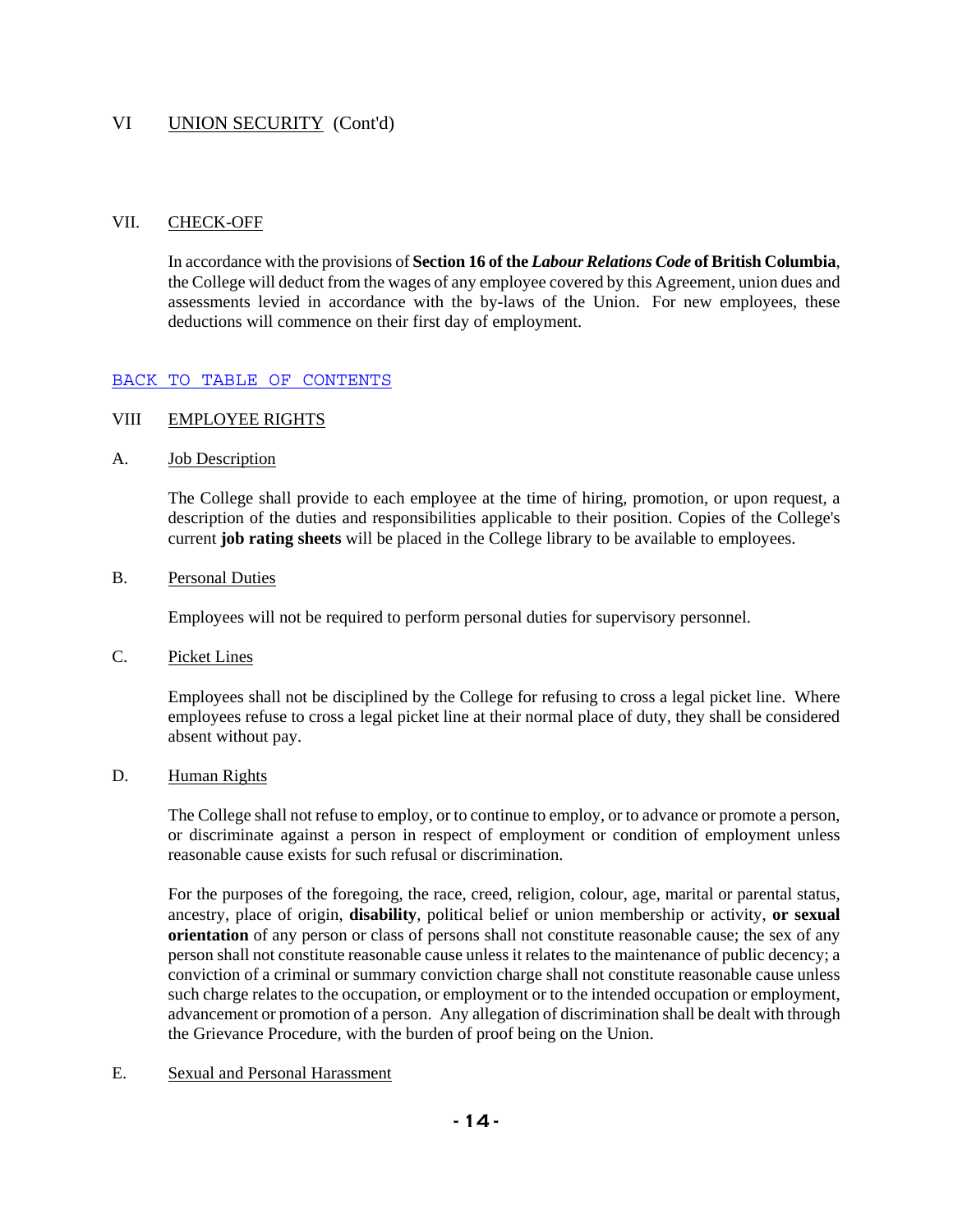1 The College is committed to providing all employees with a work environment free from sexual and personal harassment.

### VIII EMPLOYEE RIGHTS (Cont'd)

#### E. Sexual and Personal Harassment (cont'd)

- 2 For the purposes of this Article, sexual harassment is defined as follows:
	- 1. Unwanted sexual attention made by a person who knows or ought reasonably to know that such attention is unwanted; or
	- 2. Unwanted physical contact such as touching, patting, pinching, or punching; or
	- 3. Implied or expressed promise of reward for complying with a sexually oriented request; or
	- 4. Implied or expressed threat of reprisal, in the form either of actual reprisal or the denial of opportunity, for refusal to comply with a sexually oriented request; or
	- 5. The **inappropriate** display of sexually oriented literature, or pornographic material.
- 3. For the purposes of this Article, personal harassment is defined as follows:
	- 1. Physical threat, intimidation, or assault, or unwelcome physical contact such as touching, patting, pinching and punching; or
	- 2. Unwelcome behaviour or comment that is directed at, or offensive to any employee that demeans, belittles, causes personal humiliation or embarrassment to that employee or any other employees; or
	- 3. Implied or expressed promise of reward or threat of reprisal, or the denial of opportunity for refusal to comply with a request which is unrelated to any employee's assigned duties.
	- 4. The improper use of power and authority inherent in the position held, to endanger an employee's job, threaten the economic livelihood of an employee, or in any way interfere with or influence the career of such an employee.
	- 5. Remarks or behaviour which may reasonably be perceived to create a negative psychological and emotional environment for work and study.

#### VIII EMPLOYEE RIGHTS (Cont'd)

E. Sexual and Personal Harassment (cont'd)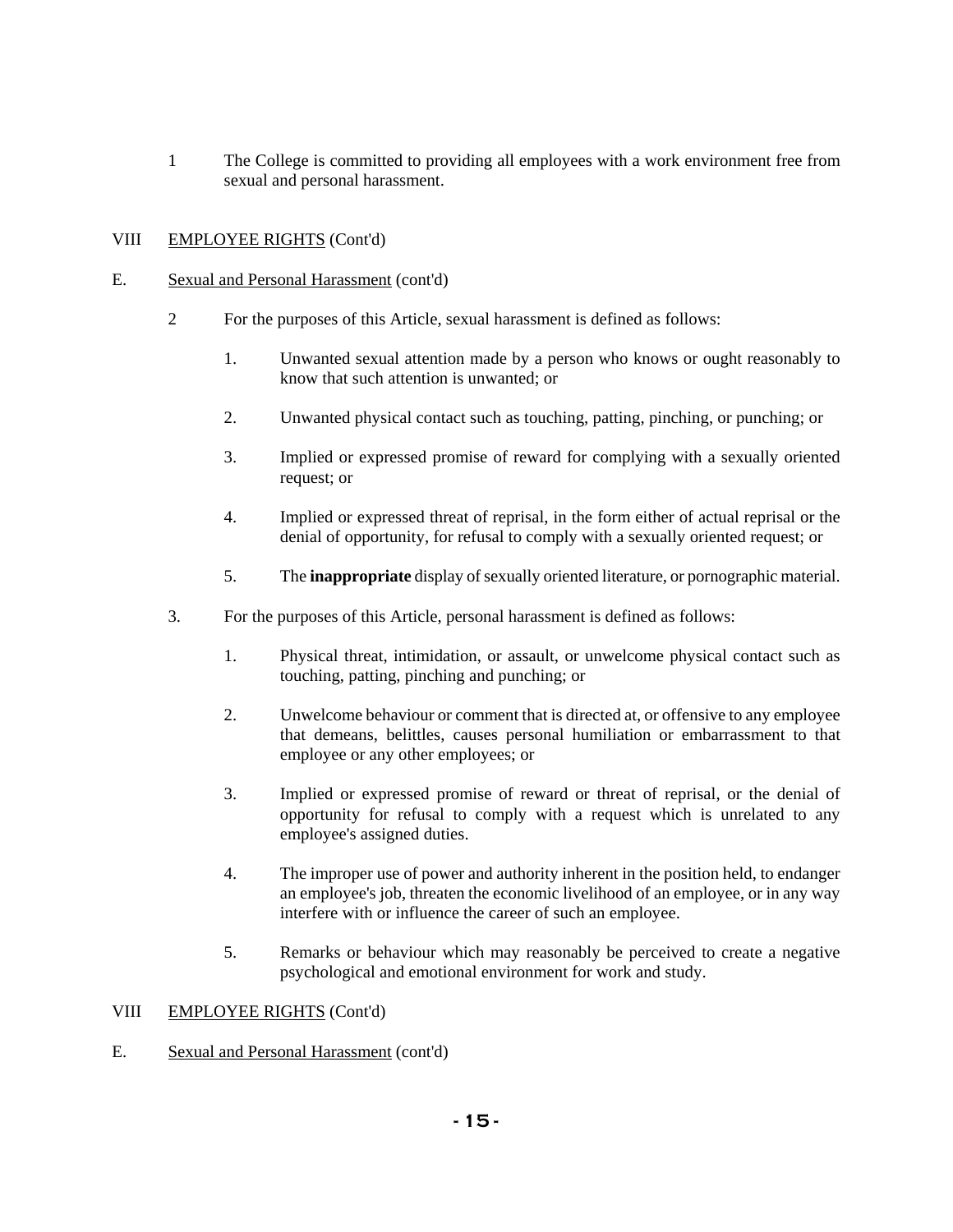- 4. Any allegation of sexual or personal harassment shall be dealt with through the grievance procedure subject to the following:
	- a. Where a person who is the subject of the complaint is the College representative at any step of the grievance procedure, the Union may bypass that step of the procedure or present the grievance to another appropriate College representative.
	- b. College or Union representatives, in the course of investigation of a complaint of harassment, shall have regard for the privacy and confidentiality of the grievor and all employees involved in the complaint.
	- c. An arbitrator, in the determination of a complaint of harassment, may take reasonable steps to protect the interest of all parties in privacy and confidentiality in the determination of procedural and evidentiary matters, subject to the requirement of fairness to all parties.
- 5. a. Employees against whom a grievance of complaint has been filed shall have the right to know what allegations have been made against them, and shall have the right to request Union representation at all meetings, interviews and hearings where the employee's presence is requested.
	- b. The Union has the right to represent an employee at all meetings, interviews and hearings where the complainant's presence is requested.
- 6. An employee who chooses to file a complaint in accordance with the College's Harassment Policy, and does not achieve a satisfactory resolution, may file a grievance at Step 3 of the grievance procedure.
- 7. **Employees shall be able to deal with matters related to harassment on a confidential basis with the Human Rights Co-ordinator.**

**Therefore the College Human Rights Co-ordinator shall not be called to be a witness at an arbitration hearing in any dispute relating to harassment in which he/she has been involved as the College Human Rights Co-ordinator.** 

#### VIII EMPLOYEE RIGHTS (Cont'd)

E. Sexual and Personal Harassment (cont'd)

**In addition, confidential or personal documents provided to the College Human Rights Co-ordinator by the employee shall not be used in any grievance/arbitration without the employee's current consent unless said documents are available to the College independent of the College Human Rights Co-ordinator.**

8. Time limits shall be waived for grievances filed under Article VIII E.6 above.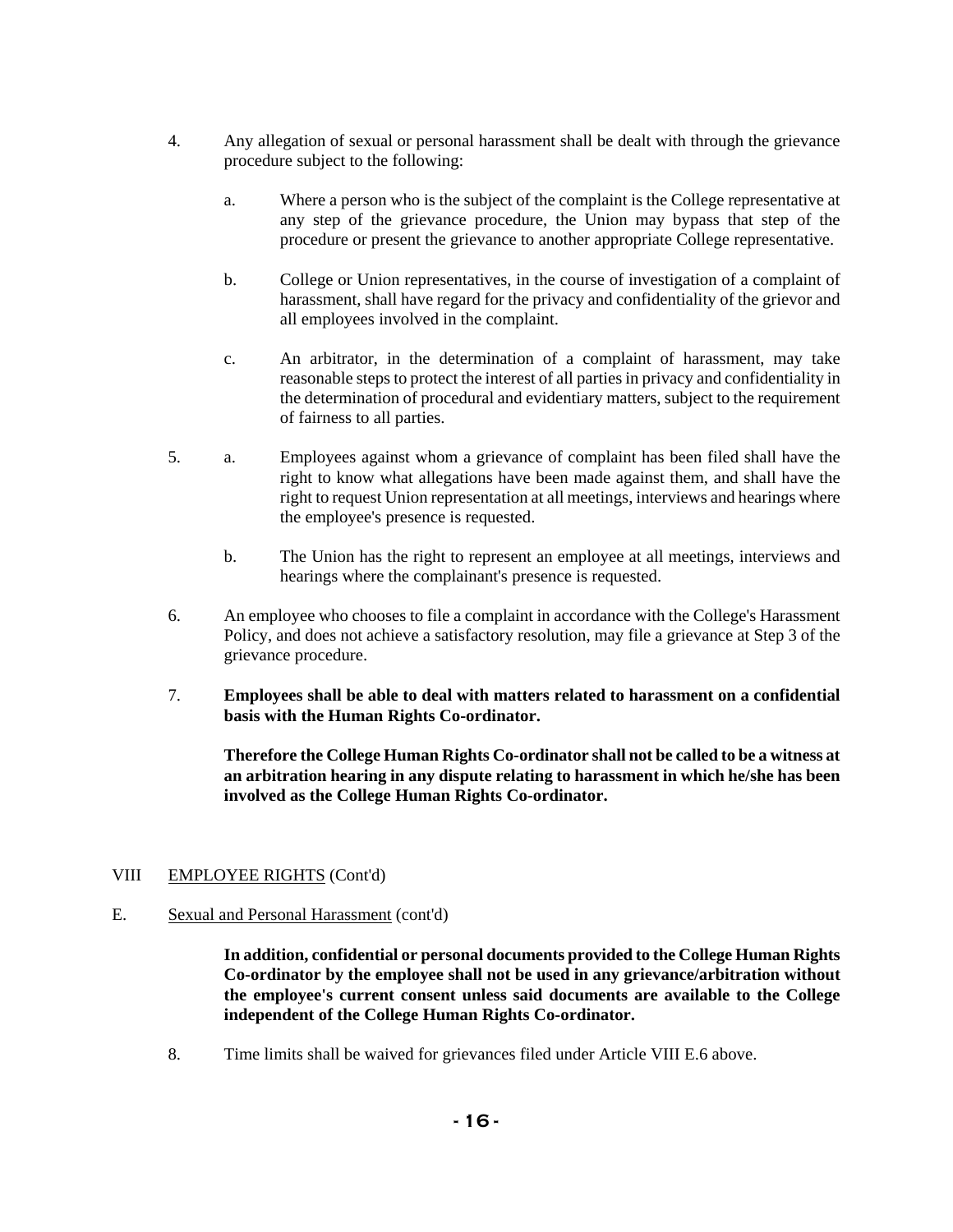### F. Transfer Within **CUPE Local 15, V.M.E.C.W.**

**CUPE Local 15** members, hired directly from other employers, will be credited with their accumulated length of service for vacation, increment and benefit entitlement purposes. Seniority will not be transferred.

#### G. Disciplinary Meetings

Whenever a Langara College supervisor meets with an employee who is a member of this **CUPE Local 15** bargaining unit for the purpose of reprimanding or disciplining the employee, the employee has the right to have a witness or a Shop Steward of the Union present. Where a meeting, without notice, becomes a disciplinary meeting, the employee will have the right to temporarily adjourn the meeting and to arrange for a witness or a Shop Steward of the Union to be present.

The College will advise the employee in advance that a meeting is intended to be disciplinary, and will advise the employee of their right to have a witness or a Shop Steward present.

#### H. V.D.T. Operators' Protection

In keeping with the College's commitment to the occupational health of its employees engaged in the operation of equipment with video display terminals, (V.D.T. Operators), the following apply specifically to such employees:

- 1. All installations shall meet with the approval of either Workers Compensation Act, the Workplace Act or any other statute of the Province of British Columbia or the Government of Canada.
- 2. Pregnant employees shall be entitled, upon request, to be transferred to other work, away from the V.D.T., without loss of pay.

#### VIII EMPLOYEE RIGHTS (Cont'd)

- H. V.D.T. Operators' Protection (cont'd)
	- 3. Employees shall not be compelled to work longer than two consecutive hours at a V.D.T., before receiving either a rest or meal break or assignment to other duties, for a minimum of fifteen (15) minutes.
- I. Written Response

Employees are entitled to receive from the College a written response to a written request made.

J. Personnel File

An employee shall be provided at the time of filing with a copy of evaluation performance statements, letters of commendation and reprimand, and any other documents which may be the basis of disciplinary action. It shall be clearly indicated to the employee at the time of filing that such material is to be placed in their personnel file.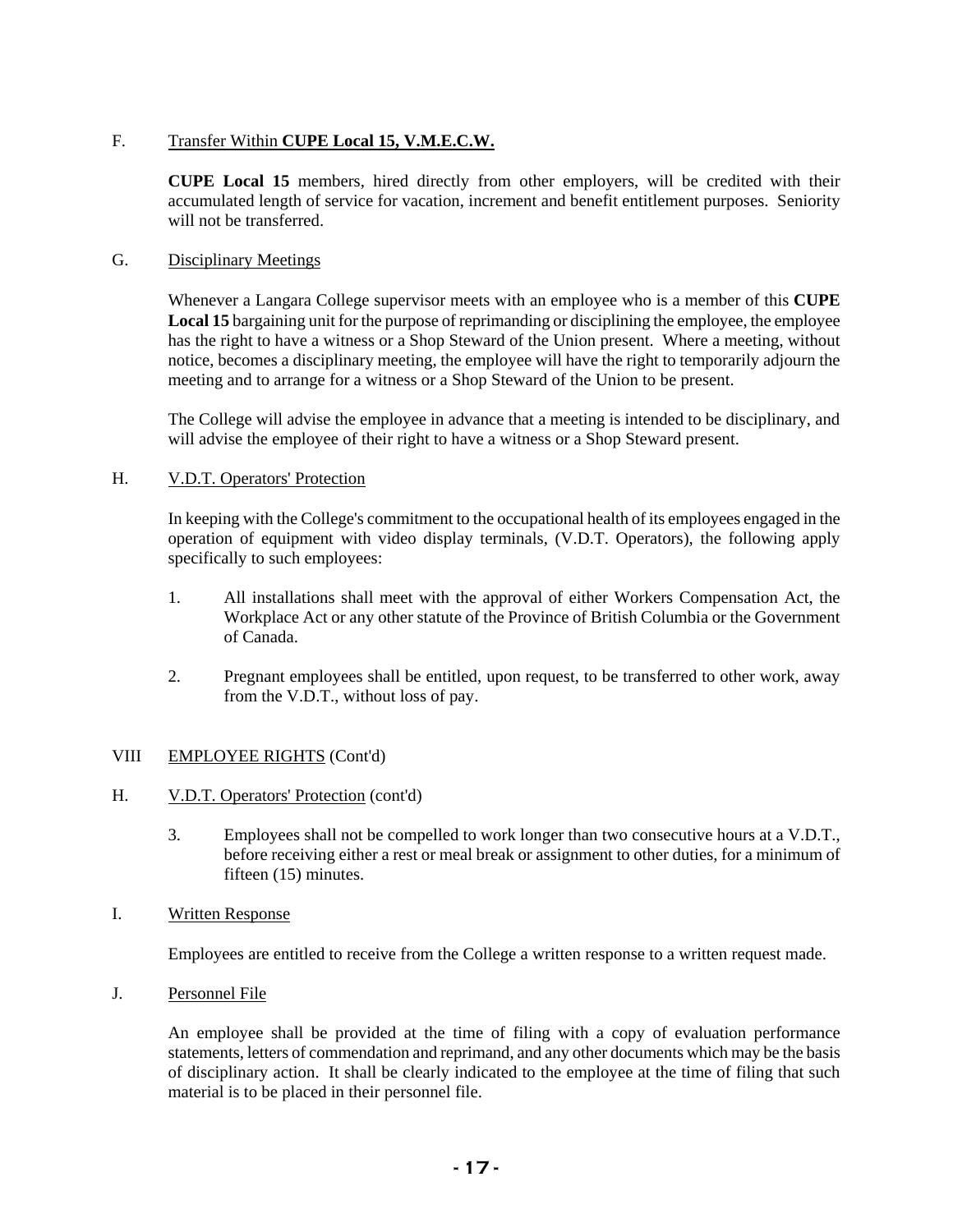An employee or their designate shall have access to all material in their official personnel file at a time or at times mutually convenient to the employee and to the College. Examination of the contents of the official personnel file shall be in the presence of a person authorized by the College.

When within eighteen (18) months there have been no related incidents or recurring pattern of behaviour which resulted in a reprimand or disciplinary action, the Director of Employee and Labour Relations, upon written request of the employee, shall remove the adverse material from their personnel file. Should an employee fail to request removal of the adverse material, it will be deemed to have been removed.

When an employee leaves the service of the College, it shall be the policy of the College not to divulge to prospective employers any adverse reports or letters of reprimand issued up to six months prior to the date of termination.

The College shall not introduce at disciplinary proceedings any document, etc. from an employee's personnel file which was not given to the employee at the time it was placed in the file.

All grievance correspondence will be held in a file separate from the employee's personnel file.

#### K. Trade Union Activity

There shall be no discrimination against any employee because of membership or activity in the Union or for the exercise of rights, privileges and benefits provided by this Agreement.

#### L. Ethics/College Policy

Where an employee feels that they are being asked to do something unethical, or in violation of College policy, they may pursue the matter through the grievance procedure, commencing at Step 1 or 2, at the employee's option, but this will not be arbitrable.

#### BACK TO TABLE OF CONTENTS

#### IX GRIEVANCE PROCEDURE

Any differences concerning the dismissal, discipline, or suspension of an employee or the interpretation, application, or operation of this Agreement, or any alleged violation of this Agreement, and any question as to whether any matter is arbitrable, shall be dealt with without undue delay, or stoppage of work.

#### A. GRIEVANCE PROCEDURE

All grievances shall be dealt with in the following manner:

#### Step 1 (Optional)

An employee, and at their option, a Shop Steward, may discuss the complaint with their immediate supervisor within fifteen (15) working days from the date they became aware of the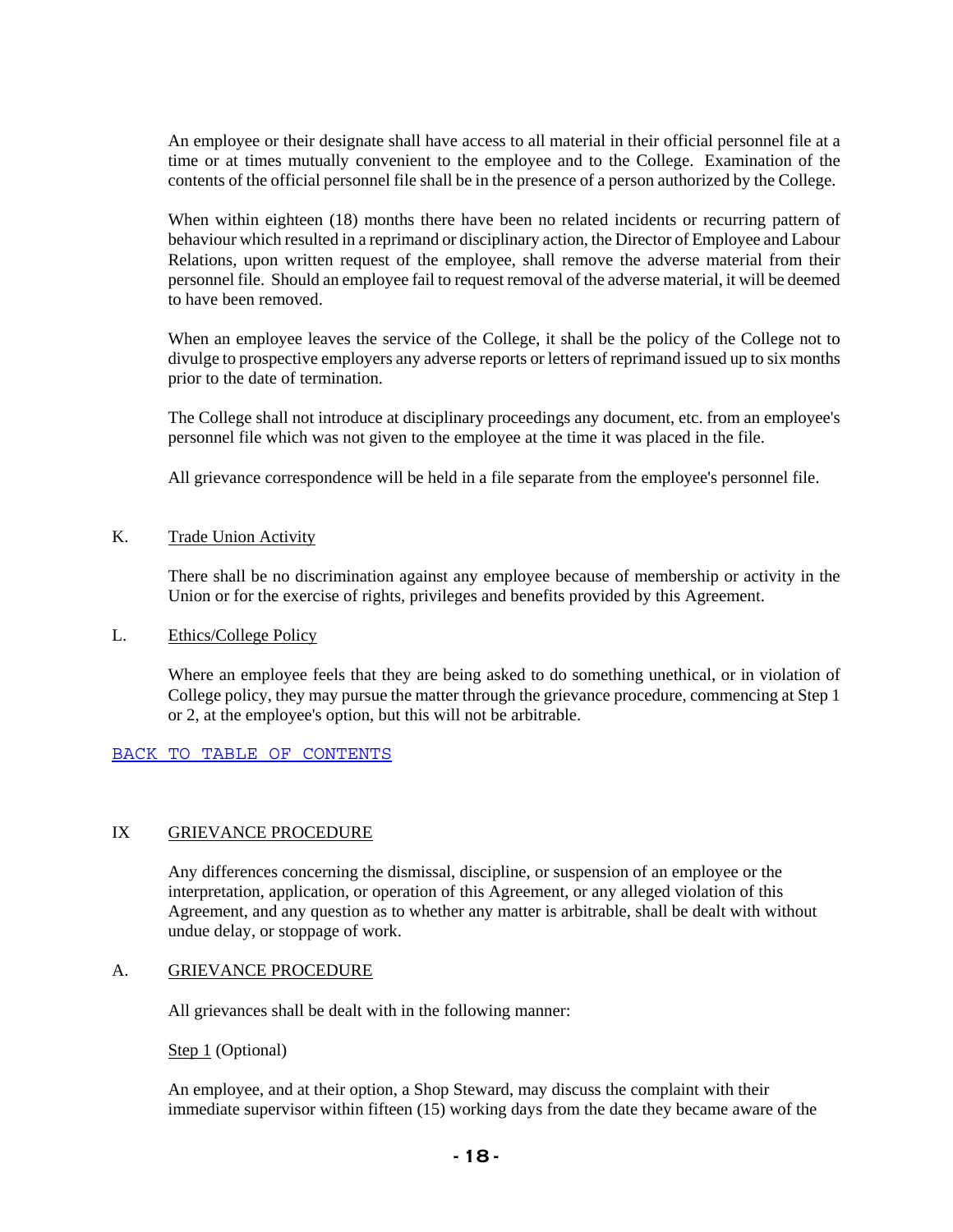event leading to the complaint. A written response will be provided to the employee and/or Shop Steward within five (5) working days of the meeting. Failing a satisfactory resolution, the grievance may be advanced as follows:

### Step 2

The grievance will be advanced in writing, indicating the general nature of the grievance, to the immediate Supervisor and appropriate Administrator or delegate with a copy to the Union office. This will be done within the later of:

- seven (7) working days of the Step 1 response; or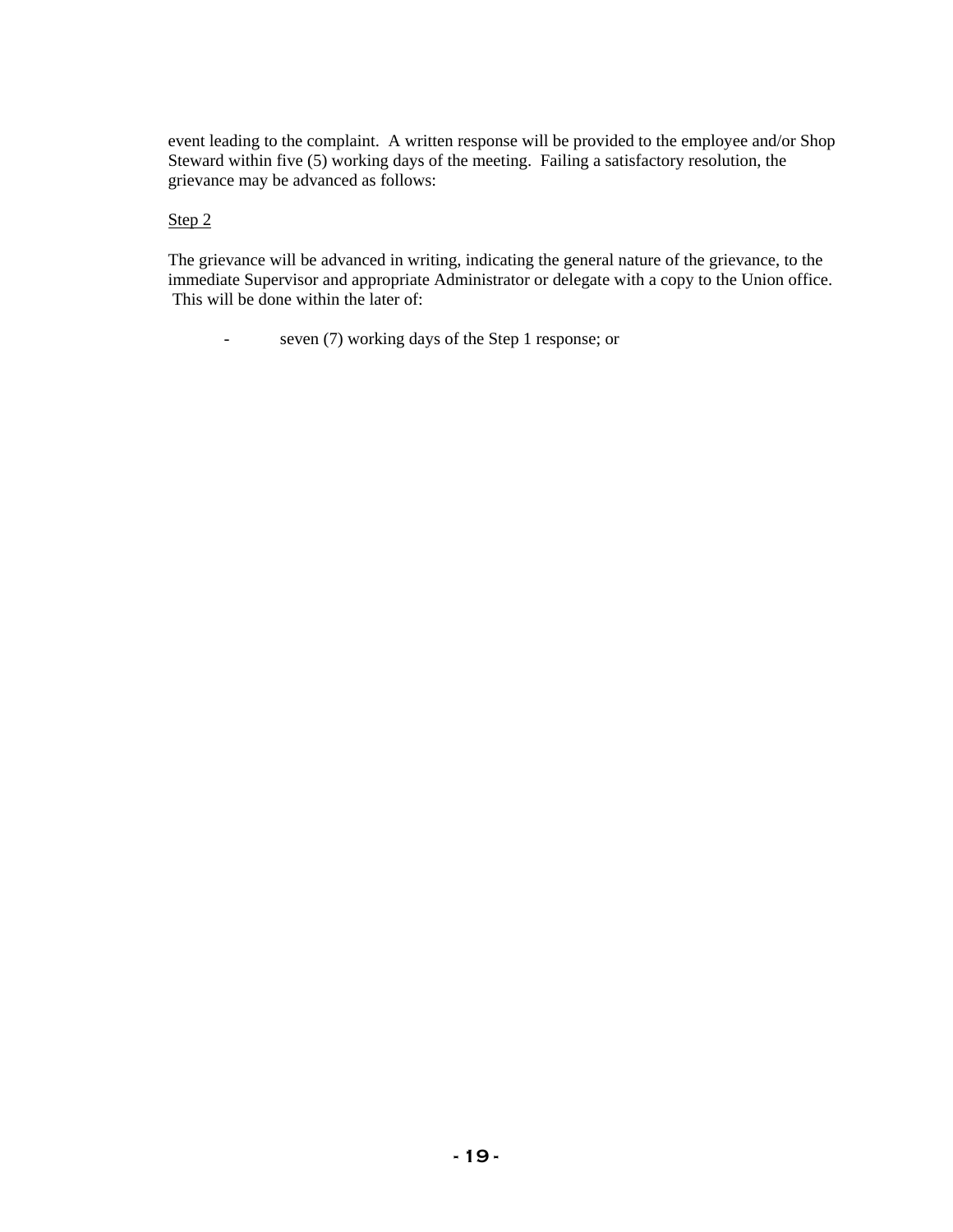### GRIEVANCE PROCEDURES

|                          |                                                                                             |                                                                                                                                        |                                                                         | <b>TIME LIMIT IN</b><br><b>WORKING DAYS</b>       |                                                                                         |                                                                                                                              |
|--------------------------|---------------------------------------------------------------------------------------------|----------------------------------------------------------------------------------------------------------------------------------------|-------------------------------------------------------------------------|---------------------------------------------------|-----------------------------------------------------------------------------------------|------------------------------------------------------------------------------------------------------------------------------|
| <b>STEP</b>              | <b>METHOD TO INITIATE</b>                                                                   | <b>WHO'S INVOLVED</b>                                                                                                                  | <b>INITIATE</b>                                                         | <b>MEETING TO</b><br><b>HAPPEN</b>                | <b>RESPONSE TO</b><br><b>MEETING</b>                                                    | <b>COMMENTS</b>                                                                                                              |
| $\ast$<br>$\overline{1}$ | Verbal to immed.<br>Supervisor                                                              | - Grievor<br>- Steward (optional)<br>- Immed. Supervisor                                                                               | Within 15 days of<br>becoming aware of<br>problem                       | Within 15 days of<br>becoming aware of<br>problem | Within 5 days to<br>employee and/or<br>Steward                                          | Grievor, Steward<br>provided<br>preparation and<br>meeting time at all<br>stages                                             |
| $\overline{2}$           | Written notice to immed.<br>Supervisor, copy to<br><b>Administrator and Union</b><br>Office | - Grievor<br>- Steward<br>- Immed. Supervisor<br>- Administrator<br>(or delegate)                                                      | Within 7 days of<br>Step 1 response or<br>15 days if Step 1<br>bypassed | Within 5 days of<br>receiving grievance           | Written to Steward<br>with copy to Union<br>within 10 days of<br>meeting                |                                                                                                                              |
| 3                        | Written to Director of<br><b>Employee and Labour</b><br>Relations                           | - Grievor<br>- Steward<br>- Union Business<br>Manager (or delegate)<br>- Director of Employee<br>and Labour Relations (or<br>delegate) | Within 7 days of<br>Step 2 response                                     | Within 5 days of<br>receipt of referral           | <b>Written to Business</b><br>Manager (or<br>delegate) within 10<br>days of the meeting | Option to start<br>grievances re:<br>dismissal, lengthy<br>suspension,<br>benefits, job<br>selection or<br>payroll at Step 3 |
| ** $4$                   | Written to Director of<br><b>Employee and Labour</b><br>Relations                           | - As above plus<br>Investigator                                                                                                        | Within 7 days of<br>Step 3 written<br>response                          | Within 5 days of<br>receipt of the request        | Written to Union and<br>Employee and<br>Labour Relations no<br>time limit               | Non-binding costs<br>shared equally.<br>No lawyers                                                                           |
| 5                        | Written to Director of<br><b>Employee and Labour</b><br>Relations                           | - As above plus 1<br>Arbitrator<br>or 3 person Arbitration<br>Board                                                                    | Within 25 days of<br>expiration of<br>previous Step 3 or 4              | When able to<br>schedule                          | Written to Union and<br>Employee and<br><b>Labour Relations</b><br>within 15 days of    | Final and binding<br>costs shared<br>equally. Option to<br>use lawyers                                                       |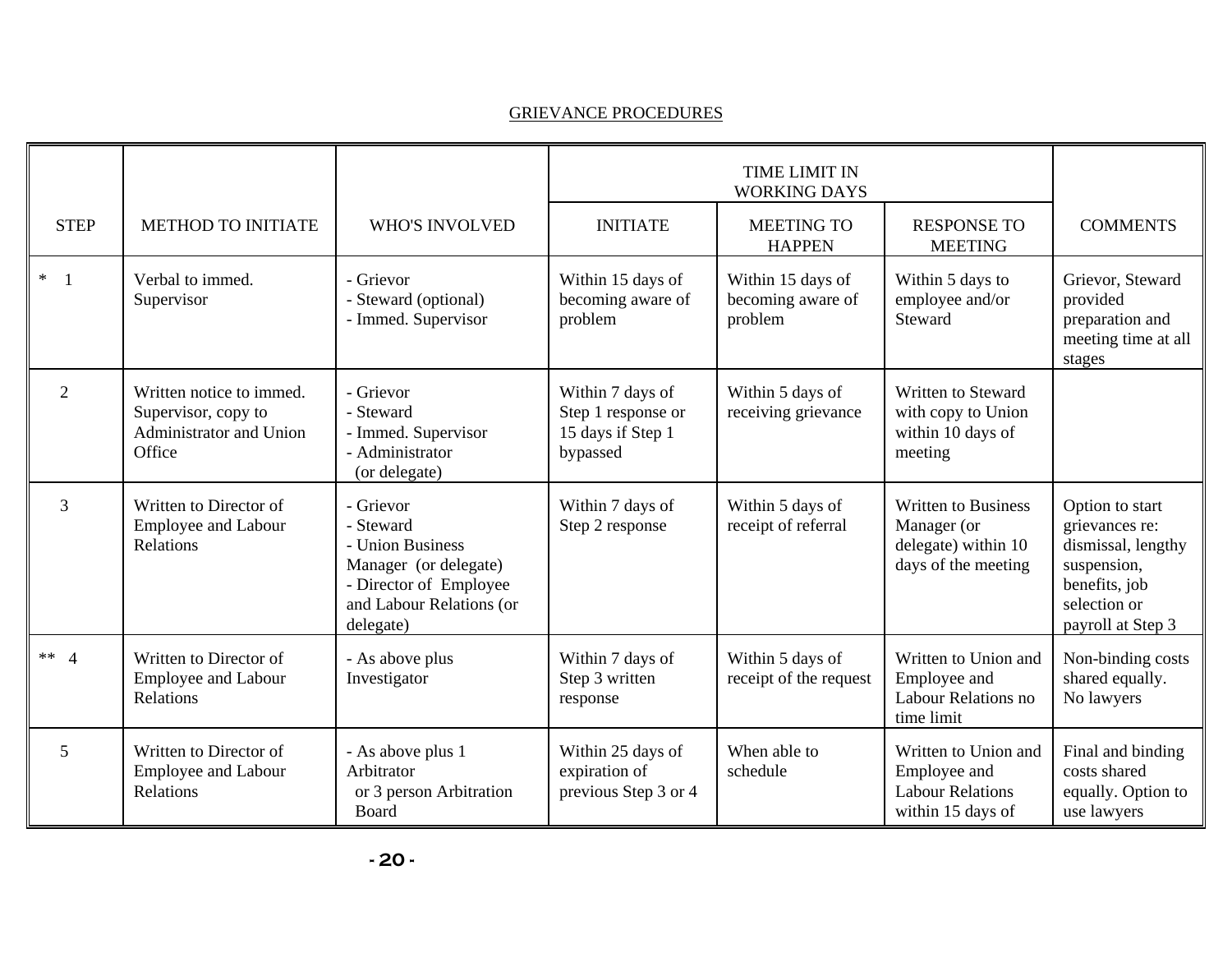|          |                                                              |  |  |  | $-$<br>Hearing |  |
|----------|--------------------------------------------------------------|--|--|--|----------------|--|
|          | $\sim$ Theorem $\sim$<br>CTED<br>DIREC<br>tτ<br>ייי          |  |  |  |                |  |
| $\cdots$ | $\alpha$ pricitive $\alpha$ iit $\alpha$ o pricidento drippe |  |  |  |                |  |

\*\* OPTIONAL CAN GO DIRECT TO STEP 5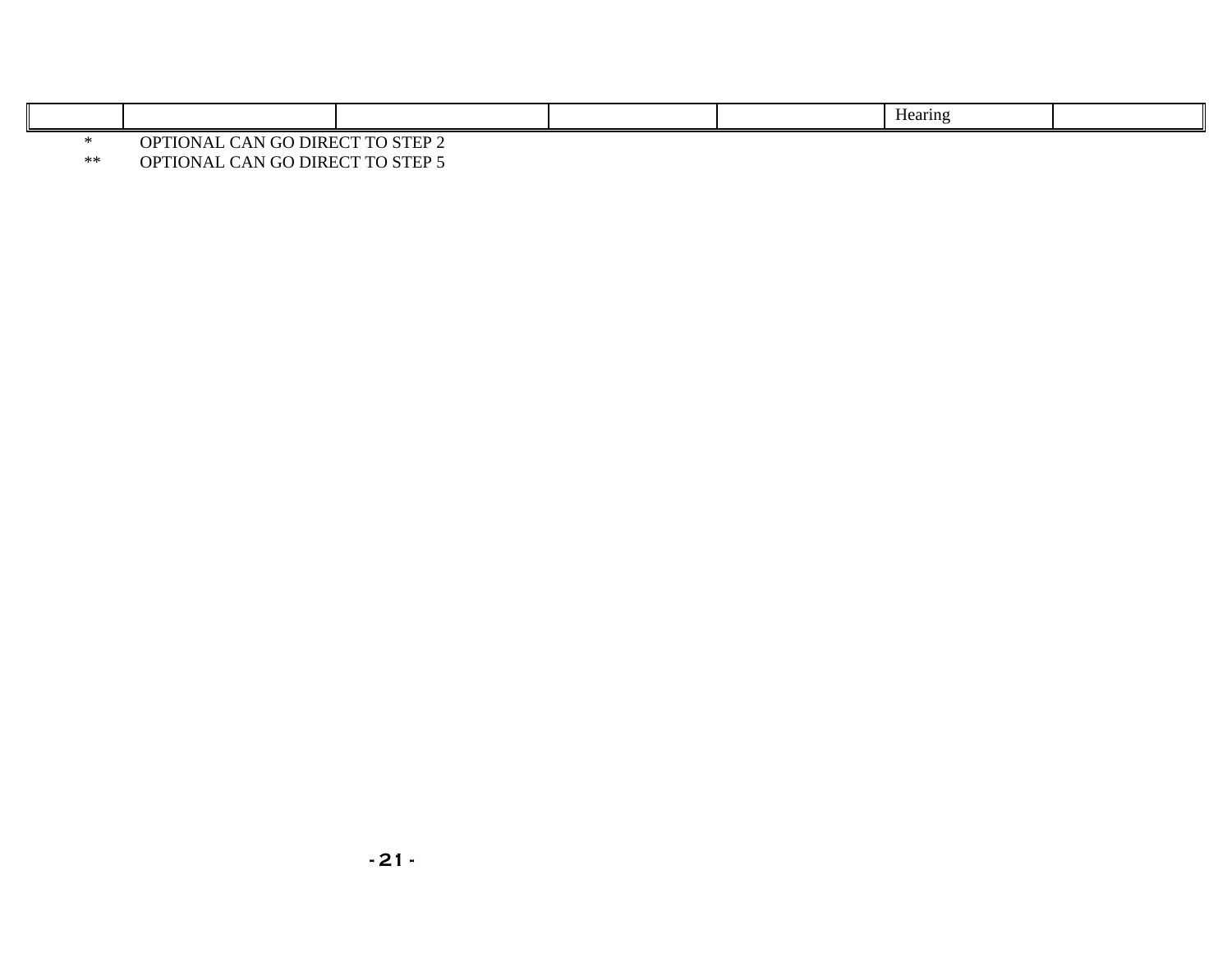### Step 2 (cont'd)

fifteen (15) working days of the date on which the grievor became aware of the incident giving rise to the grievance.

The grievor(s) with the Shop Steward shall meet with the immediate supervisor and appropriate Administrator or delegate to discuss and attempt to resolve the grievance within five (5) working days of the receipt of the grievance. A written response will be provided to the Shop Steward with a copy to the Union Office within ten (10) working days of the meeting.

#### Step 3 Grievance

Should no settlement have occurred, the difference may be referred by the Grieving party within seven (7) working days of the Step 2 response to the Business Manager of the Union and to the Director of Employee and Labour Relations of the College or their respective delegates who shall endeavour to settle it.

The parties shall meet to investigate and attempt to resolve the grievance within five (5) working days of receipt of the referral to Step 3. A written response will be provided to the Business Manager or delegate within ten (10) working days of the meeting.

#### Step 4 Non-Binding Investigation

Should no settlement have occurred, the difference may be referred to David McPhillips or a substitute agreed to by the parties who shall:

- i) investigate the difference;
- ii) define the issue in the difference; and
- iii) make written recommendations to resolve the difference

within five (5) days of the receipt of the request; and, for those five (5) days from that date, time does not run in respect of the grievance procedure.

As provided for in **Section 103 of the** *Labour Relations Code* **the Minister of Finance and Corporate Relations** will subsidize the cost of the investigation by paying one-third (1/3) of the investigator's "reasonable remuneration, travelling and out-of-pocket

#### IX GRIEVANCE PROCEDURE (Cont'd)

#### Step 4 Non-Binding Investigation (cont'd)

expenses." The balance of the investigator's remuneration and expenses shall be borne equally by the College and the Union.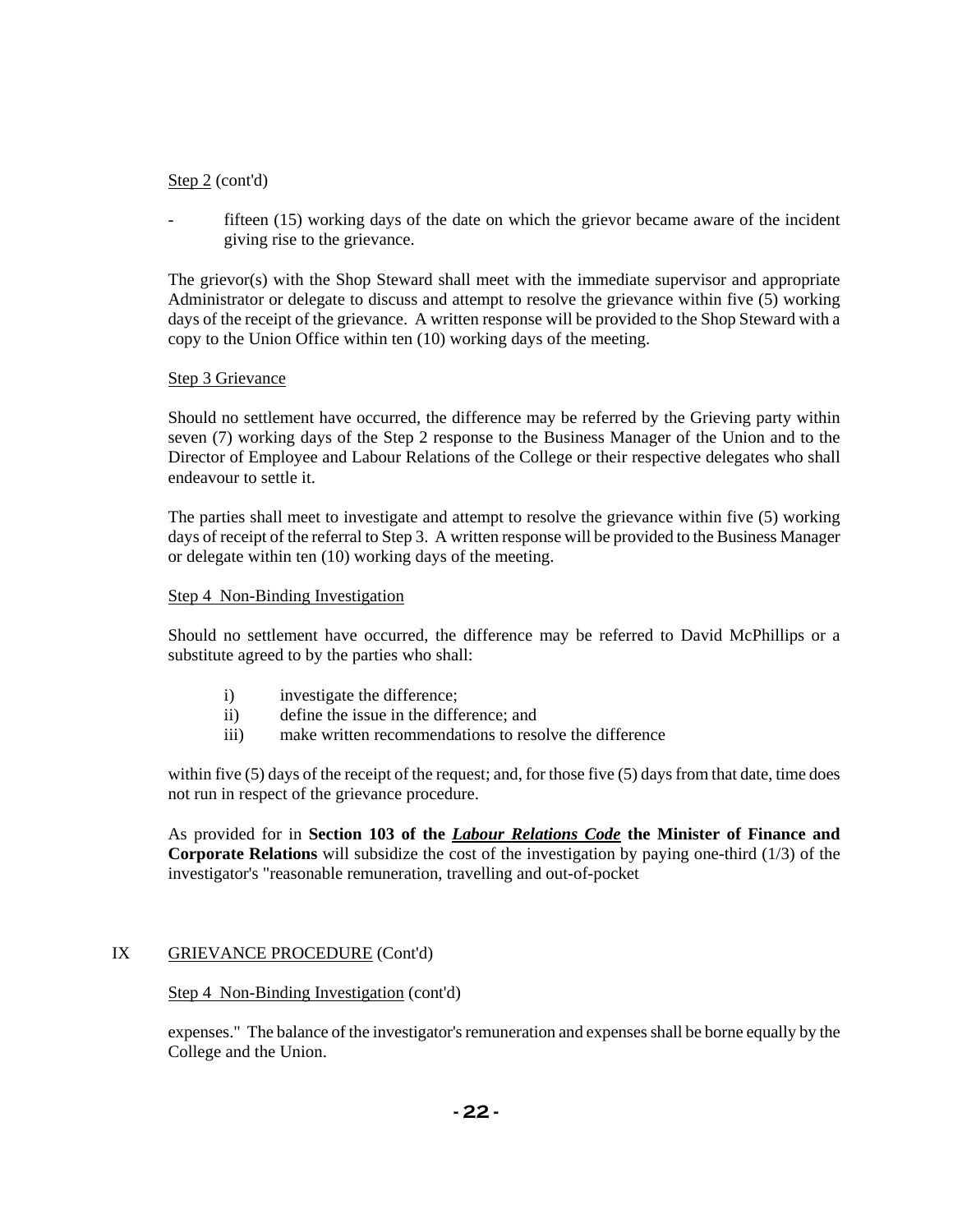**The following terms of reference apply:** 

- **1) The parties will advise the investigator concerning the nature of the issue (as agreed by the parties) prior to hearing.**
- **2) The investigator shall follow any practice or procedure agreed upon by the College and the Union, but otherwise shall determine his/her own practice and procedure, but shall give full opportunity to the parties to present evidence and make submissions.**
- **3) The investigator may, at the request of a party to the dispute, or, of his/her own volitions, summon and enforce the attendance of witnesses and compel them to give evidence on oath and to produce the documents and things considered requisite to a full consideration of matters before the investigator.**
- **4) While the investigator shall make every effort to expedite investigation of the difference, the time limits prescribed in Step 4 of the grievance procedure may be waived by agreement of the parties or by the investigator on his/her own authority.**
- **5) Once the Step 4 process has commenced, it will be completed unless both parties agree otherwise.**
- **6) The parties will not be represented by legal counsel in these proceedings.**
- **7) The parties agree that the recommendation of the investigator will not be admissible at arbitration.**
- **8) Any written recommendations of the investigator must be in accordance with the terms of the Collective Agreement.**
- **9) The Union and the College may agree at any time that the investigator's recommendations will be binding.**

#### IX GRIEVANCE PROCEDURE (Cont'd)

Step 4 Non-Binding Investigation (cont'd)

**The parties further agree the above terms of reference may be amended by mutual agreement.** 

#### Step 5 Binding Arbitration

#### Single Arbitrator

Should either party decline to accept **the referral to,** or recommendations of, the investigator then the matter **may be referred to a single arbitrator** for final and conclusive determination.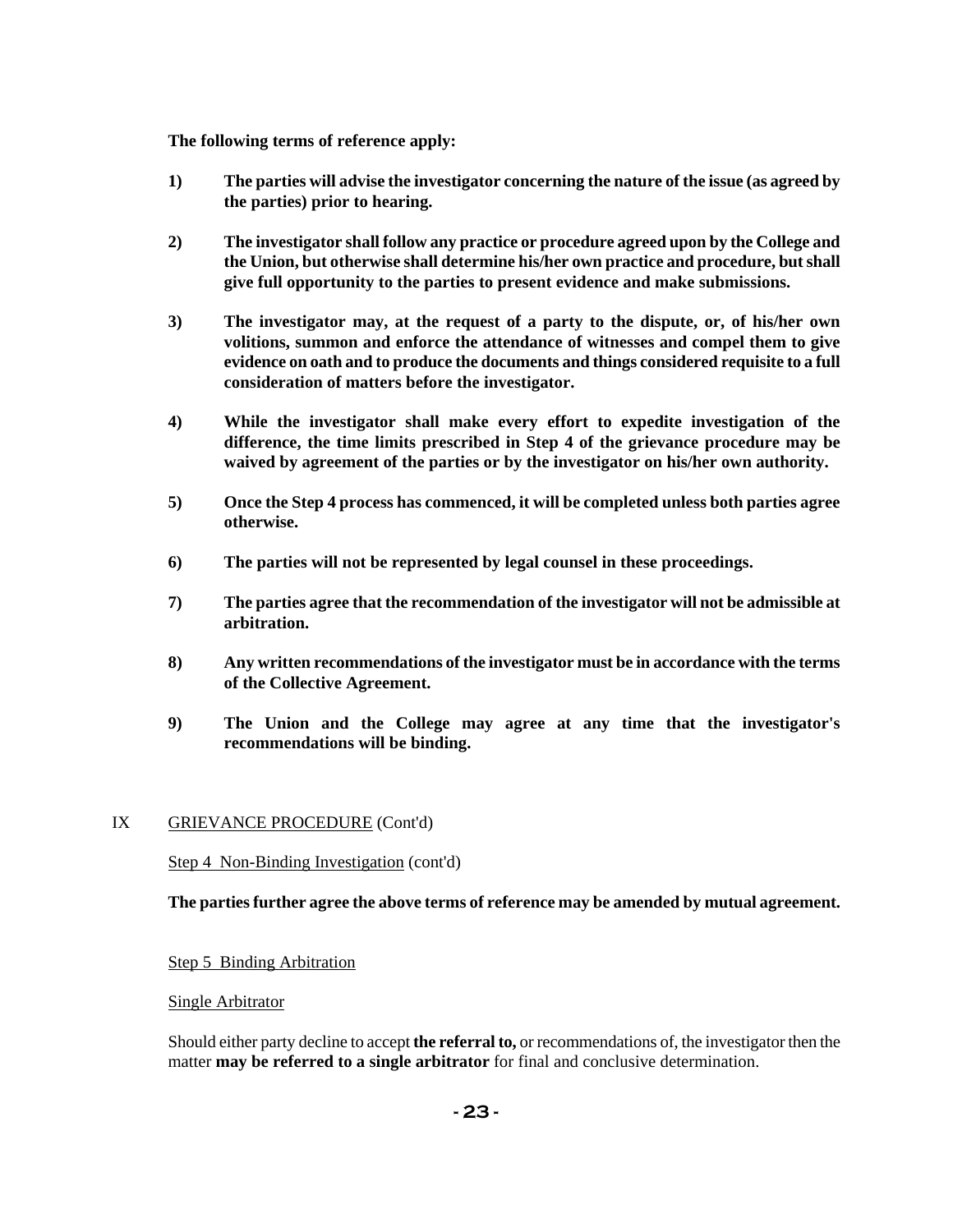#### **The single arbitrator shall be chosen from the following list of arbitrators:**

|            | Tony Hickling Stephen Kelleher | Catherine BruceDavid McPhillips |             |
|------------|--------------------------------|---------------------------------|-------------|
| Don Munroe | Vince Ready                    | <b>Bob Diebolt</b>              | Judi Korbin |

**Additional names may be added by mutual agreement.**

**The selection of the single arbitrator must be agreed to within seven (7) working days or either party may apply to the Chair of the Labour Relations Board to make such appointment from the preceding list.** 

**The decision of the single arbitrator shall be final and binding and enforceable on all parties. This decision shall be made and transmitted to both parties within twenty-one (21) days from the conclusion of the arbitration hearing.** 

**All costs and expenses incurred by the arbitrator shall be shared on an equal basis.** 

#### **Arbitration Board**

**Notwithstanding the foregoing, either party may require that a dispute be heard by a three person arbitration board.** 

**Such option must be communicated to the other party within seven (7) working days of advancement to arbitration.** 

**One member is to be appointed by each of the parties and the appointees shall then choose the chairperson from the preceding list. Failing agreement within seven (7)** 

#### IX GRIEVANCE PROCEDURE (Cont'd)

#### **Arbitration Board (cont'd)**

**working days, either party may apply to the Chair of Labour Relations Board to make the appointment from the list.** 

**The decision of the arbitration board shall be final and binding upon both parties and will be transmitted to both parties within twenty-one (21) working days after the conclusion of the arbitration hearings. Each party shall pay its own expenses and the remuneration and disbursements of its appointee to the board. The parties will share equally the costs of the chair, including expenses.**

**B.** The grievor(s) or the Union shall be responsible for advancing the grievance to each succeeding Step and shall do so by notifying the College in writing, not later than seven (7) working days from receipt of the written response. **Only the Union may advance Union or employee grievances to Step 4 or 5.** The succeeding stage shall commence the day following receipt of such notice. Where notification is to proceed to the arbitration stage, Step 5, the time limit shall be twenty-five (25)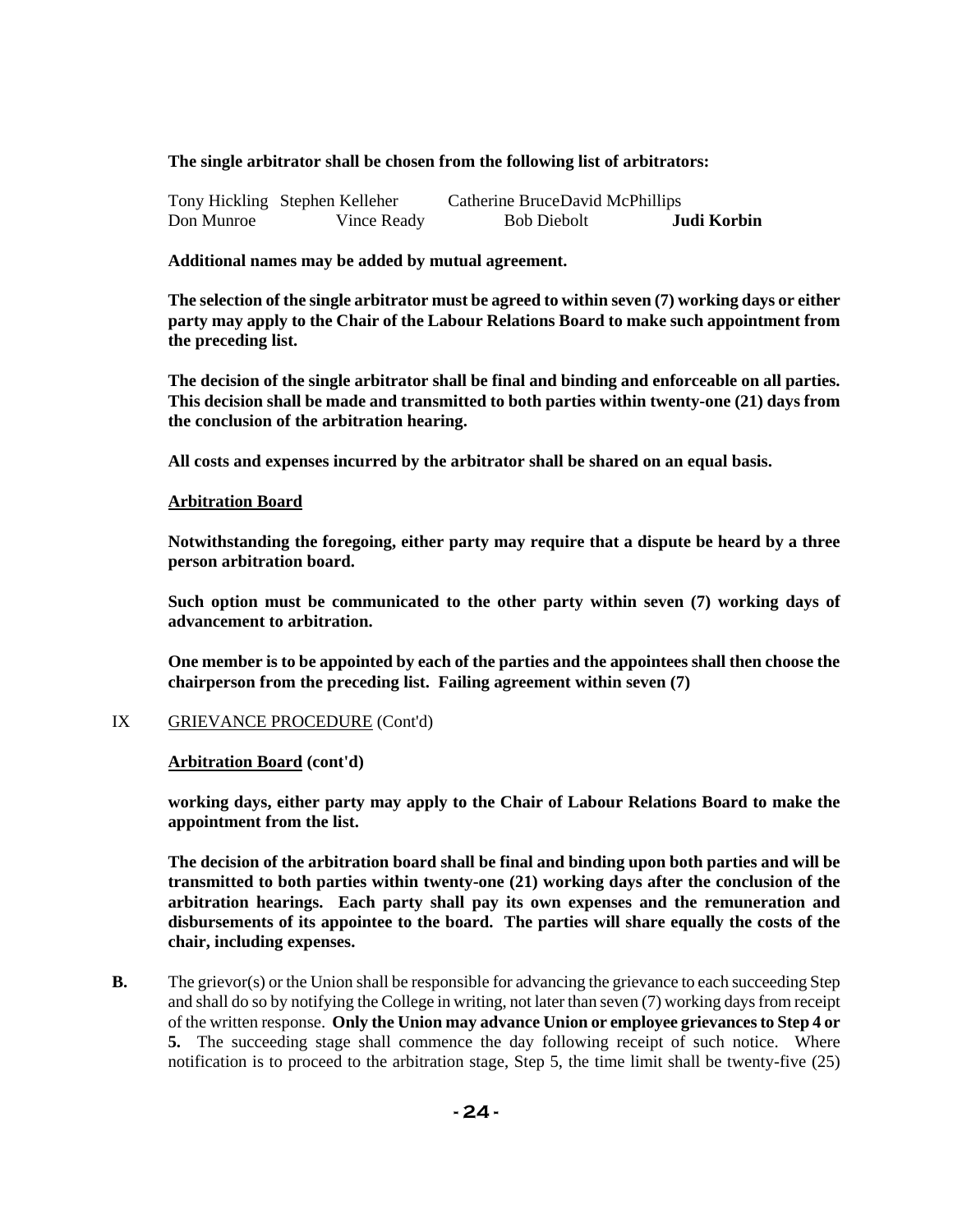working days from the expiration of the previous stage. If such notice is not given, the grievance shall be deemed to be abandoned and all recourse to the grievance procedure shall be at the end. **Time limits are intended to result in the prompt resolution of grievances.**

**C.** In the event that the appropriate college representative is unavailable to meet within the time limits prescribed in this Article, the time limits may be extended or the grievance may be elevated to the next step in the procedure.

Extensions to the time periods in the procedure shall be made only by agreement of the Union and the College.

- **D.** An employee who is reinstated by an Arbitration Board **or a single Arbitrator** shall be entitled to reinstatement without loss of seniority.
- **E.** Where either the Union or the College disputes the general application, interpretation or alleged violation of an Article of this Agreement, the dispute shall be discussed initially with the Director of Employee and Labour Relations or the Union Business Manager as the case may be. Where no satisfactory agreement is reached, either party may refer the dispute to the grievance procedure commencing at Step 4.
- **F.** The grievor(s) and the Shop Steward **and Union Representative (when involved)** shall be entitled to a reasonable period of time in order to prepare for and attend meetings at any step of the grievance procedure and shall not suffer loss of pay by virtue of such

#### IX GRIEVANCE PROCEDURE (Cont'd)

attendance, provided that they are in receipt of pay at the time. Scheduling of such time will be arranged with appropriate supervisor(s), who will take into consideration the needs of the department.

The grievor and Shop Steward will normally advise their immediate supervisor prior to leaving their workstation to prepare for and attend grievance meetings.

**G.** Where an employee grieves failure to be appointed to a posted vacancy, the written reasons for the non-promotion will be provided by the College at Step 2 of the grievance procedure.

Job selection grievances will be submitted to, and discussed with, the Administrator or delegate responsible for filling the vacancies.

- **H.** Grievances involving dismissal, lengthy suspension, job selection, benefits or payroll related matters may be referred directly to Step 3 of the grievance procedure, within the time limits prescribed in Step 2 of the grievance procedure.
- **I.** In order to facilitate operation of this Article the Union will provide the College with a list of current Shop Stewards.

BACK TO TABLE OF CONTENTS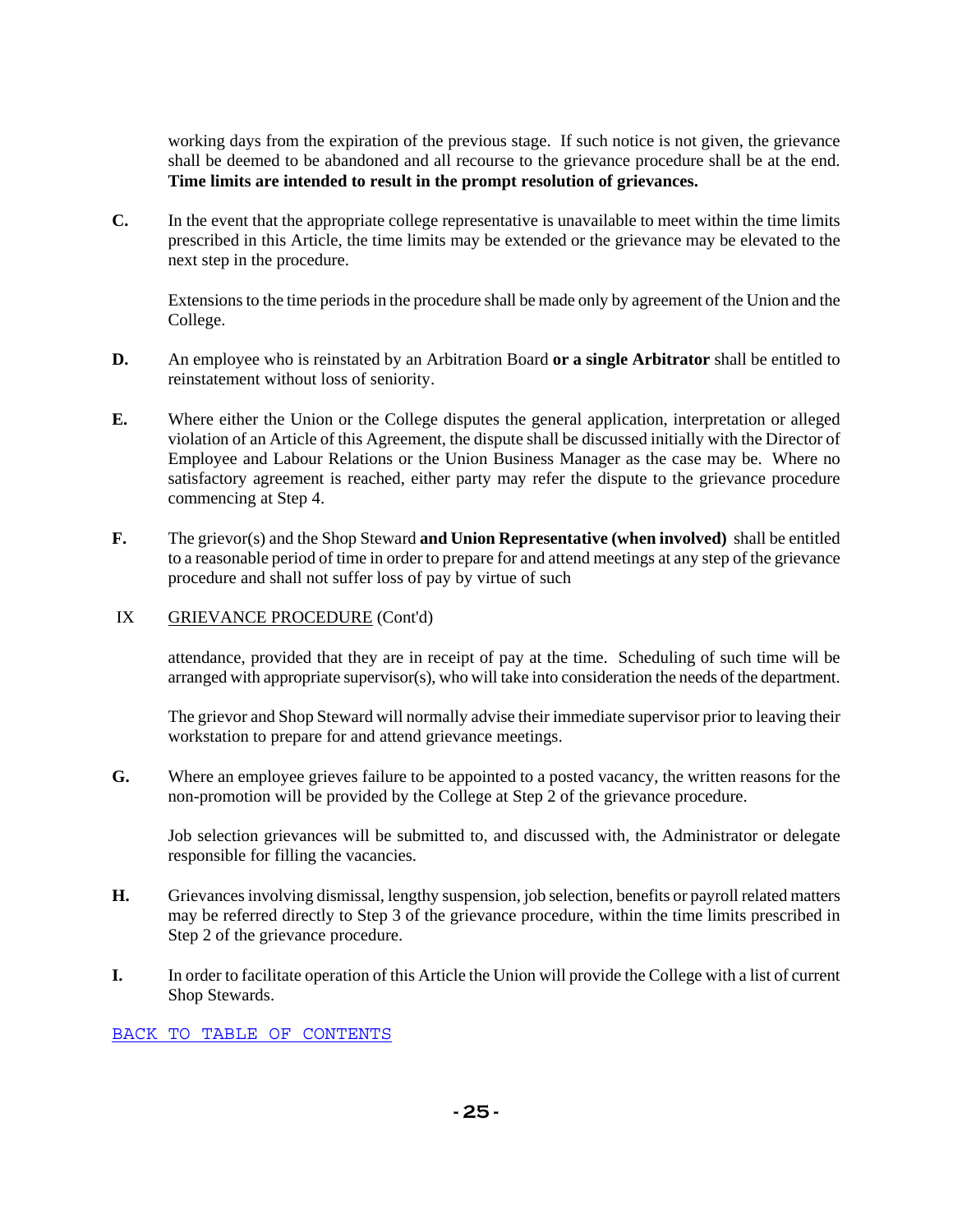### X. POSITION EVALUATION

#### A. The Position Evaluation System

Position evaluation shall be governed by the procedures and definitions set out in the **Langara College/CUPE Local 15, V.M.E.C.W.**, Gender Neutral Position Evaluation Plan ("The Plan").

#### B. Position Evaluation Requests

1. A request for position evaluation may originate with the employee, the Union, or the employer. Such requests, detailing the reasons why a change is deemed to be necessary, must be made in writing to the Director of Employee and Labour Relations on a position description questionnaire provided for the purpose. Copies of all requests for position review submitted by the employee shall be provided to the Union.

### X. POSITION EVALUATION (Cont'd)

#### B. Position Evaluation Requests

- 2. Except (1) by mutual agreement of the Union and the College, or (2) where a significant change in the position can be demonstrated, a request for position evaluation from any source may be rejected by either the Union or the College if the position has been reviewed and dealt with during the past two (2) year period immediately prior to the date of the request. Should the parties fail to agree on the status of any such request, the matter may be referred for a decision to the arbitrator as provided in point D.3. hereunder.
- 3. All requests for a position evaluation shall be dealt with and the employee and the Union shall be provided with the review results in writing within two (2) months from the date of application. The notification shall contain all applicable data used in applying the Plan.

#### C. Position Evaluation Terms of Reference

- 1. Position evaluations will be carried out within the following terms of reference:
	- a) In evaluating a position, comparison is limited to the factors, degrees and definitions contained within the Plan.
	- b) Whether or not the various factors of the position and its accrued points fall substantially within the Category in which it is located.
	- c) Whether or not the duties, responsibilities or other aspects of the position have changed sufficiently to warrant a new or revised Category.
	- d) Whether or not the rate of pay recommended for a new or revised Category is proper and bears a realistic and acceptable relationship when compared to other positions of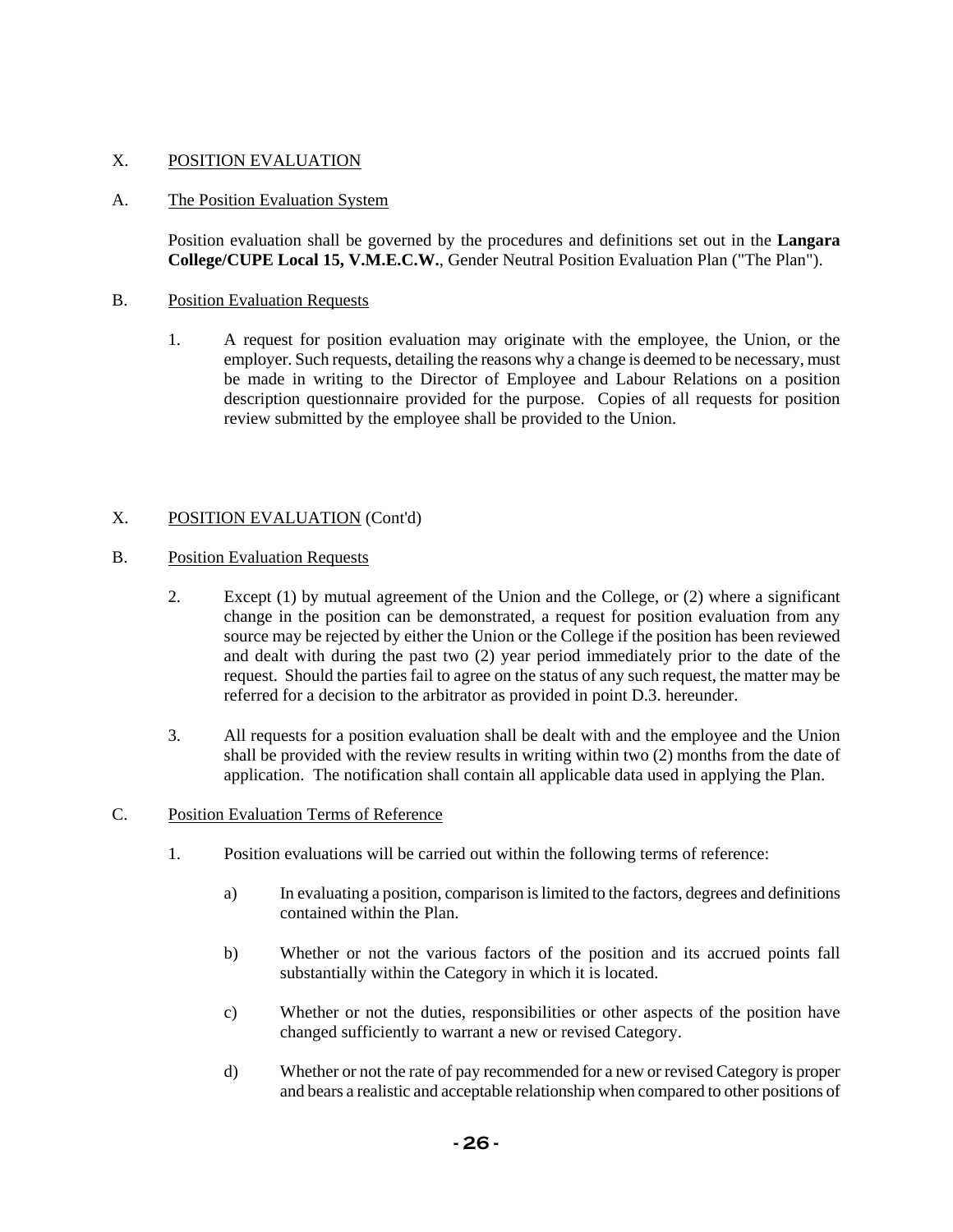equal value within Langara College.

e) (i) For those positions for which the College and/or the Union find that the factors or factor degrees of the Plan do not recognize or acknowledge the unique characteristics or circumstances of a new position or a significantly changed position having unique characteristics or circumstances, the parties will meet to discuss the creation of an anomaly.

### X. POSITION EVALUATION (Cont'd)

### C. Position Evaluation Terms of Reference (cont'd)

(ii) In such circumstances an external salary review will be conducted. This extraordinary salary review will be limited to rates of pay currently valid within colleges and institutes in the lower mainland, or where no valid comparisons exist, with rates of pay currently valid within the public sector of British Columbia.

(iii) Requests for the creation of anomalies and the related external salary review may be initiated by the Union or College and are limited to no more than two percent (2%) of employees or individual positions within the bargaining unit in any calendar year.

(iv) Should the parties fail to agree on a rate of pay for the anomalous position, the matter shall, within fifteen (15) working days, be discussed informally between the Director of Employee and Labour Relations and the Union Business Manager, or their respective delegates, and an effort made to resolve the matter. This step shall not exceed fifteen (15) working days.

(v) If agreement is not achieved, the matter of rates may be referred, within thirty (30) working days to Dalton Larson or a substitute agreed by the parties, for final and binding determination.

(vi) Such adjustments shall be recognized as special anomalies and would not allow for/become grounds for appeal by either party for other positions or position categories.

- f) If as a result of a position review, any change is to be made, such change shall be effective the first day of the bi-weekly pay period closest to the date of receipt of the request by the Director of Employee and Labour Relations.
- g) Upon such a change to a higher Category, the salary of the employee shall be in the same relative position on the new scale as it was on the old one, without change of increment date.

### D. Re-examination Process

1. Within sixty (60) calendar days of receiving the results of the position review, the Union may request a re-examination of the review by designated Employee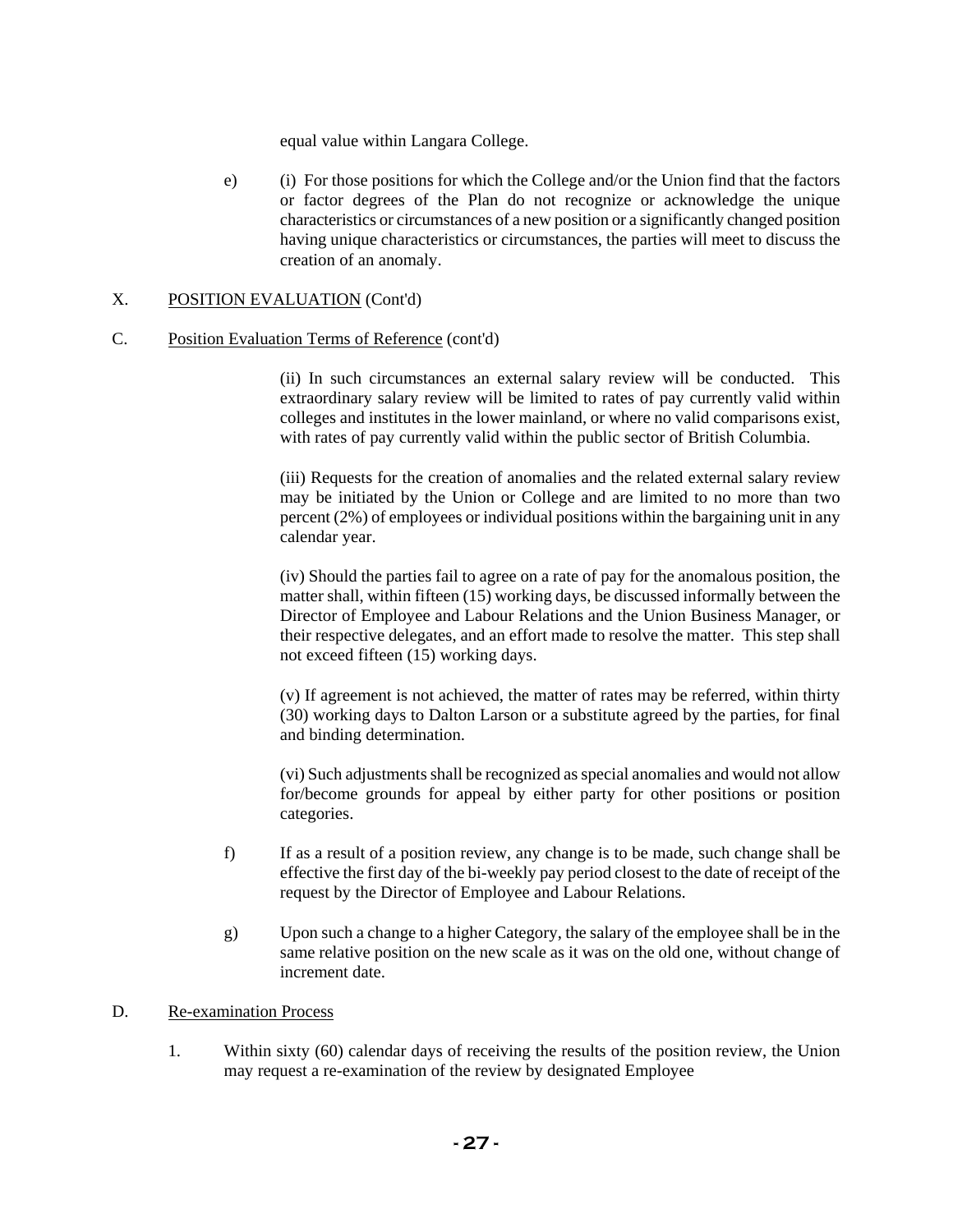## X. POSITION EVALUATION (Cont'd)

### D. Re-examination Process (cont'd)

Representative(s) with the party who has evaluated the position. Following the reexamination, the College Representative will make recommendation to the Director of Employee and Labour Relations who will then convey a written decision in the matter to the Union. Such reconsideration, recommendation and decision process shall be completed within fifteen (15) working days.

- 2. In the event the Union is dissatisfied with the decision rendered in D.1. above, the matter may be referred, within fifteen (15) working days of the receipt of said decision, to the Director of Employee and Labour Relations and the Business Manager of the Union, or their delegates, who shall endeavour to settle it. This step will not exceed fifteen (15) working days.
- 3. If agreement is not achieved, the matter may be referred, within thirty (30) working days of the expiration of D.2. above, to Dalton Larson or a substitute agreed by the parties for final and binding determination.
- 4. The Union shall be responsible for advancing the matter to each succeeding step of the procedure and shall do so by notifying the College in writing within the time limits prescribed. If such notice is not given, the matter shall be deemed to be abandoned and all future recourse under this collective agreement shall be at an end.

The time constraints in this Article may be extended by mutual agreement. Such extensions, however, must be supported by serious argument and either party has the right to refuse an extension of time.

### **E. Joint Job Evaluation Committee**

**A committee of Union and College representatives will oversee the Position Evaluation System. The committee may recommend changes in procedures or terms of reference and, once ratified by both the College and the Union, such changes will form part of the Collective Agreement.** 

**The committee will establish its own procedures and will be comprised of not more than three Union representatives and three College representatives. At the initiative of either party, others, with expertise or experience in this area, may attend committee meetings as a resource.** 

**The committee may depart from the terms of the Letter of Understanding on Gender Neutral Position Evaluation System by mutual agreement.** 

BACK TO TABLE OF CONTENTS

#### XI WORKING CONDITIONS

A. Experimental Work Schedules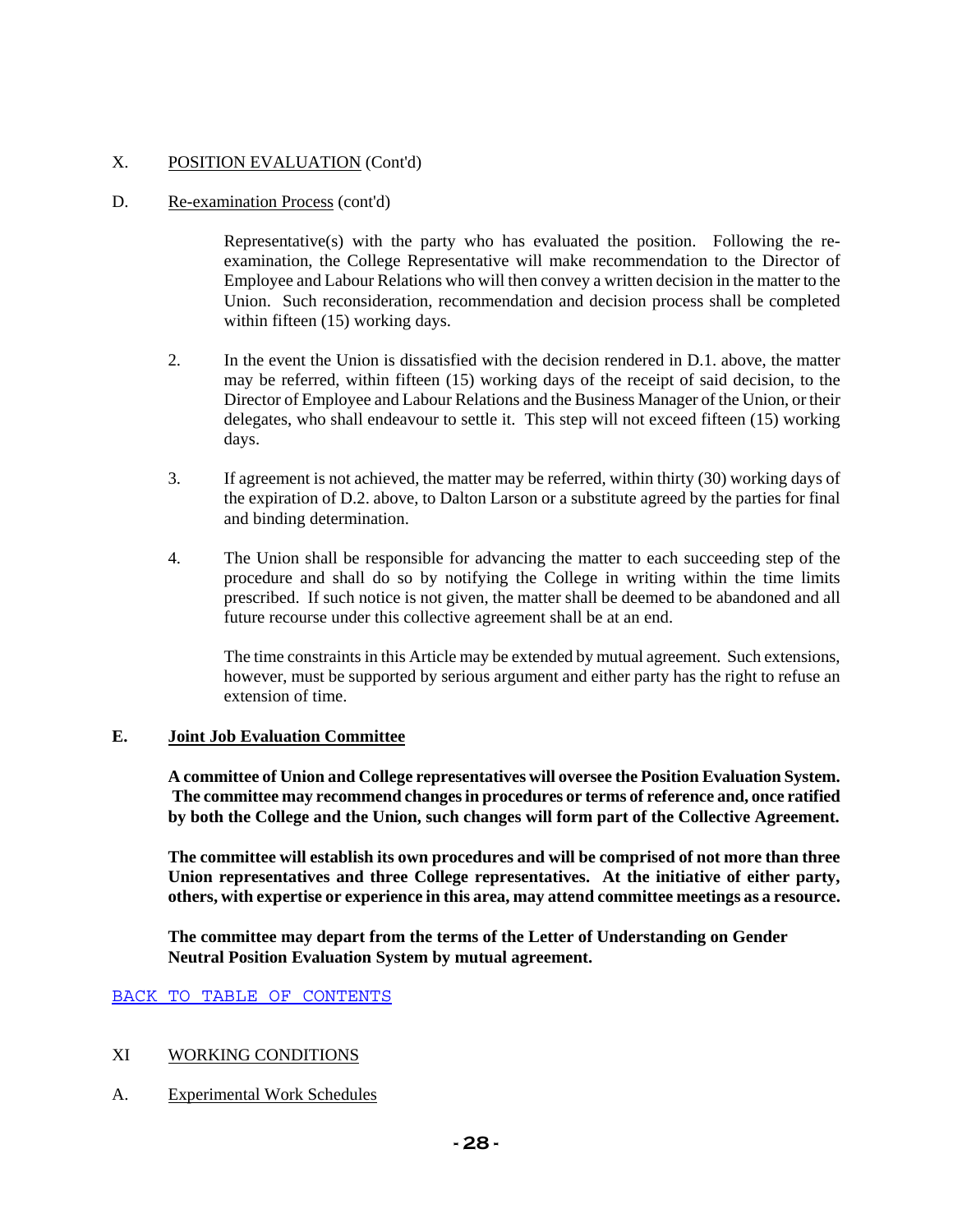Terms and conditions of this agreement may be varied by mutual agreement between the College and the Union in order to implement work schedules which are modifi-ations of the work schedules set forth in this Agreement. (Appendix I, II, III and IV.)

B. Days of Work

Employees shall work a five-day week, except as otherwise provided in this Agreement.

**"If employees can demonstrate hardship due to long term changes to current days of work, the parties will meet to discuss other options. If all other options are unworkable, the College will attempt to accommodate employees' needs through transfer or other mutually agreeable means which may include layoff."** 

- C. Hours of Work
	- 1. The normal hours of work for employees covered by this Agreement shall be seven (7) hours per day. Each employee shall be entitled to a meal period of not less than thirty (30) minutes and not more than one (1) hour; such meal period shall not be included as part of the hours worked. In addition each employee shall be entitled to two fifteen (15) minute rest periods, one during the work period prior to the meal break and one during the work period after the meal break which shall be included as part of the hours worked.

The time when the meal period and rest period are taken shall be approved by the supervisor. The length of time between the starting and quitting times in a normal working day shall not exceed eight (8) hours. Except for an emergency, an employee shall have at least ten (10) clear hours free from work, exclusive of overtime hours, between the end of one shift and the commencement of the next shift. Overtime will apply to any hours worked during the above ten-hour period.

2. Approval of the parties is required for any work week in excess of thirty-five (35) hours per week with the exception of those referenced in Schedule A (Pay Grade). Such approval shall not be unreasonably withheld. In the event that agreement to increase the normal work week cannot be reached, the matter may be referred to the Grievance Procedure commencing at Step 3.

#### XI WORKING CONDITIONS (Cont'd)

- C. Hours of Work (cont'd)
	- **3. If employees can demonstrate hardship due to long term changes to current hours of work and shifts, the parties will meet to discuss other options. If all other options are unworkable, the College will attempt to accommodate employees' needs through transfer or other mutually agreeble means which may include layoff.**
- D. Shift Work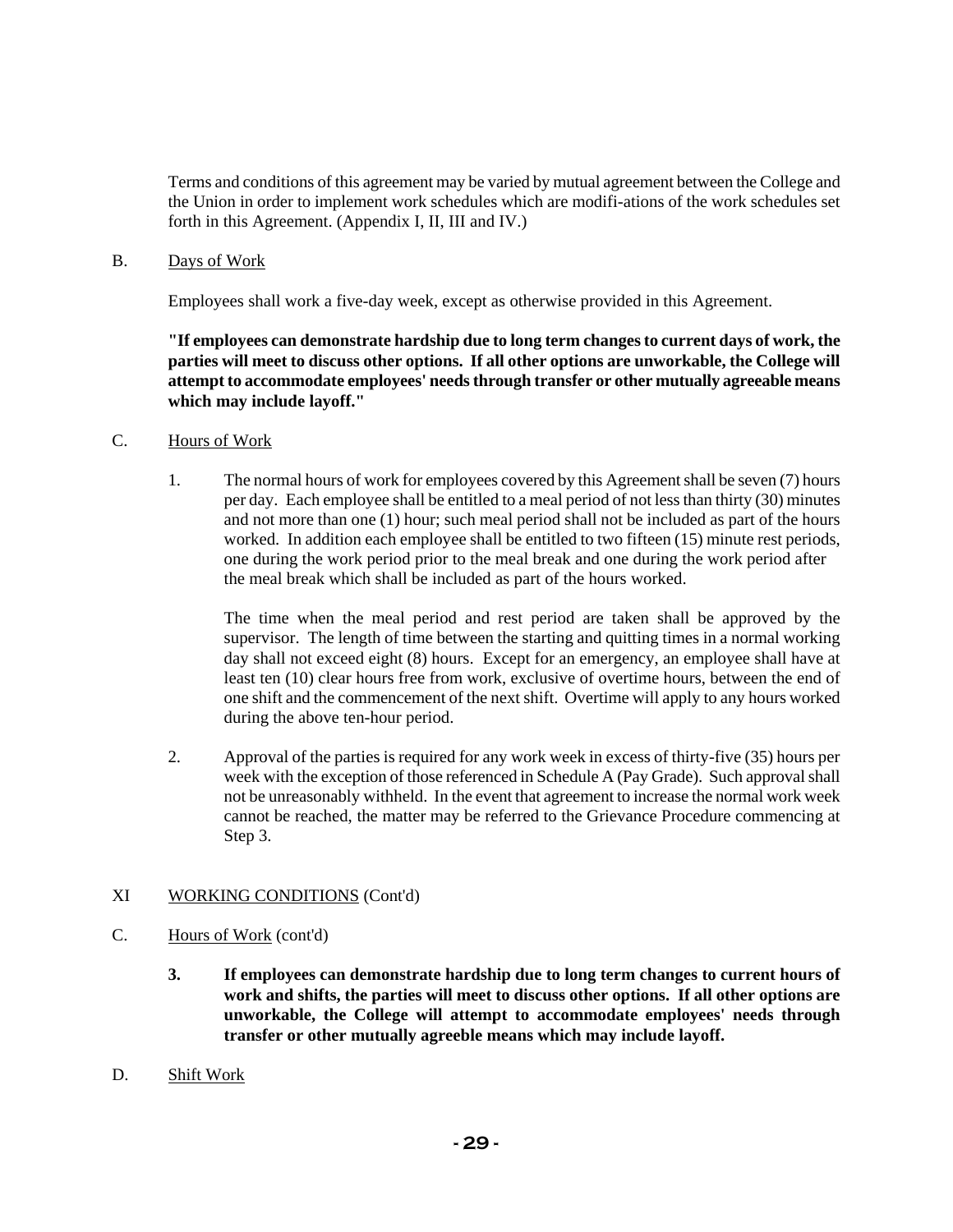- 1. Except in extraordinary circumstances, the College shall give a minimum of ten (10) working days' notice of a change in shift, unless the change results in the employee working hours that entitle the employee to an overtime wage. All changes of shift shall be discussed with the employee prior to the giving of notice. If the proposed shift change would result in hardship for the employee concerned, the College will endeavour to accommodate the employee's needs through transfer or other mutually agreeable means.
- 2. Any employee covered by this Agreement who is required to work a shift with a portion of the regular hours outside the normal span shall be paid a pay differential for the total regular hours on such days as follows:
	- a. if the shift commences at 6:00 a.m. or earlier or ends at 7:00 p.m. or later five percent (5%); or
	- 6. if the shift commences at 4:30 a.m. or earlier or ends at 8:30 p.m. or later six and three-quarter percent (6 3/4%); or
	- 7. if the shift commences at 3:00 a.m. or earlier or ends at 10:00 p.m. or later nine percent (9%).

Shift differentials are not paid for overtime hours.

- 3. An employee covered by this Agreement who is required to work, as part of regular hours, days other than Monday to Friday, shall be paid nine percent (9%) above scheduled salary as specified in Schedule "A" hereto for such days. This differential is not applicable to overtime hours.
- 4. Regarding access to preferred shifts, See Article XVIII A 5 (Seniority).

#### XI WORKING CONDITIONS (Cont'd)

#### E. Overtime

Subject to clauses 3 and 4, every employee who is authorized to work overtime shall, at the time of working such overtime, elect whether to be paid for it or receive compensating time off in lieu thereof.

- 1. An employee who elects to be paid for overtime shall be paid for such overtime in the following manner:
	- 1. An employee shall be paid at one and one-half (1 1/2) times the employee's regular rate of pay for the first four (4) hours worked in excess of their normal hours of work in any normal work week. All overtime worked by an employee in excess of four (4) hours in any normal work week shall be paid at double the employee's regular rate of pay; except that:
	- b. An employee shall be paid double their regular rate of pay for all time worked on scheduled rest days.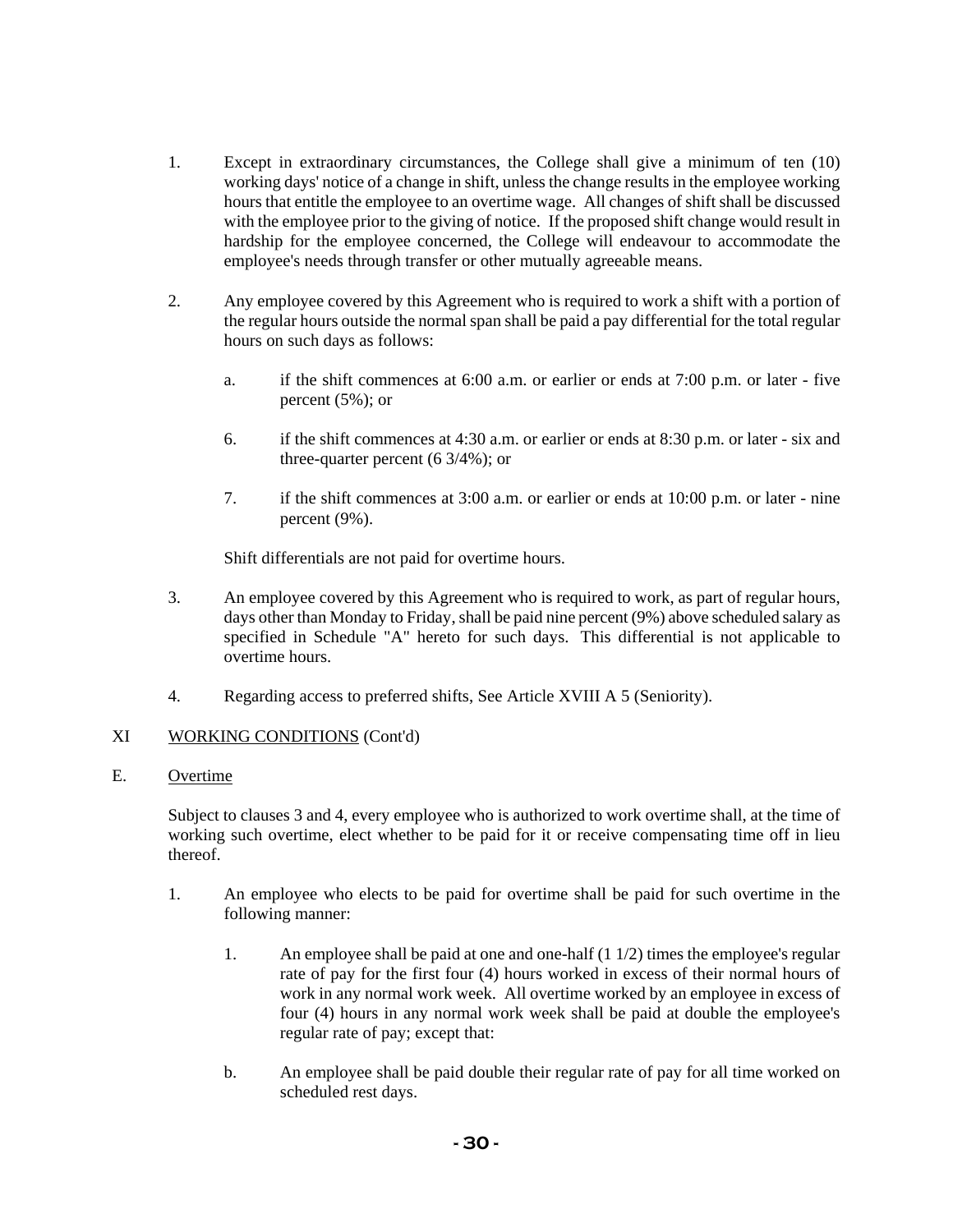- 2. An employee authorized to work on a general holiday shall be paid at double time in addition to regular pay.
- 3. Regardless of the normal hours of work of an employee, the foregoing overtime provisions shall only be applicable to hours in excess of the full-time equivalent daily and weekly hours of each classification.
- 2. A temporary employee is entitled to the foregoing overtime benefits on the same basis as a full-time permanent employee in the same classification.
- 3. An employee who elects to receive compensating time off in lieu of being paid for overtime shall be given compensating time off equivalent to the number of hours for which payment would have been made for the overtime so worked as provided in clause 1. Such time off shall be taken at a time mutually agreed upon between the employee and their department head. **If an employee does** not receive all compensating time off by 31 August of the year next following the year in which they worked the overtime entitling such compensating time off, or prior to leaving the service of the College for any reason (whichever event occurs first), the employee shall be paid in cash for the overtime for which no compensation was received.

### XI WORKING CONDITIONS (Cont'd)

- E. Overtime (cont'd)
	- 4. All overtime worked must be authorized by the President of the College or delegate.
	- 5. Notwithstanding clause 2 above, a temporary employee filling a position normally occupied by a permanent part-time employee shall be entitled to overtime based on the normal hours of work of the employee who regularly occupies the position.

#### F. Overtime - Meal Periods and Allowances

- 1. Where employees work overtime of less than two (2) hours beyond their regular full-time shift, an unpaid meal period of up to one-half (1/2) hour may be taken, at the employee's option.
- 2. An employee will be paid for a one-half (1/2) hour meal period at the prevailing overtime rates, and the College will provide a meal or reimburse the employee for reasonable meal expenses incurred up to a maximum of \$8.00 in the following circumstances:
	- 1. when the overtime is worked immediately before or immediately following the employee's shift on a regular day of work and is two hours or longer, exclusive of any meal period;
	- 2. where an employee works four (4) hours overtime at any other time, unless the employee has been notified on the previous working day of the need to work overtime.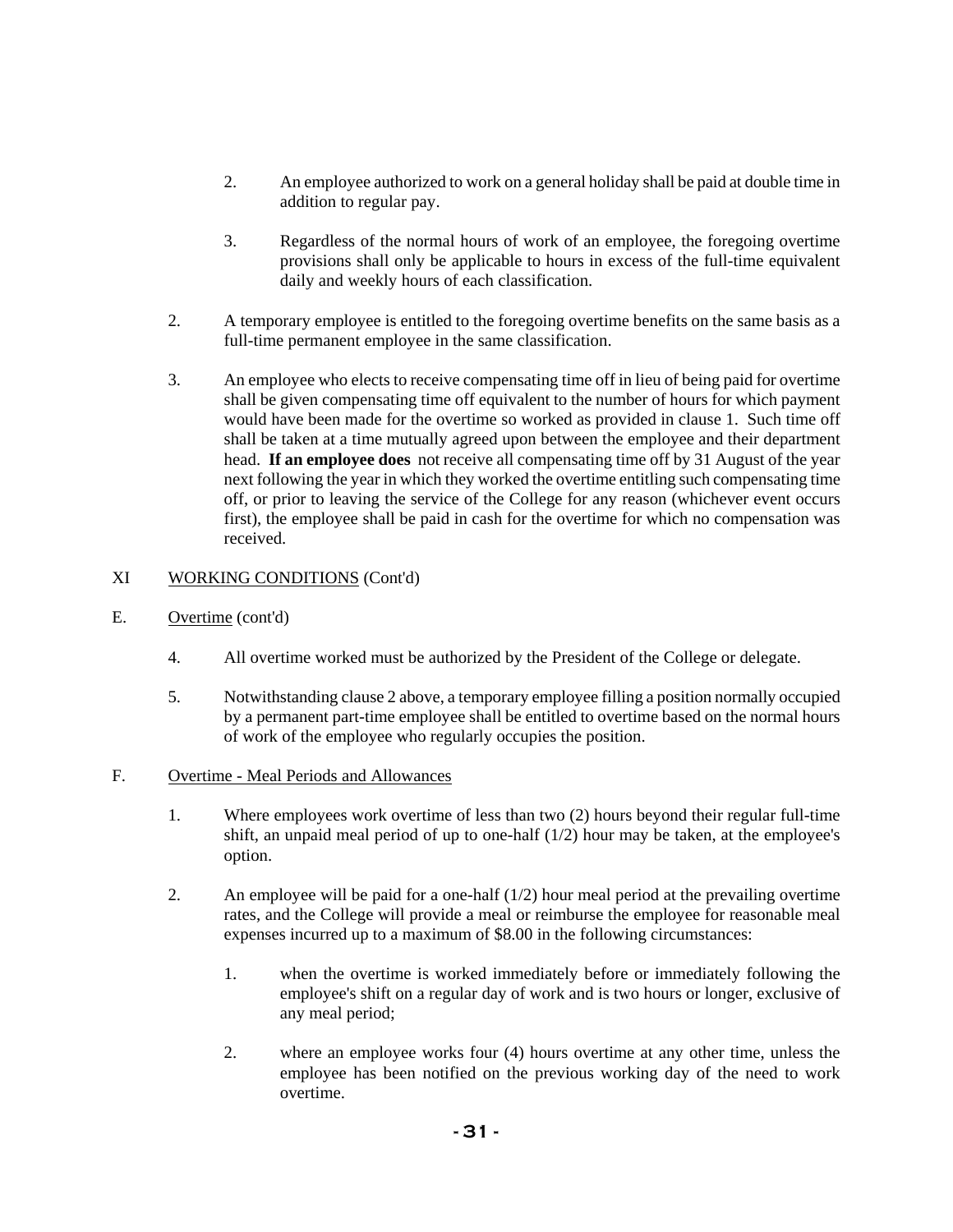3. Where an employee misses a paid meal period to which the employee is entitled, the employee shall nevertheless be paid at the prevailing rate for such missed meal period in addition to all time worked and shall be entitled to reimbursement for meal expenses in accordance with 2. above.

### G. Minimum Daily Pay

An employee, reporting for work at the call of the college, shall be entitled to their regular wage for the entire period spent at the place of work, with a minimum of four (4) hours' pay, for each call-out, unless the employee is unfit to perform their duties or

### XI WORKING CONDITIONS (Cont'd)

### G. Minimum Daily Pay

has failed to comply with the Industrial Health and Safety Regulations of the Workers' Compensation Board.

In the event work is suspended because of inclement weather or other reason completely beyond the control of the College, the employee shall receive a minimum of two (2) hours' pay at their regular wage. Where the employee is a Student Aide reporting for work at the call of the College on a day when the student has scheduled instructional activity, the minimum pay for each call out shall be two (2) hours' pay.

#### H. Promotion or Transfer

- 1. On promotion or transfer to another position, a permanent employee shall serve a three (3) month trial period in the new position before the appointment is confirmed. If the appointment is not confirmed the employee, without loss of seniority, shall revert to their former position or in the event such former position no longer exists, may be assigned to a position of equal value for which they are qualified. **Employees may opt to go back to their previous position, during the trial period as long as the previous position has not been filled. (see Letter of Understanding)**
- 2. In filling job vacancies pursuant to Article IV of this agreement, first consideration shall be given to qualified internal applicants. If no qualified internal candidates apply, the College shall then consider qualified outside applicants. (For former temporary employees see Article III 7 g.)
- 3. An internal applicant who was not deemed qualified has recourse to the grievance procedure and the "onus at arbitration" is on the Union to show that the internal applicant is qualified to perform the job.
- 4. Unless the ability to perform the job by an employee with less seniority is superior, seniority shall be the determining factor. For the purpose of filling vacancies, length of service for temporary employees will be considered as equivalent to seniority for permanent employees.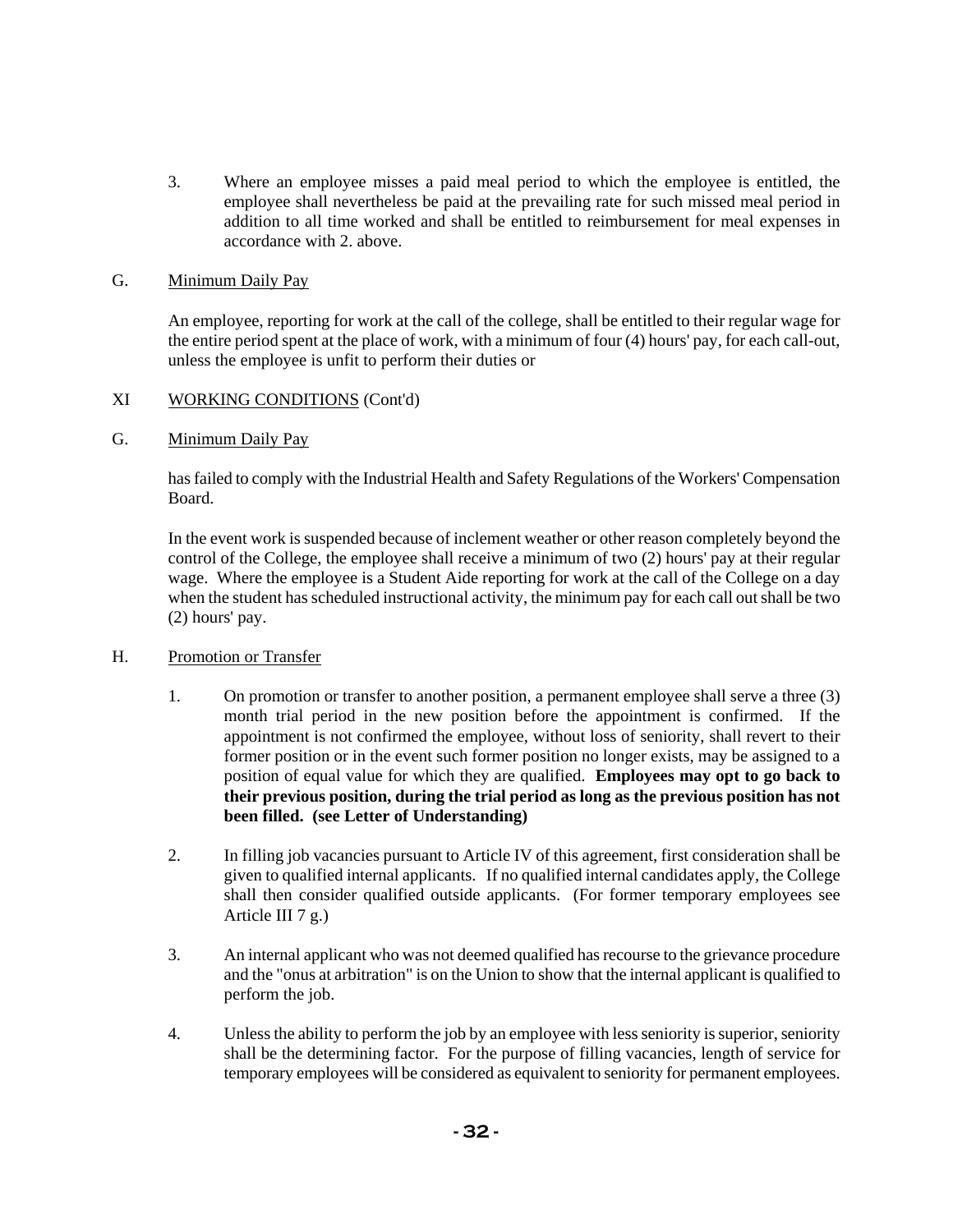5. The "onus at arbitration" is on the College to establish the superiority of a less senior applicant selected.

#### XI WORKING CONDITIONS (Cont'd)

- H. Promotion or Transfer (cont'd)
	- 6. No grievance will be pursued or allowed on behalf of an employee junior to the one appointed to a vacancy.
	- 7. Student Aides are not considered to have internal status for the purposes of this Article.
	- 8. An employee who has not been appointed to a posted vacancy, may informally discuss the reason(s) for the non-selection with the Administrator or delegate responsible for filling the vacancy.

Should a grievance be filed, it will commence at Step 2 or 3. (See Articles IX A. and G.)

- 9. The College will notify, in writing, each internal applicant of the status of their application for transfer or promotion.
- **10. When an employee who has received layoff notice applies on a posting for a position which they would be entitled to bump into, they may exercise such rights for the vacancy provided they possess the ability to perform the work currently required of the position.**
- **11. When a position requires an employee to have certification in First Aid, Fire Abatement, WHMIS or CPR, the employee will be given ninety (90) days to acquire the certification. This provision will not apply when the College is legally required to comply continuously with a legal requirement.**
- **12. The College is committed to career development of its' employees. In this spirit, the College will provide reasonable training and upgrading to deal with specific technology for College positions.**

#### **NOTE: For Acting in Senior Capacity, see Article XIII D.3**

- I. Temporary Positions
	- 1. Where a temporary position becomes permanent and the incumbent is selected for continued appointment thereto, the first three  $(3)$  or six  $(6)$  months' (as applicable) service in said position shall be considered as the trial or probationary period.
- XI WORKING CONDITIONS (Cont'd)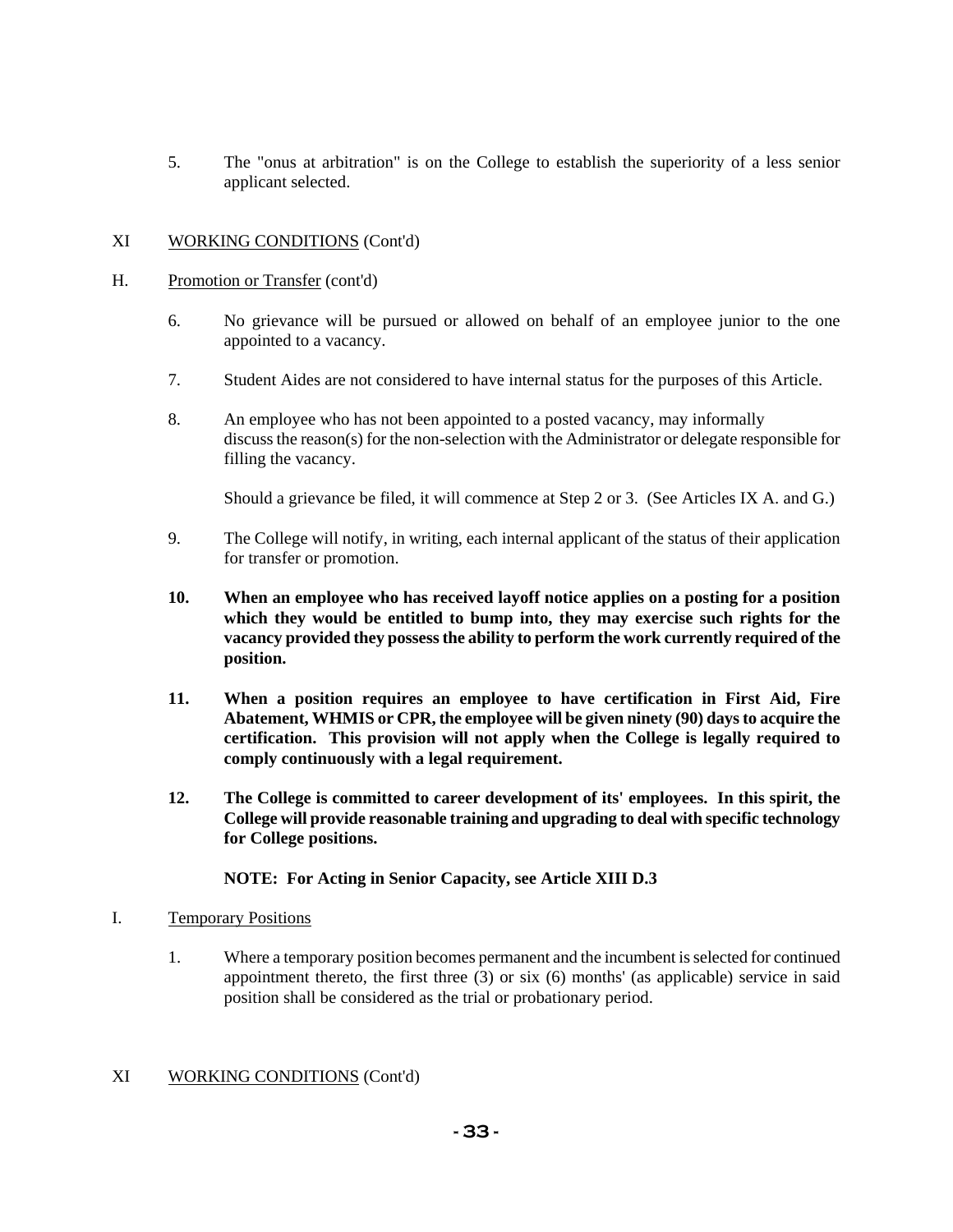### I. Temporary Positions (cont'd)

- 2. Should a permanent employee be appointed to fill a temporary position, they shall, when such temporary work is completed, return to their former position without loss of seniority in such position, and any other employee who may have received promotion as a result of the temporary arrangement of positions in the department shall automatically revert to their former position.
- 3. Any person appointed to fill a posted temporary vacancy, and who is eligible for permanent appointment, shall be considered in a temporary capacity until the completion of six (6) months' service after which period, if such person continues in the same position on a permanent basis, seniority, holiday benefits, and any other benefits referable to length of service and to that particular employee shall be based upon the original date of employment.

### J. Temporary Re-Appointment Rights

Temporary employees who have been appointed in accordance with Article XI H will have the right of first refusal to all extensions and subsequent temporary vacancies in the posted position, providing their performance has been satisfactory. Re-appointment will also apply to any temporary work which may occur on a day-to-day basis.

The right of first refusal will be in effect for a period of three months from the expiry of their last appointment in the position.

The employee will keep the Employee & Labour Relations Department advised of their availability on a bi-weekly basis.

Refusal of a re-appointment offer, without reasonable grounds, will result in the loss of this benefit for the position offered.

#### K. Uniforms, Gloves, Aprons and Boots

Uniforms, gloves, aprons and boots shall be provided by the College for all employees authorized by the College to wear such. The College shall supply, launder and repair such items without added cost to the employee. Such items shall be the property of the College and on terminating their services with the College, employees shall return them. If they are not returned by the date of termination of employment, the value of such items shall be deducted from the employee's terminal pay.

#### XI WORKING CONDITIONS (Cont'd)

### L. Workload

The employer agrees that except in extraordinary circumstances, an employee's normal work load will not be increased as a result of another position being temporarily vacant due to illness, vacation or leaves of absence.

When an employee is absent from work, another employee may be required to carry out some of the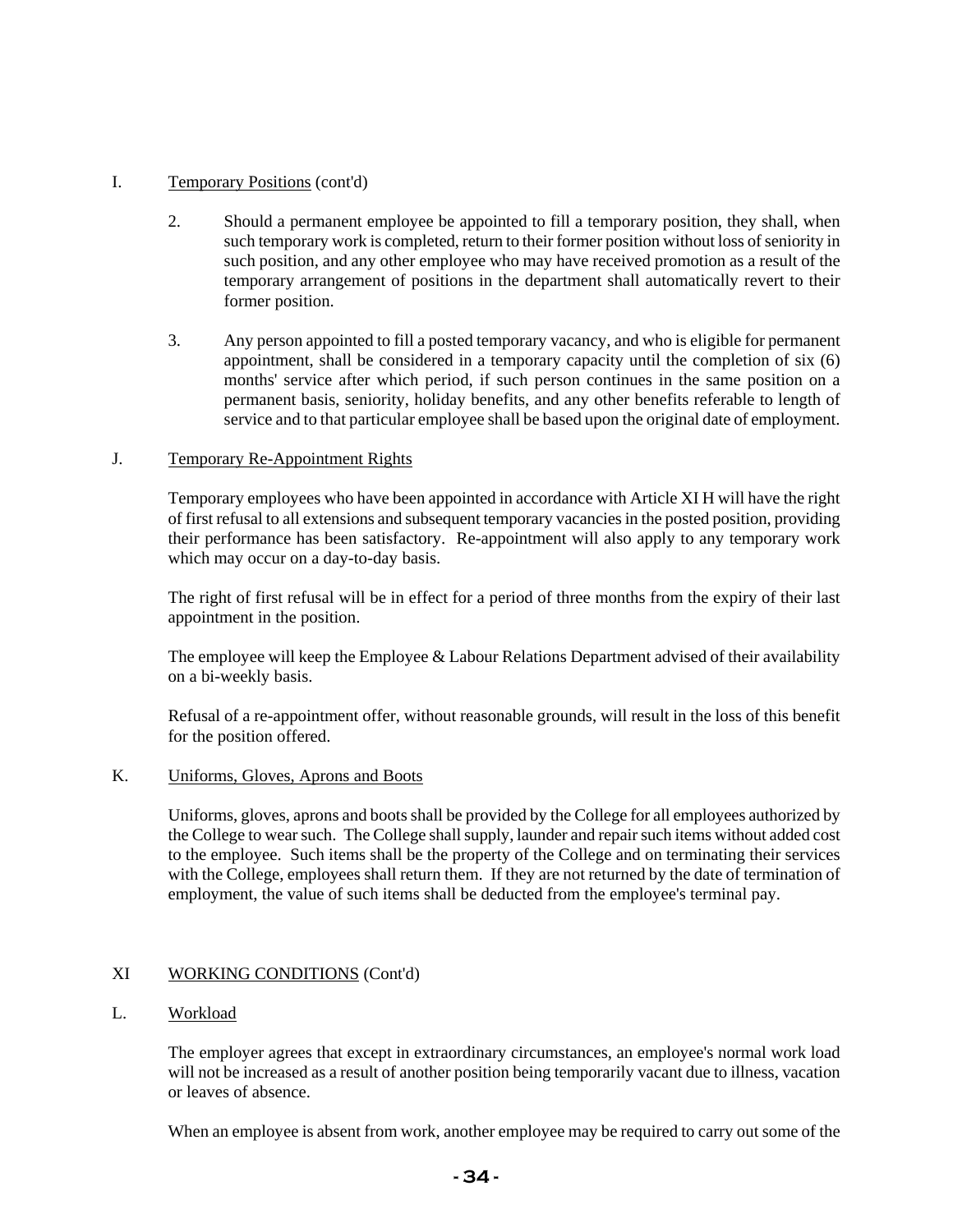duties of the absent employee. In this event, priorities shall be established to accommodate the work to be performed.

This clause is not intended to supersede Article XIII D. Acting in Senior Capacity.

#### M. Excessive Workload **(Reference Article IV.9.)**

The College is committed to providing employees with a humane and supportive workplace. Issues surrounding workloads will be dealt with by the College in that spirit.

For the purpose of preparing for and attending meetings, and involvement of shop steward(s), the provisions of Article IX E. shall apply.

Any employee or group of employees who have a concern about their workload may consult with their immediate supervisor or Administrator to review priorities and explore other strategies to resolve the workload problem.

If the concern is not resolved, the employee(s) may refer the issue to the Director of Employee & Labour Relations or delegate who will investigate the matter and recommend solutions.

#### BACK TO TABLE OF CONTENTS

#### XII SCHEDULE OF WAGE RATES

See Appendix - Schedule 'A'.

#### XIII APPLICATION OF SCHEDULE

- A. Salary Schedule
	- 1. The scale of remuneration referred to in Article XII shall apply during the term of this Agreement.
	- 2. **Any increases to rates in Schedule A which occur due to the Position Evaluation process in Article X, will become effective immediately, without prejudice to the Union's right to appeal the rates.**
- A. Salary Schedule (cont'd)
	- 3. Any changes to a rate in the schedule applicable to a classification in which the specifications have been altered shall not be put into effect until both **the Union and the College** have approved the rate. In the event agreement cannot be reached, the matter of the rate shall be referred to a single arbitrator as provided in the procedures regarding Position Evaluation, Article X D. 3.
	- 4. Any changes to a rate in the Schedule applicable to a new classification shall not be put into effect until both the College and the Union have approved the rate. In the event agreement cannot be reached, the matter of the rate shall be referred to a single arbitrator as provided in the procedures regarding Position Evaluation, Article X D. 3. Pending resolution, the Director of Employee & Labour Relations shall establish a rate of pay. In such instances, the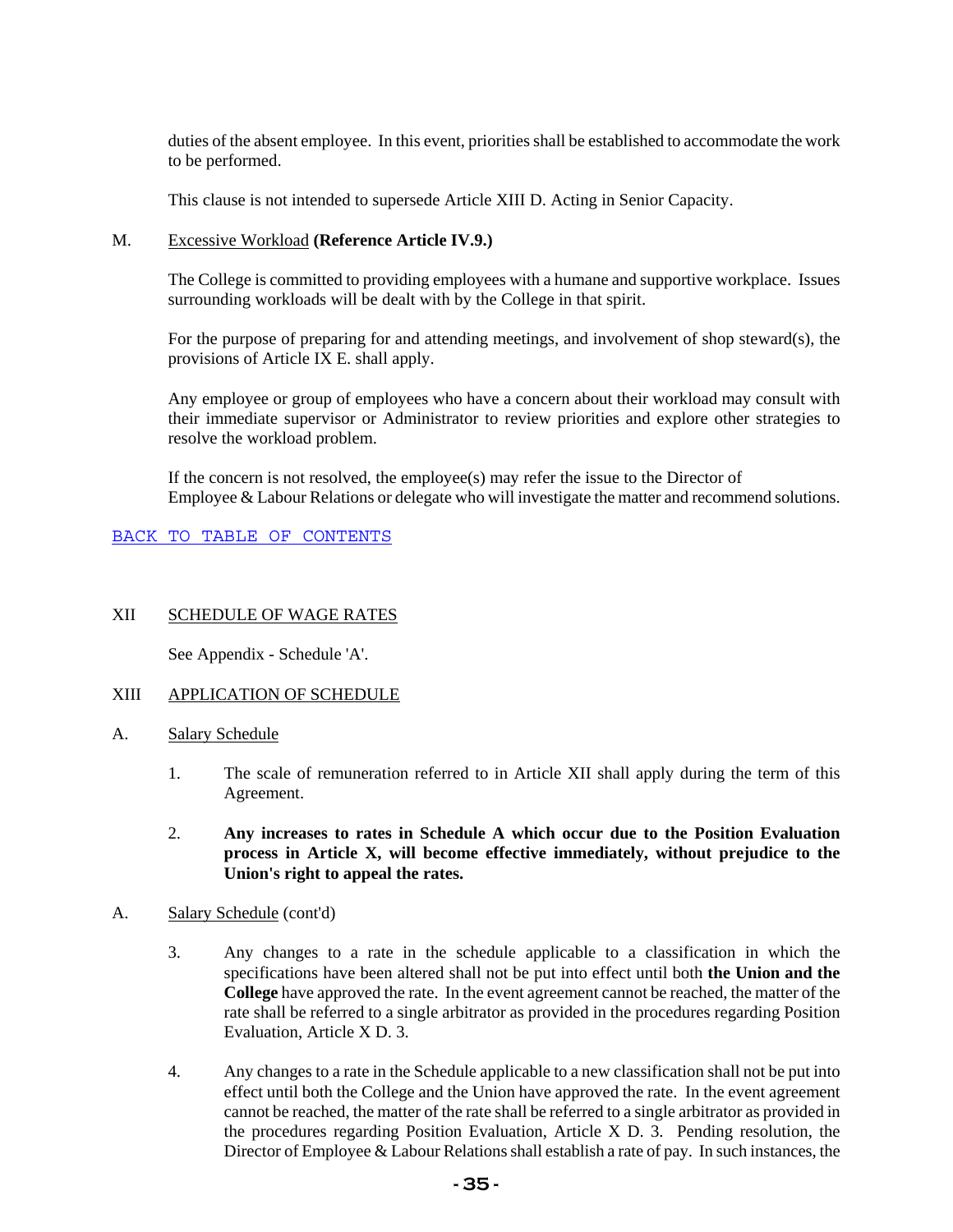# XIII APPLICATION OF SCHEDULE (Cont'd)

Notice of Vacancy shall contain the notation "Salary Under Review" and any salary adjustment forthcoming shall be effective the date of appointment.

- 5. The salary schedule is based on hours of work conducted between 8:00 a.m. and 5:00 p.m.
- 6. The salary schedule is based on a thirty-five (35) hour week. Employees who usually work thirty-seven (37) hours and thirty (30) minutes shall be paid two (2) paygrades above the scheduled salary as shown. Employees who regularly work forty (40) hours shall be paid four (4) paygrades above the scheduled salary as shown.

### B. In-Hiring Rates of Pay

- 1. The in-hiring rates of pay upon original employment may, at the sole discretion of the College, be any of the rates prescribed for each classification up to and including Step 3.
- 2. This clause does not apply to former employees of the College who are rehired within fifteen (15) months of termination of service.

### C. Increments

1. Increments shall be granted on an annual basis to maximum.

### C. Increments (cont'd)

- 2. On promotion, the salary of an employee is increased by two (2) pay steps or to the minimum of the new scale, whichever is greater, provided however, that under no circumstances shall such employee receive a rate of pay beyond the maximum of the new scale. Upon such promotion there shall be no change in the employee's increment date.
- 3. For increment purposes, the anniversary date of an employee shall be the first day of the bi-weekly pay period within which the date of appointment of the employee on probation falls. Subsequent incremental entitlement shall be the first day of the bi-weekly pay period within which the incremental anniversary date falls except as affected by "5" hereof.
- 4. A temporary employee shall receive salary increments effective the first day of the bi-weekly pay period within which the employee completes each year of service or 1,700 hours, whichever is longer.
- 5. Increments shall be unaffected where an absence without pay is one month or less. Where an absence without pay exceeds one month, the incremental anniversary date shall be delayed by two (2) weeks for every two-week period of absence exceeding one (1) month.
- D. Acting in Senior Capacity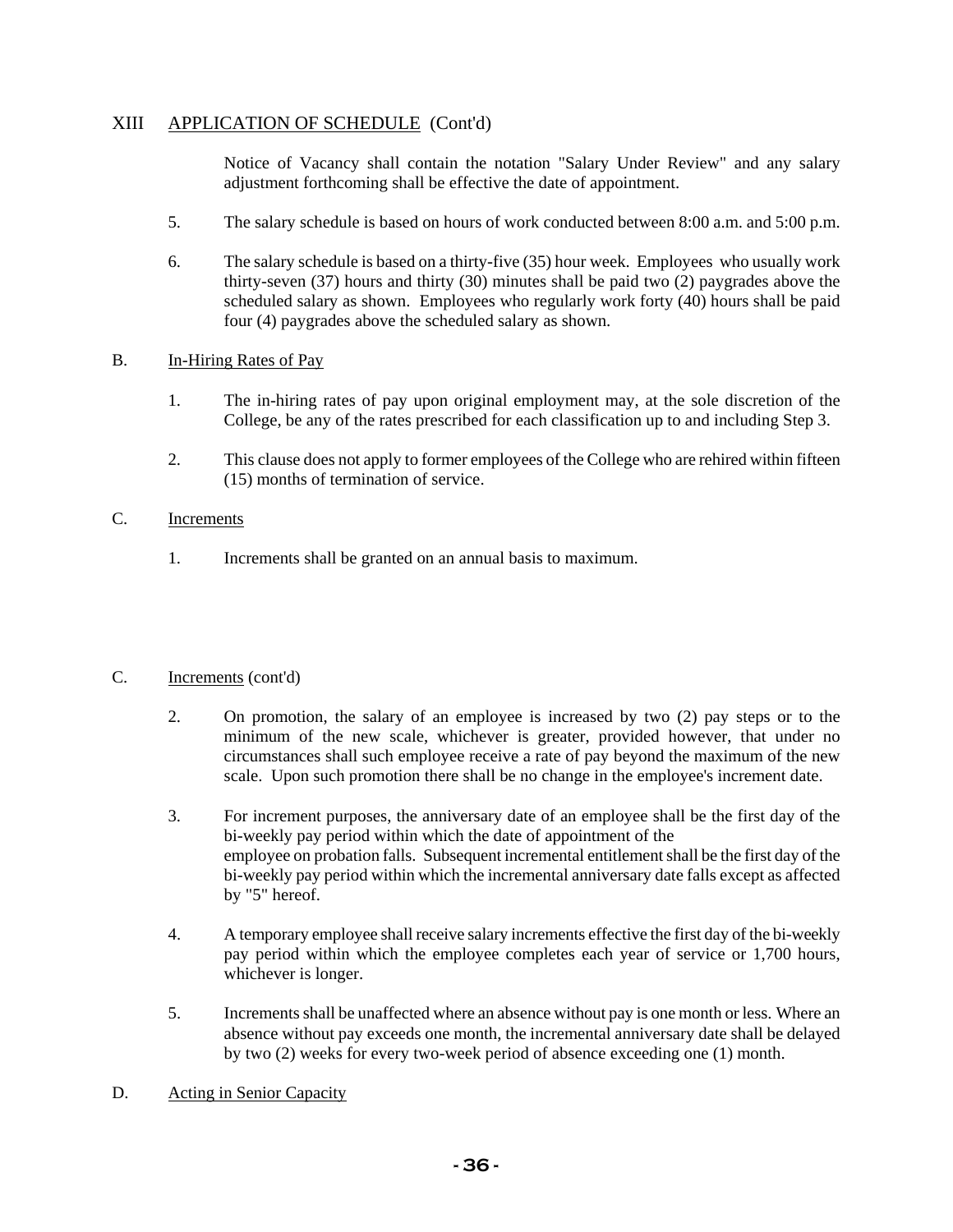## XIII APPLICATION OF SCHEDULE (Cont'd)

- 1. When an employee covered by this Agreement is authorized in writing by his/her department head or the **President** to replace another employee temporarily in any one superior position for any period of **seven hours** or more, the salary of the employee is increased by two (2) pay steps or to the minimum of the new scale, whichever is greater, provided however, that under no circumstances shall such employee receive a rate of pay beyond the maximum of the new scale. **The seven hours, or more, may be accumulated in one continuous block or may be accumulated over five consecutive working days.**
- 2. When an employee is required to replace the incumbent of any one superior position beyond the scope of the bargaining unit, they shall be paid an additional minimum amount equal to fifteen per cent (15%) of their normal rate of pay, or the minimum rate for the position, whichever is greater, subject to the qualifications outlined above. When assuming a position beyond the scope of the bargaining unit the employee shall continue to be subject to all of the provisions of the collective agreement.
- 3. Acting capacity as above is intended to cover periods up to thirty (30)

## XIII APPLICATION OF SCHEDULE (Cont'd)

D. Acting in Senior Capacity (cont'd)

consecutive working days. Should such replacement be for a longer period, the position shall be posted in accordance with Article IV, Notification of Vacancies.

- 4. Regarding preference for acting capacity, see Article XVIII A 5 (Seniority).
- 5. Should the said employee, with no interruption of service at this level, later be successful for appointment to the superior position (should the incumbent not return to duty), or for a position carrying the same pay grade as that of the superior, such employee shall, on appointment to such position, be paid at the place on the new pay scale that they would have received had the appointment been made from the date on which they were first paid the higher salary and seniority in the new position shall date from such hereinbefore mentioned date.
- E. Second Language/Sign Language Requirement
	- 1. Where fluency in a second language or sign language is a specified requirement for a particular position ancillary to its basic function, the employee will receive a premium of 5% of their normal rate of pay.

A second language or sign language is understood to be required where:

- a. it is a posted requirement for a new or vacant position; or
- b. it is applied to a particular job/employee by the College with the agreement of the Union.
- 2. The foregoing premium shall not apply where the second language or sign language requirement represents the primary responsibility of a position, so identified and compensated, nor shall it apply to employees with a functional knowledge of languages other than English, including sign language, who voluntarily utilize such knowledge to facilitate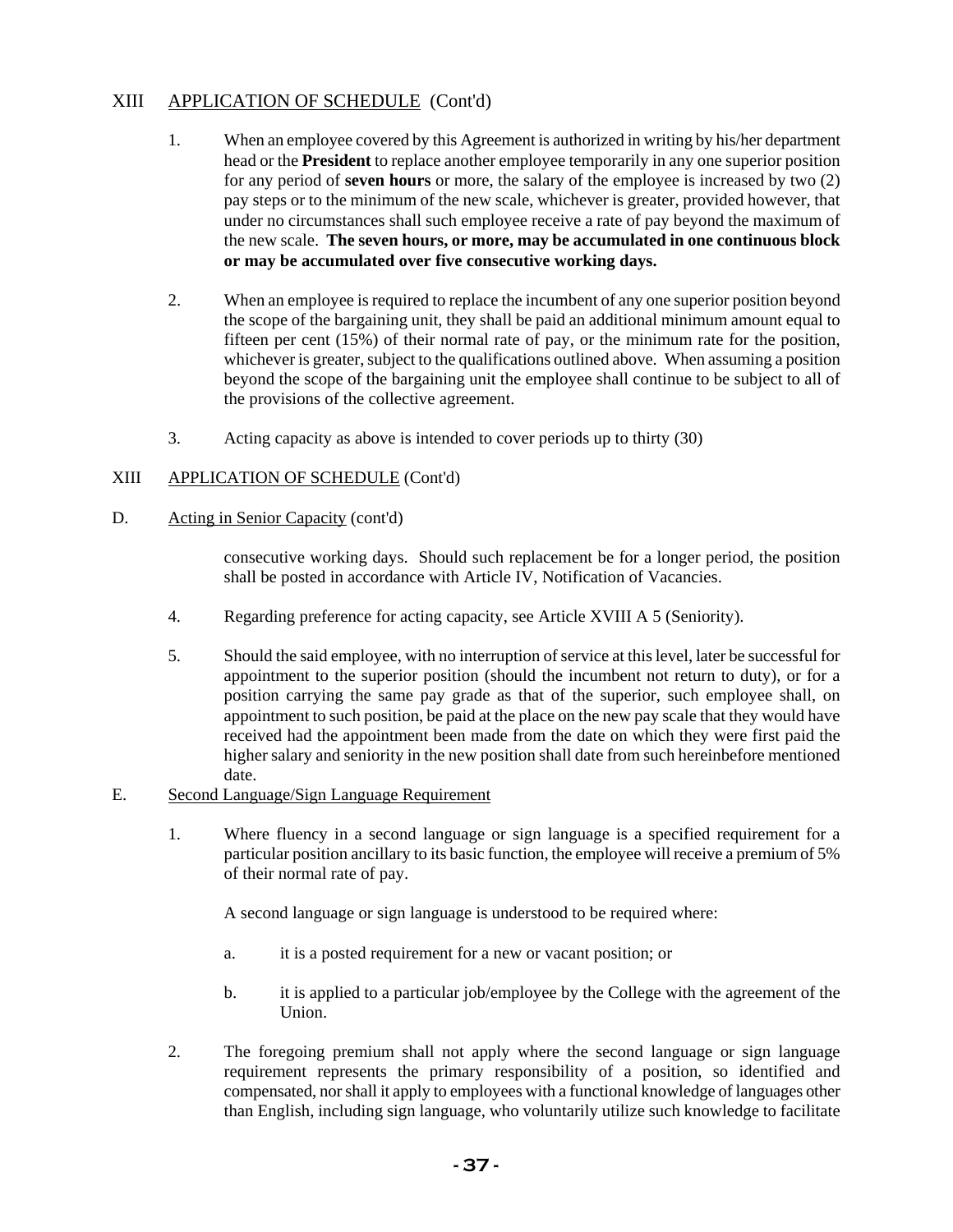#### communications within the work environment.

#### BACK TO TABLE OF CONTENTS

### XIV EMPLOYEE BENEFITS

#### A. Annual Vacation

a. The annual vacation is granted for service during the calendar year from January 1 to December 31 and is to be taken in the year in which it is earned unless otherwise provided in this clause or mutually agreed upon.

#### XIV EMPLOYEE BENEFITS (Cont'd)

- A. Annual Vacation (cont'd)
- b. Scheduling of vacations shall be in accordance with Article XVIII A. 5 and will, as stated, take into consideration the commitment of the College, the needs of the department and the desires of the individual. Approval of all vacation schedules is the responsibility of the **appropriate Administrator.**  Such approval will not be unreasonably withheld.

The annual vacation entitlement of an employee, if the required service can be completed within the calendar year, except as otherwise provided in this Agreement, is as follows:

- less than one (1) year twelve (12) working days and pro-rata;
- one (1) to five (5) years inclusive seventeen (17) working days;
- six (6) to ten (10) years inclusive twenty-two (22) working days;
- eleven (11) to nineteen (19) years inclusive twenty-seven (27) working days;
- twenty (20) years and over thirty-two (32) working days

**- each employee will receive a supplementary entitlement of five (5) days paid vacation on January 1st of their 25th year of service (this will include those employees who have already achieved twenty-five (25) years of service).**

2. An employee, with the approval of their department head, may accumulate and carry over up to a maximum of twenty (20) working days of vacation entitlement. Employees with up to and including twenty (20) working days entitlement may carry over five (5) working days vacation each year to the maximum prescribed above. Employees with more than twenty (20) working days entitlement may carry over ten (10) working days vacation to the maximum prescribed above. Requests to carry over vacation shall not be unreasonably denied.

In special circumstances, an employee may carry over and accumulate vacation beyond the above limit with the approval of the appropriate Administrator.

3. If an employee commences employment during a period from the first (1st) to the fifteenth (15th) of the month, they shall be credited with full credit for that month.

If an employee commences employment from the sixteenth (16th) to the end of the month, they shall not be given any credit for that month.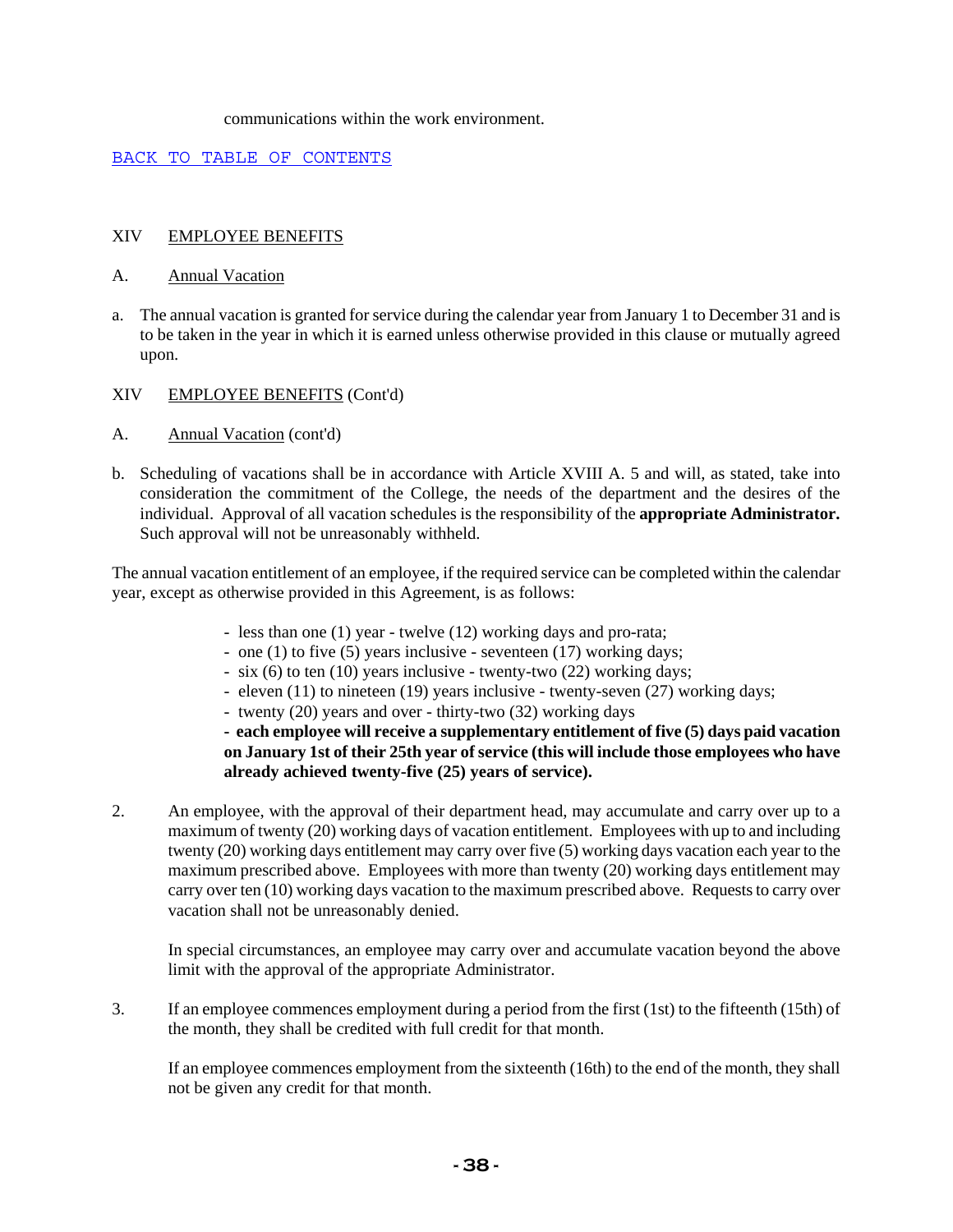4. If an employee terminates employment during a period from the first (1st) to the fifteenth (15th) of the month, they shall not be given any credit for that month.

If an employee terminates employment from the sixteenth (16th) to the end of the month, they shall be credited with full credit for that month.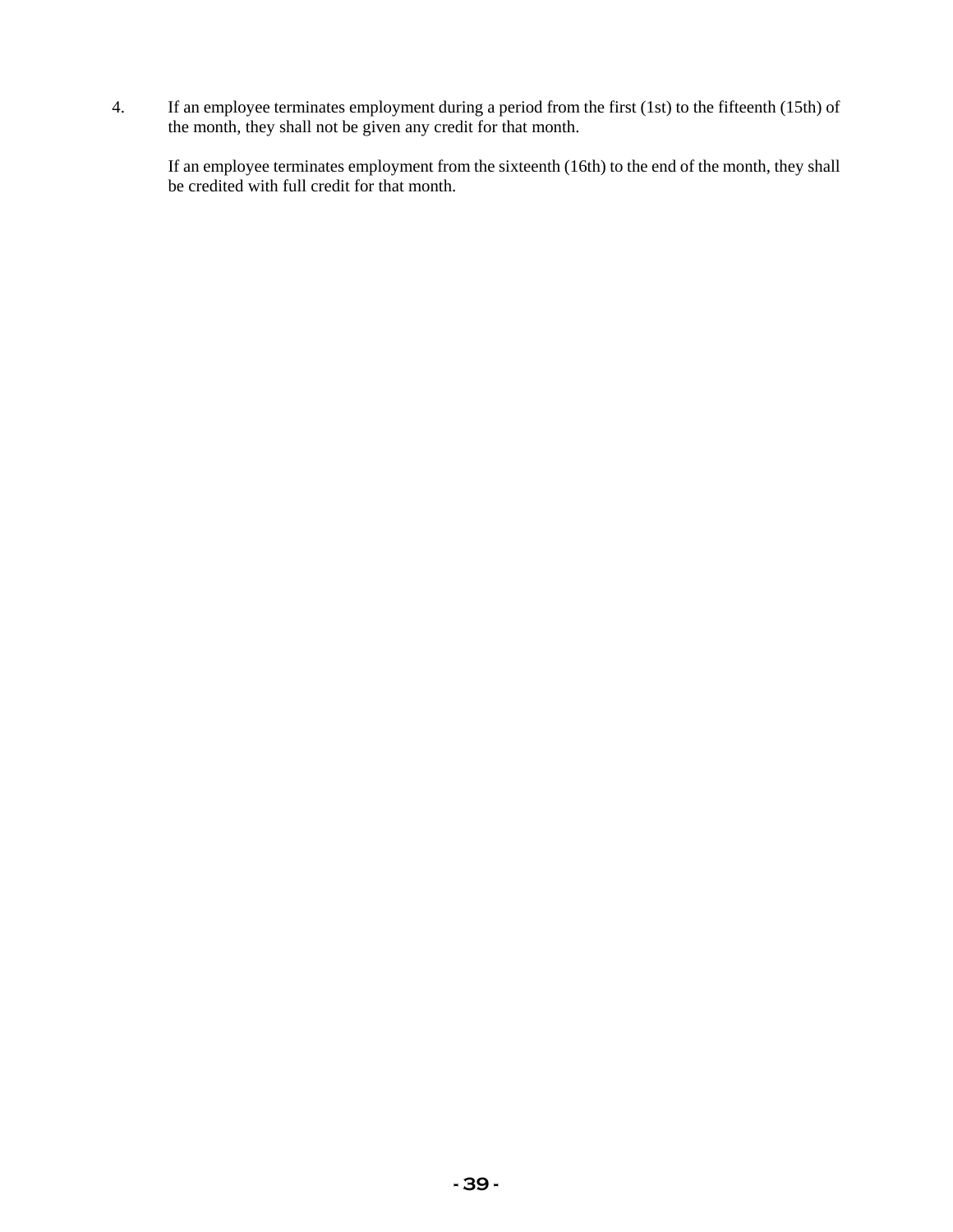### TABLE SHOWING ANNUAL VACATION ENTITLEMENT IN WORKING DAYS FOR THE YEARS 1994 TO 2004 BASED ON YEAR OF HIRE

| <b>Start</b><br>Year | 1994             | 1995             | 1996         | 1997     | 1998     | 1999     | 2000     | 2001     | 2002     | 2003     | 2004     |
|----------------------|------------------|------------------|--------------|----------|----------|----------|----------|----------|----------|----------|----------|
| 1997                 | $\overline{0}$   | $\boldsymbol{0}$ | $\mathbf{0}$ | 12       | 17       | 17       | 17       | 17       | 17       | 22       | 22       |
| 1996                 | $\boldsymbol{0}$ | $\boldsymbol{0}$ | 12           | 17       | 17       | 17       | 17       | 17       | 22       | 22       | 22       |
| 1995                 | $\boldsymbol{0}$ | 12               | 17           | 17       | 17       | 17       | 17       | 22       | 22       | 22       | 22       |
| 1994                 | 12               | 17               | 17           | 17       | 17       | 17       | 22       | 22       | 22       | 22       | 22       |
| 1993                 | 17               | 17               | 17           | 17       | 17       | 22       | 22       | 22       | 22       | 22       | 27       |
| 1992                 | 17               | 17               | 17           | 17       | 22       | 22       | 22       | 22       | 22       | 27       | 27       |
| 1991                 | 17               | 17               | 17           | 22       | 22       | 22       | 22       | 22       | 27       | 27       | 27       |
| 1990                 | 17               | 17               | 22           | 22       | 22       | 22       | 22       | 27       | 27       | 27       | 27       |
| 1989                 | 17               | 22               | 22           | 22       | 22       | 22       | 27       | 27       | 27       | 27       | 27       |
| 1988                 | 22               | 22               | 22           | 22       | 22       | 27       | 27       | 27       | 27       | 27       | 27       |
| 1987                 | 22               | 22               | 22           | 22       | 27       | 27       | 27       | 27       | 27       | 27       | 27       |
| 1986                 | 22               | 22               | 22           | 27       | 27       | 27       | 27       | 27       | 27       | 27       | 27       |
| 1985                 | 22               | 22               | 27           | 27       | 27       | 27       | 27       | 27       | 27       | 27       | 27       |
| 1984                 | 22               | 27               | 27           | 27       | 27       | 27       | 27       | 27       | 27       | 27       | 32       |
| 1983                 | 27               | 27               | 27           | 27       | 27       | 27       | 27       | 27       | 27       | 32       | 32       |
| 1982                 | 27               | 27               | 27           | 27       | 27       | 27       | 27       | 27       | 32       | 32       | 32       |
| 1981                 | 27               | 27               | 27           | 27       | 27       | 27       | 27       | 32       | 32       | 32       | 32       |
| 1980                 | 27               | 27               | 27           | 27       | 32       | 32       | 32       | 32       | 32       | 32       | 32       |
| 1979                 | 27               | 27               | 27           | 32       | 32       | 32       | 32       | 32       | 32       | 32       | $32 + 5$ |
| 1978                 | 27               | 27               | 32           | 32       | 32       | 32       | 32       | 32       | 32       | $32 + 5$ | 32       |
| 1977                 | 27               | 32               | 32           | 32       | 32       | 32       | 32       | 32       | $32 + 5$ | 32       | 32       |
| 1976                 | 32               | 32               | 32           | 32       | 32       | 32       | 32       | $32 + 5$ | 32       | 32       | 32       |
| 1975                 | 32               | 32               | 32           | 32       | 32       | 32       | $32 + 5$ | 32       | 32       | 32       | 32       |
| 1974                 | 32               | 32               | 32           | 32       | 32       | $32 + 5$ | 32       | 32       | 32       | 32       | 32       |
| 1973                 | 32               | 32               | 32           | 32       | $32 + 5$ | 32       | 32       | 32       | 32       | 32       | 32       |
| 1972                 | 32               | 32               | 32           | $32 + 5$ | 32       | 32       | 32       | 32       | 32       | 32       | 32       |
| 1971                 | 32               | 32               | $32 + 5$     | 32       | 32       | 32       | 32       | 32       | 32       | 32       | 32       |
| 1970                 | 32               | $32 + 5$         | 32           | 32       | 32       | 32       | 32       | 32       | 32       | 32       | 32       |
| 1969                 | 32               | $32 + 5$         | 32           | 32       | 32       | 32       | 32       | 32       | 32       | 32       | 32       |
| 1968                 | 32               | $32 + 5$         | 32           | 32       | 32       | 32       | 32       | 32       | 32       | 32       | 32       |
| 1967                 | 32               | $32 + 5$         | 32           | 32       | 32       | 32       | 32       | 32       | 32       | 32       | 32       |
| 1966                 | 32               | $32 + 5$         | 32           | 32       | 32       | 32       | 32       | 32       | 32       | 32       | 32       |
| 1965                 | 32               | $32 + 5$         | 32           | 32       | 32       | 32       | 32       | 32       | 32       | 32       | 32       |

Start year for employees who commenced employment on the first working day of a calendar year will be the immediately preceding year for the purposes of the above table. *Italicised number (+5's) - see Article XIV A 1.6.*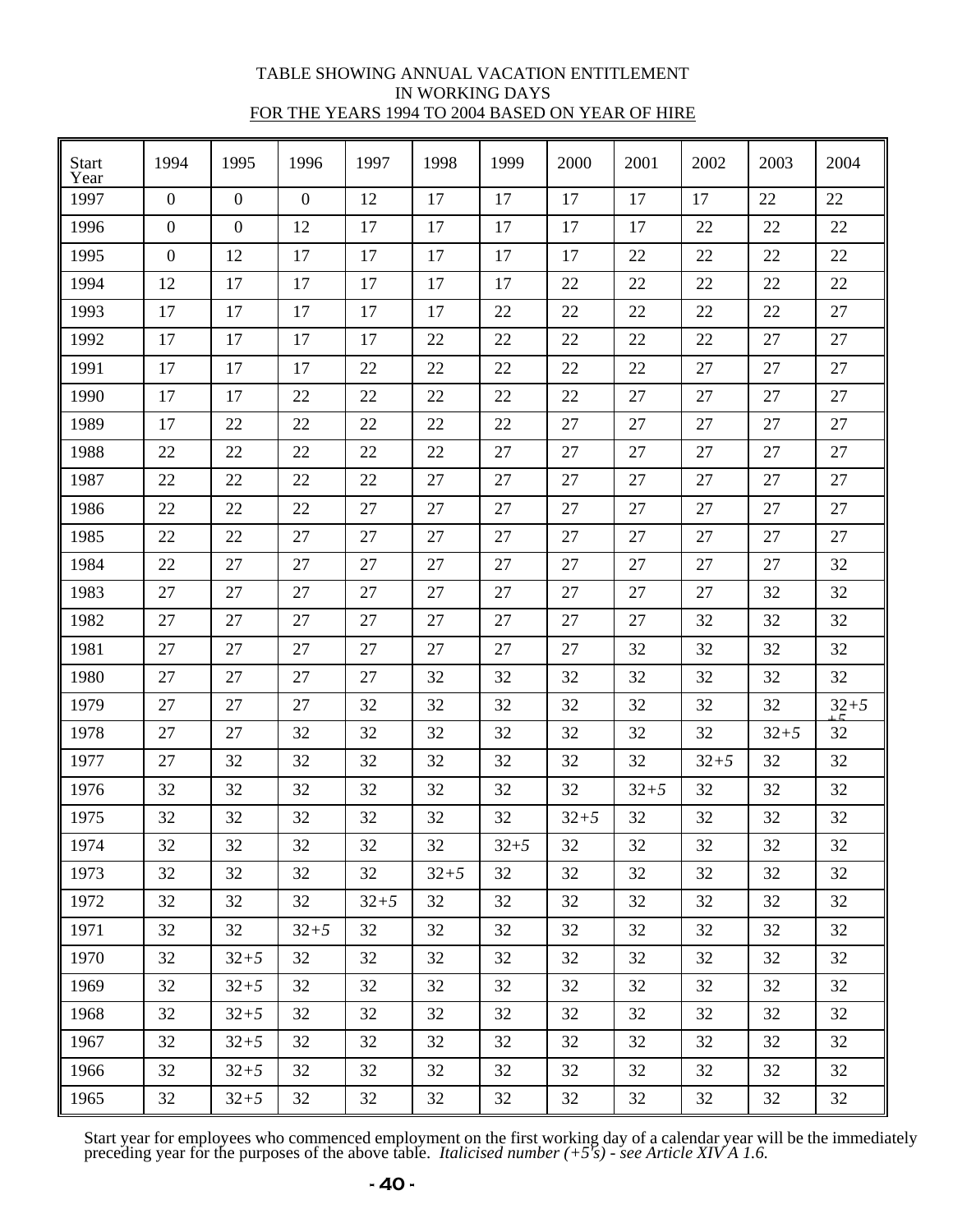### A. Annual Vacation (cont'd)

5. Employees who are on leave of absence without pay for any reason whatsoever, in any one (1) calendar month, shall be subject to the following provisions with respect to annual vacation credits:

Period of leave of absence: up to 15 days - full credit 15 days or more - no credit

- 6. A temporary employee filling a position which has been posted in accordance with Article IV of this collective agreement is entitled to vacation leave as provided in this article.
- B. Vacation Entitlement in Year of Retirement

Employees who retire on pension from the service of the College shall receive their full annual vacation entitlement for that year of retirement.

#### C. General Holidays

1. The following general holidays shall be observed as holidays and shall be paid at the regular pay rate of the employee:

| New Year's Day       | Labour Day        |
|----------------------|-------------------|
| Good Friday          | Thanksgiving Day  |
| <b>Easter Monday</b> | Remembrance Day   |
| Victoria Day         | Christmas Day     |
| Canada Day           | <b>Boxing Day</b> |
| B.C. Day             |                   |

and any other day so proclaimed by Federal or Provincial legislation.

2. Observation of Holidays

When a general holiday occurs on a Saturday or Sunday, the following Monday and/or Tuesday shall be deemed to be a holiday in lieu thereof. Where Christmas and Boxing Day fall on a Saturday and Sunday respectively, the preceding Friday and the following Monday shall be deemed to be holidays in lieu thereof.

#### C. General Holidays (cont'd)

- 3. Salaried temporary employees qualify for the above general holidays which fall within their appointed period.
- 4. Timesheeted temporary employees will be paid **6.0%** of basic earnings in lieu of the holidays described in Article XIV C. and D.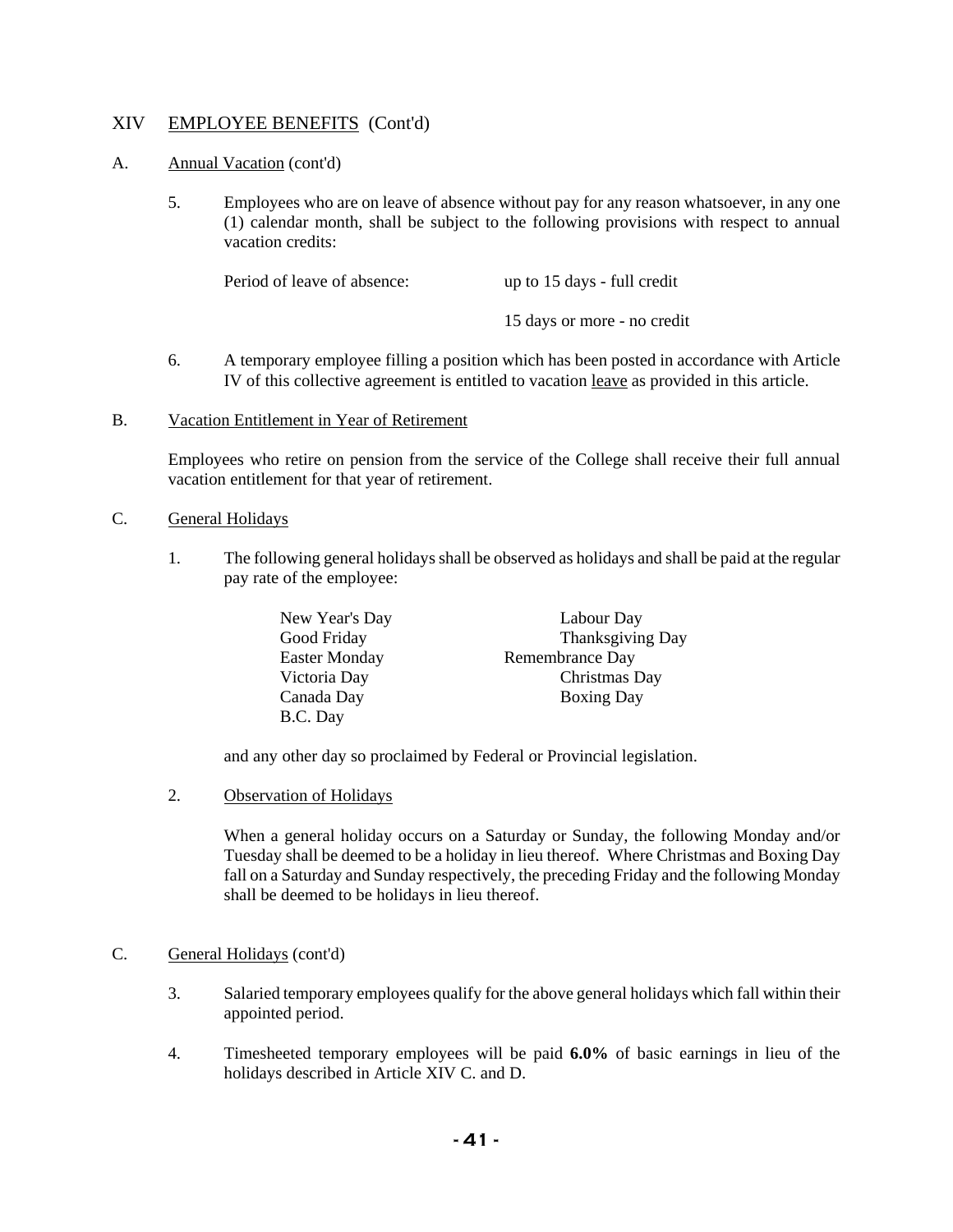**5. When an employee requests time off to observe a religious holiday, other than those identified in Article XIV C. 1., the College will make every reasonable effort to accommodate such requests. Such time off may include the use of banked overtime, gratuity days, vacation or leave without pay or other arrangements that the Union and College mutually agree on.** 

## D. Christmas and New Year's Days Off

All working days between Christmas and New Year's Day, exclusive of general holidays and days observed in lieu thereof as prescribed in Article XIV C, will be considered as days of leave with full pay. The last working day prior to Christmas will be considered a day of leave with full pay.

Should any employee's presence be necessary for the continued operation of the College, the employer shall designate such employees at least one month in advance. Such "designated" employees will work all or part of the days in question, and receive an equivalent number of days off with pay in the following year which may be scheduled and utilized as provided in Article XIV A. of this Agreement.

- E. Sick Leave
	- 1. Upon appointment to the permanent staff following probation, or after serving in a full-time temporary appointment for six (6) continuous months, an employee shall receive sick leave credit of ten (10) days. Such employees may be advanced up to ten (10) days of sick leave, but if the employee ceases employment without qualifying for the ten (10) days, the advance will be deducted from pay on termination of employment.
	- 2. If the employee commences employment during a period from the first (1st) to the fifteenth (15th) of the month, they shall be credited with full credit for that month **(i.e. 11.67 hours of sick leave).**

If the employee commences employment during a period from the sixteenth

## E. Sick Leave (cont'd)

(16th) of the month to the end of the month, they shall not be given any sick leave credits for that month.

Thereafter, except as otherwise provided in this Agreement, sick leave credits shall be earned while the employee is on duty at the rate of twenty (20) days per year, ten (10) days for half-year and **11.67 hours** per month for less than a half-year.

3. Employees who are on leave of absence without pay for any reason whatsoever, in any one calendar month, shall be subject to the following provisions with respect to sick leave credits:

| Period of leave of absence: | up to 15 days - full credit |
|-----------------------------|-----------------------------|
|                             | 15 days or more - no credit |

When the employee is not on duty, the accumulation of sick leave credits will continue only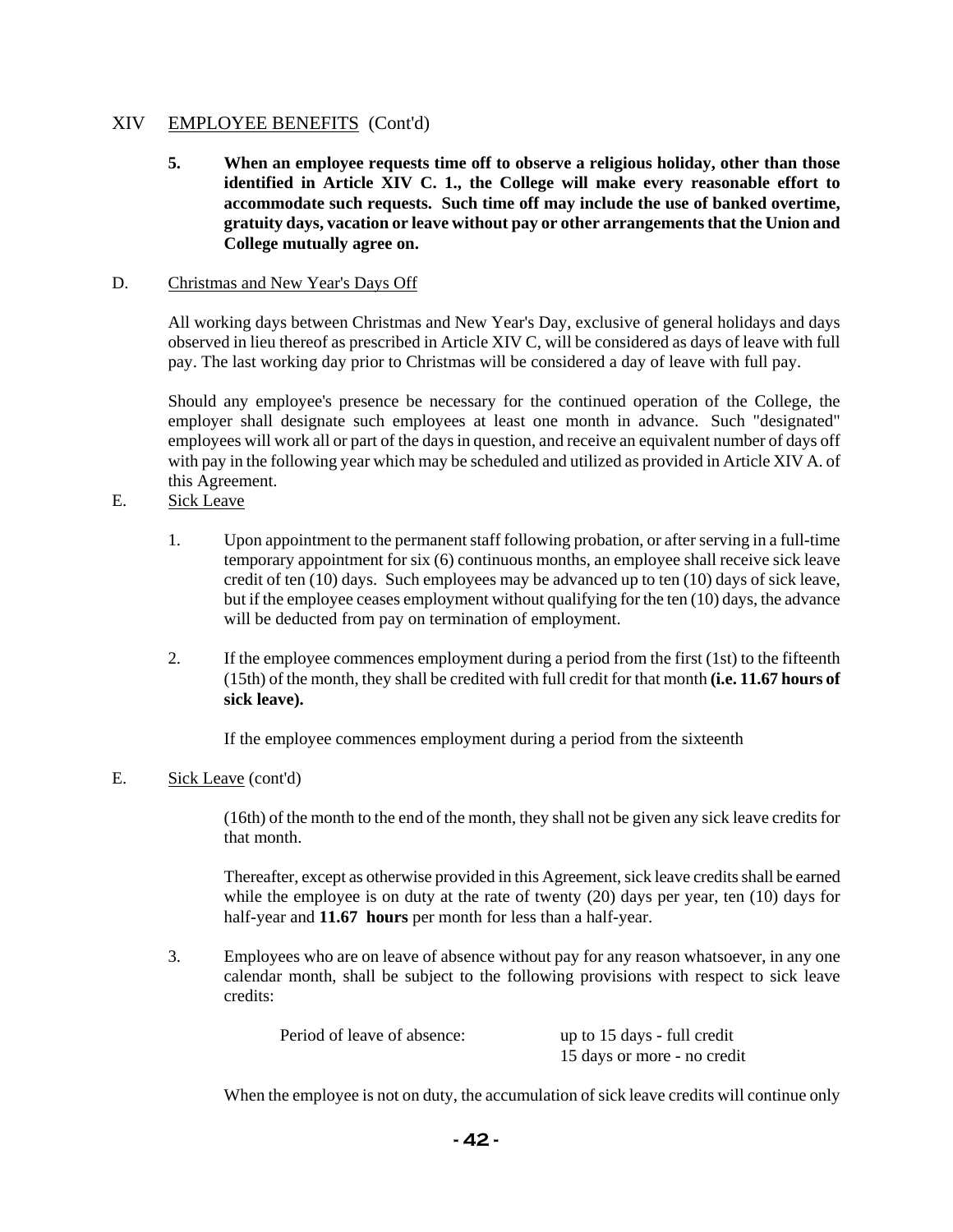if the absence is with pay. Sick leave may be accumulated to a maximum of two hundred and sixty-one (261) working days.

4. If the employee terminates employment during a period from the first (1st) to the fifteenth (15th) of the month, they shall not be given any sick leave credits for that month.

If the employee terminates employment during a period from the sixteen (16th) day of the month to the end of a month, they shall be credited with full credit for that month (i.e. **11.67** hours of sick leave).

In cases of proven illness during vacation periods, employees shall be entitled to apply for sick leave and re-schedule their vacation.

5. Employees shall be advised of any claim against sick leave at the time of deduction and shall receive, on an annual basis, a written statement of their sick leave credits as at that date.

### F. Superannuation

Except as otherwise provided in this Agreement, every employee on, or appointed to, the permanent staff shall contribute to the Municipal Superannuation Fund. The College contribution will be paid only when the employee is in receipt of pay. Details are given in a booklet which may be obtained from Employee & Labour Relations Department.

#### **Temporary employees may qualify per Article III 7 d.**

G. Deferred Savings

The College shall contribute an amount equal to two percent (2%) of the salaries of permanent employees, and the said employees shall contribute an amount of one and one-half percent (1 1/2%). The contributions are deposited in a trust fund for the benefit of the employee, and can be withdrawn by an employee in accordance with the contract covering the trust fund with the trust company.

The College will deposit the contribution bi-weekly within five (5) working days of the actual pay day. The Union agrees that unintentional failure to comply with the above will not result in a claim for lost interest.

### H. Health Insurance

#### 1. **Basic Medical and Extended Health Plans**

- a. The College contributes one hundred percent (100%) of the premium of the basic coverage through the Medical Services Plan of British Columbia and one hundred percent (100%) of the premium for Extended Health Benefit coverage in accordance with the terms of the contract with the insuring company for those permanent employees who elect to participate.
- b. Optical care insurance to a maximum of **two hundred dollars (\$200.00)** payable is provided in accordance with the terms of the contract with the insuring company. The College will contribute toward the premium cost for optical care insurance in the amount of one hundred per cent (100%) of the monthly premiums.
- c. Coverage for orthotics to a maximum of two hundred dollars (\$200.00) payable per year.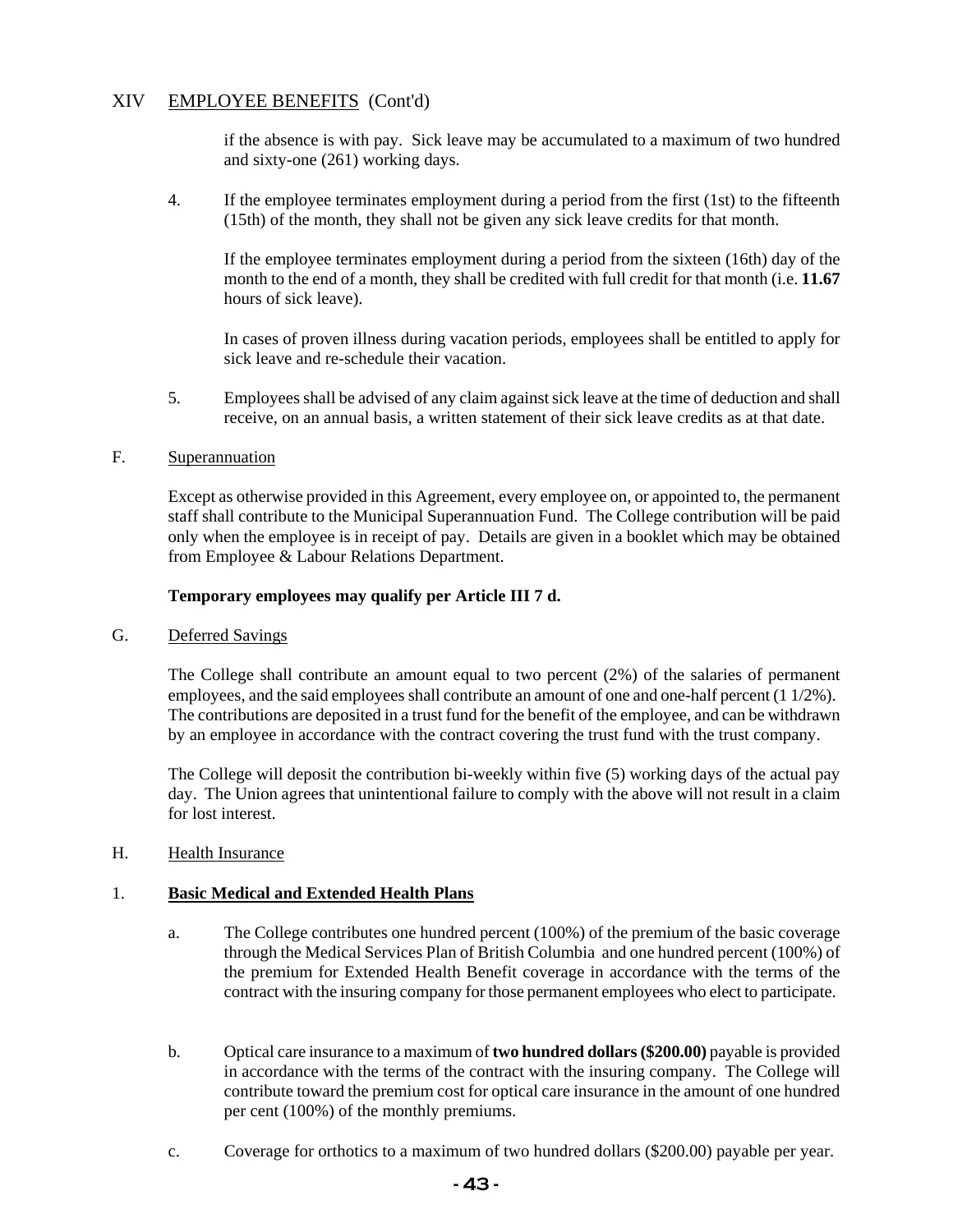#### 2. Dental Plan

A dental plan for all regular full-time employees who have completed six (6) months of continuous service shall be provided in accordance with the terms of the contract with the insuring company on the following general basis:

- 1. Basic Dental Services (Plan A) paying for 100% of the approved schedule of fees.
- 2. Prosthetics, Crowns and Bridges (Plan B) paying for 50% of the approved schedule of fees.

## 2. Dental Plan (cont'd)

c. Orthodontics (Pan C) paying for 50% of the approved schedule of fees up to a lifetime maximum of **\$2,500.00.**

The College will contribute toward the premium cost of dental plan insurance in the amount of one hundred percent (100%) of the monthly premium.

Subject to the terms of the contract with the insuring company, eligible employees, once excluded from participation in this dental plan by virtue of other dental coverage (e.g. spouse's plan), shall, upon written application, be entitled to participate in this dental plan when such other coverage ceases.

I. Unemployment Insurance

Employees shall be covered for unemployment insurance.

#### J. Group Life Insurance

1. All employees upon appointment to permanent staff shall participate in the Group Life Insurance Plan.

Insurance coverage is provided in accordance with the terms of the contract with the insuring company on the following general basis:

Employees with dependents: 3 X annual salary Employees without dependents: 1/2 X annual salary

All coverage amounts are calculated to the next higher \$1,000.

The College shall pay the entire premium cost of Group Life Insurance.

2. An employee who retires at or beyond the age of fifty-five (55) years and who is in receipt of a pension under the provisions of the *Municipal Superannuation Act* shall continue to enjoy group insurance coverage in an amount equal to the lesser of \$10,000 or the coverage in effect immediately preceding retirement for a period of five (5) years from the date of retirement with the premium cost of the continuing insurance borne by the College.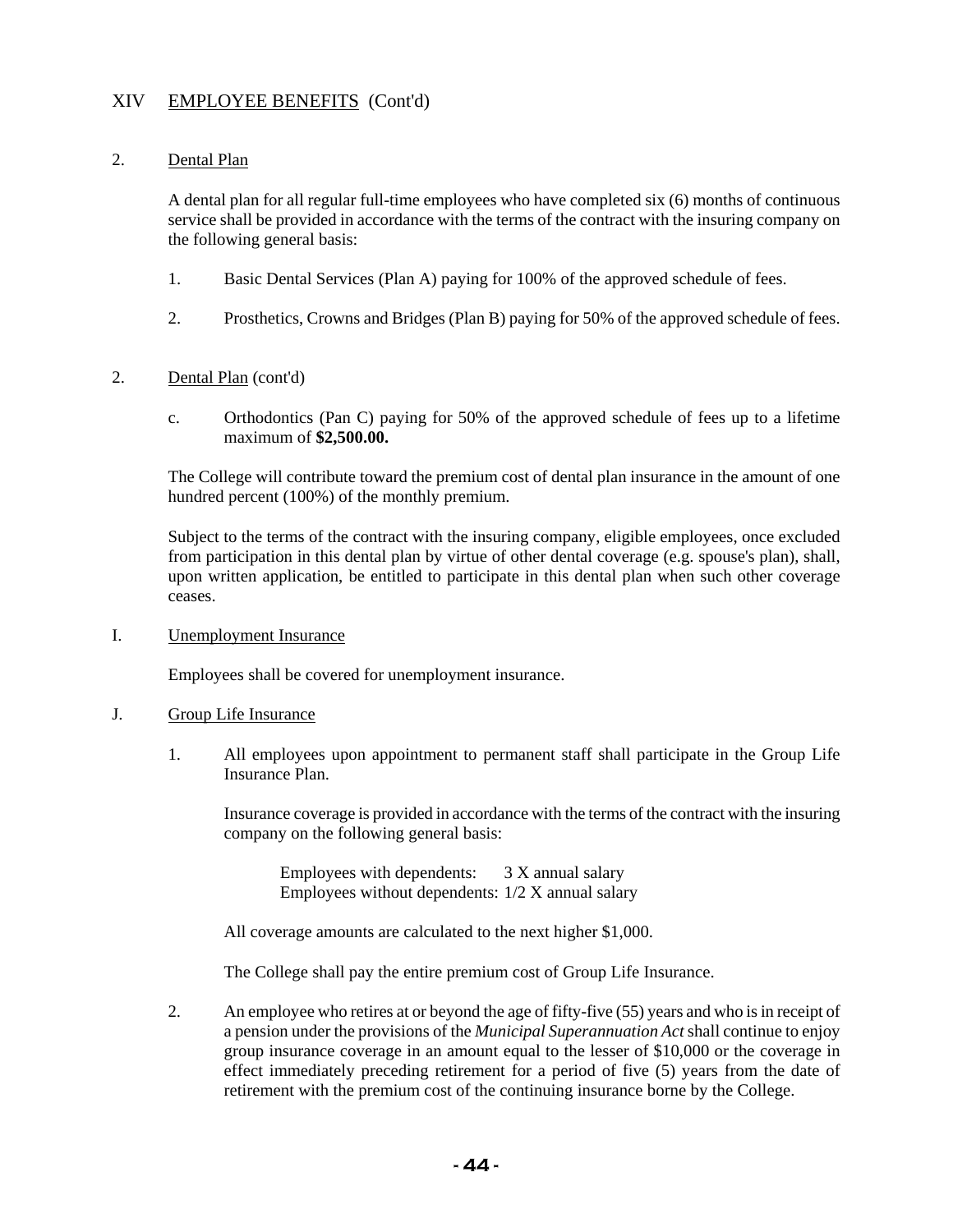### **K. Estate Benefit**

## **In the event of death of a permanent employee with at least one year of service, the College will pay to the named beneficiary, or if there is none, to the estate, one month's salary exclusive of any amount already earned by the deceased up to the date on which he/she last served.**

#### L. Short Term Salary Indemnity

All employees upon appointment to the permanent staff shall participate in the Salary Indemnity Plan.

Salary Indemnity coverage is provided in accordance with the terms of the contract with the insuring company on the following general basis:

| Amount of benefit     | $\sim 100$ | 65% of employees weekly salary to a maximum of \$500 per week.                                  |
|-----------------------|------------|-------------------------------------------------------------------------------------------------|
| Duration of benefit - |            | 52 weeks.                                                                                       |
| Benefit effective     | $\sim$     | upon expiration of sick leave where the absence exceeds ten $(10)$<br>consecutive working days. |

The premium cost of salary indemnity coverage shall be borne entirely by the employee and shall be paid by means of payroll deductions.

#### M. Long Term Salary Indemnity

Long Term Salary Indemnity is provided in accordance with the terms of the contract with the insuring company on the following general basis:

| Amount of benefit   | $ \,$                    | 65% of salary to a maximum of \$1,720 per month.         |
|---------------------|--------------------------|----------------------------------------------------------|
| Duration of benefit | $\overline{\phantom{0}}$ | until retirement or as otherwise provided.               |
| Benefit effective   | $\overline{\phantom{a}}$ | upon expiration of Short Term Salary Indemnity coverage. |

The premium cost of Long Term Salary Indemnity coverage shall be borne entirely by the employee and shall be paid by means of payroll deductions.

M. Long Term Salary Indemnity (cont'd)

Should the Union wish to increase the level of coverage for Long Term Disability and Weekly Indemnity benefits, this shall be done through the vehicle of the Benefits Committee.

#### N Gratuity Plan

1. Accumulation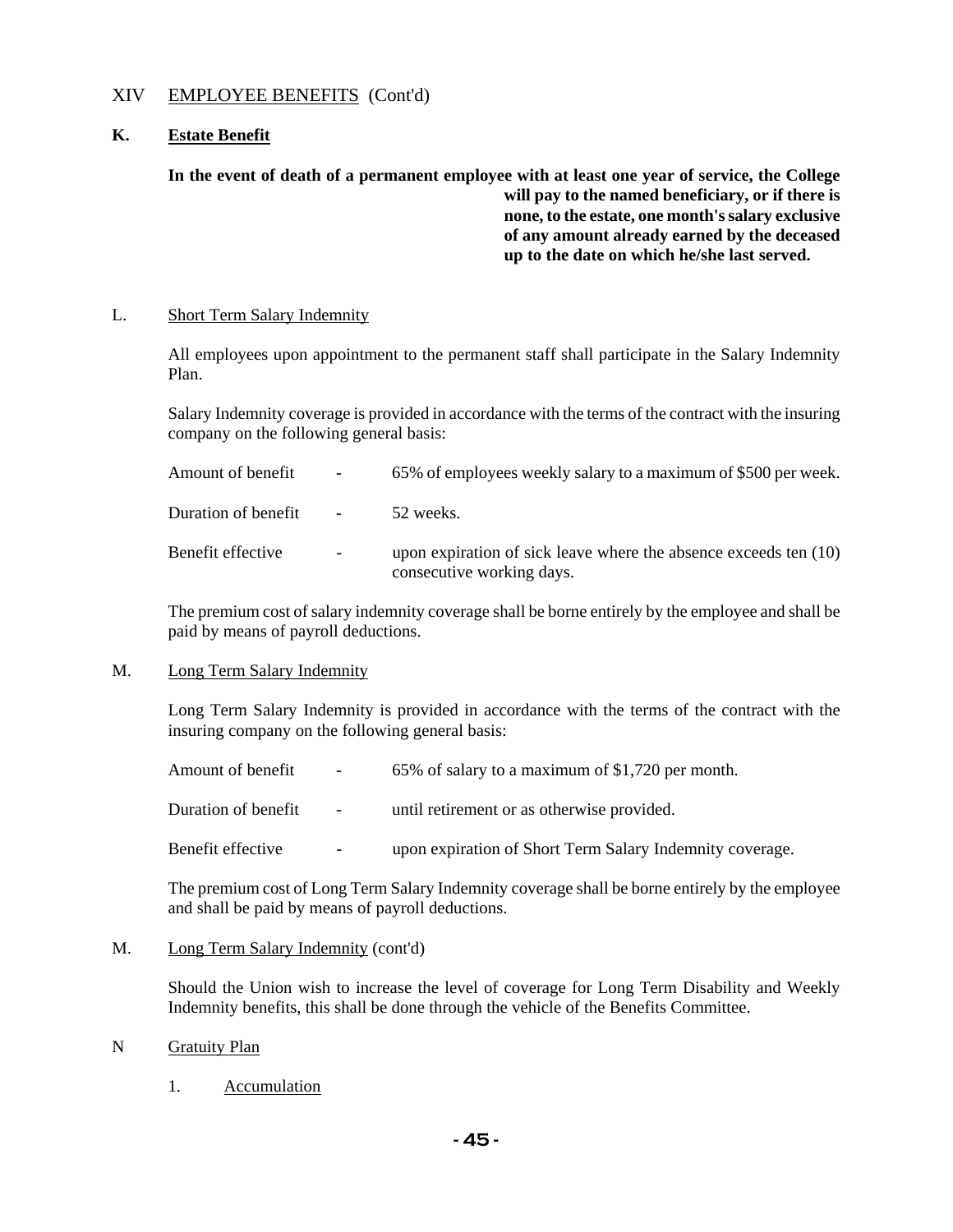Gratuity credits are based on the calendar year. Effective January 1, 1981 for the purposes of accumulation of gratuity credits, the year shall be divided into four distinct periods: January 1 to March 31, April 1 to June 30, July 1 to September 30, October 1 to December 31, all dates inclusive. For each period described above, an employee shall be given the following credits:

| one $(1)$ day        | $\overline{\phantom{0}}$ | for no absence through illness;                  |
|----------------------|--------------------------|--------------------------------------------------|
| one-half $(1/2)$ day | $\sim$                   | for one-half day absence through illness;        |
| no credit $(0)$      | $\overline{\phantom{0}}$ | for one or more days of absence through illness. |

Gratuity credits are cumulative to a maximum of one hundred twenty (120) days.

"Illness", as utilized herein, shall mean non-occupational sickness or injury.

#### 2. Payment of Gratuity

- 1. In cash:
	- i. Upon retirement on or after attaining minimum retirement age,or
	- ii. Upon retirement with permanent disability, or
	- iii. Upon receipt of benefits under the Long Term Disability Plan, or

#### iv. **Effective October 1, 1995, upon request after the completion of one (1) or more years of service, or**

- v. In the event of the death of the employee in service, after the completion of one (1) or more years of service, to their designated beneficiary or the estate as the case may be.
- 2. Payment of Gratuity (cont'd)
	- b) As leave, prior to retirement, subject to the following:
		- i. The minimum leave taken shall be one-half  $(1/2)$  day and the maximum twenty (20) days.
		- ii Such leaves shall be subject to the approval of the department head and shall be taken during a period that will not affect the efficient operation of the department.
		- iii. Without limiting the right to apply for leave as provided above, up to ten (10) days gratuity leave may be taken coincident with commencement of maternity leave provided such days are requested at the time of making application for maternity leave.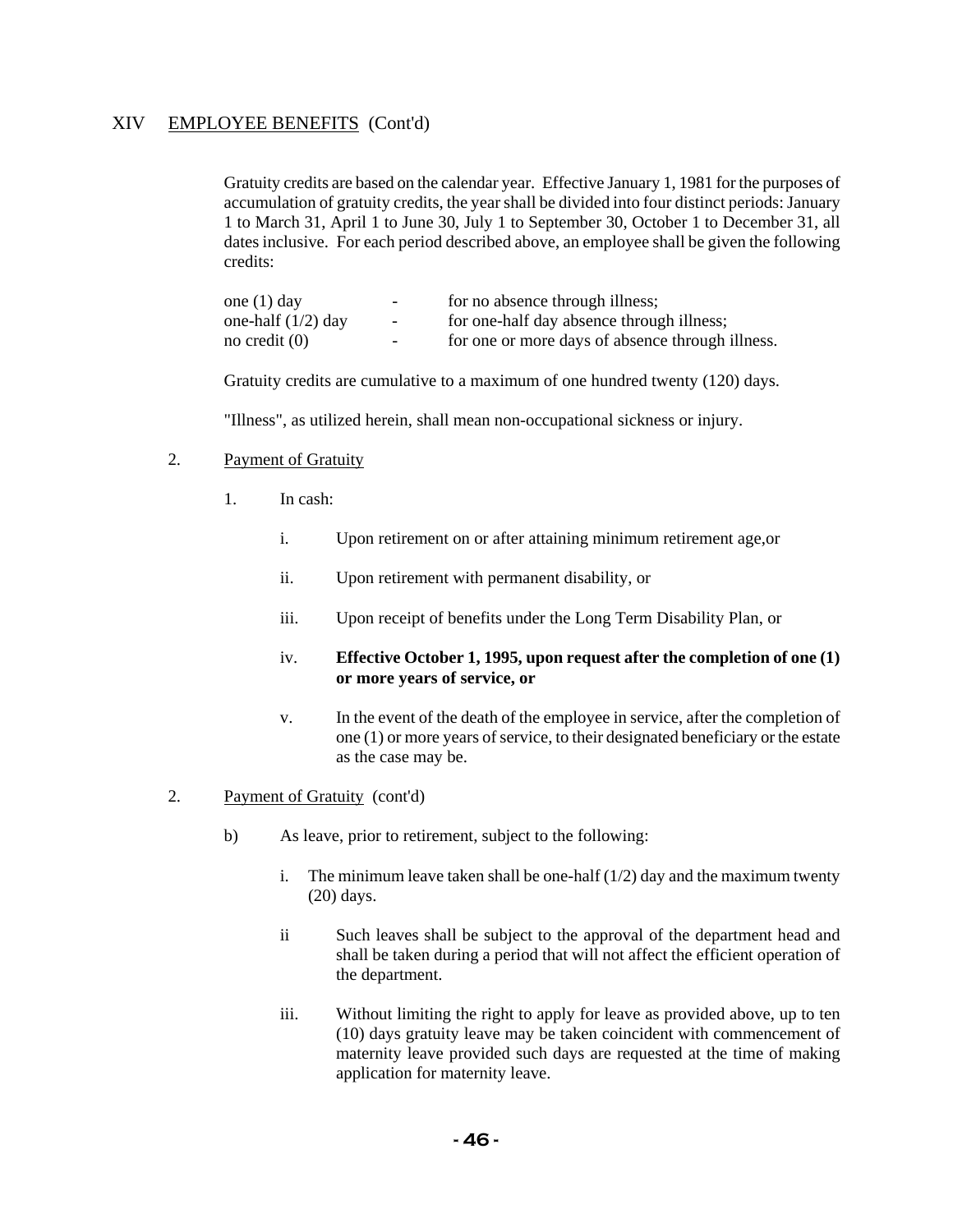## O. Voluntary Life Insurance Coverage

Employees who are participating in the group life insurance plan may elect additional group life insurance coverage for themselves and/or their spouses by payment of the necessary premiums by means of payroll deductions in increments of \$10,000 to a maximum of \$250,000 in accordance with the terms of the contract with the insuring company.

#### P. R.R.S.P. Payroll Deductions

Employees may authorize the College to deduct a specified amount from their wages each month whereby tax deductions at source will be adjusted to accommodate the deductions. In authorizing such a deduction, the employee shall absolve the College of any responsibility for such funds following their remittance to the trust company. Amounts so deducted shall be remitted by the College by the tenth (10th) of the month following to a single designated trust company in the employee's name. It shall be the responsibility of the employee to direct the trust company with respect to the investment of such funds.

#### Q. Group of Coverage

For purposes of the benefit plans, the total group covered by the plan will, where advantageous, be a coalition of members of the Langara Faculty Association; the Vancouver Community College Faculty Association; **CUPE Local 15, V.M.E.C.W.;** the B.C. Nurses' Union and Administrators and other College related groups.

#### Q. Group of Coverage (cont'd)

Under such a coalition, determination of percentage of group participation shall be a deployment or interpretation of the group or sub-group composition for the best advantage of the greatest numbers.

#### R. Employee Benefits

For supplementary information in addition to the details on employee benefits generally described in this Collective Agreement, employees are directed to "You and Vancouver Community College - Employee Benefits" **and any subsequently issued Langara College Employee Handbook,** which the College undertakes to provide to all eligible employees.

#### S. Continuation of Insurance Benefits

- 1. Upon approval of leave of absence without pay, an employee may immediately exercise an option for continuation of medical, dental, life insurance and pension benefits as allowable by payment of the necessary monthly premiums, both employee and employer shares.
- 2. Where an on-leave employee has sufficient earnings within a given calendar month to accommodate deduction of the employee premium share for that month, the College shall make its premium contribution for medical, dental, life insurance and pension benefits as allowable.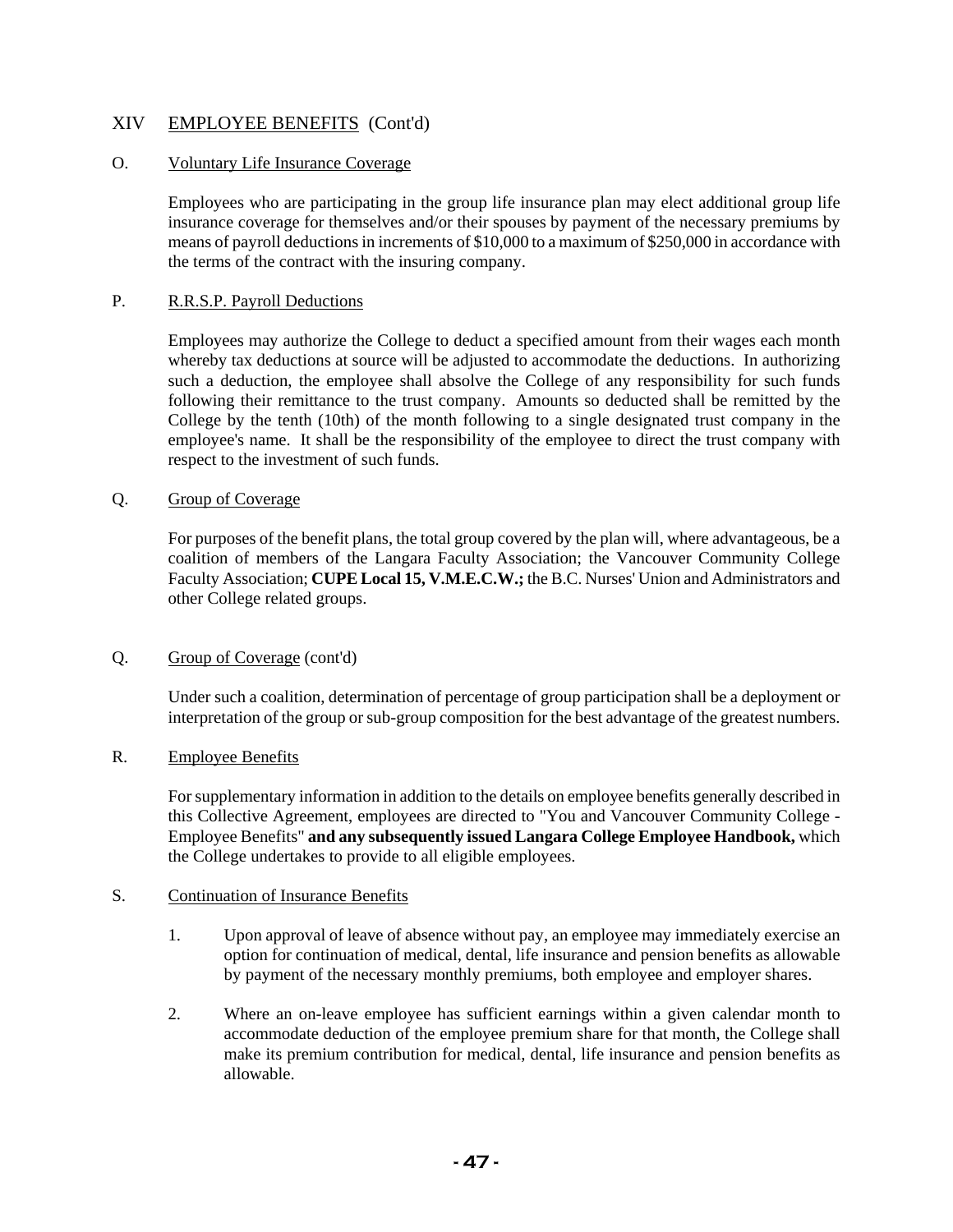# **XV. ABSENCE FROM DUTY**

3. Where an employee, owing to ill health and exhaustion of sick leave credits, is on leave of absence without pay and in receipt of benefits under **Article XIV L** - Short-Term Salary Indemnity, the College shall make its premium contributions for medical, extended health and group life insurance, provided the employee maintains their share of said premiums. The obligation of the College in this regard shall continue until either the employee ceases to make their premium contributions, returns to duty or their benefits under short-term indemnity insurance are discontinued.

## T. Same Gender Spousal Relationships

Spouse shall include same gender spouse for all benefits, rights and entitlements of the Collective Agreement where there is no regulatory or other impediment external to the College.

## BACK TO TABLE OF CONTENTS

## XV. ABSENCE FROM DUTY

## A. Sickness and Injury

- 1. Non-Occupational Sickness and Injury
	- 1. When an employee is absent because of illness, no deduction from pay shall be made until the expiry of accumulated sick leave credits.
	- 2. A deduction shall be made from accumulated sick leave credits of all working days absent, with pay, due to illness.
	- 3. Any employee absent because of illness may be required, upon being given advance notice, to produce a certificate from a duly qualified medical practitioner, or recognized equivalent, licensed to practise certifying that such employee is unable to carry out their duties due to illness.
	- 4. Medical certificates will normally be requested only after three (3) days of absence, except where it appears that a pattern of constant or frequent absences from work is developing.
	- 5. An employee absent due to illness or injury should advise the College of their absence as soon as possible along with an indication of their expected return to work, if known.
	- 6. Where an employee is absent due to illness for ten (10) consecutive working days or more they may be required to provide a medical note to the College from a duly qualified medical practitioner or recognized equivalent, licensed to practice indicating a prognosis for a return to duty.
	- 7. Where an employee is absent due to illness for more than one (1) month, they may be required to provide a medical note confirming their fitness to resume their normal duties from a duly qualified medical practitioner or recognized equivalent, licensed to practice.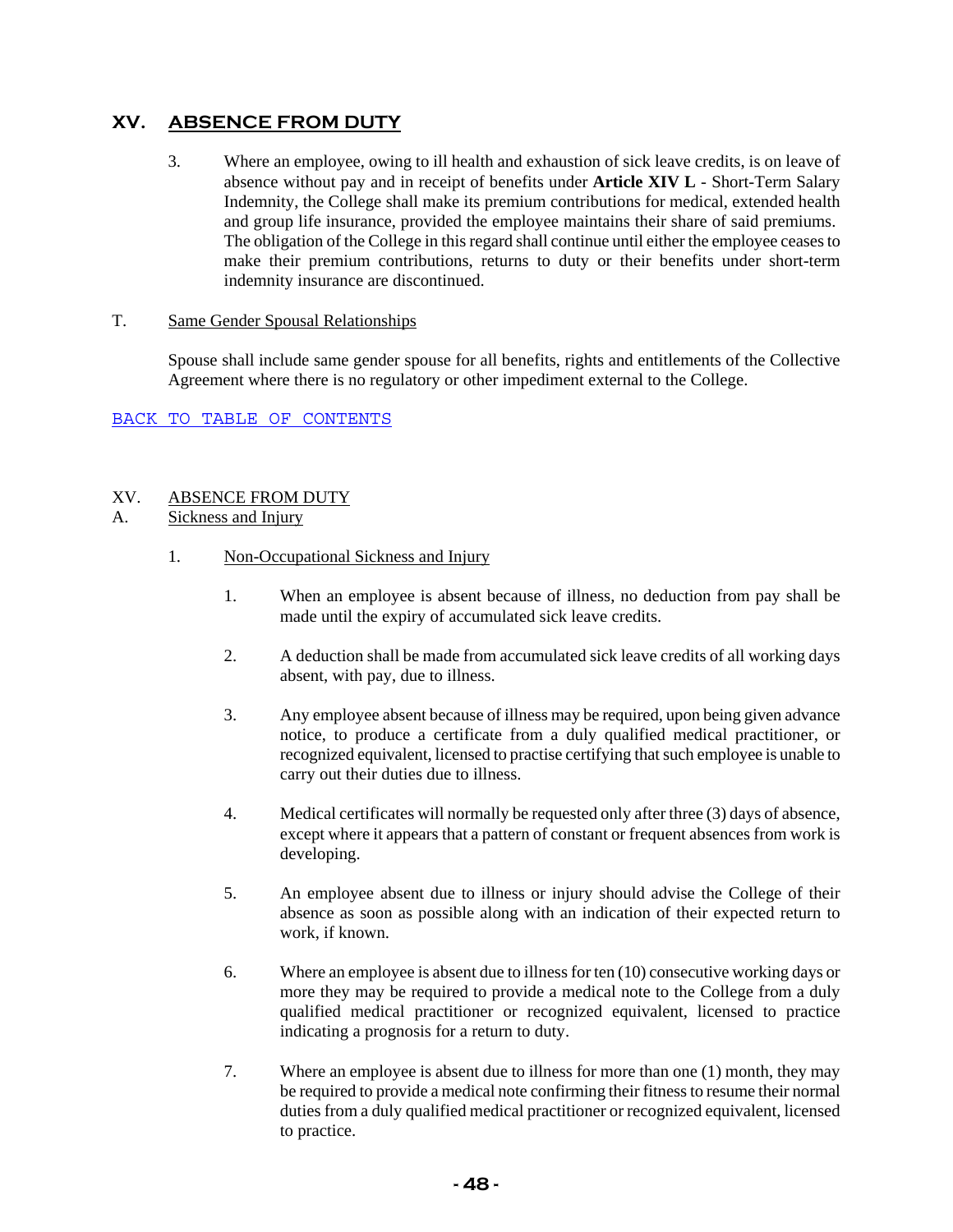# **XV. ABSENCE FROM DUTY**

- 8. Where the College requires a medical note under f. and g. above, cost of such certificate will be reimbursed by the College.
- i. In keeping with the provisions of the salary indemnity insurance contract with the insuring company, any amount of sick leave benefits paid under this clause, ultimately recovered under a contract of motor vehicle insurance, shall be repaid directly to the College by the motor vehicle insurance underwriter and the corresponding number of sick leave

#### A. Sickness and Injury (cont'd)

credits restored to the account of the individual employee.

2. Occupational Sickness and Injury

If an employee is entitled to Workers' Compensation benefits, such benefits are to be paid directly to the employer. In addition, the College will pay the difference between the employee's full salary and the amount of the Workers' Compensation Board payments.

3. Sick Leave in First Six Months of Employment

Certain employees are permitted an advance of sick leave (see Article XIV E).

#### B. Compulsory Quarantine

Salary for time lost due to compulsory quarantine shall be paid to permanent employees when certified by the School Medical Officer and is not chargeable against sick leave.

#### C. Leave for Family Illness

Employees may use up to five (5) days per year of sick leave to attend an immediate family member who is ill. Subject to Article XV A. 1 d. of this Agreement, the College may require submission of a certificate from a duly qualified medical practitioner, or recognized equivalent, certifying the illness of the immediate family member. For the purposes of this Article, immediate family member means the employee's child, parent (including parents-in-law, step-parents and foster parents) **other relatives if the employee has responsibility for their care and providing that there is no other available caregiver** or legal or common-law spouse defined as follows:

a. the employee's spouse by virtue of a legal marriage

- or -

b. the employee's partner who is eligible to be qualified as a spouse under the following terms:

a partner who, at the time of the qualification, is publicly maintained and represented as the employee's spouse and has continuously been so maintained and represented for at least the previous twelve (12) months.

Absence under this provision shall not be considered absence through illness for the purposes of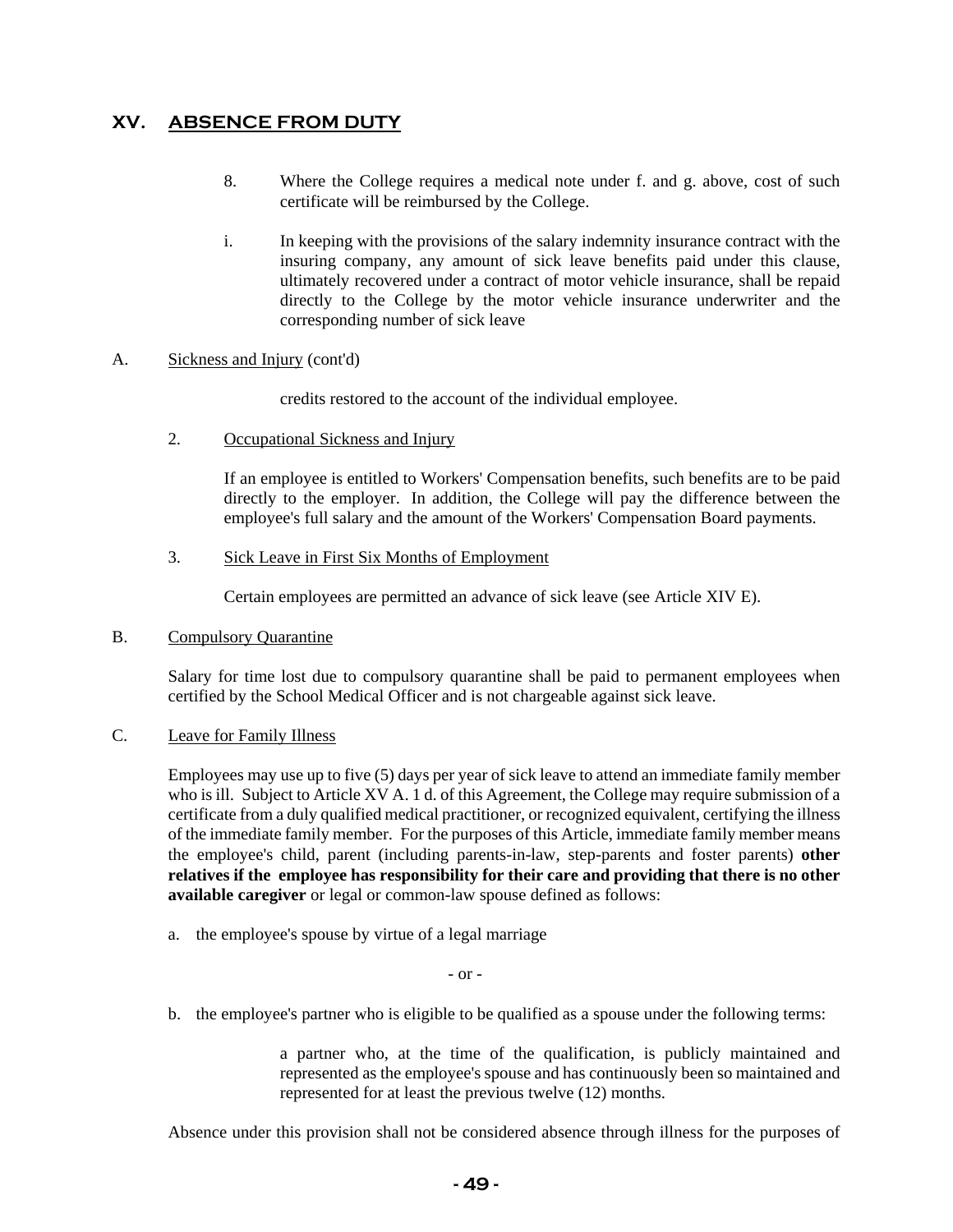Article XIV N, Gratuity Plan.

### D. Bereavement

1. Emergency leave in the case of the death of an employee's wife, husband, common-law spouse, child, ward, brother, sister, parent, guardian or other relative if living in the employee's household, or in any case when it is for the purpose of attending to the affairs connected with the funeral of a parent-in-law or grandparent, shall be granted without loss of pay for a period not to exceed **five (5)** working days.

> In the case of the death of, or funeral arrangements for another relative, emergency leave with pay may be granted, with the verbal approval of the immediate supervisor. Such leave will not be unreasonably withheld.

- 1. Request for leave under clauses XV D.1 a. herein shall be submitted to the department head or delegate who will confirm and approve the appropriate number of days required in each case.
	- c. An employee who qualified for emergency leave without loss of pay under clause XV D.l. a. herein shall be granted such leave when on annual vacation as verified by the department head or delegate. An employee who is absent on sick leave with or without pay or who is absent on Workers' Compensation shall not be entitled to such emergency leave without loss of pay.
- 3. With the approval of the department head or delegate, leave of up to one-half (1/2) day, without loss of pay, is allowed in order to attend a funeral as a pallbearer or a mourner, but not in addition to bereavement leave.

Where an employee is required to travel in connection with the funeral to a point outside the Lower Mainland in British Columbia, **(defined as the area included within the Greater Vancouver Regional District, Central Fraser Valley Regional District, Dewdney-Alouette Regional District, Fraser-Cheam Regional District, Powell River Regional District, Squamish-Lillooet Regional District and Sunshine Coast Regional District**) heretofore, or where the particular circumstances justify, funeral leave of one (1) day is allowed, but not in addition to bereavement leave.

## **E. Maternity and Parental Leave**

- **1. A permanent employee or other employee entitled to benefits under this collective agreement will receive three days leave with pay drawn from his or her accumulated sick leave banks if:** 
	- **(a) she gives birth to a child; or**
	- **(b) she or he adopts a child; or**
	- **(c) their spouse gives birth to a child.**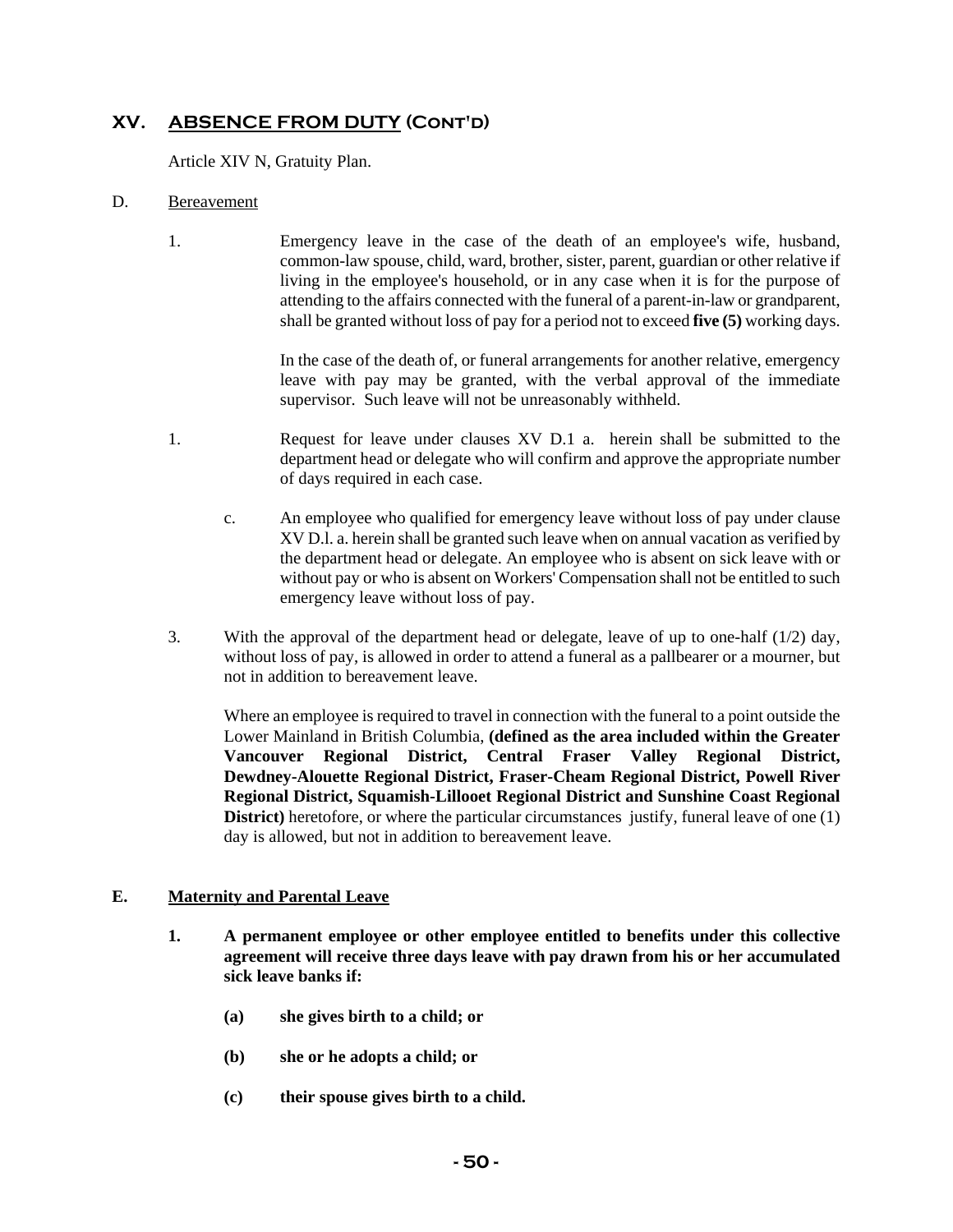- **2. In addition to the leave provided for in 1, an employee is entitled to up to one year's leave without pay in any of the above circumstances.**
- **3. An employee must request parental leave in writing and provide a doctor's certificate stating the estimated date of birth or a certificate stating the date of adoption.**
- **4. An employee who requests less than the one year maximum parental leave may extend the leave up to the maximum provided he or she notifies the College at least four weeks prior to their scheduled date of return to work.**
- **5. A pregnant employee can start parental leave eleven weeks before the expected date of birth or at a later date if the employee so desires.**
- **6. If an employee gives birth before a request for parental leave is made and she requests a leave and provides a certificate from her doctor stating that she has given birth on a specified date, the College will grant her parental leave.**
- **7. Parental leave for an employee who gives birth will not end until at least six weeks following the date of birth unless she desires a shorter period. An employee who desires a shorter period must provide a certificate from her doctor stating she is able to resume work.**
- **8. The service of an employee on parental leave will be considered continuous for the purposes of any pension, medical or other plan beneficial to him or her.**
- **9. The College will continue to pay the employer's premium in respect of all insured benefits, including pension, for the first eight months of parental leave. Employees on leave for a period in excess of eight months may purchase their benefits for that period by paying the full cost of the benefits.**

#### **E. Maternity and Parental Leave (cont'd)**

- **10. Vacation, sick leave and seniority will accure for the duration of parental leave.**
- **11. Gratuity credits are not earned during parental leave.**
- **12. An employee who returns from parental leave will return to his or her previous position and will be entitled to any incremental increases that would have accumulated during their leave.**
- **13. If the College has suspended or discontinued operations during the parental leave and has not resumed operations on the expiry of the leave, the College will, on resumption of operations and subject to the layoff provisions of this agreement comply with 12.**
- **14. The College will not terminate an employee or change a condition of employment because of parental leave or pregnancy unless they have been absent for a period exceeding the period of the leave including any further extensions.**
- **15. An employee on parental leave due to her pregnancy will be entitled to paid sick leave**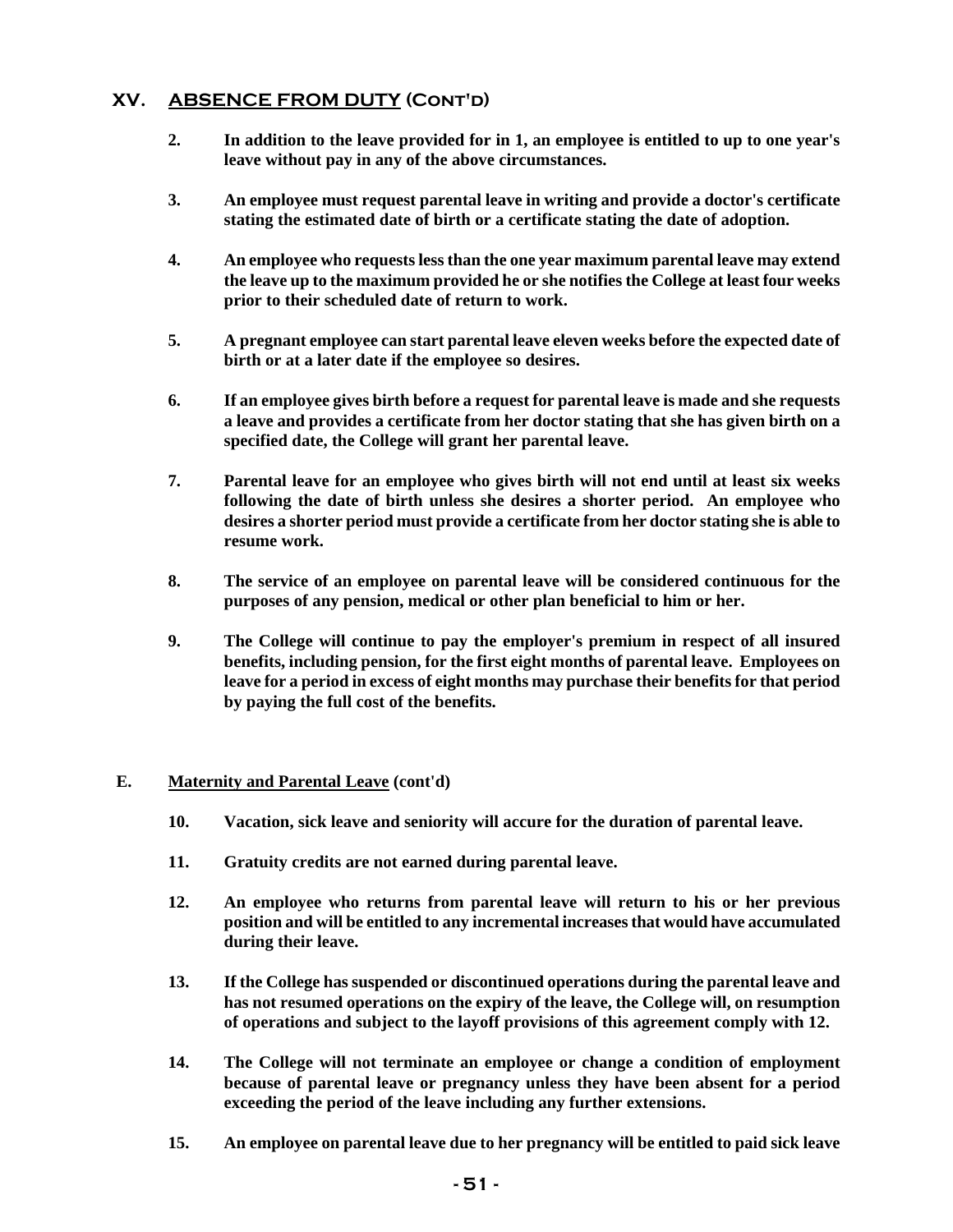**benefits during the first eight months of the leave for any illness or valid health related absence provided she has sufficient sick leave credits and she provides a medical certificate from her doctor.** 

- **16. An employee may apply for additional leave as leave for personal reasons.**
- **17. At any time during parental leave, an employee may elect in writing to receive payment for accumulated vacation credits rather than as paid leave.**

#### F. Personal Reasons

Absence for reasons other than those recited elsewhere in this Article shall be considered personal, and such absence shall be without pay unless otherwise authorized.

Employees may request that personal leave be with pay for circumstances not specifically or fully covered elsewhere in this Collective Agreement.

Applications for leave should be made in writing to the department head and must be approved by the President of the College or delegate. Where the duration of the requested leave would require a replacement, application for leave wherever possible must be made a minimum of four (4) weeks prior to date of commencement.

F. Personal Reasons (cont'd)

Should an application for personal leave without pay be denied, the applicant shall be provided, upon request, with the reasons for such denial in writing.

#### G. Jury Duty and Court Appearance

When summoned to serve on a jury; when subpoenaed as a witness in a criminal proceeding, or **when subpoenaed as a witness in a labour tribunal,** or as a witness in a civil action if not a party thereto; when appearing as a defendant in a criminal or traffic case if acquitted therefrom; the employee, to qualify for permission to be absent with pay, shall produce a summons or subpoena or submit such other evidence as will show the necessity of attendance at court. The employee shall also provide a statement from an official of the court of the time taken.

#### H. Educational Leave

With the approval of the President of the College or delegate, educational leave may be granted by the College for:

- 1. programs of formal study; or
- 2. independent study and/or research when the criteria for evaluating the employee's performance on such leave for purposes of study can be clearly established and can be shown to be of significant benefit to the employee and to the College.

The duration of educational leaves granted to employees may be for varying periods, up to one (1) year.

Requests for educational leave of absence beyond that provided above shall be considered under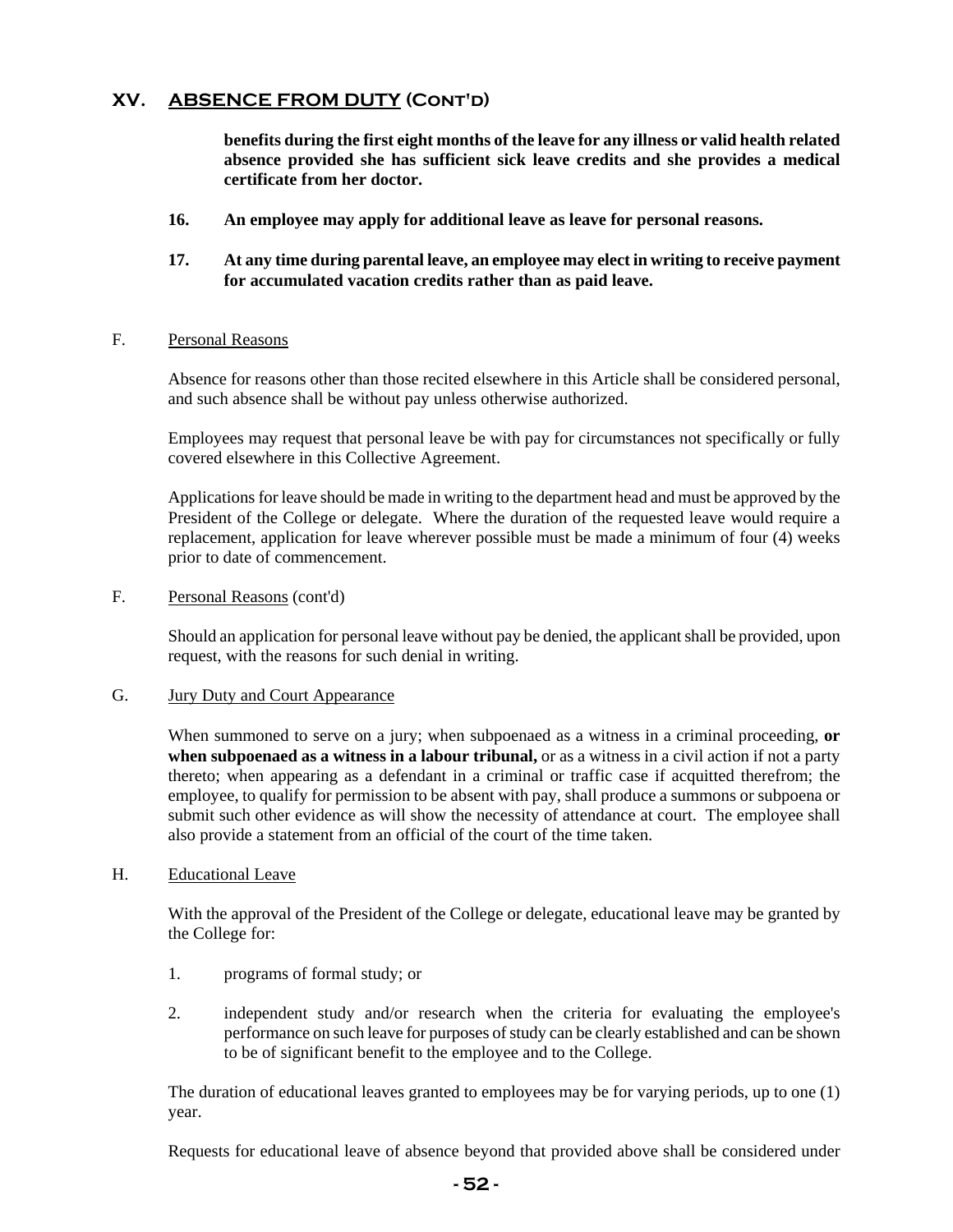Article XV **F**, Personal Reasons. Such requests shall not be unreasonably denied.

Applications for educational leave for periods in excess of ten (10) working days must normally be submitted two (2) months prior to the beginning of the requested leave.

Applications for leave for periods of ten (10) working days or less shall be submitted with as much lead time as practical.

Educational leave of absence shall be without pay unless otherwise authorized.

#### I. Election Campaigning Leave

Where an employee is a candidate in a Federal or Provincial election or an election for a Municipal Council or a related Board, they shall be granted, upon written application, leave of absence without pay for the purpose of campaigning for such election and they shall be entitled to return to their previous position following the leave. **Employees elected to office will be granted leave for the duration of their first term.**

#### J. Union Business

1. Employees Delegated By The Union

With the approval of the **appropriate Administrator,** employees delegated by the Union to attend to Union affairs may be granted necessary leave of absence without pay to accommodate such involvement; it being understood that such leave of absence shall be mutually agreed between the **appropriate Administrator** and the Union and that such approval shall not be unreasonably withheld.

#### 2. Union Representatives

The College agrees that permission shall be granted to Shop Stewards, members of the Executive Board, the Negotiating Committee of the Union **and members of joint College/Union committees** to leave their employment temporarily in order to carry on negotiations with the College, attend any joint meeting or with respect to a grievance, and they shall suffer no loss of pay for the time so expended.

#### **Members and meetings of the: - College Board**

- **Langara Council**
- **Education Council**
- **Search Committees**

**and any other committee for which the Union is entitled or invited to provide member(s) will be covered by this provision.** 

#### 3. Elected Office

An employee elected to full-time Union office **will** be granted leave of absence without pay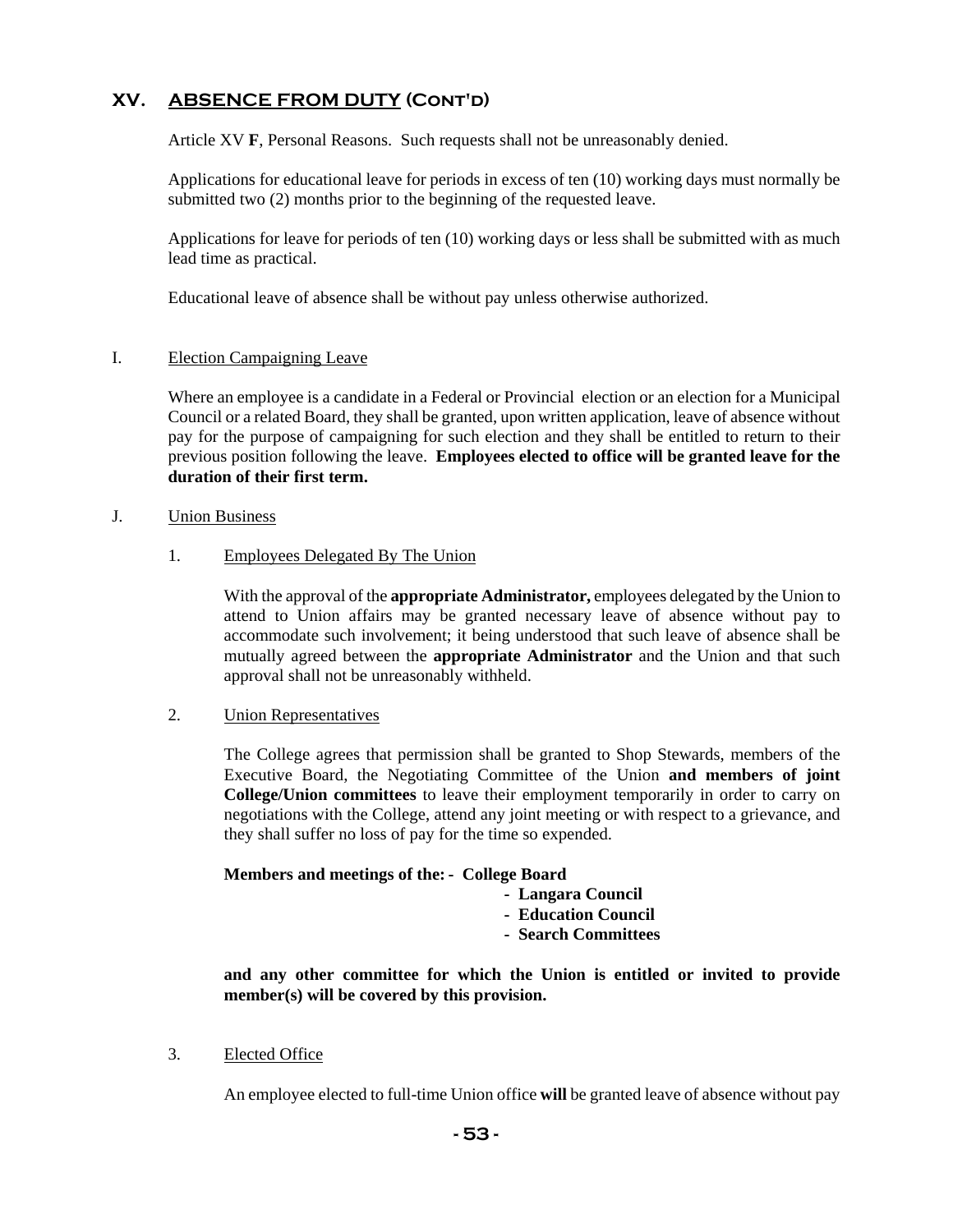and will continue to accumulate service for vacation entitlement and seniority and any other benefit referable to length of service.

#### J. Union Business (cont'd)

#### 4. Employee Orientation

Where operational requirements permit, the shop steward will be given reasonable time off with pay for the purpose of acquainting each new employee of the benefits and obligations of Union membership.

#### 5. On-site Union Meetings

The College shall, where possible, accommodate on-site Union meetings at the request of a representative of the Union, it being understood and agreed that the scheduling and duration of such meetings shall not interfere with the necessary operation of the College.

#### 6. Ratification Meetings

The College will ensure that all members of the Union (regardless of shift) are able to attend ratification meetings, without loss of pay, provided a minimum of forty-eight (48) hours' notice is given, in writing, to the Director of Employee & Labour Relations. **(See Letter of Understanding - Appendix XIII)**

7. Union Job Evaluation Representatives

Union Job Evaluation Representatives will be granted leave of absence with pay to attend to their responsibilities.

BACK TO TABLE OF CONTENTS

#### XVI TECHNOLOGICAL CHANGE

"Technological change" means:

- 1. the introduction by the employer of a change in the work, undertaking or business, or a change in the equipment or material from the equipment or material previously used by the employer in the work, undertaking or business; or
- 2. a change in the manner an employer carries on their work, undertaking or business related to the introduction of that equipment or material.

#### XVI TECHNOLOGICAL CHANGE (Cont'd)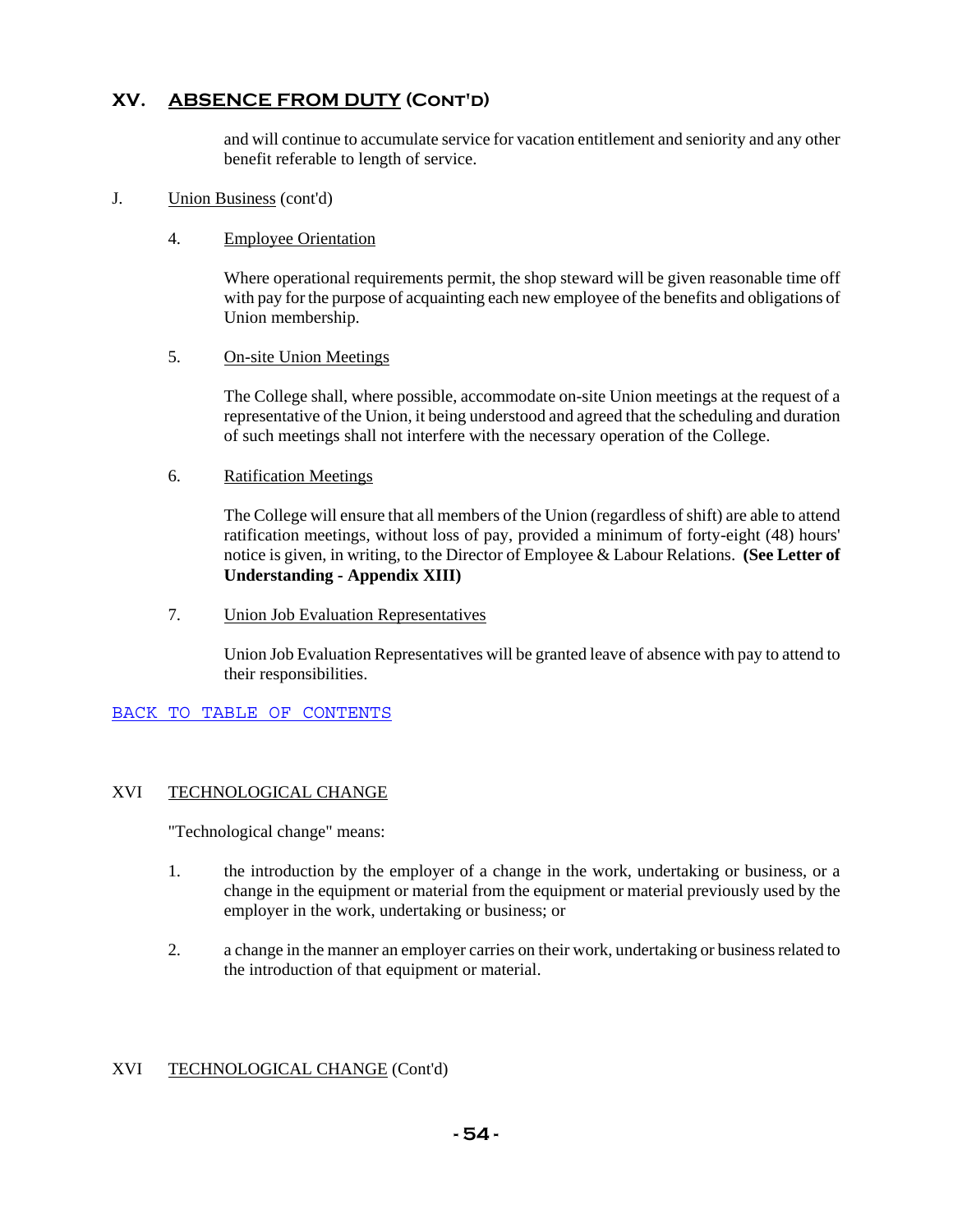- A. Where the College during the term of this agreement introduces, or intends to introduce, a technological change that significantly affects members of the bargaining unit, including the elimination of bargaining unit positions, the matter will be dealt with in the following manner:
	- 1. Notice

The College shall give to the Union in writing at least ninety (90) days' notice of the intended technological change including a detailed description of the change and its potential effect on members of the bargaining unit. The detailed description shall include the nature of the change; proposed implementation date; approximate number, type and location of affected employees; the effect on working conditions and terms of employment and the impact on health and safety.

2. Discussion

Where the College has notified the Union of the intended technological change, the parties undertake to meet within the next thirty (30) days to discuss potential problems and attempt to reach agreement which will minimize the impact of such technological change on employees affected thereby.

#### 3. Resulting Agreements

Agreements reached during discussions between the parties shall be set out in a memorandum of agreement which shall have the same force and effect as the provisions of this Collective Agreement.

4. Notice to Employees

Members of the bargaining unit potentially affected by the intended technological change shall be notified of the impending change and advised of any agreements reached as heretofore provided.

5. Dispute Resolution

In the event the foregoing procedure does not produce agreement, either party may refer the matter directly to an arbitration board pursuant to Article IX of this Collective Agreement, by-passing all other steps in the grievance procedure.

B. The arbitration board shall decide whether or not the College has introduced or intends to introduce a technological change and, upon deciding that the College has or intends to introduce a technological change, the arbitration board:

## XVI TECHNOLOGICAL CHANGE (Cont'd)

- 1. shall inform the Minister of Labour of its findings; and
- 2. may then or later make any one or more of the following orders:
	- a. that the change be made in accordance with the terms of the Collective Agreement unless the change alters significantly the basis upon which the Collective Agreement was negotiated;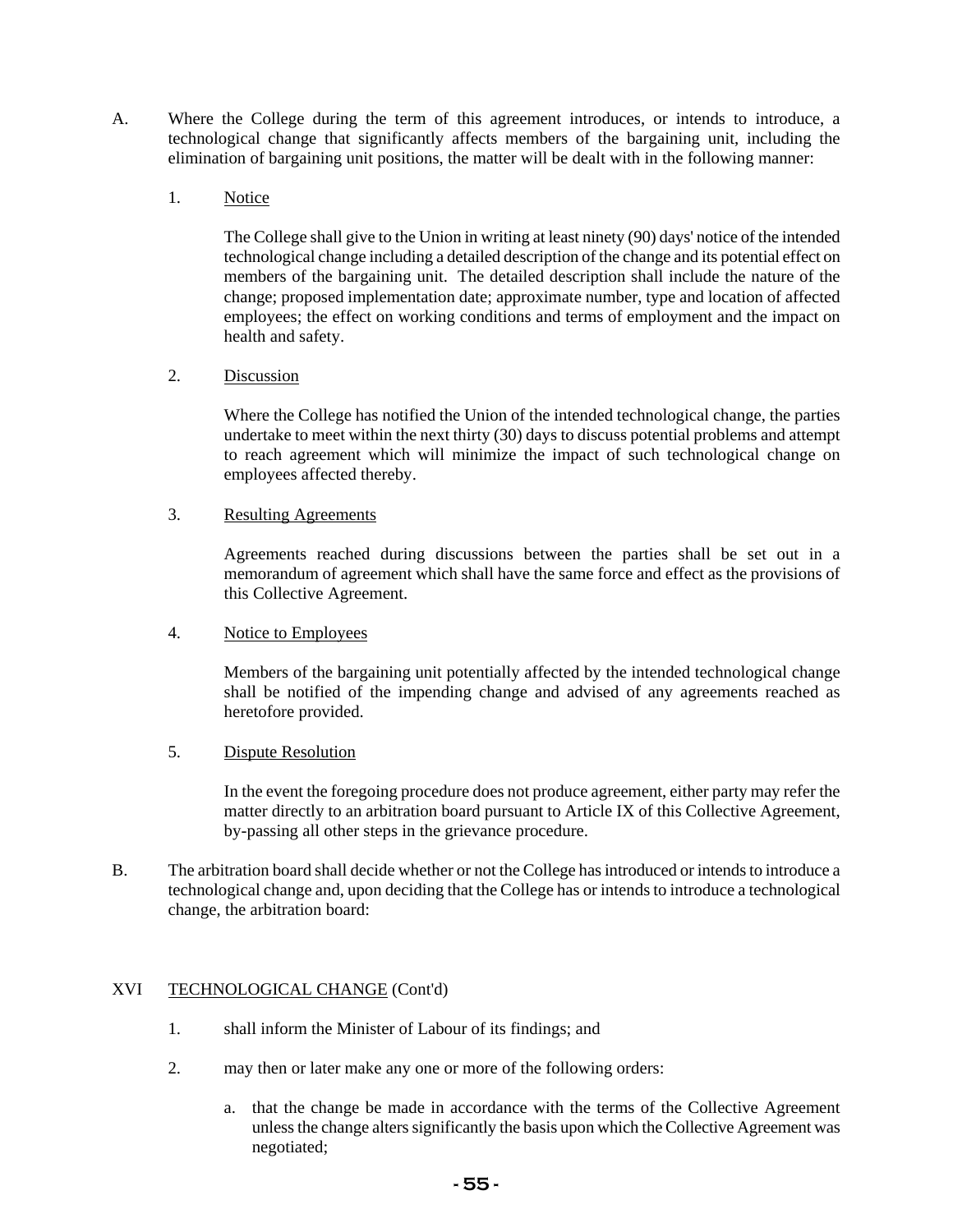- b. that the College will not proceed with the technological change for such period, not exceeding ninety (90) days, as the arbitration board considers appropriate;
- c. that the College reinstate any employee displaced by reason of the technological change;
- d. that the College pay to the employee such compensation in respect of the employee's displacement as the arbitration board considers reasonable;
- **e.** that the matter be referred to the Labour Relations Board **(under Section 98 of the**  *Labour Relations Code* **of British Columbia).**

#### C. Retraining

Notwithstanding the provisions of Clause A hereof, existing permanent and probationary employees whose positions are affected by technological change shall have immediate access to such training that may be required to carry out the duties of their positions or such new positions created by the technological change to replace their current positions. Where a position has been entirely eliminated by technological change, the permanent and probationary employees affected shall have immediate access to such training as is necessary to provide the skills required to assume the duties of another position.

Retraining shall be at the expense of the College and normally be conducted during an employee's regular shift. Should it become necessary, in order to accommodate such training, to temporarily change an employee's regular shift, the employee shall be given a minimum of ten (10) days' notice.

A permanent employee assuming a position in a lower paygrade shall have their then current salary protected and shall receive increments and general wage increases as they occur. Should a permanent employee assume a less than full-time position, their

#### XVI TECHNOLOGICAL CHANGE (Cont'd)

salary shall be on a pro-rata basis. Employees who decline retraining or cannot successfully complete the retraining necessitated by technological change shall be subject to the provisions of Article XVII.

BACK TO TABLE OF CONTENTS

#### XVII LAYOFF AND RECALL

Should the College decide to reduce staff or to eliminate a position(s) within the jurisdiction of this Collective Agreement, the Union shall be so advised and, prior to any action being taken, consultation with the Union shall promptly take place in an endeavour to minimize the impact of such action on the affected employee(s). The College will bring to the attention of the Union any special considerations which may have an impact on the process.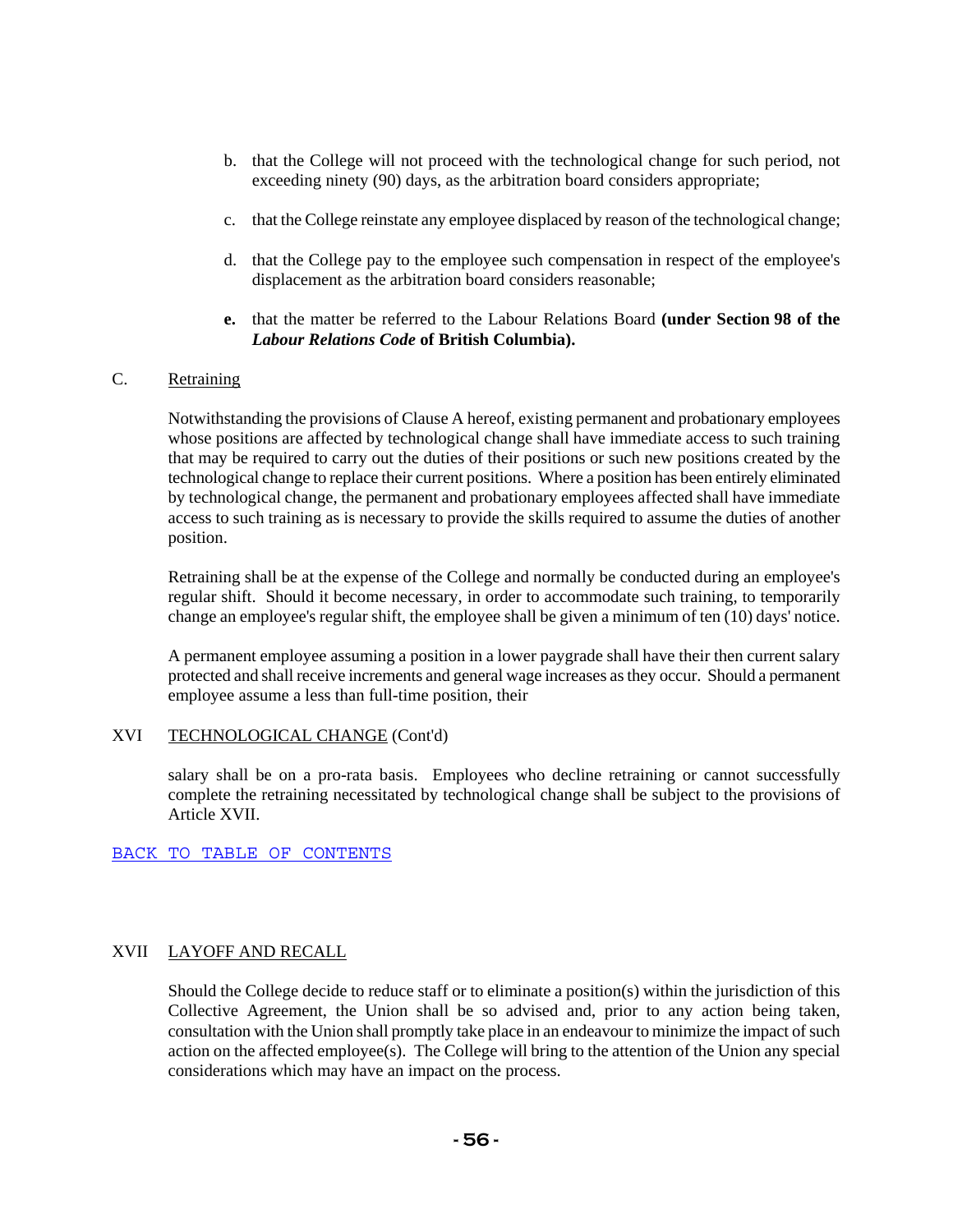## A. Layoff

1. Should the employee in the affected position be a permanent employee, they shall have the right to displace another permanent employee in accordance with their seniority in the bargaining group, in a position for which the affected employee possesses the ability to perform the work currently required of the position. Should no such permanent position be available, a permanent employee shall have the right to displace a probationary or temporary employee in that order, provided they possess the ability to perform the work currently required of the position.

> Where a permanent employee elects to displace another employee with less service seniority, they shall endeavour to notify the employer as soon as possible but, in any event, not later than five (5) working days prior to the expiration of their notice period.

- b. During their notice period, an employee subject to layoff may retroactively apply for a posted vacancy which had closed prior to the date they received notice of lay off, provided the position had not been filled. If the employee is appointed, their salary will be protected in accordance with Article XVII A. 1. c.
- c. A permanent employee, assuming a position in a lower paygrade, shall have their then current salary protected and shall receive increments and general wage increases as they occur. Should a permanent employee assume a less than full-time position, their salary shall be on a pro-rata basis.

## **Salary protection will continue to apply to an employee who has bumped and who is subsequently appointed via posting to another position at a pay grade that is equal to or higher than the position bumped into.**

- d. Should a permanent employee displace a probationary or temporary employee, the employee will, in all respects, continue to be a permanent employee.
- e. The College shall make available to the permanent employee, compen-sation on termination in addition to required notice or pay in lieu thereof and inform the employee of the right to consult with the union prior to accepting compensation on termination. Employees, upon accepting such compensation shall forego all rights to displace and all recall rights under this Clause. Should such compensation not be accepted, recall rights shall be preserved.

Entitlement to compensation on termination shall be on the following basis:

|    | Less than two $(2)$ years' continuous<br>service as a permanent employee                               | one $(1)$ month's pay |
|----|--------------------------------------------------------------------------------------------------------|-----------------------|
| 2. | Two (2) years' or more but less<br>than four $(4)$ years continuous service<br>as a permanent employee | two $(2)$ months' pay |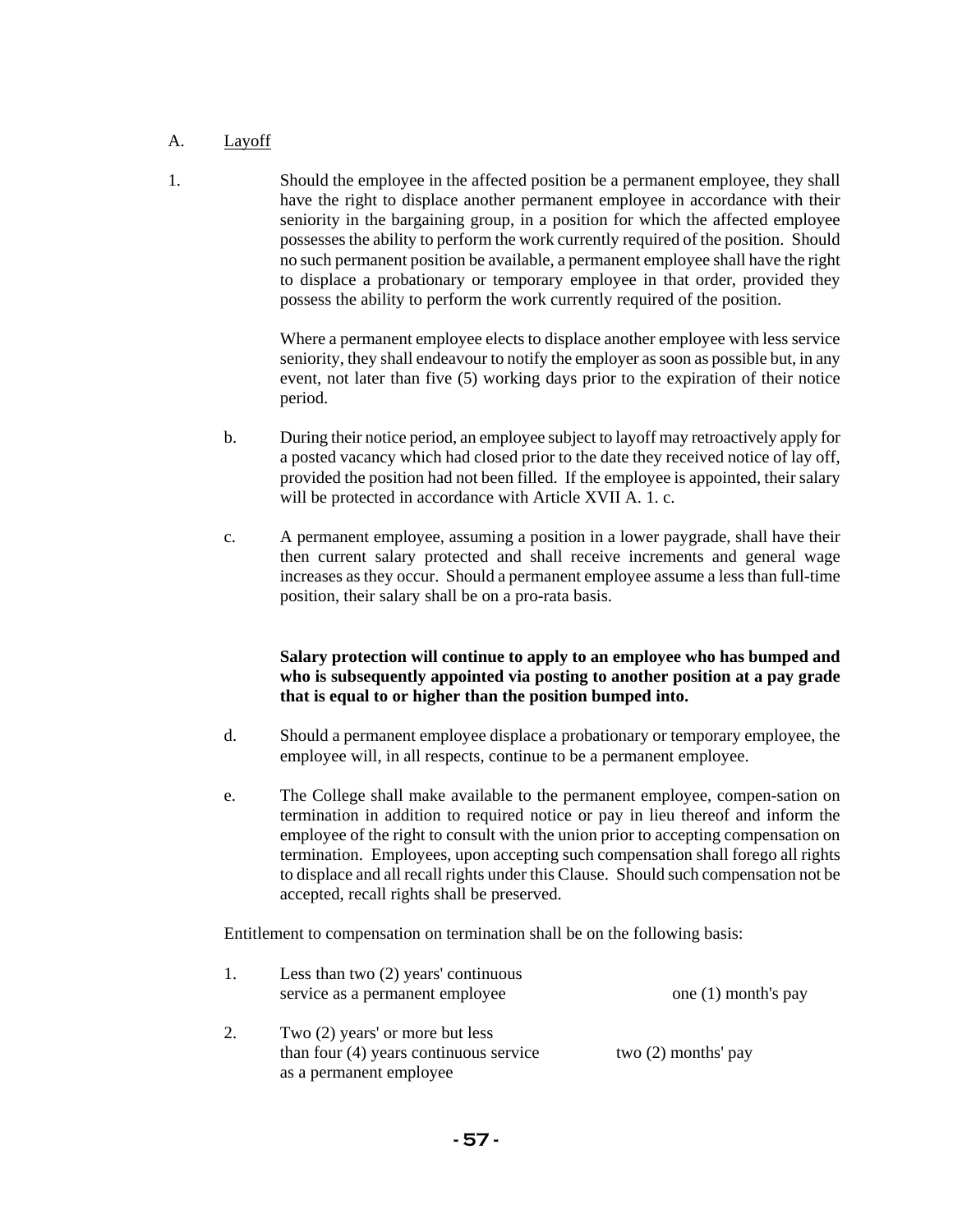## XVII LAYOFF AND RECALL (Cont'd)

| vi.  | Four (4) years' or more but less than<br>$s$ ix $(6)$ years continuous service as a<br>permanent employee       | three $(3)$ months' pay |
|------|-----------------------------------------------------------------------------------------------------------------|-------------------------|
| 3.   | $\text{Six } (6)$ years' or more but less than<br>eight (8) years continuous service as<br>a permanent employee | four (4) months' pay    |
| vii. | Eight (8) years' or more but less than<br>ten $(10)$ years continuous service as a<br>permanent employee        | five $(5)$ months' pay  |
| 4.   | Ten (10) or more years' continuous<br>service as a permanent employee                                           | $six(6)$ months' pay    |

## A. Layoff (cont'd)

- 2. a. Should the employee in the affected position be a probationary employee, they shall have the right to displace another probationary employee with less full-time equivalent service with the College, in a position for which the affected employee possesses the ability to perform the work currently required of the position. Should no such position be available, a probationary employee shall have the right to displace a temporary employee, provided they possess the ability to perform the work currently required of the position.
	- **b. If a probationary employee, who has completed less than three months of his/her probationary period, displaces another probationary or temporary employee he/she shall be required to complete a full probationary period in the new position;**

**If a probationary employee, who has received a less than satisfactory interim probationary review, displaces another probationary or temporary employee, he/she shall be required to complete a full probationary period in the new position;** 

**If a probationary employee, who has completed three months, or more, of his/her probationary period and has received a satisfactory interim probationary review, displaces another probationary or temporary employee, he/she shall continue to be a probationary employee until the satisfactory completion of the probationary period calculated from his/her original start date.**

3. Should the employee in the affected position be a temporary employee, they shall have the right to displace another temporary employee with less full-time equivalent service with the College, in a position for which the affected employee possesses the ability to perform the work currently required of the position.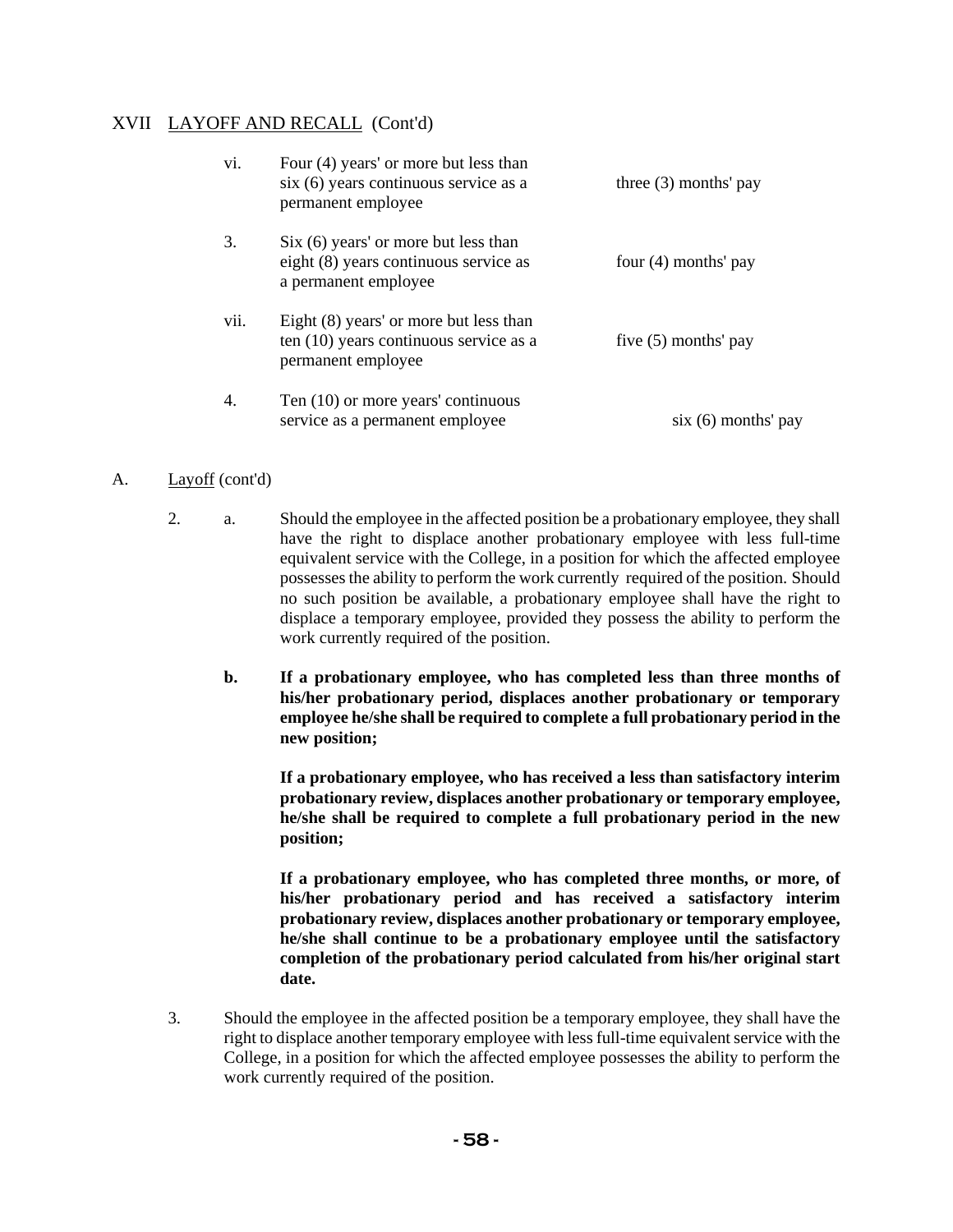## XVII LAYOFF AND RECALL (Cont'd)

- 4. Employees displaced in accordance with the foregoing shall be subject to the same conditions as set out above.
- 5. An employee not appointed to another position in accordance with the foregoing shall be laid off and shall be entitled to notice or pay in lieu thereof on the following basis:
	- c. Temporary employee two (2) weeks' notice upon the completion of at

## A. Layoff (cont'd)

least six (6) consecutive months of employment and after the completion of three (3) consecutive years of employment, one (1) additional week's notice and for each subsequent completed year of employment, an additional one (1) week's notice up to a maximum of eight (8) weeks' notice.

- 2. Probationary employee two (2) weeks' notice upon the completion of at least six (6) consecutive months of employment.
- d. Permanent employee a minimum of one (1) month's notice and, after the completion of five (5) consecutive years of employment, two (2) months' notice.

## B. Trial/Familiarization Period

An employee assuming another position in accordance with the provisions of this Article shall do so initially for a trial period of three (3) months.

The three-month duration may be varied in specific instances by mutual agreement of the Union and the College. During the trial period, the employee's performance will be appraised and, if the trial period is not satisfactorily completed, or if the employee so requests, the foregoing section A. of this Article shall once again apply, provided however, if the College can demonstrate that the employee has not diligently applied themselves to the best of their ability in the performance of their duties, then the re-application of Section A. shall not apply.

- C. Re-created Positions
	- 1. Where an abolished position is re-created or should a position become available as a result of B. above, it shall be posted and permanent employees who have been laid off or otherwise displaced from the same classification and who make application therefore, shall be entitled to assume the vacant position on the basis of seniority and provided they possess the ability to perform the work currently required of the position. Should the vacant position not be filled in this manner, the normal selection appointment process will be followed.
	- 2. **Where a position from which an employee has been bumped becomes available within three (3) years of the employee being displaced, it shall be posted and permanent employees who have been laid off or otherwise displaced from the same classification and who make application shall be entitiled to assume the position as outlined in 1. above.**

## C. Re-created Positions (cont'd)

**When a temporary position/vacancy becomes available, employee rights for**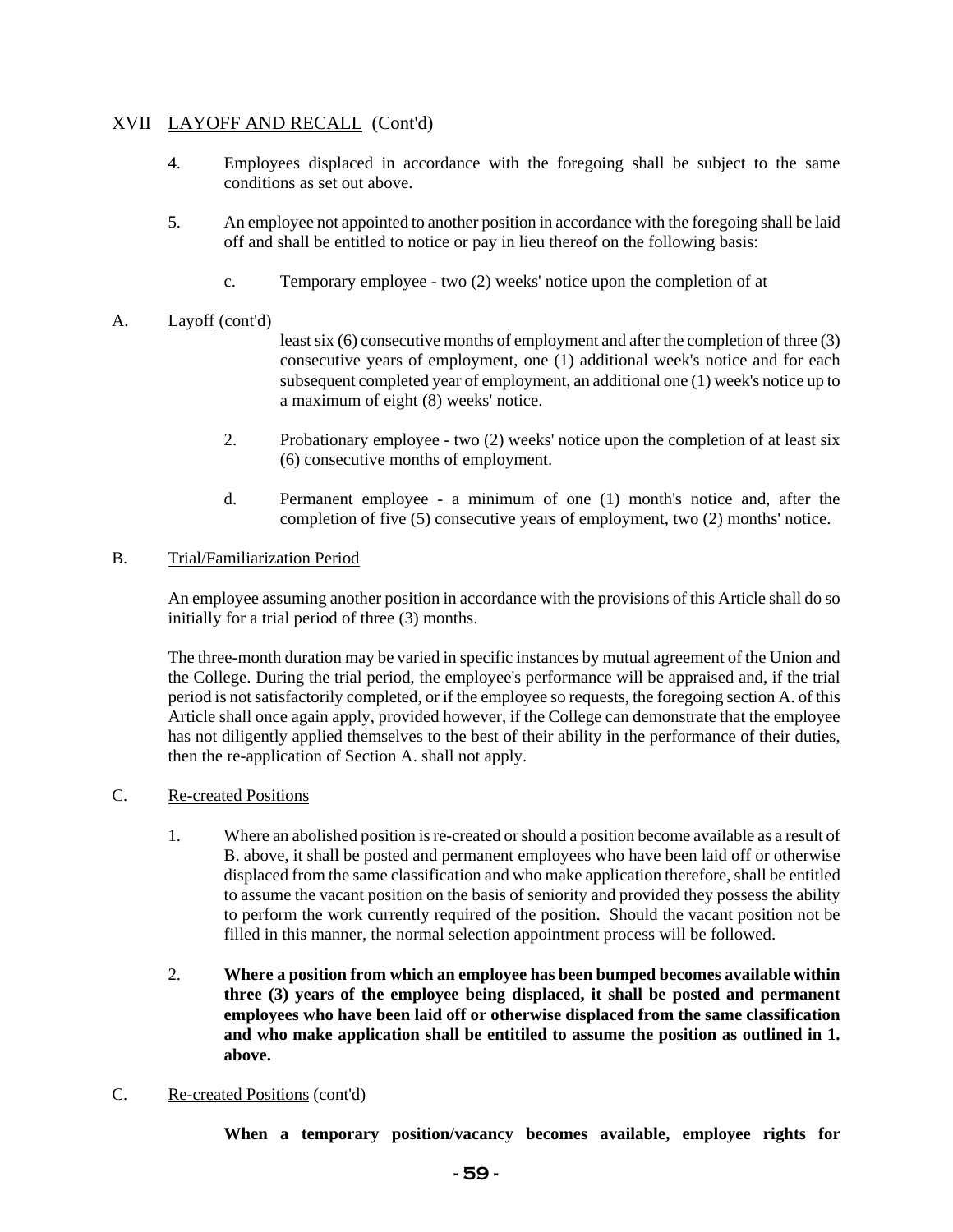**consideration under this clause shall be limited to the duration of the temporary position/vacancy or three (3) years, whichever is less.** 

#### D. Recall

- 1. Except as provided in C. above, should work or a vacancy become available, permanent employees who have been laid off for a period of twelve (12) consecutive months or less are subject to recall and shall be recalled in the order of their seniority, provided they have the ability to perform the work made available to them. Where all permanent employees have had the opportunity of recall, probationary employees who have been laid off for a period of twelve (12) consecutive months or less shall be recalled in the order of their length of service, provided they have the ability to perform the work made available to them.
- 2. The College shall give notice of recall by registered mail to the employee, who must report to work within seven (7) working days of receipt thereof or forfeit any future rights to recall, unless, on reasonable grounds, they are unable to report for work at that time or the position available is at a lower paygrade than that occupied at the time of layoff.

#### BACK TO TABLE OF CONTENTS

#### XVIII GENERAL PROVISIONS

- A. Seniority
	- 1. For the purposes of this Collective Agreement, there shall be no seniority acquired by an employee until appointment to the permanent staff. Upon such appointment, the seniority of the employee shall be based upon length of service within the bargaining unit.
	- 2. Seniority for part-time permanent employees shall be based on total accumulated hours.
	- 3. Having acquired seniority in accordance with the provisions of Clause 1 hereof, the employee's seniority shall not cease because of:
		- 1. sickness;
		- 2. accident;
		- 3. vacation;
		- viii. approved leave of absence;
		- ix. layoff of less than twelve (12) months.

#### XVIII GENERAL PROVISIONS (Cont'd)

- A. Seniority (cont'd)
	- 4. The employee's seniority shall cease, however, if the employee: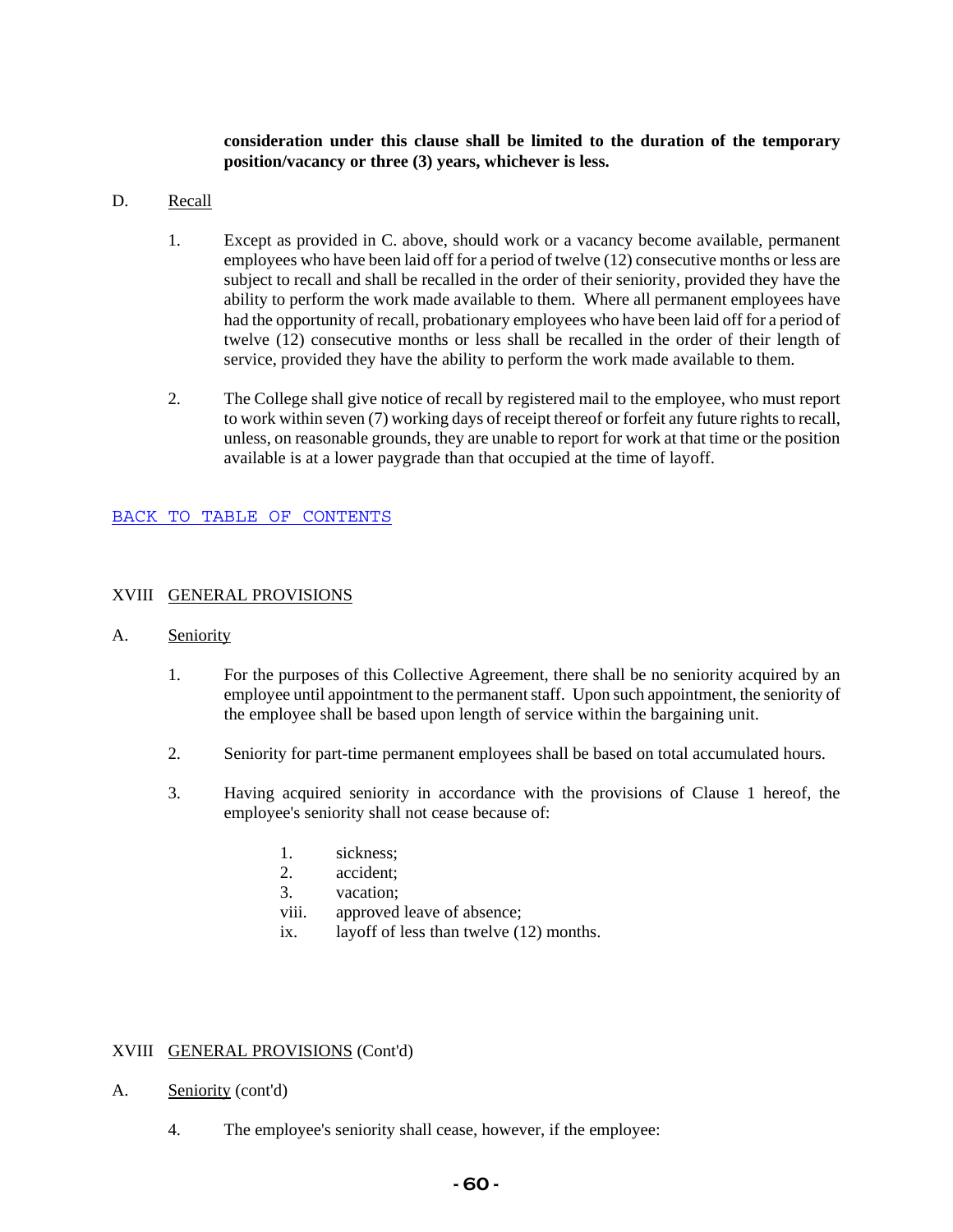- i. voluntarily leaves the service of the College;
- ii. is discharged for cause;
- iii. after layoff, fails to report for work within seven (7) working days after notification to the address on record with the College unless on reasonable grounds they are unable to report for work at the time or the position available is at a lower paygrade than that occupied at the time of layoff.
- 5. Seniority shall be applied in determining preference for vacations, acting in senior capacity, right of first refusal for available overtime and access to preferred shifts (except as otherwise provided in this Agreement), taking into consideration the commitment of the College, the needs of the department and the desires of the individual.

#### B. Re-appointment

An employee who is re-appointed on a permanent (including probationary) basis within fifteen (15) months of their departure from a position within the scope of this Agreement will be credited with:

- i. length of service for benefit, increment and vacation entitlement;
- 4. sick and gratuity leave credits; and
- 5. seniority

that they had accumulated prior to termination.

Employees re-appointed on a temporary basis within fifteen (15) months will be credited with accumulated length of service as applicable under their current status, including increments.

#### C. In Lieu of Service Pay

All employees in receipt of service pay as at January 1, 1978, are entitled to one additional day's annual vacation for each \$5 increment of service pay, until such time as they would no longer be eligible for service pay, by virtue of reclassification or change of position or paygrade.

#### XVIII GENERAL PROVISIONS (Cont'd)

- D. Health and Safety
	- 1. The Union and the College agree that regulations made pursuant to the *Workers' Compensation Act*, *the Factories Act,* or any other statute of the Province of British Columbia or the Government of Canada pertaining to the working environment, shall be fully complied with. First Aid kits shall be supplied in accordance with this section.
	- 2. The College shall maintain an Occupational Health & Safety Committee at **the College** in keeping with the Industrial Health & Safety regulations of the Workers' Compensation Board and ensure such **Committee carries** out all duties and responsibilities in accordance with this section.
	- 3. There shall be no less than two employees of the College appointed by the Union on said Committee.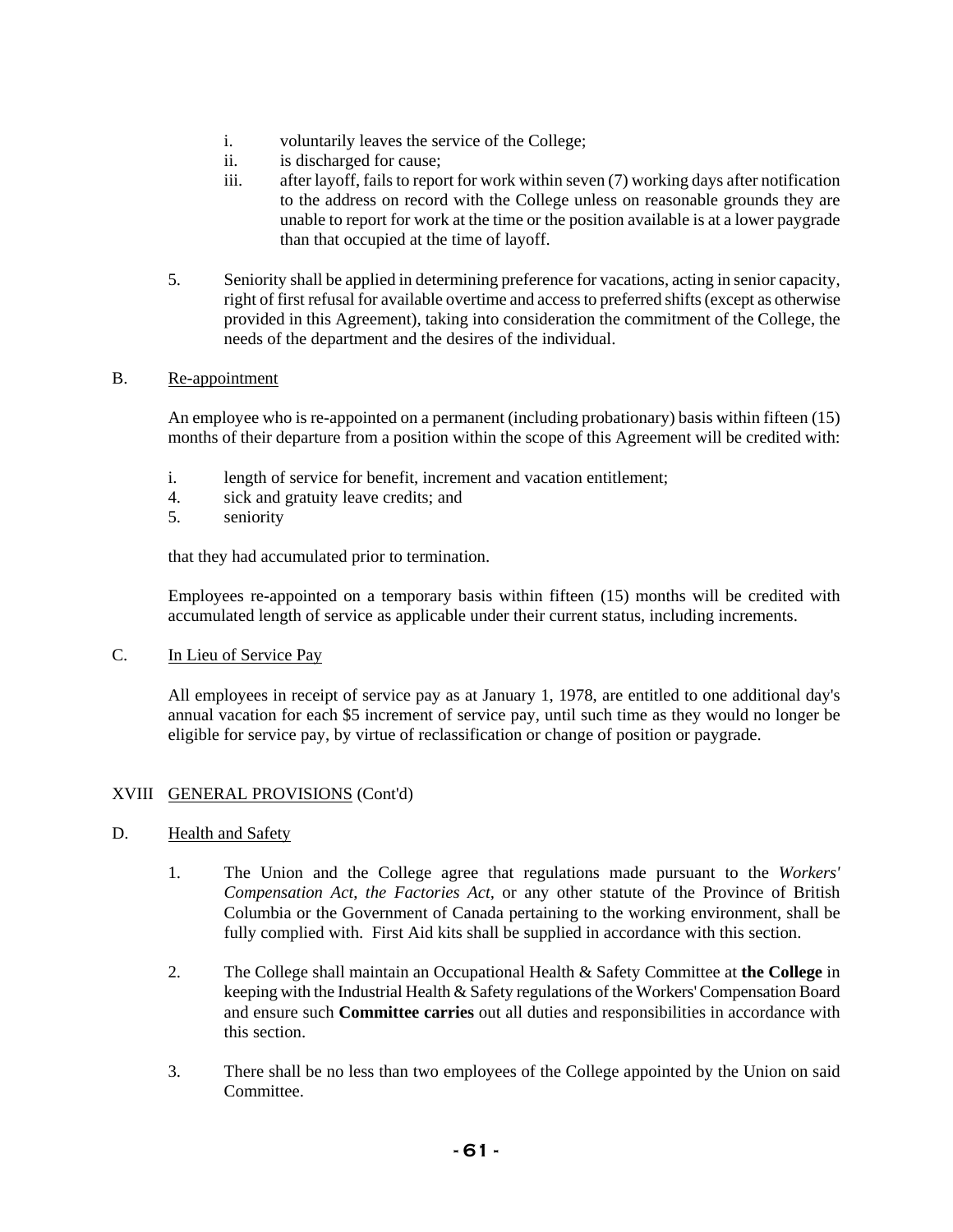- 4. All Union-appointed Representatives engaged in health and safety responsibilities shall be compensated at their regular rates of pay while involved in safety and health inspections, analysis, meetings or related activities.
- 5. The Committee shall have the right to inspect health and safety conditions without restraints and to consult as may be necessary with persons who are professionally or technically qualified to advise the Committee on such matters within the rules and regulations governing the College as a Public Sector employer.
- 6. The Committee has the right to review employer records considered relevant to health and safety concerns exclusive of medical files.
- 7. The College undertakes to correct any working conditions and environments that are not safe and healthful in the view of the Workers' Compensation Board Inspector, or the Health & Safety Committee.
- 8. The Occupational Health & Safety Committee shall be notified of each accident and injury and shall investigate and report in writing on the nature and cause of the accident involving employees.
- 9. Both the Union and the College shall receive copies of any minutes, reports or correspondence pertaining to the Health and Safety Committee or its operation.

## XVIII GENERAL PROVISIONS (Cont'd)

- D. Health and Safety (cont'd)
	- 10. Wherever possible, the College will provide advance notice to employees of construction, renovation or maintenance that may affect their immediate work area. Employees who have any concerns regarding such activity should contact the Coordinator of Health and Safety and/or a member of the Health and Safety Committee.
	- 11. An employee shall not be disciplined for refusing to perform assigned work when that employee has reasonable cause to believe that to do the assigned work may be a danger to the health or safety of the employee or anyone at or near the workplace. In this event, the employee shall report the situation to their immediate supervisor or employer. The situation shall then be investigated and, if possible, resolved by:
		- a. the supervisor and the employee concerned;
		- b. if not resolved, by the Health and Safety Committee;
		- c. if still not resolved, by a relevant inspector.

#### E. First Aid Education

Where an employee is required by the College to possess a First Aid Certificate, the College shall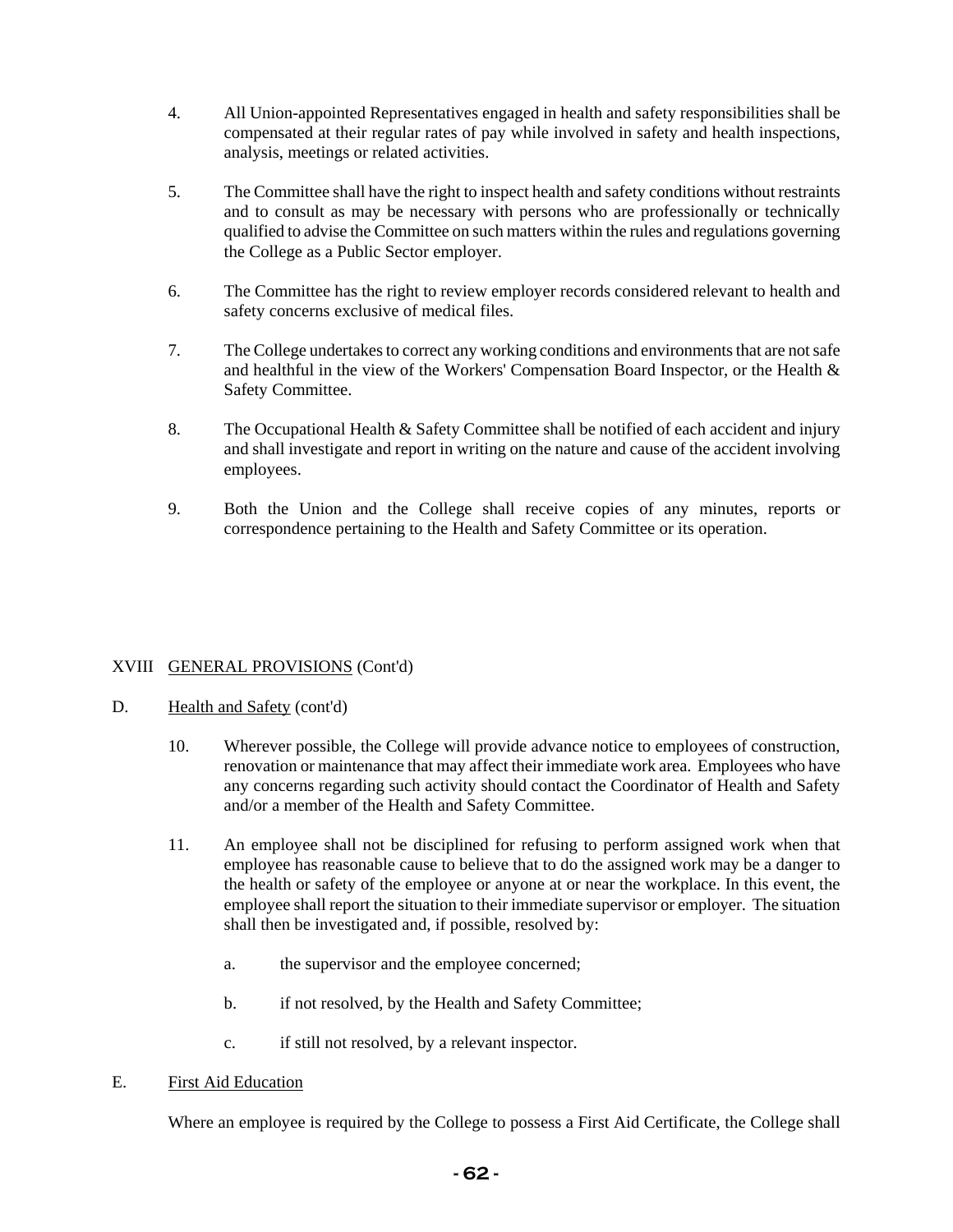provide the time and pay the expenses involved in upgrading or maintaining the required Certificate.

- F. College Course Registration
	- 1. By application to **the appropriate Administrator,** employees may register in courses offered by
		- **a) Langara College,**
		- **b) Vancouver Community College, Continuing Education, until the date of the inception of a Continuing Education department at Langara**,

provided that their attendance will not displace a fee-paying student or result in additional costs. Tuition fees related to such registration will be waived with the concurrence of **the appropriate Adminstrator** or the Director of Continuing Education. Where an employee is denied access to a career related course under this Article, they shall be assured admission uner G. below.

## XVIII GENERAL PROVISIONS (Cont'd)

- F. College Course Registration (cont'd)
	- 2. Should re-scheduling of duty to accommodate attendance at such courses be required, prior approval of **the appropriate Administrator** is required. Should absence from duty to accommodate attendance at such courses be necessary, approval is required in accordance with Article XV **F**, "Leave for Personal Reasons." (Also see Educational Leave.)

This clause shall not be applied to those employees whose association with the College is for the purpose of education.

G. Career Development

The College supports the development of employees in their careers.

With the prior approval of the President of the College or delegate, employees may attend courses, seminars or workshops related to their particular duties and responsibilities and career aspirations within the College. The College shall pay

one-half (1/2) of the fees at the time of registration and the employee shall pay the other half. Upon submission of fee receipts and proof of satisfactory completion, the employee shall be reimbursed for the fees they have paid.

In the case of permanent regular employees, the employees will be provided with, or the College may assign up to five (5) days per year of courses, workshops or seminars related to the employee's particular duties and responsibilities. **The College may provide time in excess of five (5) days per year for such activity.** The relationship of the course, seminar or workshop to particular duties and responsibilities shall be approved by the President or delegate. Scheduling of such time for course, workshop or seminar attendance shall take into consideration the commitment of the College, the needs of the department and the desires of the individual.

This clause shall not be applied to those employees whose association with the College is for the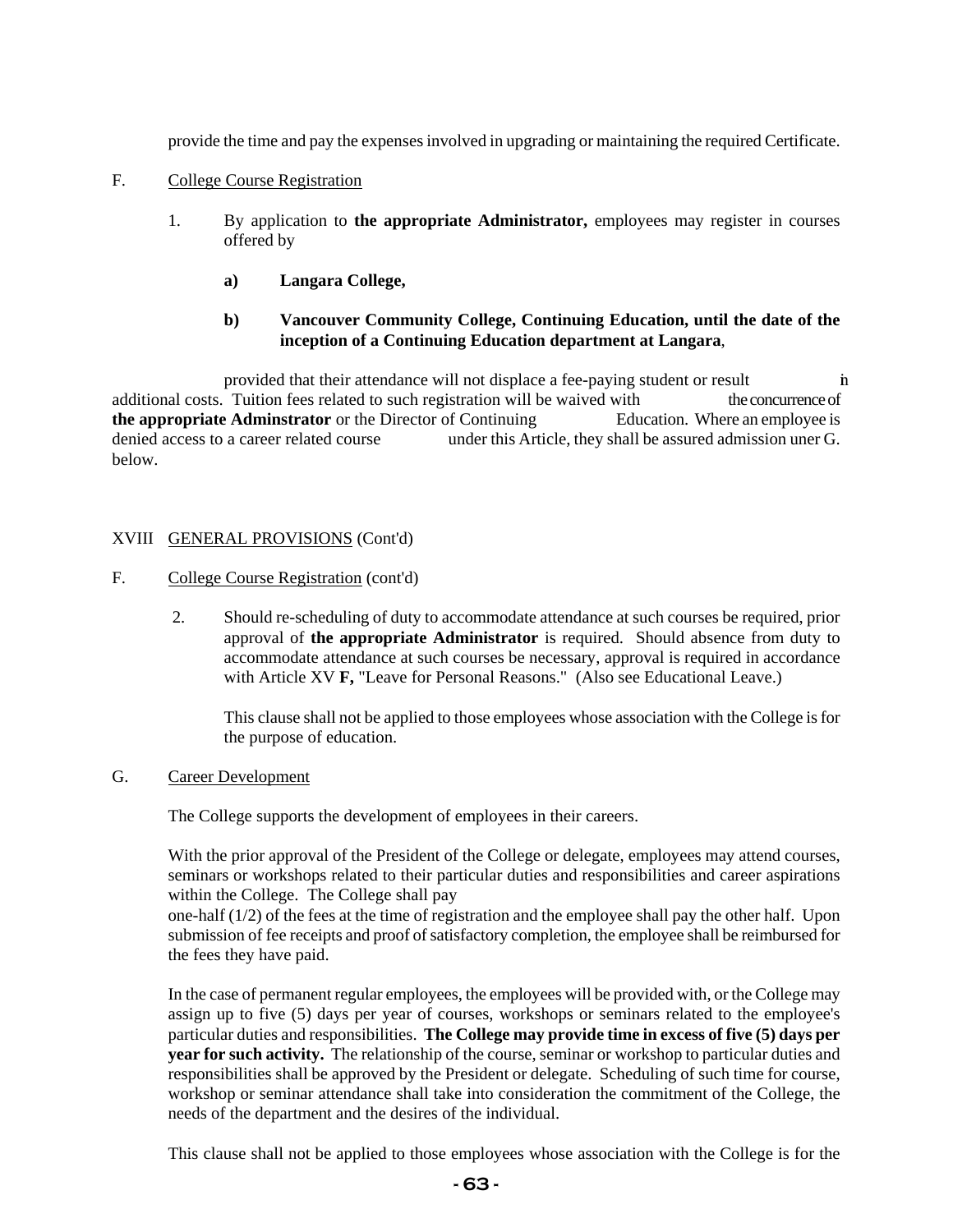purpose of education.

H. Contracting Out

It is not the intention of the College to make a practice of contracting out work that would result in the layoff of permanent employees.

## XVIII GENERAL PROVISIONS (Cont'd)

#### H. Contracting Out (cont'd)

Should such a layoff due to contracting out be contemplated by the College in the future, the College undertakes to:

- fully inform the Union of the circumstances;
- consult with the Union with the goal of identifying ways in which such layoffs may be avoided;

Where a position has been entirely eliminated because the College has decided to proceed with the contemplated contracting out, the permanent employees affected shall have immediate access to such retraining as is necessary to provide the skills required to assume the duties of another position.

A permanent employee assuming a position in a lower paygrade shall have their then current salary protected and shall receive increments and general wage increases as they occur. Should a permanent employee assume a less than full-time position, their salary shall be on a pro-rata basis.

Employees who decline retraining or cannot successfully complete the retraining necessitated by contracting out shall be subject to the provisions of Article XVII.

I. Policies

In the event that there is a conflict between the contents of this Agreement and any regulation made by the College, this Agreement shall take precedence over the said regulations.

#### J. General Changes

The College agrees that any reports or recommendations about to be made to the College dealing with matters covered by this Agreement, including recommendations for changes in method of operation that may affect wage rates, work loads or reduction of employment, will be made known to the Union at such intervals before they are dealt with by the College as to afford the Union reasonable opportunity to consider them and to make representations to the College concerning them and further, that if

employees are deprived of employment by any implementation of such change, they shall receive priority consideration for other employment with the College provided they have the required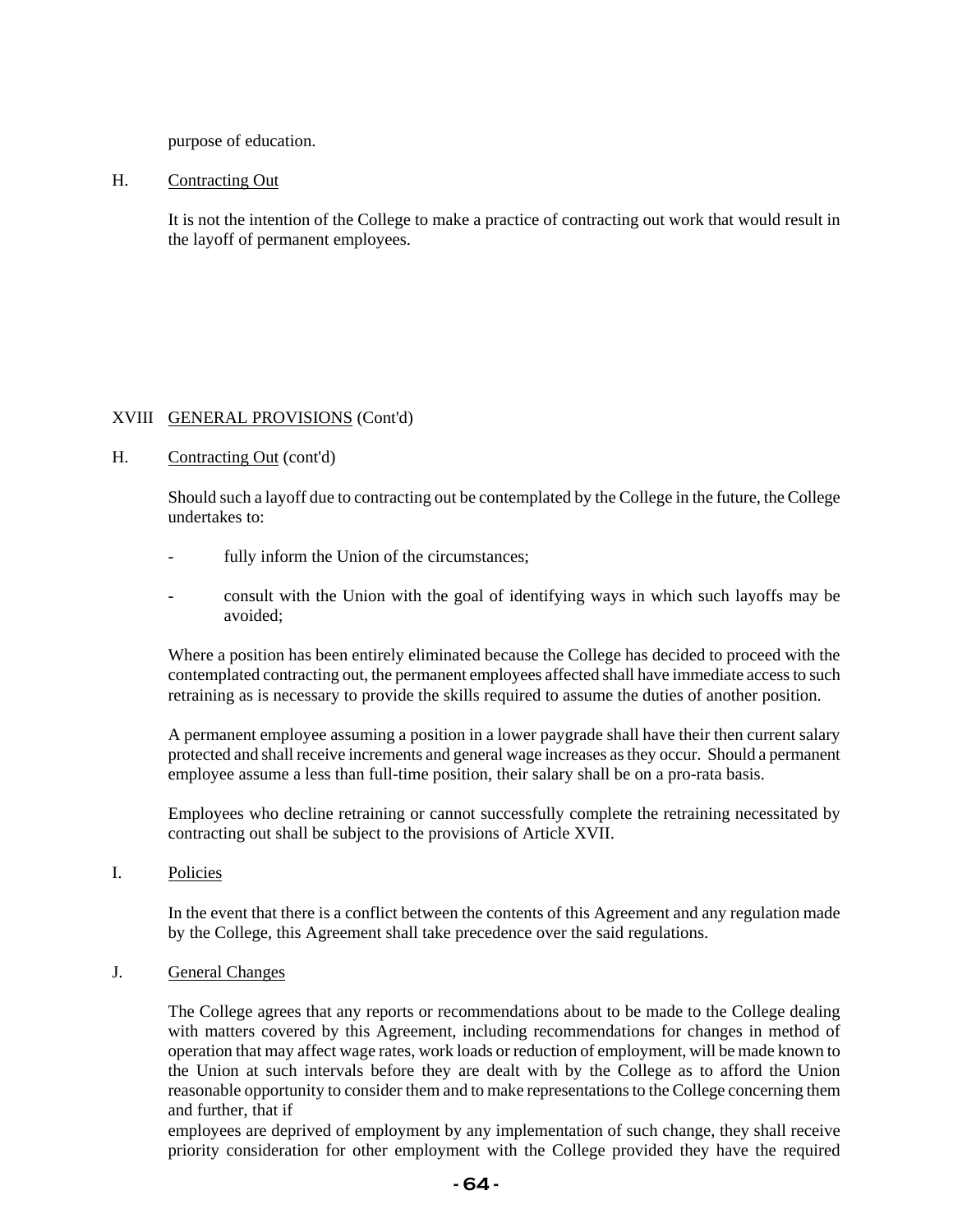qualifications.

### XVIII GENERAL PROVISIONS (Cont'd)

#### K. Present Conditions and Benefits

Any working conditions and welfare benefits, or other conditions of employment at present in force which are not specifically mentioned in this Agreement and are not contrary to its intention, shall continue in full force and effect for the duration of this Agreement.

#### L. Information

The College will continue to make every reasonable effort to provide the Union with information of requests.

#### M. Copy of Agreement

A copy of this agreement shall be provided to every current and new employee.

#### N. Joint Standing Committee

**A Joint Standing Committee shall be established, comprised of three representatives of the College and three representatives of CUPE Local 15, VMECW, with alternates at the option of each party.** 

**The committee shall establish a regular schedule of monthly meetings at a mutually agreeable time and place and shall set its own general terms of reference and procedures.** 

**The committee shall make decisions on issues referred to it by either party. Decisions will be by mutual agreement of representatives of the two parties. Decisions may be subject to ratification by the parties.** 

**Employees who are members, or alternates, to the Joint Standing Committee will be granted leave with pay to attend meetings of the committee. (This clause may be moved to a general "leaves" clause.)**

-66-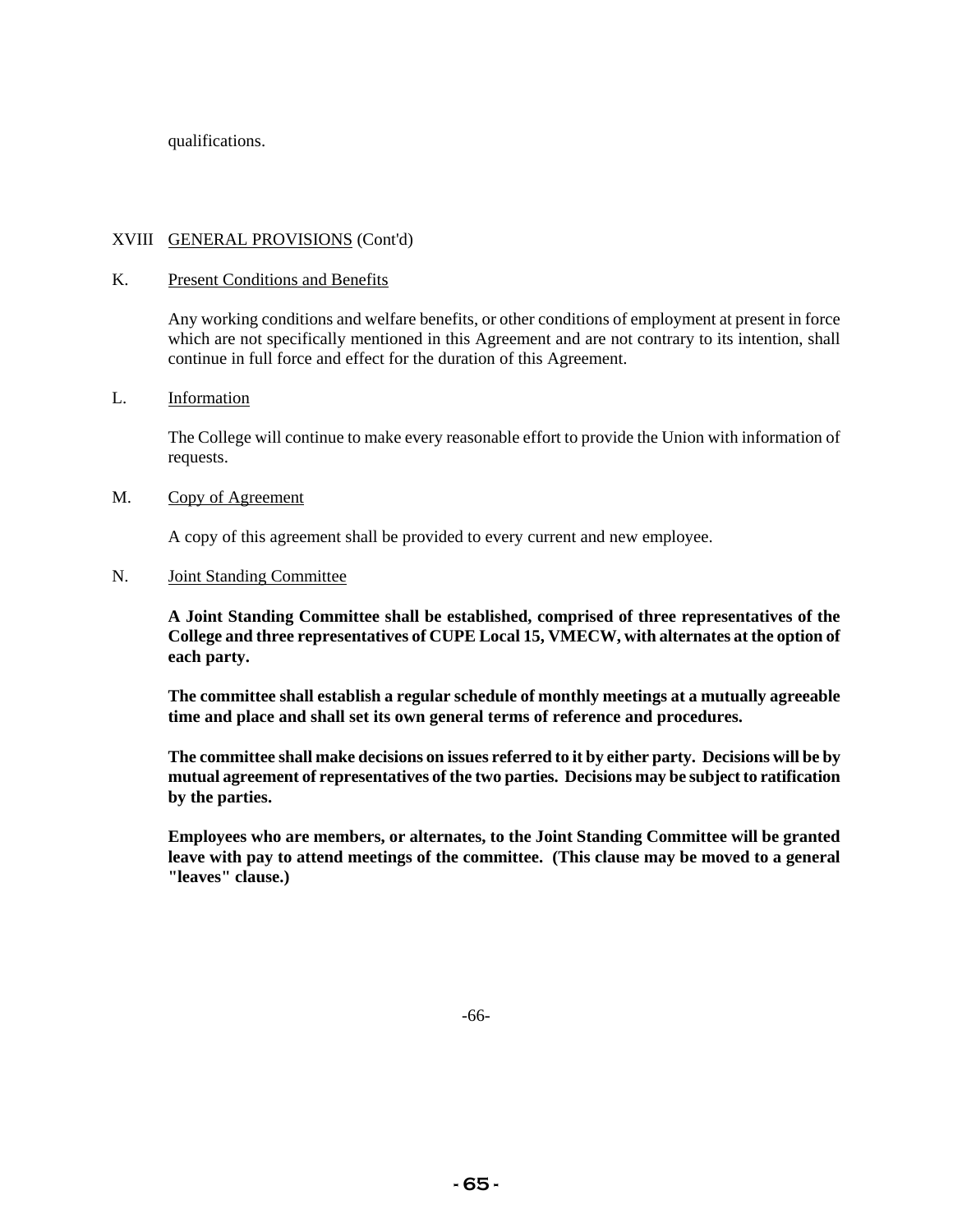### SIGNED THIS  $\_\_$ DAY OF  $\_\_$ , 1996, AT THE CITY OF VANCOUVER, PROVINCE OF BRITISH COLUMBIA.

IN WITNESS WHEREOF the Board of Langara College has caused the name and seal of Langara College to be affixed hereto in the presence of the Chair and the Bursar of the College Board and the Union has caused these presents to be executed under the hands of proper officers duly authorized in that behalf the day and year first written above.

SIGNED, SEALED AND DELIVERED THE NAME AND SEAL OF **LANGARA**

BY THE **UNION** in the presence of **COLLEGE** WAS HEREUNTO AFFIXED, in the presence of

President, Chair, CUPE Local 15, V.M.E.C.W. College Board

l

l

Secretary Treasurer, Bursar CUPE Local 15, V.M.E.C.W.

CUPE LOCAL 15, LANGARA COLLEGE, NEGOTIATING COMMITTEE NEGOTIATING COMMITTEE

> BACK TO TABLE OF CONTENTS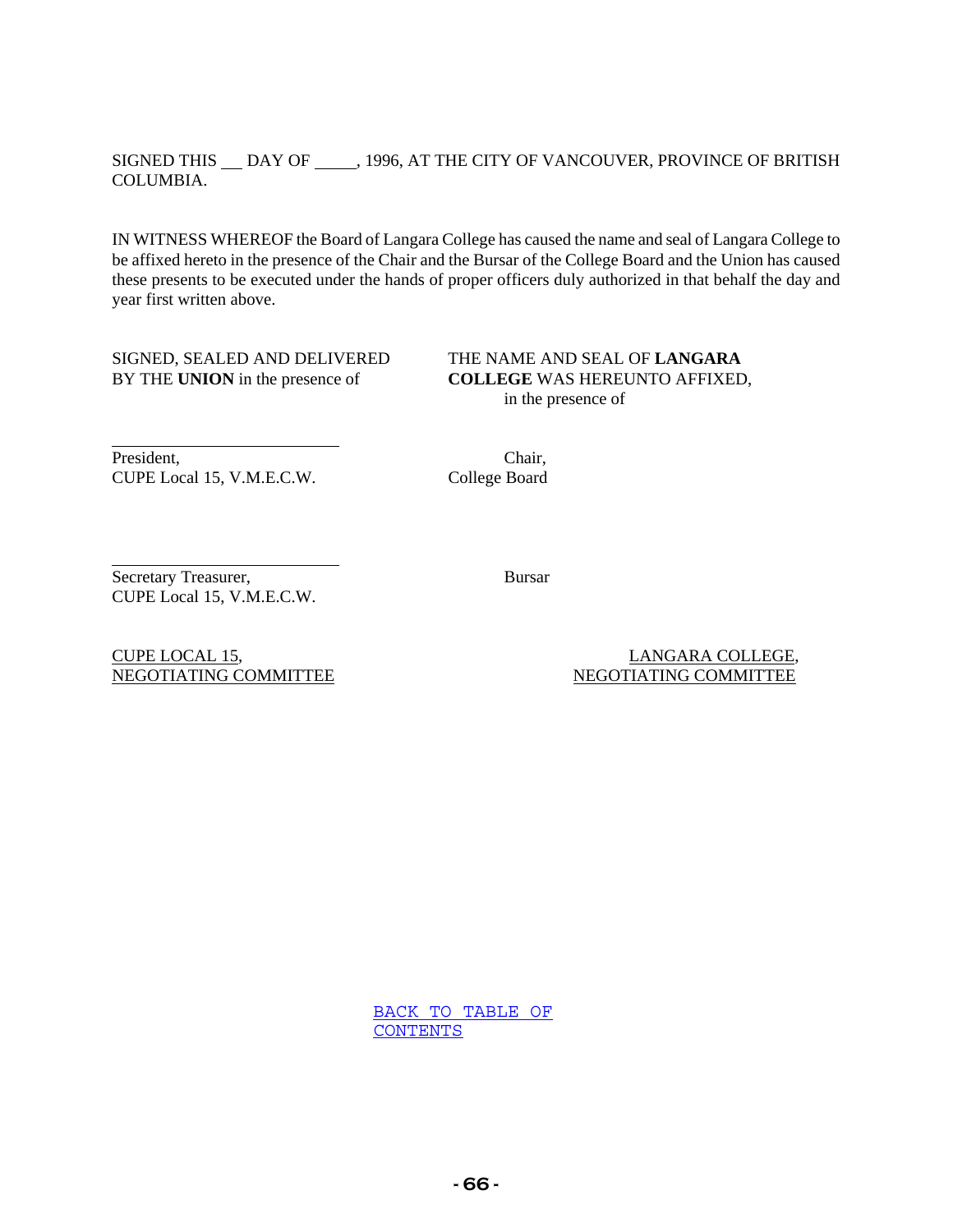## **SCHEDULE "A"**

## **APPENDIX - SCHEDULE OF WAGE RATES EFFECTIVE 1 OCTOBER 1994**

All employees, except term employees and temporary employees, shall be paid on the basis of the following bi-weekly pay plan structure; term employees and temporary employees shall be paid on the basis of the equivalent hourly rates.

| <b>PAY</b><br><b>GRA</b><br>DE | <b>CATEGORY</b>                                                                                                                                                                                                                                                                 | PA<br>Y<br><b>GR</b><br>AD<br>E | <b>CATEGORY</b>                                                                                                                                              |
|--------------------------------|---------------------------------------------------------------------------------------------------------------------------------------------------------------------------------------------------------------------------------------------------------------------------------|---------------------------------|--------------------------------------------------------------------------------------------------------------------------------------------------------------|
| 13                             | Library Aide,<br><b>Office Assistant</b>                                                                                                                                                                                                                                        | 14                              | Audio Visual Technician Trainee,<br>Computer Programmer Operator Trainee,<br>Office Clerk (a),<br>Telephone Operator/Receptionist (Relief)                   |
| 15                             | Accounts Receivable Clerk,<br>Bookstore Cashier,<br>Clerk Cashier (a),<br>Office Clerk (b),<br>Pre-School Teacher Trainee,<br>Program Assistant (a),<br>Telephone Operator/Receptionist,*<br>Word Processing Operator (a)                                                       | 16                              | Admissions Clerk (a),<br>Clerk Cashier (b),<br>Data Entry Clerk (a),<br>Library Assistant (a),<br>Office Clerk (c),                                          |
| 17                             | Accounts Payable Clerk,<br>Admissions Clerk (b),<br>Clerk Specialist (a),<br>Computer Operator Programmer,<br>Duplicating/Bindery<br>Equipment Operator,<br>Library Assistant (b),<br>Program Assistant (b),<br>Receiver $(a)$ ,*<br>Secretary,<br>Word Processing Operator (b) | 18                              | Clerk Specialist (b),<br>Library Assistant (c),<br>Program Assistant (c),<br>Senior Word Processing<br>Operator - Library,<br>Student Services Assistant (a) |

### ALLOCATION OF CLASSIFICATIONS TO PAY GRADES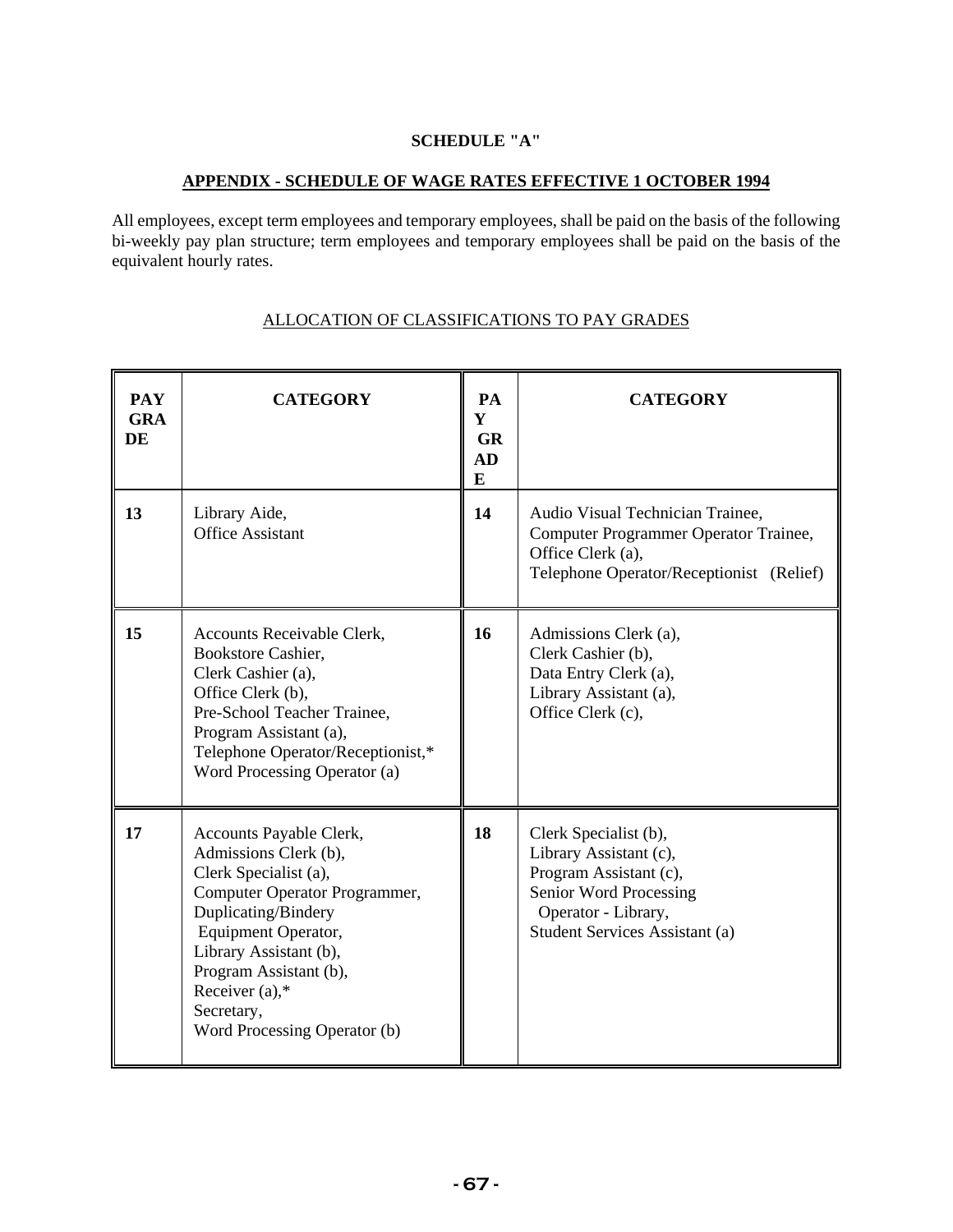| ALLOCATION OF CLASSIFICATIONS TO PAY GRADES (Cont'd) |  |
|------------------------------------------------------|--|
|                                                      |  |

| Pay<br>Gra<br>de | <b>CATEGORY</b>                                                                                                                                                                                                                   | Pay<br>Grad<br>$\mathbf{e}$ | <b>CATEGORY</b>                                                                                                                                                                                                                                                                                                                                                                                        |
|------------------|-----------------------------------------------------------------------------------------------------------------------------------------------------------------------------------------------------------------------------------|-----------------------------|--------------------------------------------------------------------------------------------------------------------------------------------------------------------------------------------------------------------------------------------------------------------------------------------------------------------------------------------------------------------------------------------------------|
| 19               | Clerk Specialist - Scheduling,<br>Data Entry Clerk (b),<br>Instructional Assistant (a),<br>Library Assistant (d),<br>Pre-School Teacher,<br>Program Assistant (d),<br>Receiver - Bookstore,<br>Senior Secretary                   | 20                          | Administrative Services Clerk,<br>Audio Visual Technician,<br>Clerk Specialist (c),<br>Computer Programmer,<br>Financial Aid Clerk,<br>Graduation/Registrar's Publication Clerk,<br>Health Services Clerk/First Aid Attendant,<br>Instructional Assistant (b),<br>Library Technician (a),<br>Receiver $(b)$ ,*<br>Senior Bookstore Assistant,<br>Student Data Clerk,<br>Student Services Assistant (a) |
| 21               | Accounting Clerk (a),<br>Department Assistant,<br>College Advancement,<br>Instructional Assistant (c),<br>Library Technician (b),<br>Payroll/Benefits Clerk,<br>Student Services Assistant (b),<br>Supervisor/Accounts Receivable | 22                          | Accounting Clerk (b),<br>Advertising Production Assistant,<br>Instructional Assistant (d),<br>Laboratory Demonstrator (a),<br>Library Technician (c),<br>Research Assistant,<br>Senior Computer Operator,                                                                                                                                                                                              |
| 23               | Administrative Assistant,<br>Admissions Advisor,<br>Community Relations Officer,<br>Computer Support Analyst (a),<br><b>Instructional Assistant -</b><br>Journalism,<br>Sound Technician,                                         | 24                          | Bookstore Manager,<br>Fine Arts Assistant,<br>Human Peformance Recreation Assistant,<br>Laboratory Demonstrator (b),<br>Library Technician (d),<br>Programmer Analyst (b),<br>Senior Audio Visual Technician,<br>Student Services Assistant (c)<br>Telephone Systems Manager                                                                                                                           |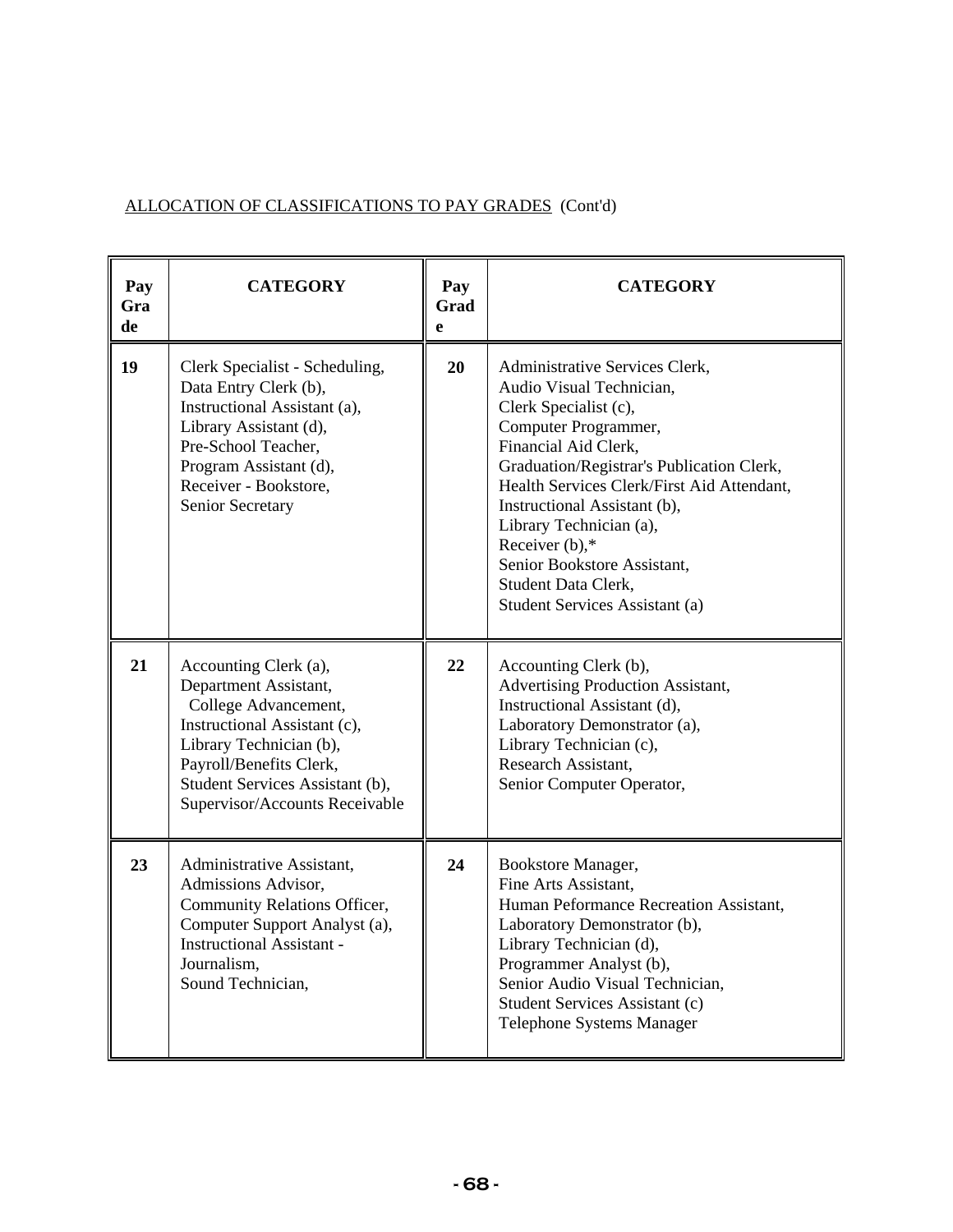# ALLOCATION OF CLASSIFICATIONS TO PAY GRADES (Cont'd)

| <b>PAY</b><br><b>GRA</b><br>DE | <b>CATEGORY</b>                                                                                                                                                                                                                                                                                                                                                                                   | PA<br>Y<br><b>GR</b><br>AD<br>$\bf{E}$ | <b>CATEGORY</b>                                                                                                                                                            |
|--------------------------------|---------------------------------------------------------------------------------------------------------------------------------------------------------------------------------------------------------------------------------------------------------------------------------------------------------------------------------------------------------------------------------------------------|----------------------------------------|----------------------------------------------------------------------------------------------------------------------------------------------------------------------------|
| 25                             | Audio Visual Maintenance Technician,<br>Building Services Manager*,<br>Buyer,<br>Community Relations Officer,<br>Computer Support Analyst (b),<br>Graphic Designer,<br>Head Teacher - Child/Development Centre,<br>Laboratory Demonstrator (b) -<br>Geography and Physics,<br>Library Technician (e),<br>Programmer Analyst (b),<br>Student Data Control Supervisor,<br><b>Theatre Technician</b> | 26                                     | Financial Aid Advisor,<br>Photography/Laboratory Technician,<br>Senior Supervisor, Library Operations,<br>Theatre Technician (Production),<br><b>Operations Supervisor</b> |
| 27                             | Interpreter/Brailist,<br>Laboratory Demonstrator (c),<br>Library Systems Manager,<br>Operations Supervisor - Computer Centre,<br>Reference Assistant,<br>Senior Programmer Analyst,<br>Workshop Co-ordinator                                                                                                                                                                                      | 28                                     | Project Leader/Analyst,<br>Purchasing Agent,<br><b>Technical Services Supervisor</b>                                                                                       |
| 29                             | Laboratory Demonstrator (d)                                                                                                                                                                                                                                                                                                                                                                       | 30                                     | Supervisor - Computer<br>Operations & Programming,                                                                                                                         |

- **\*** Classifications of:
	- Building Services Manager
	- Receiver (a)  $\&$  (b)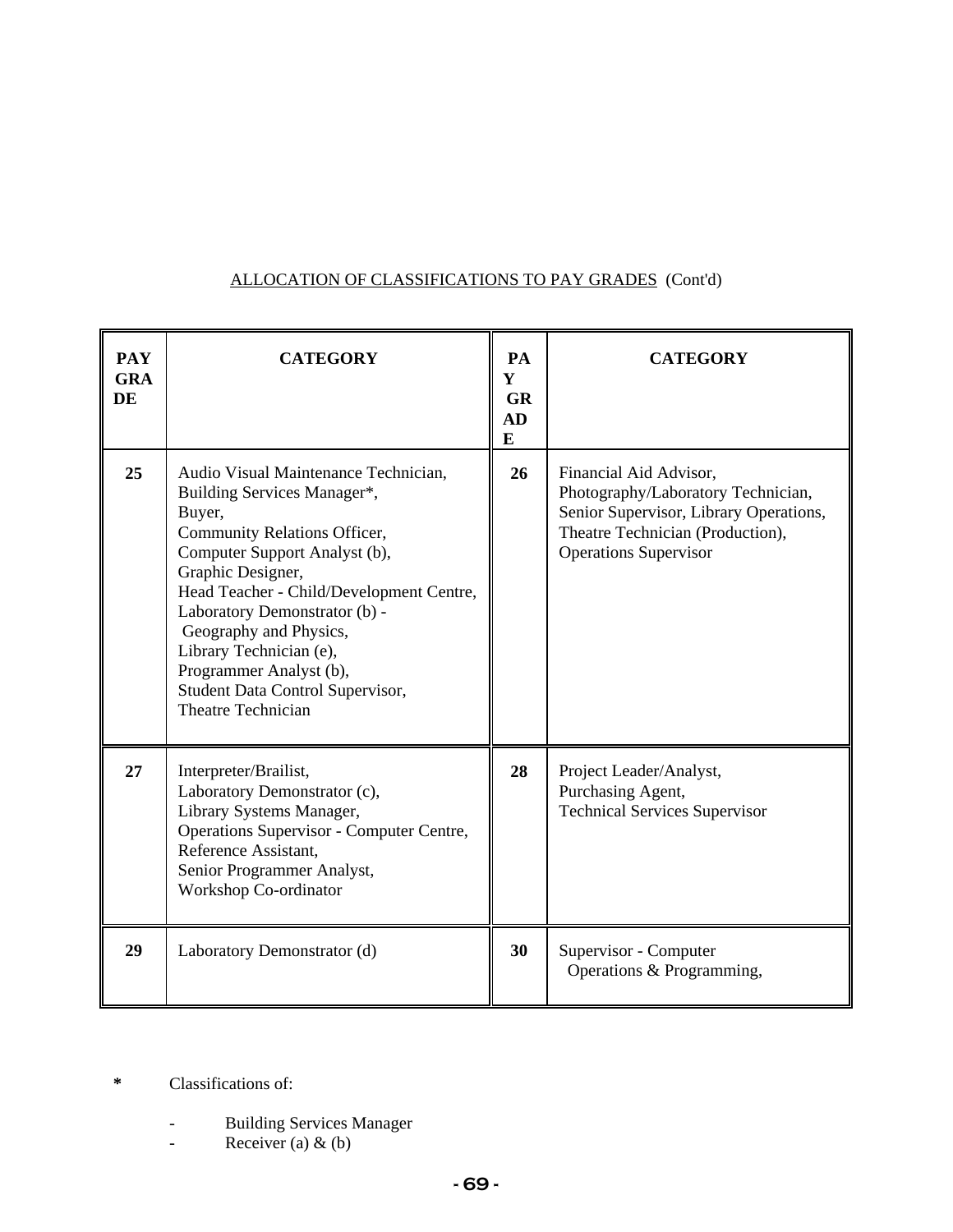- Telephone Operator/Receptionist - (for the College)

are normally subject to a forty (40) hour work week. (Refer to XI C)

Category listings for Schedule"A" reflect positions that are currently in existence at the time of printing the Collective Agreement. Any additions, changes or corrections will be reflected in the next Collective Agreement.

BACK TO TABLE OF CONTENTS

## **SCHEDULE 'A'**

## **APPENDIX - SCHEDULE OF WAGE RATES EFFECTIVE 1 OCTOBER 1994 - ALPHABETICAL LISTINGS**

| <b>CATEGORY</b>                                                                                                                                                                                                                                                                                                                                                                                                                           | <b>PAY</b><br><b>GRA</b><br>DE                                             | <b>CATEGORY</b>                                                                                      | <b>PAY</b><br><b>GRA</b><br>DE |
|-------------------------------------------------------------------------------------------------------------------------------------------------------------------------------------------------------------------------------------------------------------------------------------------------------------------------------------------------------------------------------------------------------------------------------------------|----------------------------------------------------------------------------|------------------------------------------------------------------------------------------------------|--------------------------------|
| $\mathbf{A}$<br>Accounting Clerk (a),<br>Accounting Clerk (b),<br>Accounts Payable Clerk,<br>Accounts Receivable Clerk,<br>Administrative Assistant,<br>Admissions Advisor,<br>Admissions Clerk (a),<br>Admissions Clerk (b),<br>Administrative Services Clerk,<br><b>Assistant Building Services Manager,</b><br>Audio Visual Maintenance Technician,<br>Audio Visual Technician,<br><b>Audio Visual Technician Trainee</b><br>Assistant | 21<br>22<br>17<br>15<br>23<br>23<br>16<br>17<br>20<br>21<br>25<br>20<br>14 | B<br>Bookstore Manager,<br><b>Bookstore Cashier,</b><br><b>Building Services Manager,*</b><br>Buyer, | 24<br>15<br>25<br>25           |
| $\mathbf C$<br>Clerk Cashier (a),<br>Clerk Cashier (b),<br>Clerk Specialist (a),                                                                                                                                                                                                                                                                                                                                                          | 15<br>16<br>17                                                             | D<br>Data Entry Clerk (a),<br>Data Entry Clerk (b),<br>Department Assistant, College                 | 16<br>19                       |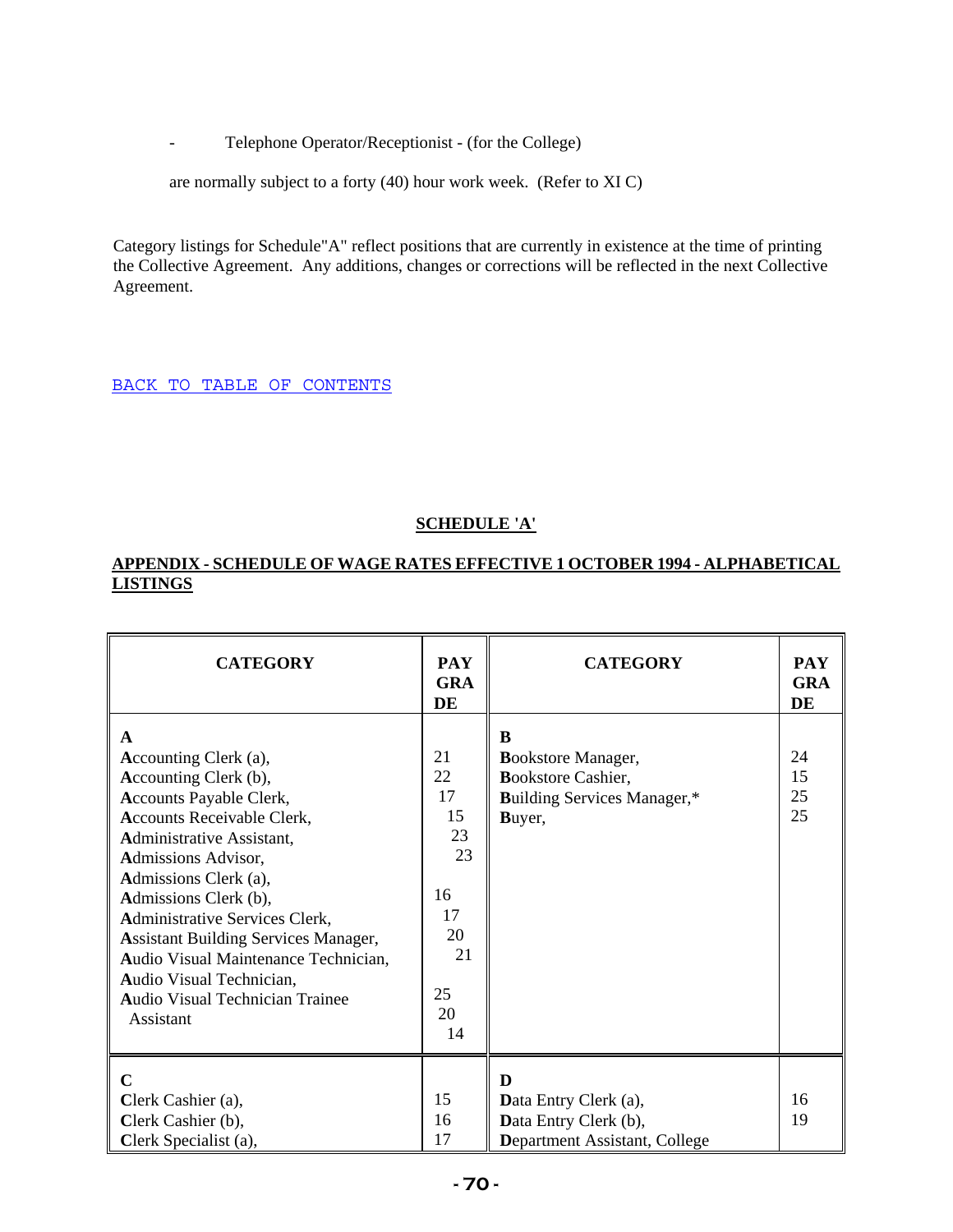| Clerk Specialist (b),                       | 18 | Advancement                          | 21 |
|---------------------------------------------|----|--------------------------------------|----|
| Clerk Specialist (c),                       | 20 | <b>Duplicating/Bindery Equipment</b> |    |
| <b>Clerk Specialist - Scheduling</b>        | 24 | Operator,                            | 17 |
| Computer Operator Programmer,               | 17 |                                      |    |
| Computer Programmer,                        | 20 |                                      |    |
| <b>Computer Programmer Operator Trainee</b> | 14 |                                      |    |
| Computer Support Analyst (a),               | 23 |                                      |    |
| Computer Support Analyst (b),               | 25 |                                      |    |
| <b>Community Relations Officer</b>          | 25 |                                      |    |
| Contract Services Clerk,                    | 15 |                                      |    |
|                                             |    |                                      |    |

## **Cont'd.**

## **APPENDIX-SCHEDULE OF WAGE RATES EFFECTIVE 1 OCTOBER 1994 - ALPHABETICAL LISTINGS**

| <b>CATEGORY</b>                                                                                                                                                                                                 | <b>PAY</b><br><b>GRA</b><br><b>DE</b> | <b>CATEGORY</b>                                                                                                                                                                                                                                                                         | <b>PAY</b><br><b>GRA</b><br>DE                     |
|-----------------------------------------------------------------------------------------------------------------------------------------------------------------------------------------------------------------|---------------------------------------|-----------------------------------------------------------------------------------------------------------------------------------------------------------------------------------------------------------------------------------------------------------------------------------------|----------------------------------------------------|
| E                                                                                                                                                                                                               |                                       | F<br>Financial Aid Advisor,<br>Financial Aid Clerk,<br><b>Fine Arts Assistant</b>                                                                                                                                                                                                       | 26<br>20<br>24                                     |
| G<br>Graphic Designer,<br><b>Graduation/Registrar's Publication Clerk</b>                                                                                                                                       | 25<br>20                              | H<br>Head Teacher - Child<br>Development Centre,<br><b>Health Services Clerk/First Aid</b><br>Attendant,<br><b>Human Performance/Recreation</b><br>Assistant                                                                                                                            | 25<br>20<br>24                                     |
| 1<br><b>Instructional Assistant (a),</b><br>Instructional Assistant (b),<br>Instructional Assistant (c),<br>Instructional Assistant (d),<br>Interpreter/Brailist,<br><b>Instructional Assistant, Journalism</b> | 19<br>20<br>21<br>22<br>27<br>23      | L<br>Laboratory Demonstrator (a),<br>Laboratory Demonstrator (b),<br>Laboratory Demonstrator (b) -<br>Geography and Physics,<br>Laboratory Demonstrator (c),<br>Laboratory Demonstrator (d),<br>Library Aide<br>Library Assistant (a)<br>Library Assistant (b)<br>Library Assistant (c) | 22<br>24<br>25<br>27<br>29<br>13<br>16<br>17<br>18 |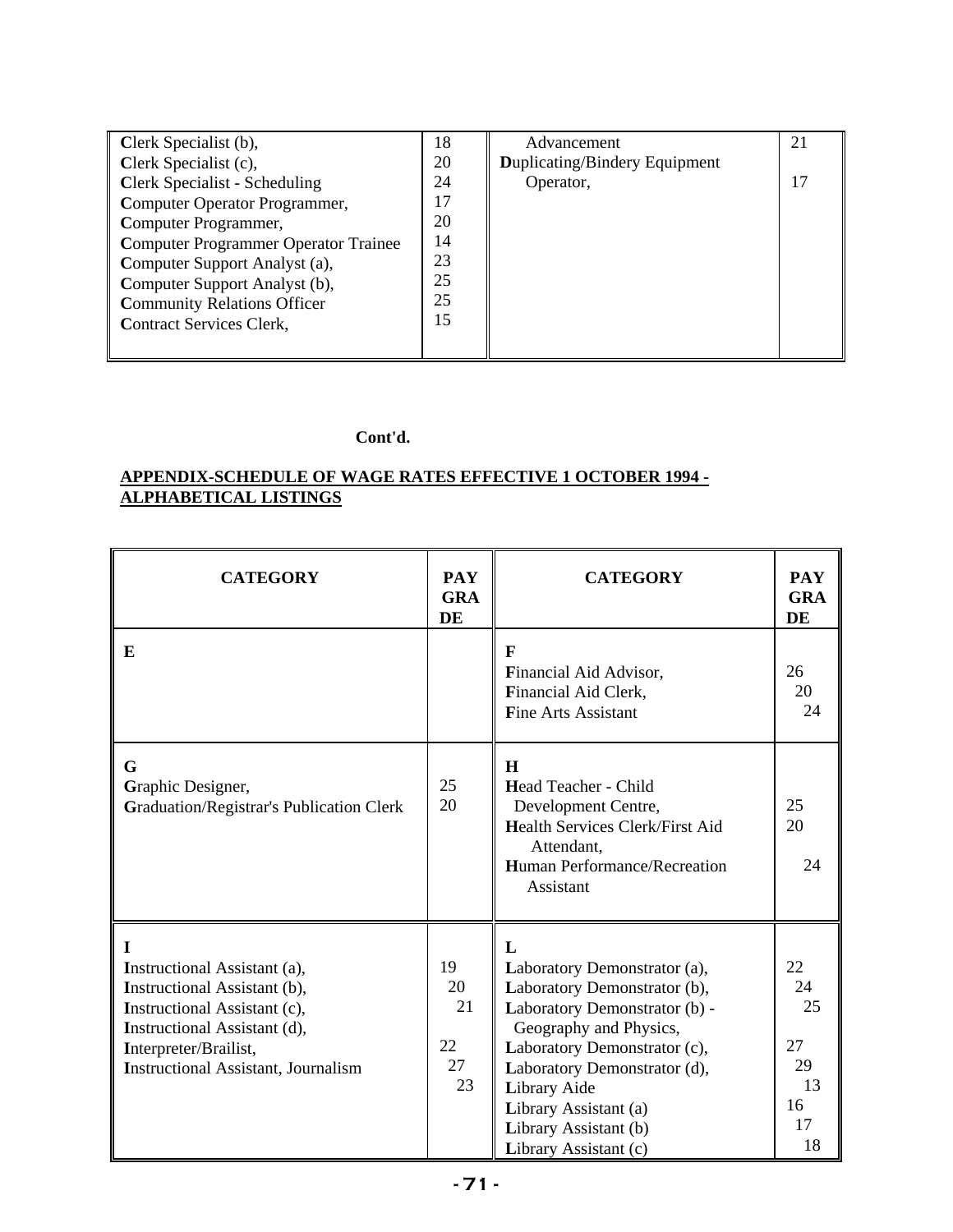|   | Library Assistant (d)<br><b>Library Systems Manager</b><br>Library Technician (a)<br>Library Technician (b),<br>Library Technician (c),<br>Library Technician (d),<br>Library Technician (e), | 19<br>27<br>20<br>21<br>22<br>24<br>25 |
|---|-----------------------------------------------------------------------------------------------------------------------------------------------------------------------------------------------|----------------------------------------|
| M | 0<br>Office Assistant,<br>Office Clerk (a),<br>Office Clerk (b),<br>Office Clerk (c)<br><b>Operations Supervisor,</b><br><b>Operations Supervisor - Computer</b><br>Centre                    | 13<br>14<br>15<br>16<br>26<br>27       |

## **Cont'd.**

## **APPENDIX-SCHEDULE OF WAGE RATES EFFECTIVE 1 OCTOBER 1994 - ALPHABETICAL LISTINGS**

| <b>CATEGORY</b>                                                                                                                                                                                                                                                                                                                    | <b>PAY</b><br><b>GRAD</b><br>E                                       | <b>CATEGORY</b>                                                                                                                      | <b>PAY</b><br><b>GRAD</b><br>E |
|------------------------------------------------------------------------------------------------------------------------------------------------------------------------------------------------------------------------------------------------------------------------------------------------------------------------------------|----------------------------------------------------------------------|--------------------------------------------------------------------------------------------------------------------------------------|--------------------------------|
| P<br>Payroll/Benefits Clerk<br>Photography Lab Technician<br>Pre-School Teacher,<br>Pre-School Teacher Trainee<br>Program Assistant (a),<br>Program Assistant (b),<br>Program Assistant (c),<br>Program Assistant (d),<br>Programmer Analyst (a),<br>Programmer Analyst (b),<br>Project Leader/Analyst,<br><b>Purchasing Agent</b> | 21<br>26<br>19<br>15<br>15<br>17<br>18<br>19<br>24<br>25<br>28<br>28 | $\bf R$<br>Receiver $(a)$ ,*<br>Receiver $(b)$ ,*<br>Receiver - Bookstore<br><b>Reference Assistant</b><br><b>Research Assistant</b> | 17<br>20<br>19<br>27<br>22     |
| S<br>Secretary,<br>Senior Administrative Clerk,                                                                                                                                                                                                                                                                                    | 17<br>24                                                             | T<br>Telephone Operator/Receptionist,*<br><b>Technical Services Supervisor,</b>                                                      | 15<br>28                       |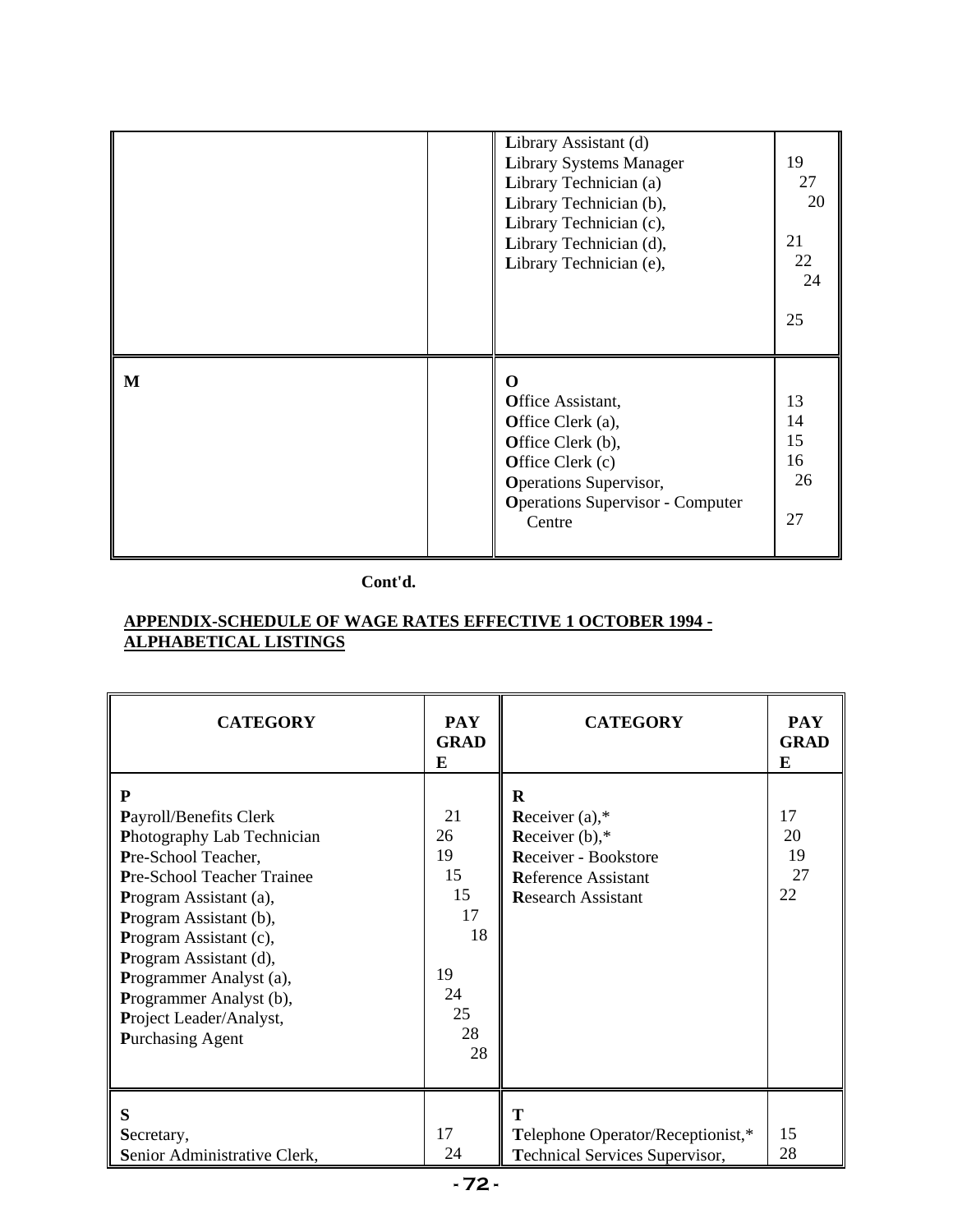| Senior Audio Visual Technician,       | 24       | Theatre Technician,              | 25 |
|---------------------------------------|----------|----------------------------------|----|
| Senior Bookstore Assistant            | 20       | Theatre Technician (Production), | 26 |
| Senior Computer Operator,             | 22       | Telephone Operator/Receptionist  | 14 |
| Senior Programmer Analyst,            |          | Relief,                          |    |
| Senior Secretary,                     | 27       | Telephone Systems Manager        | 24 |
| Senior Word Processor Operator,       | 19       |                                  |    |
| Sound Technician,                     | 18       |                                  |    |
| Student Data Clerk,                   | 23       |                                  |    |
| Student Data Control Supervisor,      | 20       |                                  |    |
| Student Services Assistant (a),       |          |                                  |    |
| Student Services Assistant (c),       | 25       |                                  |    |
| Supervisor - Accounts Receivable      | 20       |                                  |    |
| Supervisor - Admissions & Scheduling, | 24       |                                  |    |
| Supervisor - Computer Operations $\&$ | 21<br>26 |                                  |    |
| Programming                           |          |                                  |    |
| <b>Systems Analyst</b>                |          |                                  |    |
|                                       | 30       |                                  |    |
|                                       | 30       |                                  |    |
|                                       |          |                                  |    |
|                                       |          |                                  |    |
| V                                     |          | W                                |    |
|                                       |          | Word Processor Operator (a),     | 15 |
|                                       |          | Word Processor Operator (b),     | 17 |
|                                       |          | <b>Workshop Co-ordinator</b>     | 27 |
|                                       |          |                                  |    |

BACK TO TABLE OF CONTENTS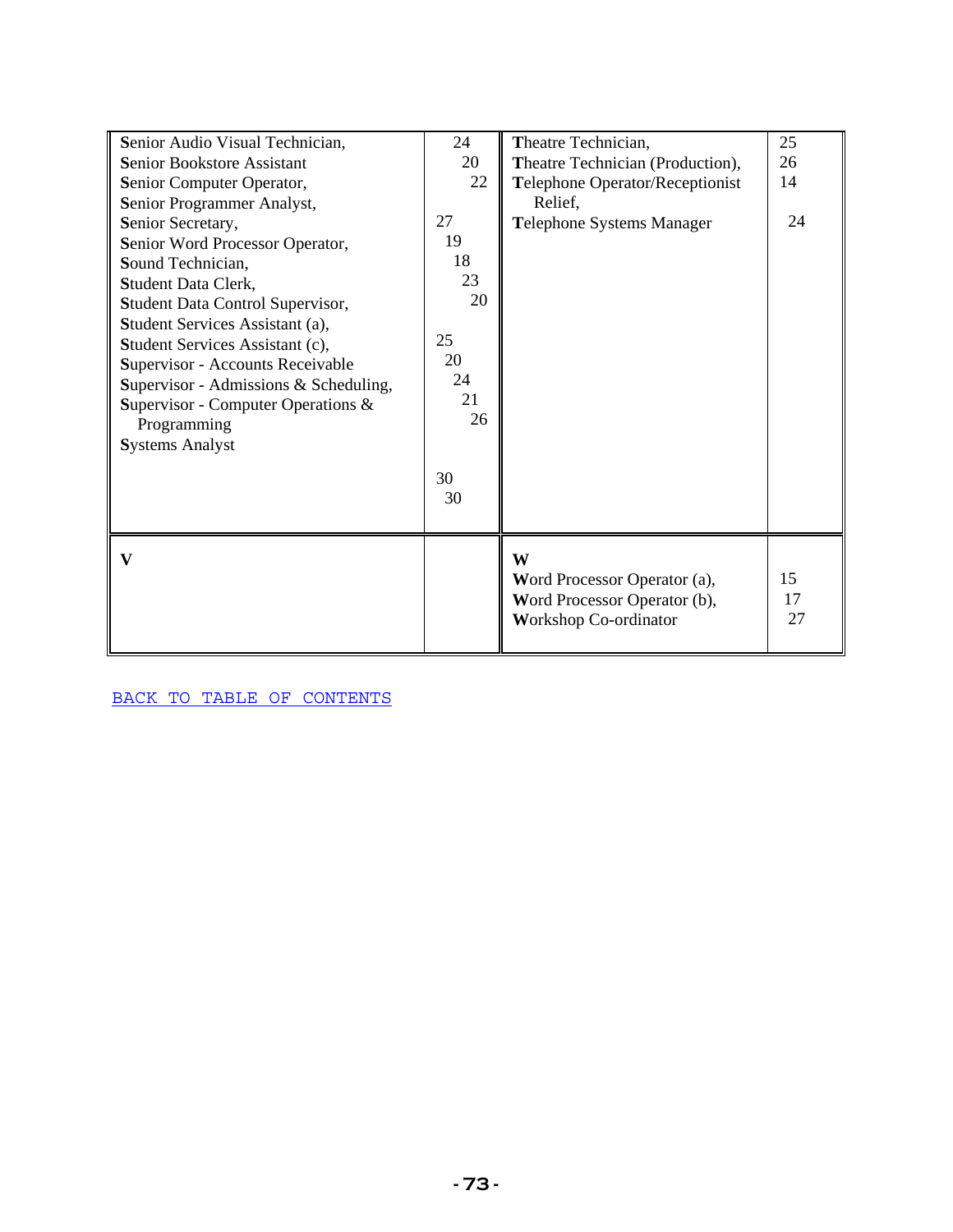# **SCHEDULE "A"**

# **SCHEDULE OF WAGE RATES**

# **BI-WEEKLY PAY PLAN STRUCTURE**

## **OCTOBER 1, 1994**

| <b>PAYGRADE</b> | <b>STEP1</b> | <b>STEP 2</b> | <b>STEP 3</b> | <b>STEP4</b> | <b>STEP 5</b> |
|-----------------|--------------|---------------|---------------|--------------|---------------|
| 13              | 1021         | 1047          | 1077          | 1105         | 1138          |
| 14              | 1047         | 1077          | 1105          | 1138         | 1175          |
| 15              | 1077         | 1105          | 1138          | 1175         | 1212          |
| 16              | 1105         | 1138          | 1175          | 1212         | 1256          |
| 17              | 1138         | 1175          | 1212          | 1256         | 1296          |
| 18              | 1175         | 1212          | 1256          | 1296         | 1340          |
| 19              | 1212         | 1256          | 1296          | 1340         | 1387          |
| 20              | 1256         | 1296          | 1340          | 1387         | 1436          |
| 21              | 1296         | 1340          | 1387          | 1436         | 1488          |
| 22              | 1340         | 1387          | 1436          | 1488         | 1542          |
| 23              | 1387         | 1436          | 1488          | 1542         | 1597          |
| 24              | 1436         | 1488          | 1542          | 1597         | 1656          |
| 25              | 1488         | 1542          | 1597          | 1656         | 1727          |
| 26              | 1542         | 1597          | 1656          | 1727         | 1797          |
| 27              | 1597         | 1656          | 1727          | 1797         | 1873          |
| 28              | 1656         | 1727          | 1797          | 1873         | 1953          |
| 29              | 1727         | 1797          | 1873          | 1953         | 2036          |
| 30              | 1797         | 1873          | 1953          | 2036         | 2118          |

BACK TO TABLE OF CONTENTS

 $\mathbf{I}$ 

 $\mathbf{I}$ 

# **SCHEDULE OF HOURLY WAGE RATES EFFECTIVE OCTOBER 1, 1994**

 $\mathbf{I}$ 

 $\mathbf{I}$ 

 $\mathbf{I}$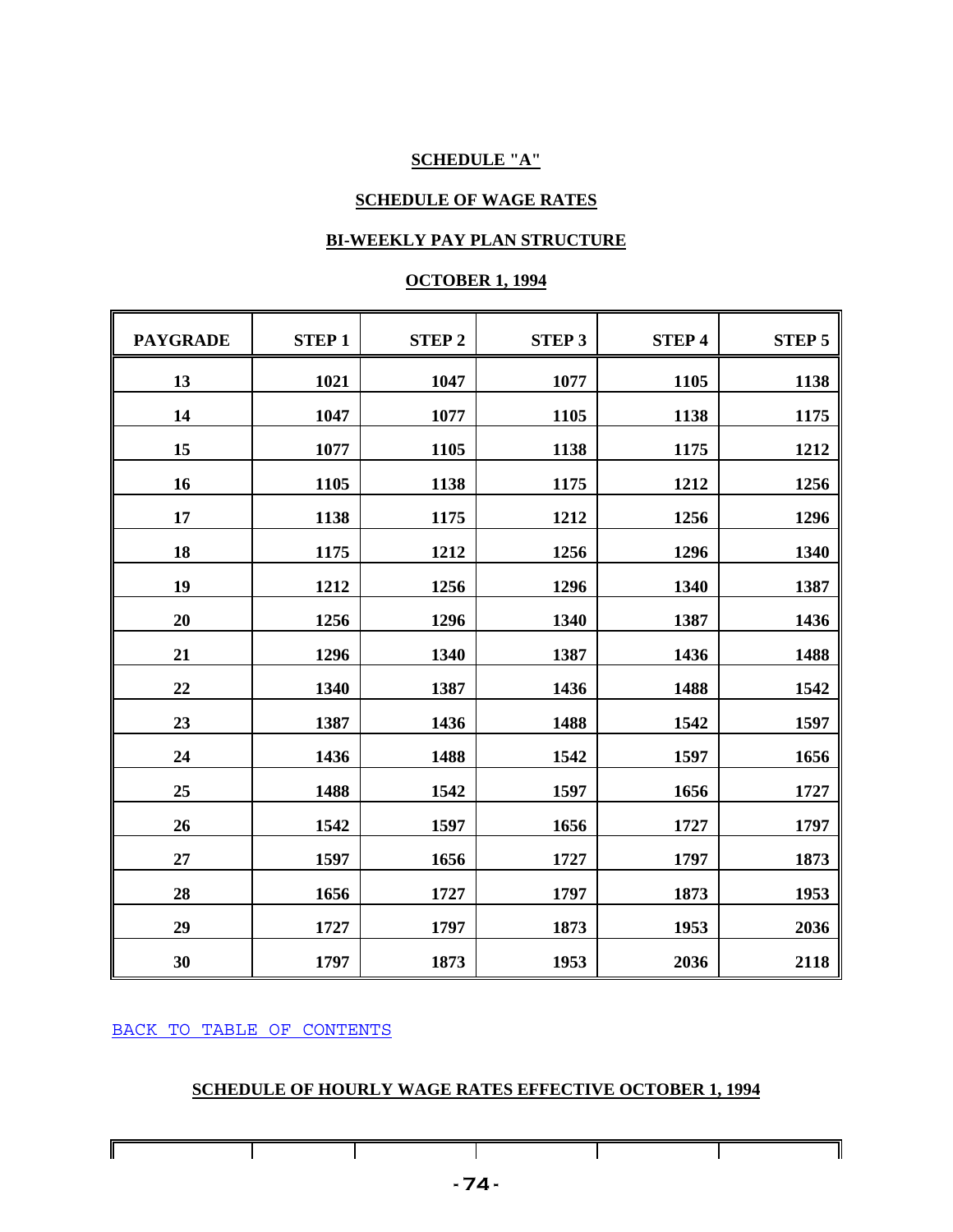| <b>PAYGRADE</b> | <b>STEP1</b> | <b>STEP 2</b> | <b>STEP 3</b> | <b>STEP 4</b> | <b>STEP 5</b> |
|-----------------|--------------|---------------|---------------|---------------|---------------|
| 13              | 14.58        | 14.96         | 15.38         | 15.79         | 16.25         |
| 14              | 14.96        | 15.38         | 15.79         | 16.25         | 16.79         |
| 15              | 15.38        | 15.79         | 16.25         | 16.79         | 17.31         |
| 16              | 15.79        | 16.25         | 16.79         | 17.31         | 17.94         |
| 17              | 16.25        | 16.79         | 17.31         | 17.94         | 18.51         |
| 18              | 16.79        | 17.31         | 17.94         | 18.51         | 19.14         |
| 19              | 17.31        | 17.94         | 18.51         | 19.14         | 19.82         |
| 20              | 17.94        | 18.51         | 19.14         | 19.82         | 20.52         |
| 21              | 18.51        | 19.14         | 19.82         | 20.52         | 21.26         |
| 22              | 19.14        | 19.82         | 20.52         | 21.26         | 22.03         |
| 23              | 19.82        | 20.52         | 21.26         | 22.03         | 22.82         |
| 24              | 20.52        | 21.26         | 22.03         | 22.82         | 23.65         |
| 25              | 21.26        | 22.03         | 22.82         | 23.65         | 24.67         |
| 26              | 22.03        | 22.82         | 23.65         | 24.67         | 25.67         |
| $27\,$          | 22.82        | 23.65         | 24.67         | 25.67         | 26.75         |
| 28              | 23.65        | 24.67         | 25.67         | 26.75         | 27.90         |
| 29              | 24.67        | 25.67         | 26.75         | 27.90         | 29.08         |
| 30              | 25.67        | 26.75         | 27.90         | 29.08         | 30.26         |

|                                   |      | <b>STEP 1STEP 2STEP 3STEP 4</b> |      |       |          |
|-----------------------------------|------|---------------------------------|------|-------|----------|
| <b>STUDENT AIDES:</b>             | 8.95 | 9.25                            | 9.60 | 9.96  | 1-OCT-94 |
| <b>STUDENT AIDES:</b>             | 9.03 | 9.33                            | 9.69 | 10.05 | 1-OCT-95 |
| (plus $10\%$ in lieu of benefits) |      |                                 |      |       |          |

BACK TO TABLE OF CONTENTS

# SCHEDULE "B"

# UNDERSTANDINGS

Appointments, Terminations and Changes

The College agrees to provide the Union with lists of appointments, terminations and changes to employee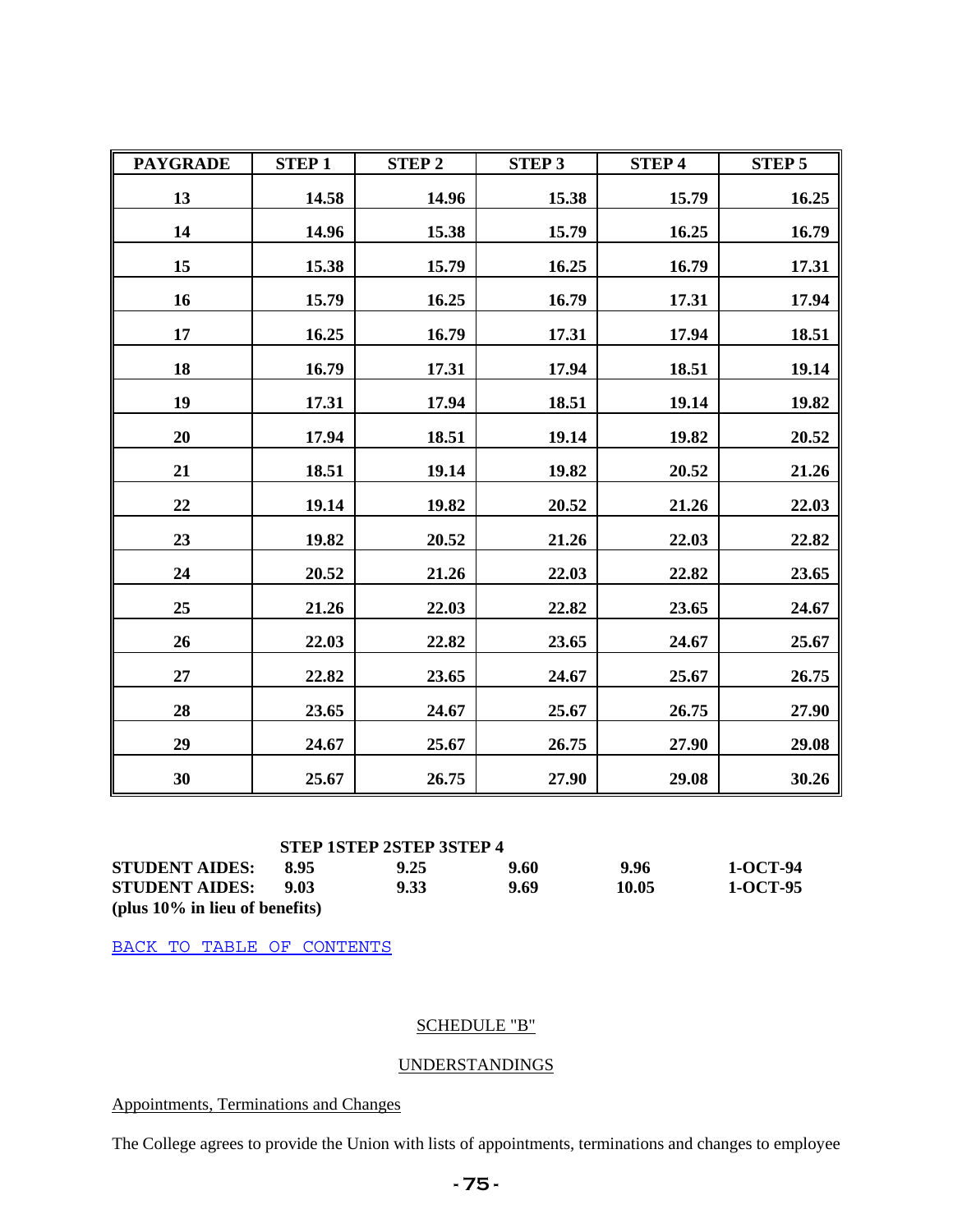#### status upon approval.

### Damaged Clothing

Requests for replacement of damaged clothing due to exposure to corrosive materials or other like substances, will be dealt with by the **appropriate Administrator** on an individual basis.

### Safety/Parking

# **When necessary, employees who work late shifts will be allowed sufficient time to move their vehicle closer to their work area.**

#### Insurance Contracts

The College will ensure that a copy of all benefit insurance contracts applicable to the employees are available for their review at each work site. Upon request, a copy of any such contract will be supplied to the employee requesting same.

### Transportation

The College shall provide transportation, in the form of taxi vouchers, to employees who must work authorized overtime after 10:00 p.m., when the employee so requests.

#### Notices of Acting in Senior Capacity

Individual departments of the College shall post, for the information of employees, notices of acting in senior capacity in the department concerned.

#### Original Letters of Permanent Appointment

All original letters of permanent appointment to permanent positions shall contain advice that upon appointment to the permanent staff, when certain employee benefits are applicable, a reduction in take home pay of approximately 9% will be apparent.

#### Car Insurance

Employees may recover all expenses incurred by the use of private vehicles for required College business through a mileage rate of thirty cents (\$0.30) per kilometre subject to review every April 1st.

Further, employees may recover expenses for parking incurred while on College business at a location away from their regular place of business.

In accordance with College policy, employees who are required by the College to use their personal automobiles in the regular performance of their duties shall be reimbursed by the College for the differential in the cost of insurance between "business" and "to and from work" categories as defined by I.C.B.C.

#### First Aid Attendants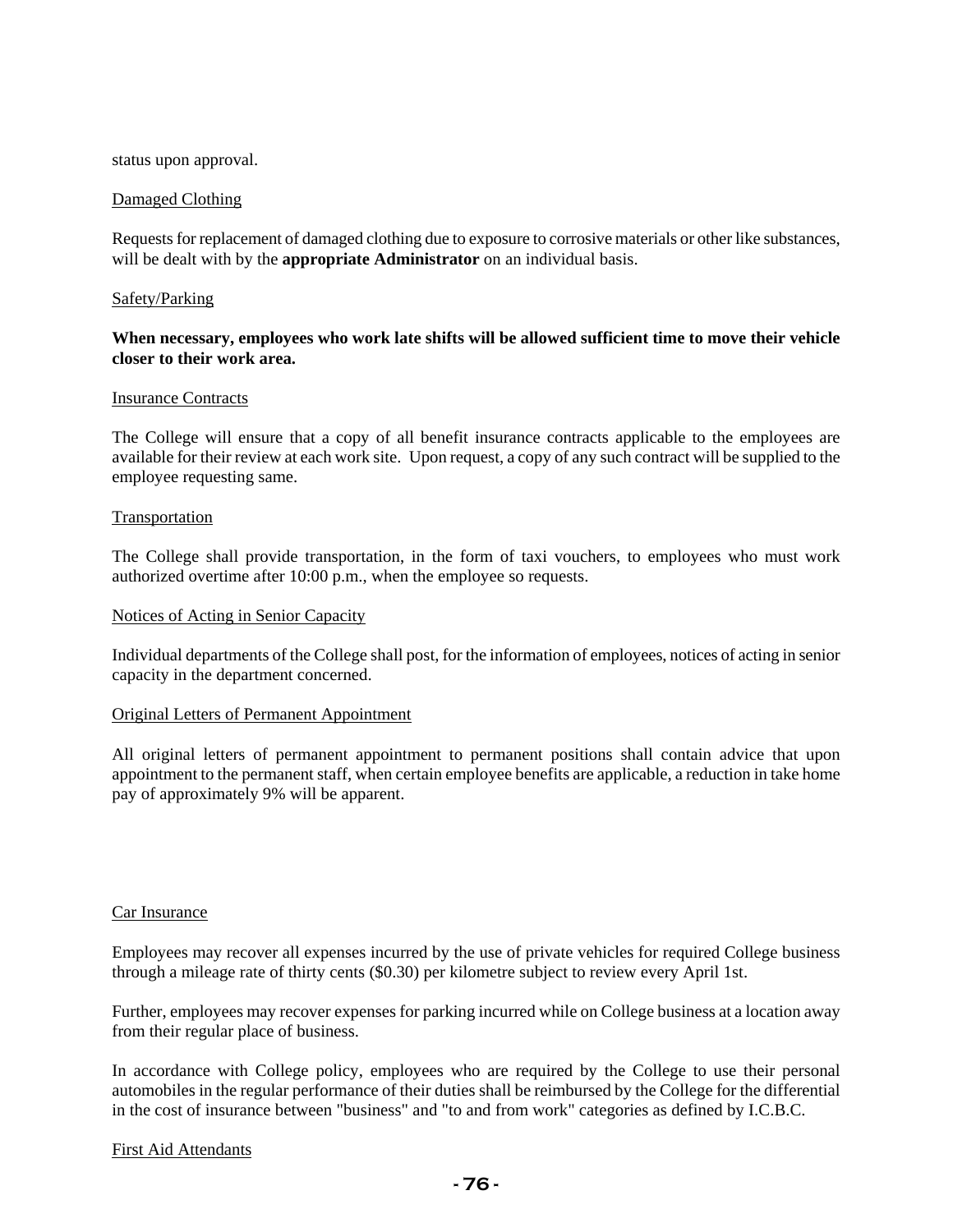# SCHEDULE "B" (cont'd)

Where an employee is required by the College to assume responsibility as a first aid attendant and in so doing requires a current appropriate level Industrial First Aid Certificate, the College shall grant leave of absence with pay for the purpose of attending the necessary courses, both initial training and required upgrading.

Where the first aid training in question is given on a compressed basis essentially requiring full-time attendance, the attendee shall, in addition to receiving full salary for the days of attendance, receive credit for each full day of attendance of an additional amount of three hours straight time "lieu credit" to be taken or paid for as provided in Article XI E of the Collective Agreement.

Every effort will be made to enable employees to take the regular rather than the compressed course.

First Aid Attendants required to provide first aid coverage during their scheduled meal period will have their meal period rescheduled, in consultation with their supervisor, to within one (1) hour of their meal period. If the meal period cannot be rescheduled, the employee may elect to take the equivalent of their meal period in time off at the end of their shift with no loss of pay, provided this time off can be accommodated, or they will be entitled to overtime in accordance with Article XI E 1.a).

## Training Committee

The parties will establish a Training Committee composed of three Union and three College representatives.

The Committee's central purpose is to investigate and report on:

- (1) training connected with technological change,
- (2) professional and career development needs of employees.

There shall be regular meetings, as determined by the committee. Copies of all minutes will be circulated to the College and the Union.

## Preference for Hours - Permanent Part-time Employees

Permanent part-time employees will have preference, (right of first refusal) over temporary employees for additional work in their area provided they possess the ability to perform the work available.

Such additional hours, beyond their normal schedule, will not be considered as overtime provided that the employee's total daily and weekly hours are within the full-time maximums for their classification.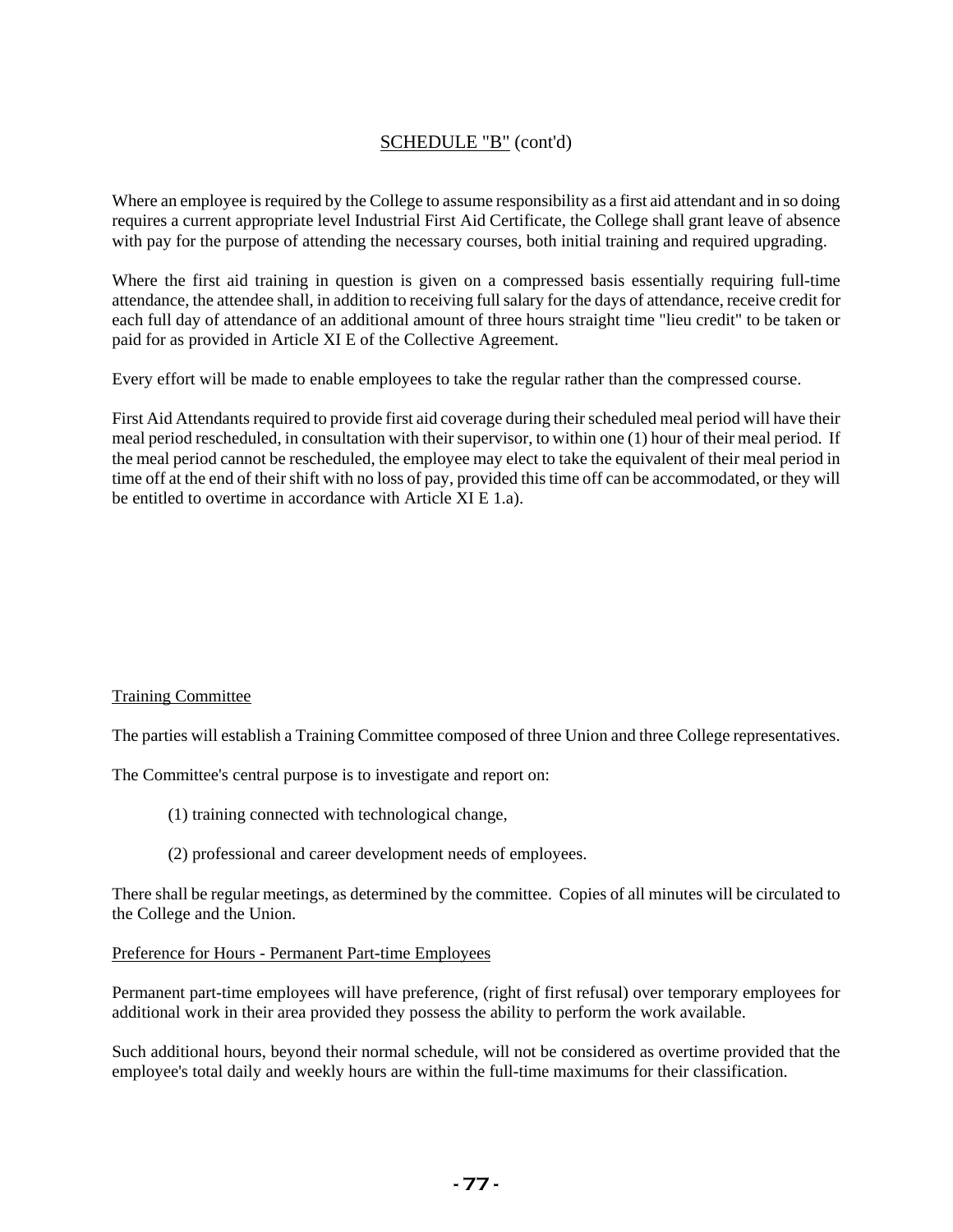# SCHEDULE "B" (cont'd)

# Job Sharing

Any employee who wishes to participate in a job sharing arrangement should make application to the Employee and Labour Relations Department and the Union. The College will endeavour to accommodate such requests on a time-limited basis.

Job sharing arrangements will only be implemented where there is mutual agreement of the College and the Union.

# Work From Home

**The College will notify the Union of any work at home arrangements that it enters into with employees.**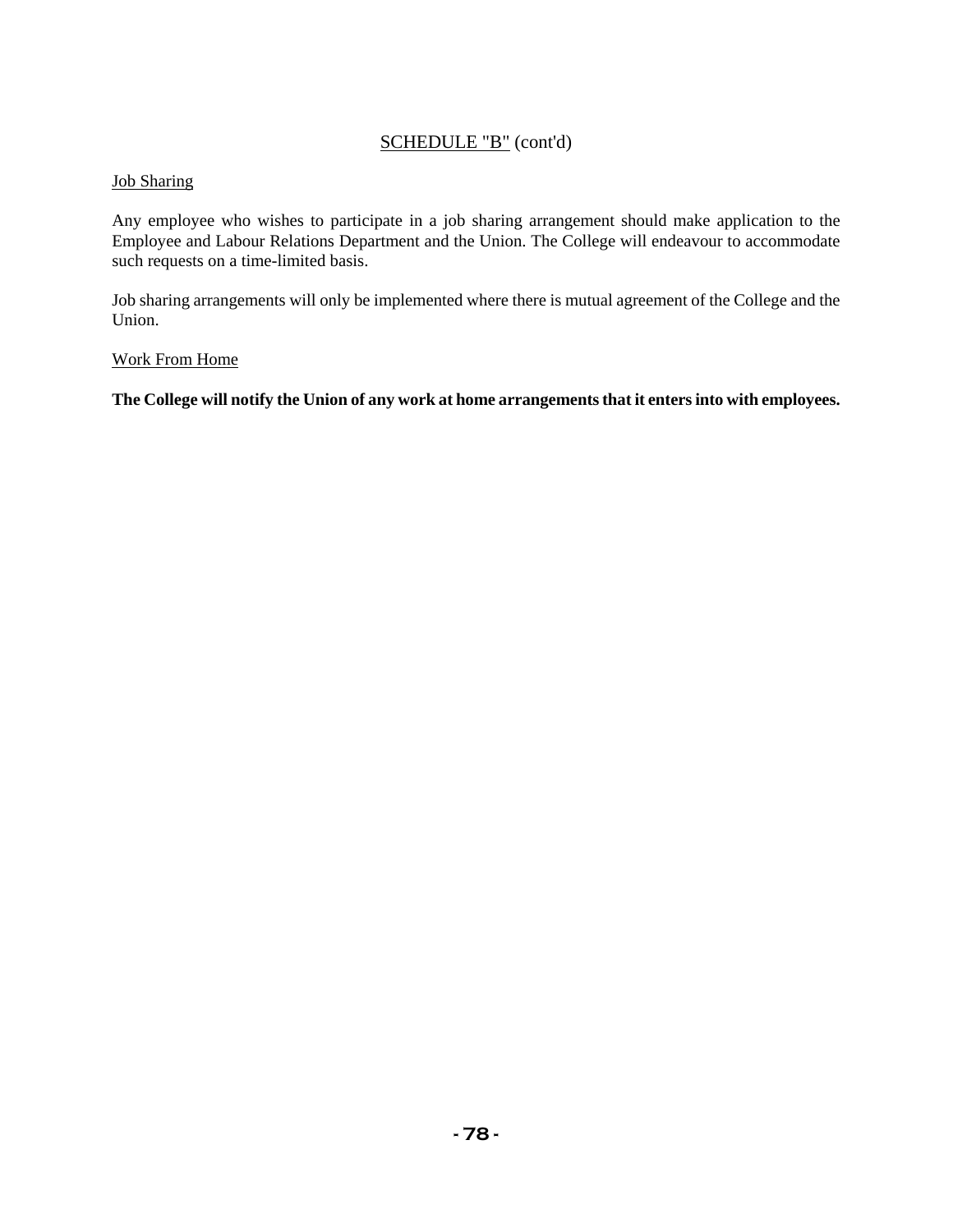### Payroll Information

The College shall provide each employee on a quarterly basis with their amount of accumulated vacation, sick leave, time in lieu of overtime, gratuity and other leaves.

Upon implementation of its own payroll system, the College shall undertake to provide a breakdown of vacation, overtime and shift differential payment on each employee's pay cheque.

### BACK TO TABLE OF CONTENTS

### APPENDIX I

### LETTER OF UNDERSTANDING

### COMPRESSED WORK WEEK SCHEDULE

#### NINE-DAY FORTNIGHT SYSTEM

- 1. Basic Conditions
	- 1. Application of the compressed work week nine-day fortnight system must not produce any additional cost, (i.e. overtime, additional staffing requirements or fringe benefit costs) or noticeable reduction in service from the level of service rendered at the effective date of this Letter of Understanding, **October 1, 1994.**
	- 2. Access

Employees not on Compressed Work Week who wish access to such work schedule should make application to their Department Head or Senior Supervisor. That individual will make the necessary analysis to ascertain whether the proposed change in schedule meets the conditions in 1 a) above and pass the request and analysis to the appropriate administrator in the Centre responsible for personnel matters for approval.

Should a request be denied the employee may ask that access be reviewed by the committee as follows:

A committee for each of the jurisdictions shall be responsible for resolving difficulties which may arise including matters of access to or exclusion from the compressed work week schedule.

Each committee shall consist of one administrator from the jurisdiction concerned, who shall act as chair, along with one member representing: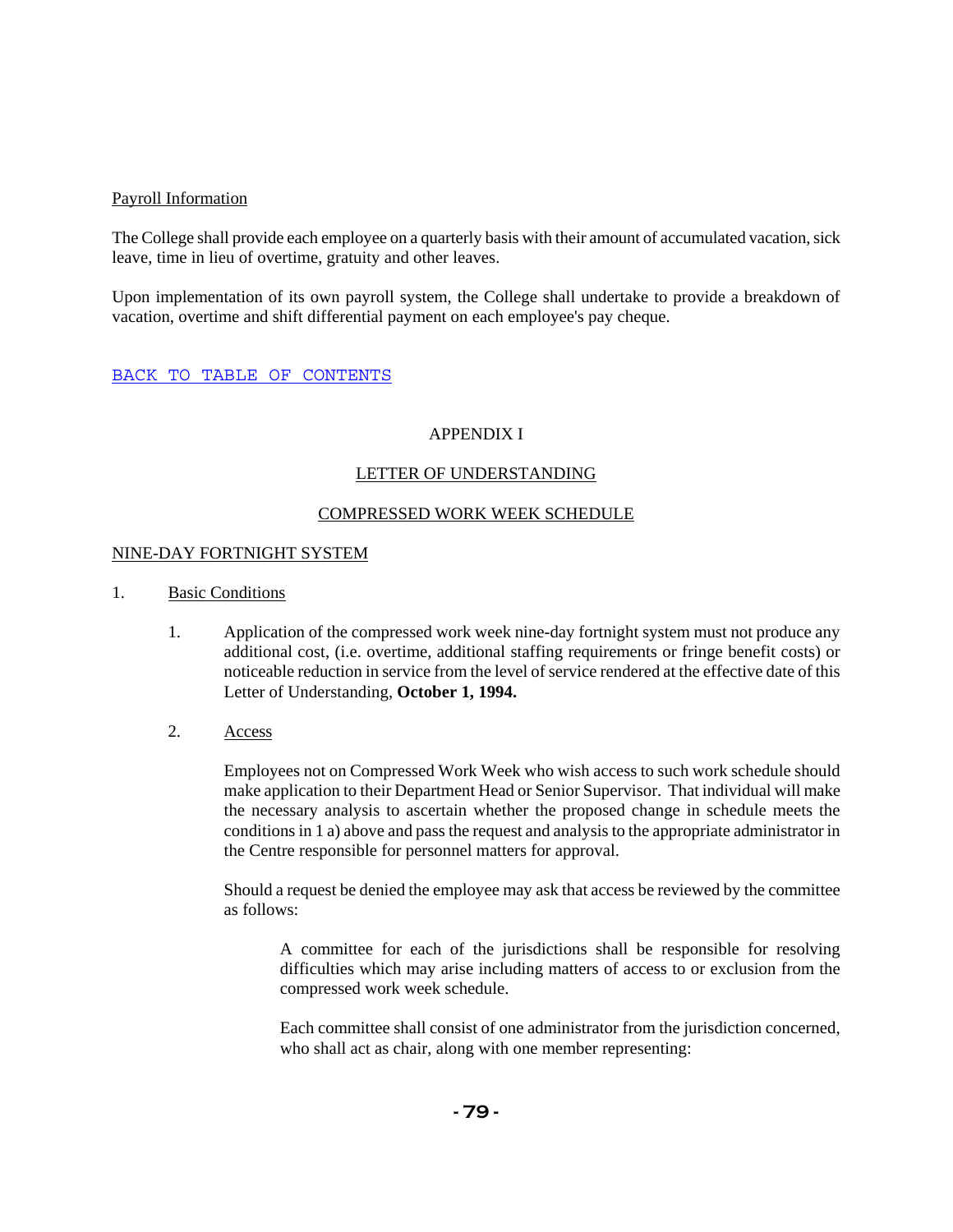- participating support staff
- **CUPE Local 15, V.M.E.C.W.**
- Employee & Labour Relations Department

APPENDIX I (Cont'd)

# NINE-DAY FORTNIGHT SYSTEM (cont'd)

b) Access (cont'd)

In the event that problems of a serious nature cannot be resolved by the committee, the matter(s) will be referred to the Director of Employee & Labour Relations and the Business Manager of **CUPE Local 15, V.M.E.C.W.** for discussion.

In the event that those parties cannot resolve the problem(s) within a reasonable period, either the Union or the College may refer the matter to grievance procedure commencing at Step 4.

No employee or position (e.g. vacant position) will be removed from the compressed work week schedule except through the committee and grievance process outlined above.

## 3. Suspension of the Compressed Work Week

The compressed work-week schedule may be temporarily suspended by joint and mutual agreement of the Union and the College Administration from the jurisdiction concerned. Except in extraordinary circumstances, the College shall give a minimum of ten (10) working days notice of suspension of the Compressed Work Week schedule.

In order to accommodate situations, such as emergencies, vacation, illness and peak periods, scheduled fortnight days may be deferred at the request and with the approval of the administration and must be rescheduled and utilized at the earliest opportunity. Where such situations are known in advance, fortnight scheduling shall be arranged to accommodate them.

Staffing needs within a department or area may necessitate suspension of the compressed work week schedule for an employee required to provide back-up service in the absence of another staff member if it cannot be accommodated via the provisions contained within the Flextime Letter of Understanding.

During periods of suspension of the Compressed Work Week, the College shall require employees to continue working a seven and three-quarter (7 3/4) hour day for the period of suspension.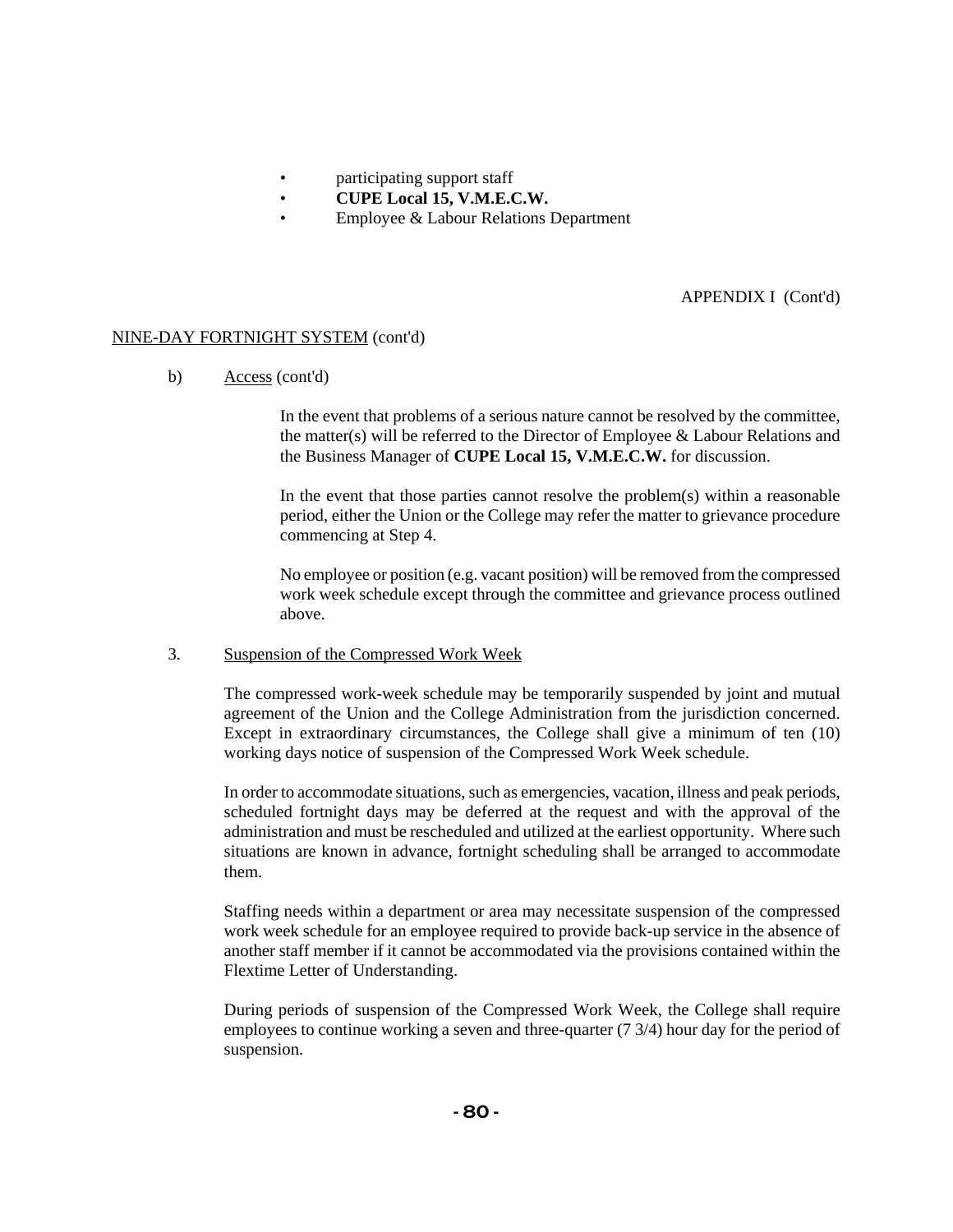### c) Suspension of the Compressed Work Week (cont'd)

However, in order to meet the College's commitments, departmental staffing needs and/or to meet individual needs, an employee and a department may mutually agree that the employee shall revert to a seven (7) hour day during the period of suspension.

In areas that request suspension for two or more bi-weekly periods, two of those periods should be considered the periods in which no days off will be scheduled as provided for in item 2 c) of this Letter of Understanding.

If there is a suspension period greater than one month, the affected employees will revert to a seven-hour day.

During a period of suspension where an employee reverts to a seven-hour day, absence for vacation or sickness will be utilized at the rate of seven (7) hours per day. No credit towards compressed work week will be earned in this instance.

### 4. Deferral of Compressed Work Week Days Off

Days deferred must be scheduled by mutual agreement within two (2) months of the conclusion of the deferral period taking into consideration the commitment of the College, the needs of the department and the desires of the individual. Such agreement will not be unreasonably withheld by either party.

Deferred days may be carried forward beyond the two (2) month period by mutual agreement provided the commitment to the College and the needs of the department can be adequately met.

5. Individual employees may apply, for special reasons, to remain on the established five-day work schedule, such request to be made to the Senior Administrator of the jurisdiction concerned and reviewed by the joint Union/Management Committee.

#### 2. Working Conditions

a. Employees shall work a seven and three-quarter (7 3/4) hours each regularly scheduled work day in every two-week period.

APPENDIX I (Cont'd)

## 2. Working Conditions (cont'd)

- b. For the purposes of the Compressed Work Week Letter of Understanding, a year shall be defined as a calendar year and will be divided into twenty-six (26) fortnight periods. The maximum entitlement of Compressed Work Week days off during the period shall be twenty-four (24).
- 6. For those individuals on Compressed Work Week for twenty-six (26) bi-weekly periods,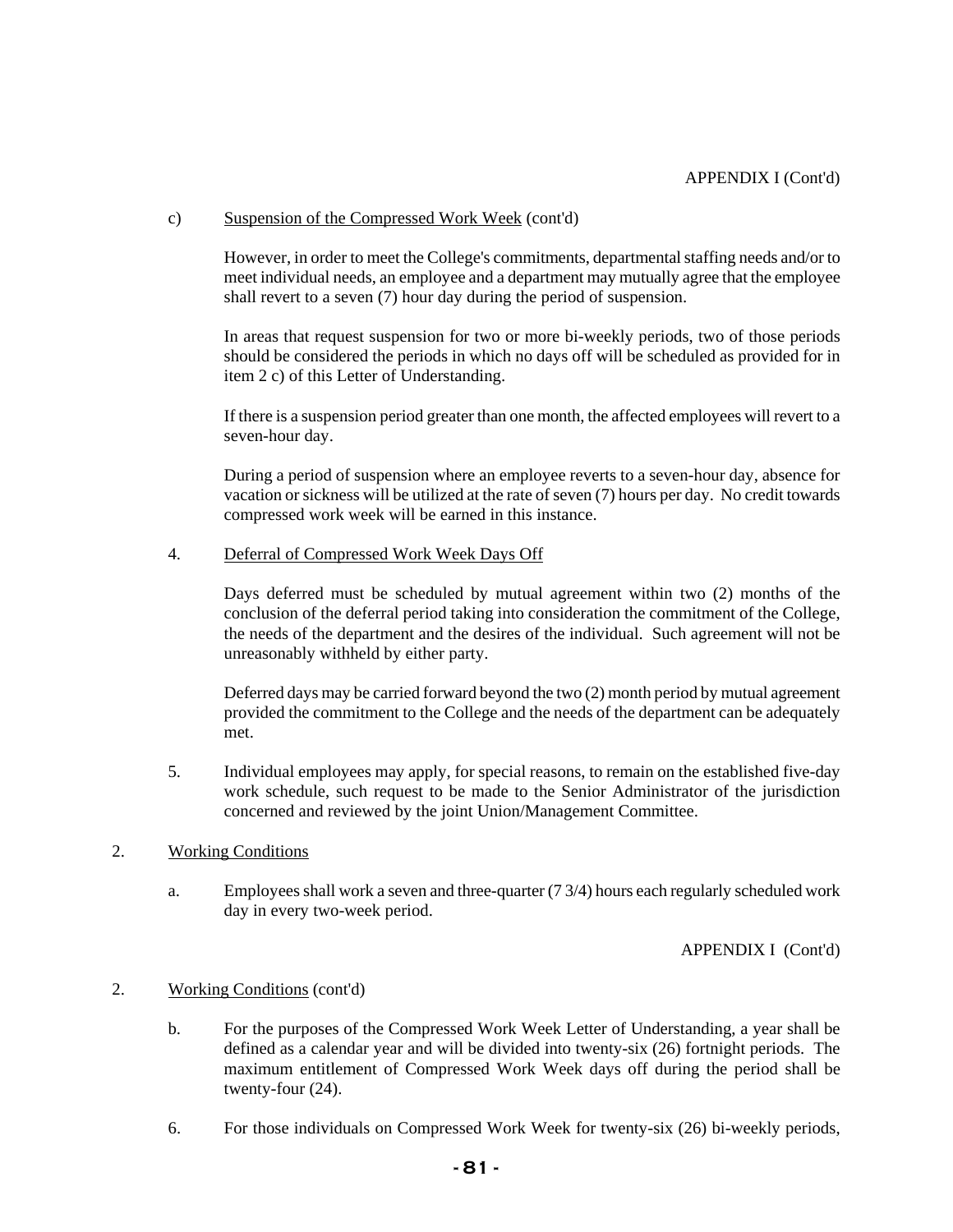there will be two (2) bi-weekly periods each year in which no Compressed Work Week days off will be scheduled.

Those individuals on Compressed Work Week for fewer than twenty-six (26) bi-weekly periods will have the Compressed Work Week days off pro-rated for the number of biweekly periods worked. For example, an individual on Compressed Work Week for 22 biweekly periods will receive 20.3 Compressed Work Week days off.

These bi-weekly periods may normally be scheduled at a time that takes into consideration the needs of the department and the desires of the individual. The preferred periods, if another period has not been agreed to, are in the bi-weekly periods overlapping Christmas and Easter.

- 7. Additional scheduled days off, one every two weeks, will preferably be Monday or Friday or any other day taking into consideration the commitment of the College, the needs of the department and the desires of the individual.
- 8. Overtime rates will be paid as per Clause XI E for authorized work performed in excess of seven and three-quarter  $(7-3/4)$  hours per day, excluding the time worked when making up time owed by the employees.
- 9. Supervisors will post work schedules for employees.
- 10. Supervisors are responsible for keeping accurate records of employee overtime and time owed to and by employees.
- 11. Neither acting capacity nor shift differentials shall be paid if the higher level of work performed or hours of work are directly due to the modified work week.

## APPENDIX I (Cont'd)

## 3. Employee Benefits

- 1. Present sick leave credits will be converted from days to hours. Employees on the compressed work week schedule will be deducted seven and three-quarter (7 3/4) hours sick leave for a day of absence owing to non-occupational sickness and injury.
- 2. Vacation entitlement will be converted to hours for each employee. Employees on the compressed work week schedule will be deducted seven and three-quarter (7 3/4) hours vacation leave for a day of absence. Compressed work week days off will be earned during vacation periods. For example, an employee taking "two weeks" vacation would, in fact, be taking nine days of vacation (69.75 hours) and one Compressed Work Week day off.
- 3. Gratuity days are earned as seven (7) hour days. If payment of gratuity is made to an employee it shall be made on the basis of a seven (7) hour day.

If gratuity days are taken as leave, the earned days may be converted to hours and the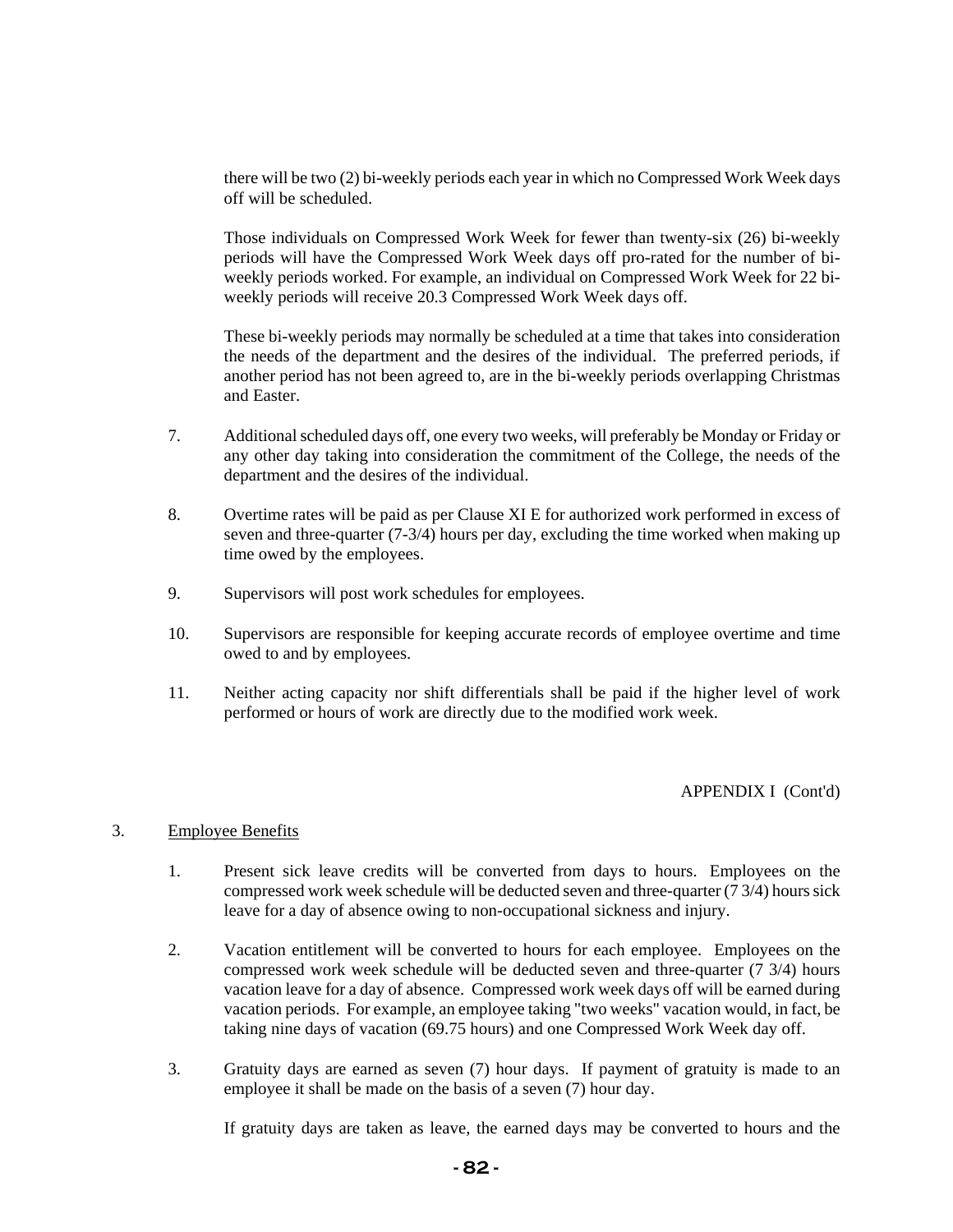employee may remain on the Compressed Work Week during the period when the gratuity day(s) is/are taken. This may necessitate the employee working for a partial day or making time up.

If the employee wishes to revert to a seven (7) hour day for the period in which gratuity days are taken then the reversion period shall be for the full bi-weekly period.

4. Where an employee is in receipt of Workers' Compensation Board benefits under this clause, they shall have no entitlement to compressed work week days off during the period of absence owing to occupational sickness or injury.

### 4. Illness

Illness on a fortnight day off shall not entitle the employee to claim a replacement day off unless a doctor's certificate is provided to the employer.

#### 5. Agreement to Conditions Not Mentioned

It is agreed that any general conditions presently in force which are not specifically mentioned in this Letter of Understanding, and are not contrary to its intention, shall continue in full force and effect for the duration of this Agreement.

APPENDIX I (Cont'd)

## 6. Term of Letter of Understanding

This Letter of Understanding shall be binding upon the "College" and the "Union" for a term coincident with this Collective Agreement.

SIGNED this \_\_\_\_\_ day of \_\_\_\_\_\_\_, 1996 at the City of Vancouver in the Province of British Columbia.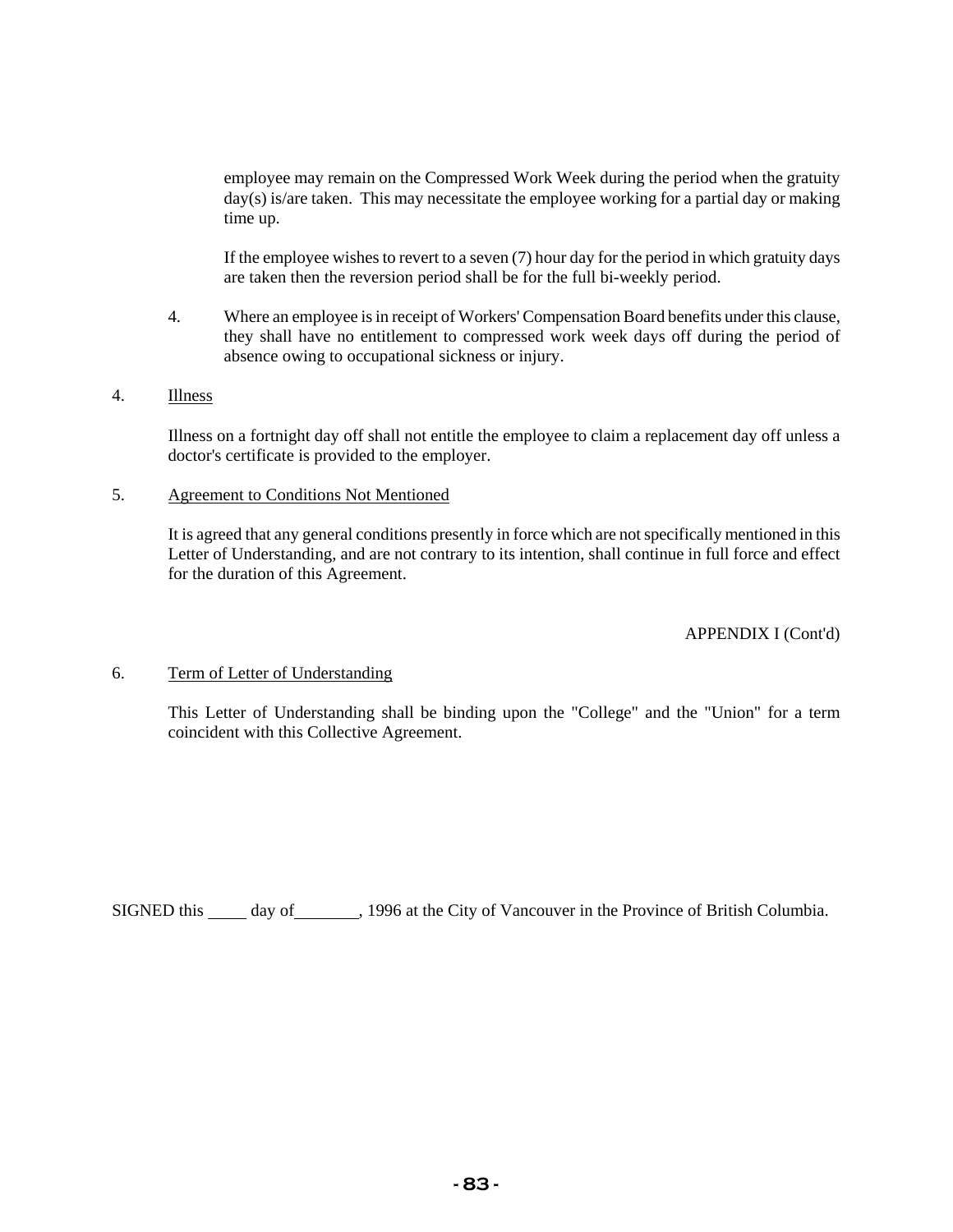LANGARA COLLEGE

BACK TO TABLE OF CONTENTS

## APPENDIX II

### EXPERIMENTAL WORK SCHEDULES

This will confirm our mutual understanding that XI A. can be used to accommodate a range of innovative hours of work arrangements, on an individual or group basis and is not limited to the compressed work week schedule in Appendix I.

Any such arrangement would normally have to satisfy the same general conditions as the nine-day fortnight i.e. no additional cost, loss in service, etc.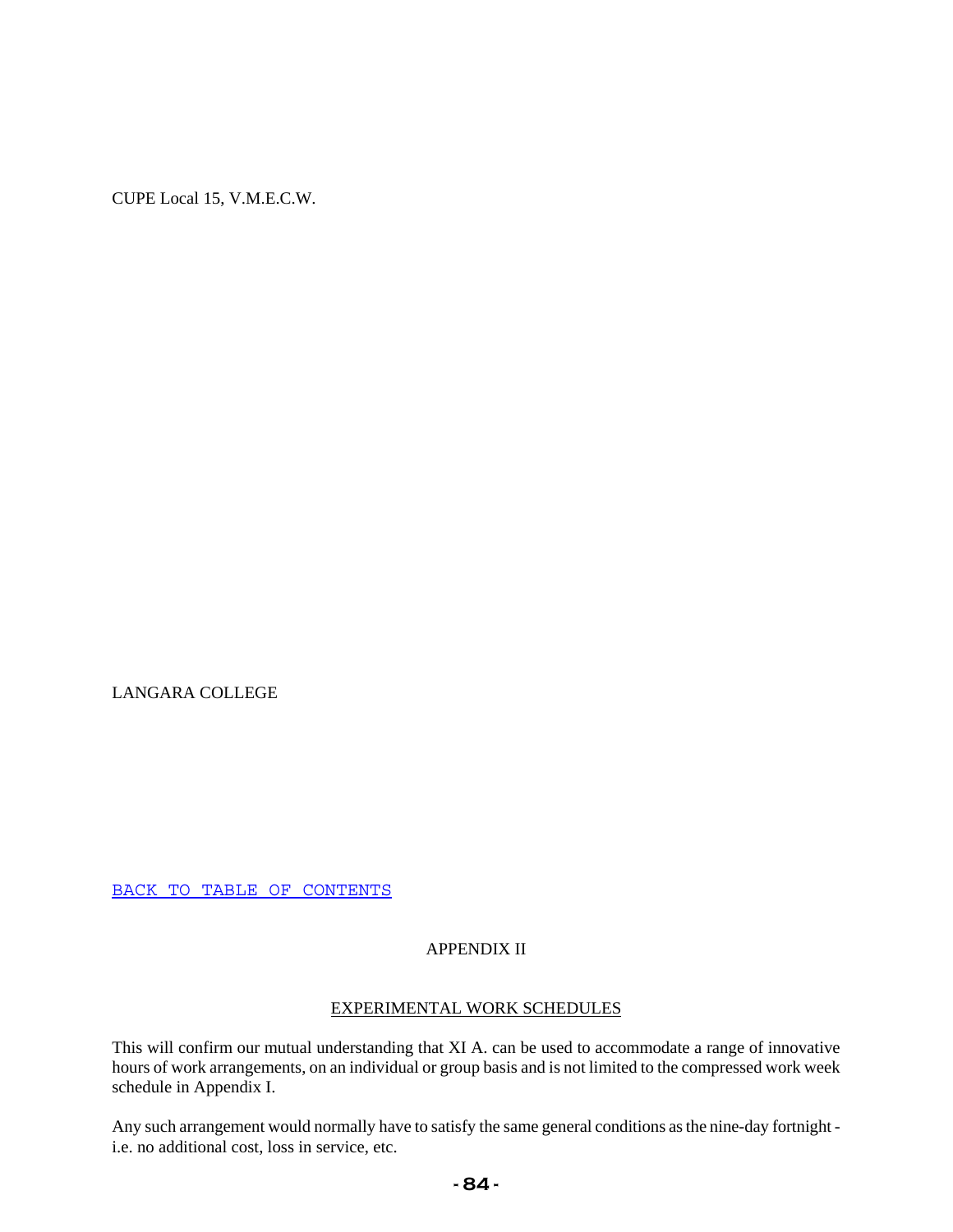Any such innovative schedule should be developed within the division prior to seeking mutual agreement of the College and the Union, and should be administratively simple.

SIGNED this \_\_\_\_\_ day of \_\_\_\_\_\_\_, 1996 at the City of Vancouver in the Province of British Columbia.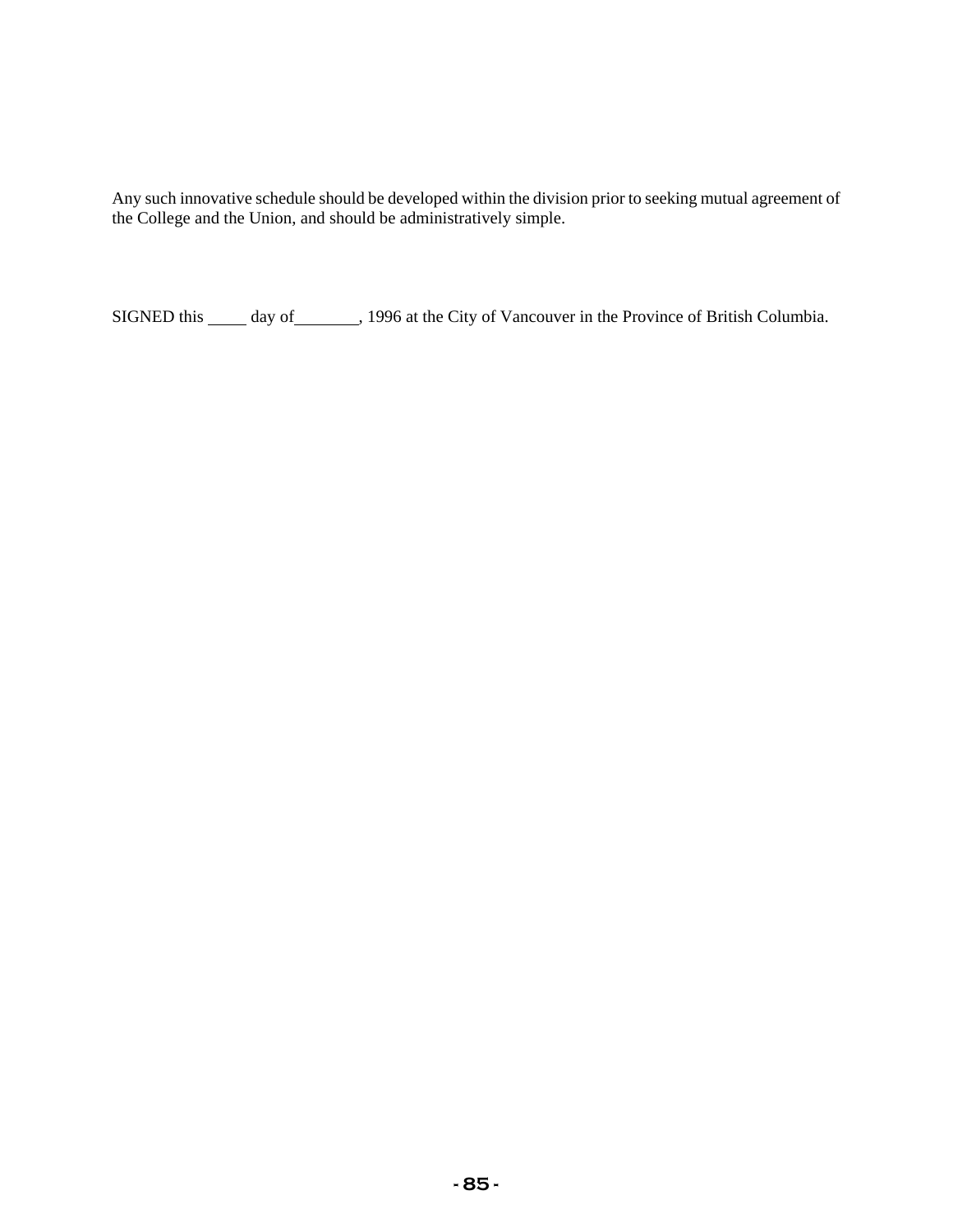LANGARA COLLEGE

BACK TO TABLE OF CONTENTS

## APPENDIX III

## MEMORANDUM OF UNDERSTANDING

## PERMANENT TERM POSITIONS

The parties have reached the following understandings:

- "Term Positions" are deemed to include Program Assistants, Instructional Assistants, Industrial Program Assistants, Laboratory Demonstrators and staff of the Child Development Centre and such other positions as mutually agreed between the College and the Union.
- The utilization of "Term Positions" will not affect current staff employed as of the date of this memorandum.
- The employment of individuals in "Term Positions" may be considered and implemented in departments where schedules can accommodate only for new positions and replacement of current staff following consultation with the appropriate division and department chair.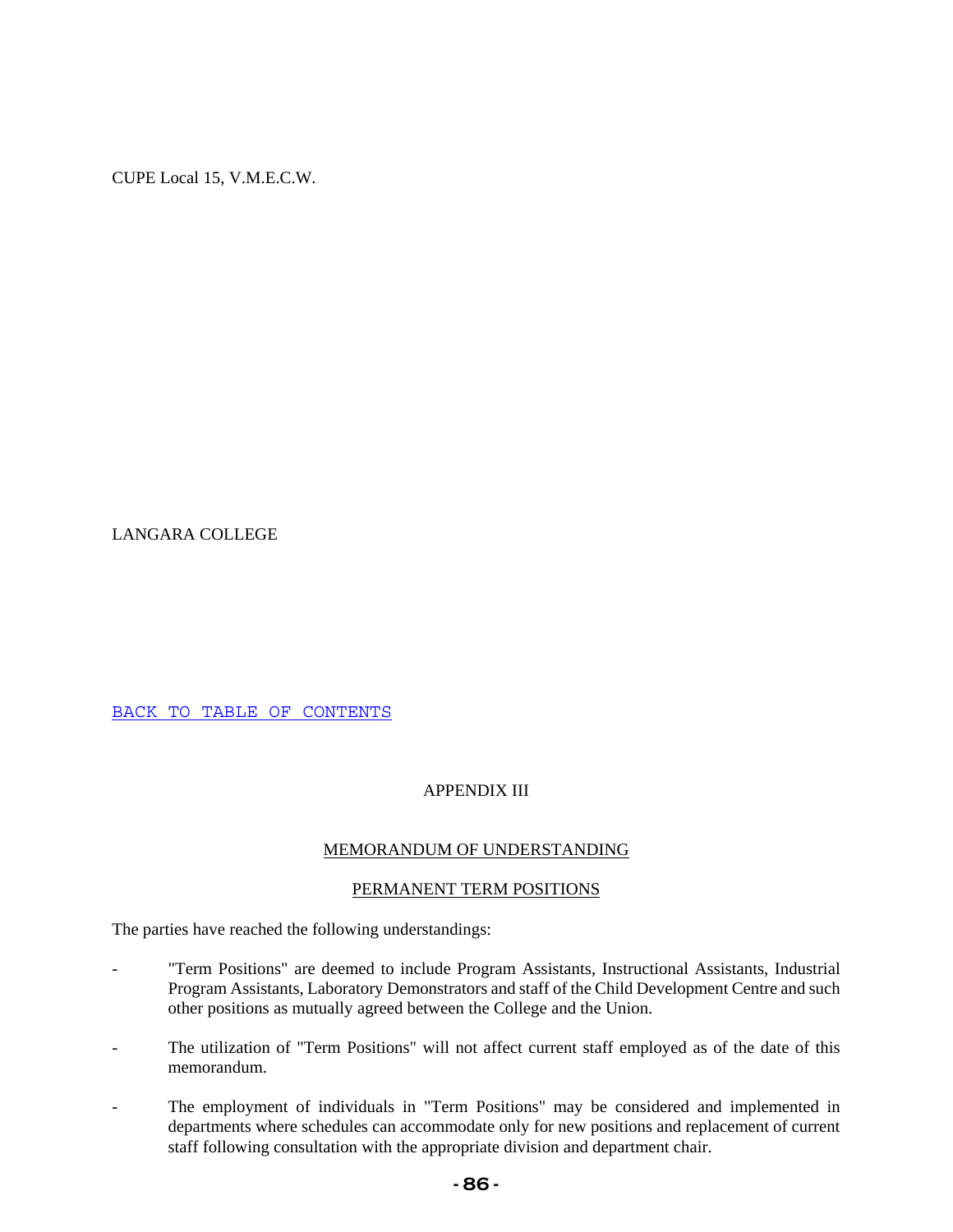"Term Position Employees" are permanent employees employed over a specified term.

The employment of employees in term positions will be on the basis of the following formula and conditions:

### Salary

Term Salary = Annual Salary + 
$$
*
$$
 General +  $**$  Annual X No. of Duty Months

\nHolidays

\nVacation

\n12

The Term Salary shall be paid in equal instalments over the duty months.

### Fringe Benefits

Benefits coverage will be applicable for the entire year but premiums shall be deducted and paid over the duty months.

- \* 4%
- \*\* 2% for each 5 day vacation increment as per Article XIV A of the current collective agreement.

### Annual Vacation

Included in the calculation of Term Salary and may not be taken during the duty months.

#### Sick Leave

Applicable only to the duty months.

#### General Holidays

Taken as they occur during the duty months.

#### Additional Duty

If term employees are required to work some days during the non-duty months they shall be paid therefore at straight-time daily or hourly rate as applicable.

#### **Increments**

Shall occur on the basis of one increment for each completed duty year of service.

SIGNED this \_\_\_\_\_ day of \_\_\_\_\_\_\_, 1996, at the City of Vancouver in the Province of British Columbia.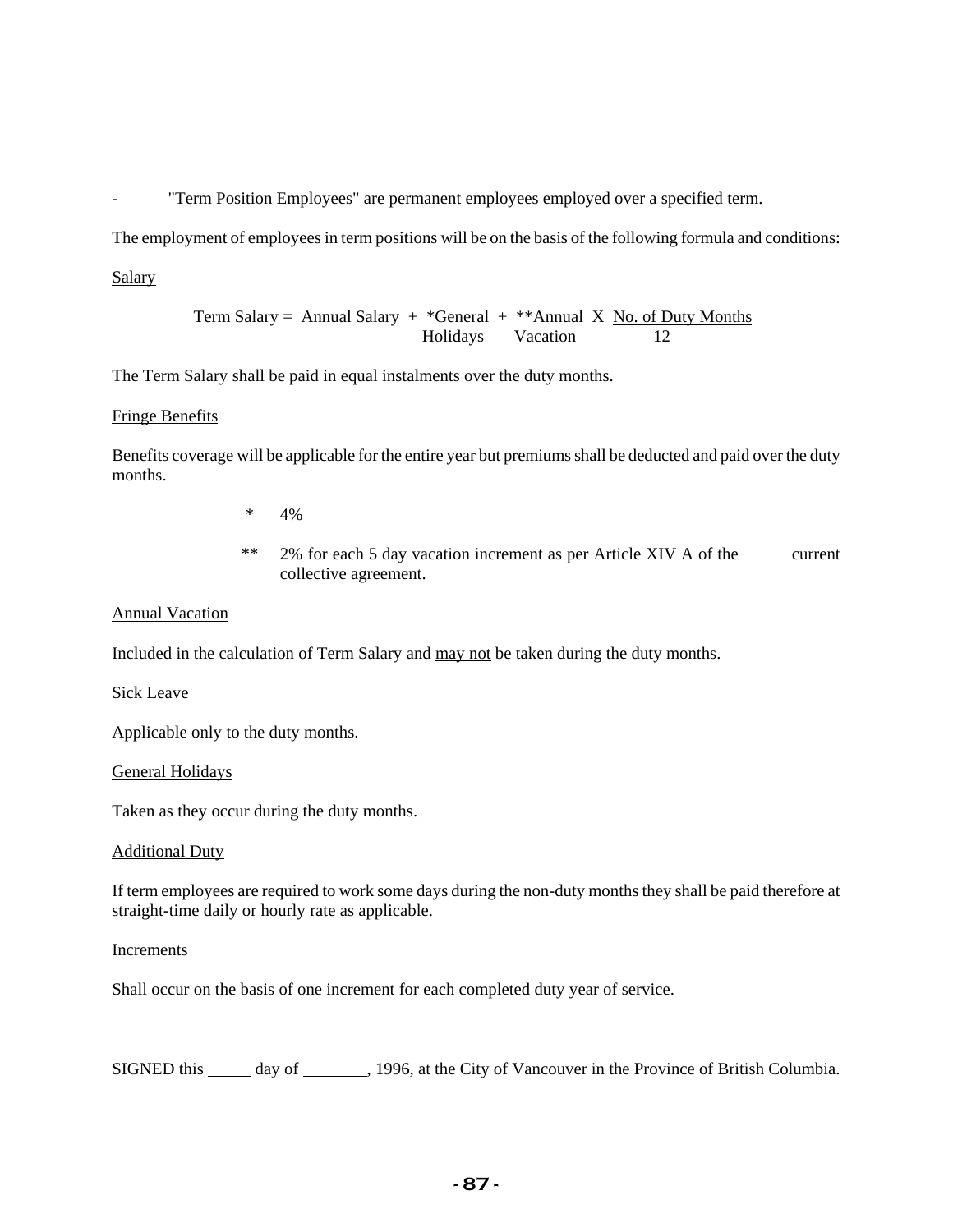LANGARA COLLEGE

BACK TO TABLE OF CONTENTS

# APPENDIX IV

# LETTER OF UNDERSTANDING

# **FLEXTIME**

The College agrees with the principle of flextime for Union members under the following definition:

Flextime is a work schedule which permits adjustment of the schedule of daily or weekly hours worked which takes into consideration the commitment of the College, the needs of the department and the desires of the individual.

Criteria for access to a flextime schedule:

1. Flextime shall be scheduled in advance and approved by the appropriate Administrator or College President or delegate.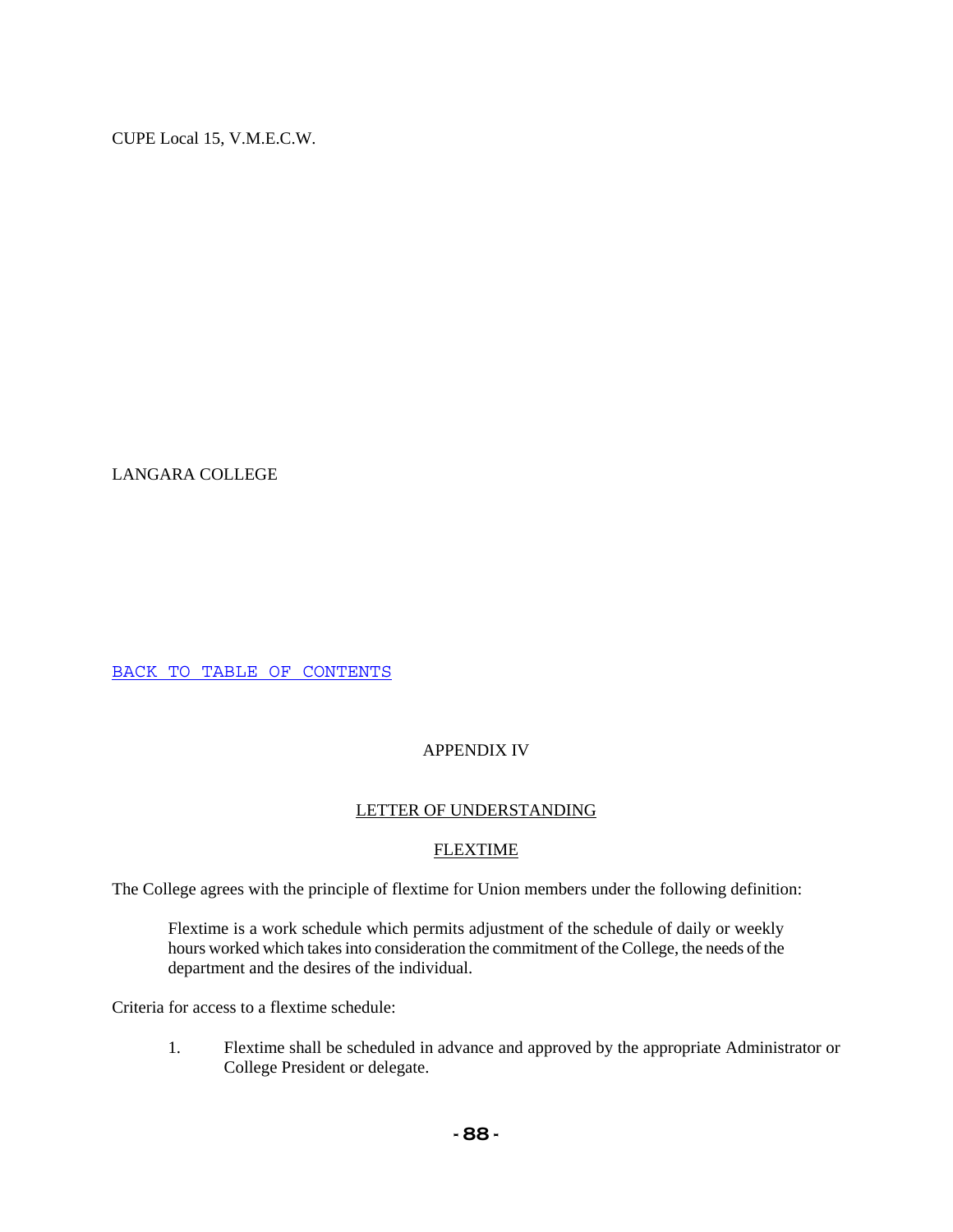- 2. Flextime schedules shall not produce any additional cost for the College (e.g. overtime, additional staffing requirements, fringe benefit increases or non-scheduled shift differential).
- 3. Flextime schedules shall not result in any noticeable reductions in service from the effective date of this Letter of Understanding.
- 4. Flextime schedules shall be within the established hours of operation for the work performed.

A separate committee for each campus and major centre, i.e., College Administrative Services, Continuing Education and College Resources shall be responsible for resolving difficulties which may arise including matters of access to or exclusion from a flextime schedule.

Each committee shall consist of one administrator from the jurisdiction concerned, who shall act as chair, along with one member representing: participating support staff; CUPE Local 15, V.M.E.C.W.; Employee & Labour Relations Department.

In the event that problems of a serious nature cannot be resolved by the committee, the matter(s) will be referred to the Director of Employee & Labour Relations and the Business Manager of the CUPE Local 15, V.M.E.C.W. for resolution.

In the event that those parties cannot resolve the problem(s) within thirty (30) working days, either the Union or the College may refer the matter to the grievance procedure commencing at Step 4. The time limit may be extended by mutual consent.

Flextime schedules may be temporarily suspended by joint and mutual agreement of the Union and College Administration from the jurisdiction concerned.

This Letter of Understanding shall be binding upon the "College" and the "Union" for a term coincident with the collective agreement.

SIGNED this day of 1996 at the City of Vancouver in the Province of British Columbia.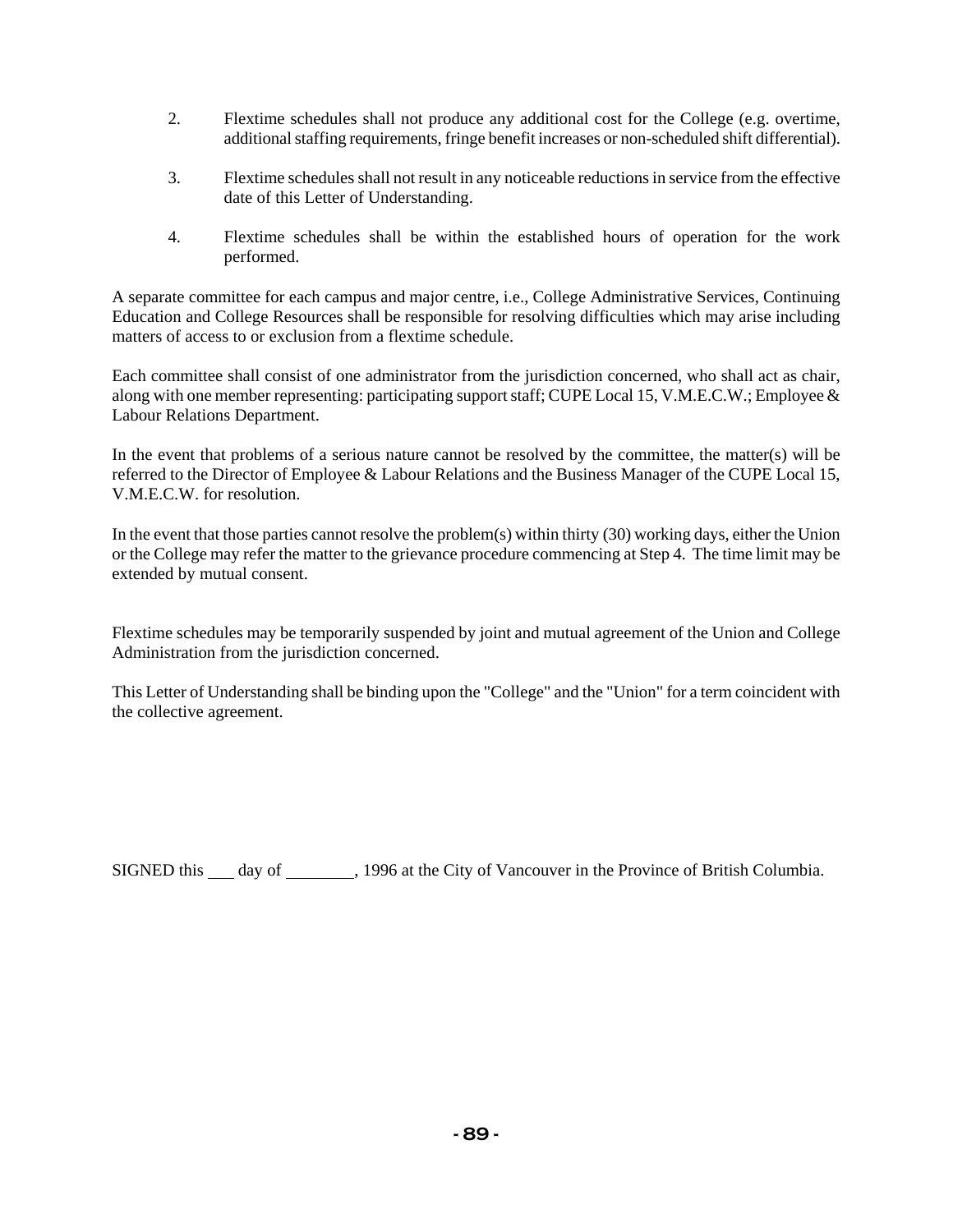LANGARA COLLEGE

BACK TO TABLE OF CONTENTS

# APPENDIX V

# EARLY RETIREMENT INCENTIVE AGREEMENT

# 1. Term of Agreement

This Agreement shall be binding upon the College and the Union for a period of thirty (30) months from October 1, 1994 to March 31, 1997, both dates inclusive.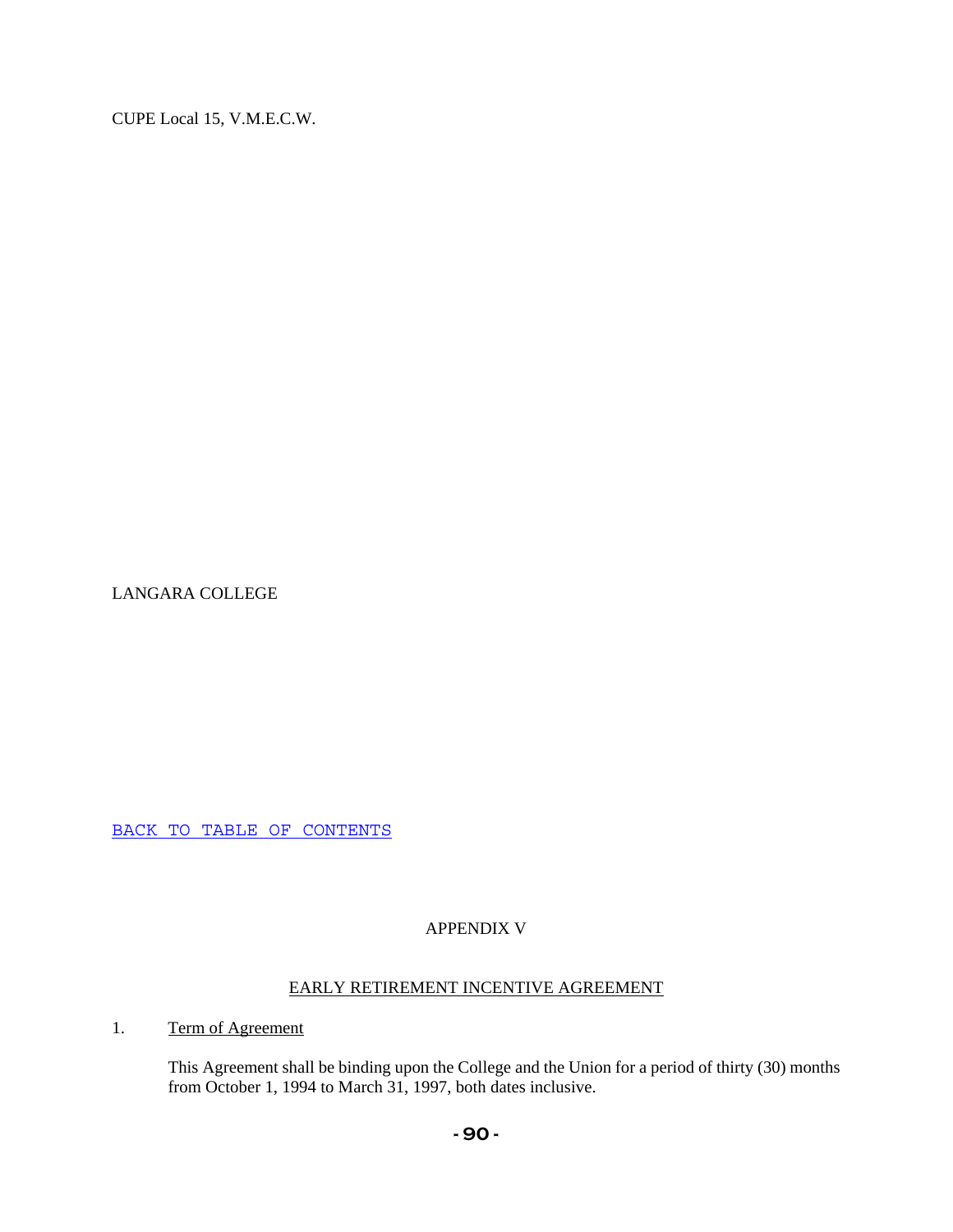## 2. Qualifications

The College may offer to an employee a choice of one of the early retirement incentive alternatives described herein, provided the employee meets the following qualifications:

- 1. is age 55 or over;
- 2. has a minimum of ten years' pensionable service under the Municipal Superannuation Plan;
- 3. is a permanent regular employee at the time of early retirement;
- 4. is on the maximum step of the salary scale;
- 5. resigns for purposes of retirement.

The Union shall be advised of any offer of early retirement made to a member, and the employee will be advised of their right to consult with the Union.

#### 3. Agreement

An employee has the right to accept or decline an early retirement incentive offer made by the College within thirty (30) days of the offer being proposed. In the event of acceptance of an offer of early retirement, an employee's date of retirement shall be effective on a date mutually agreed upon between the employee and the College.

Agreement shall be in writing and shall specify the early retirement date with the incentive option agreed upon.

Acceptance must take place before the termination date of this Agreement. Retirement may take place after the termination date of this Agreement.

APPENDIX V (Cont'd)

#### 4. Alternatives

#### A. Lump Sum Payment

The retirement allowance will be paid in one sum on the date of retirement, or for optimum tax advantage, an agreed upon deferred date, or in predetermined instalments, acceptable to the employee and will be based on scale salary without allowances in the following amounts:

| <b>Full Years to Retirement</b> | Pay Out                    |
|---------------------------------|----------------------------|
|                                 | up to 20% of annual salary |
| $\mathcal{D}$                   | up to 40% of annual salary |
| 3                               | up to 60% of annual salary |
|                                 | up to 80% of annual salary |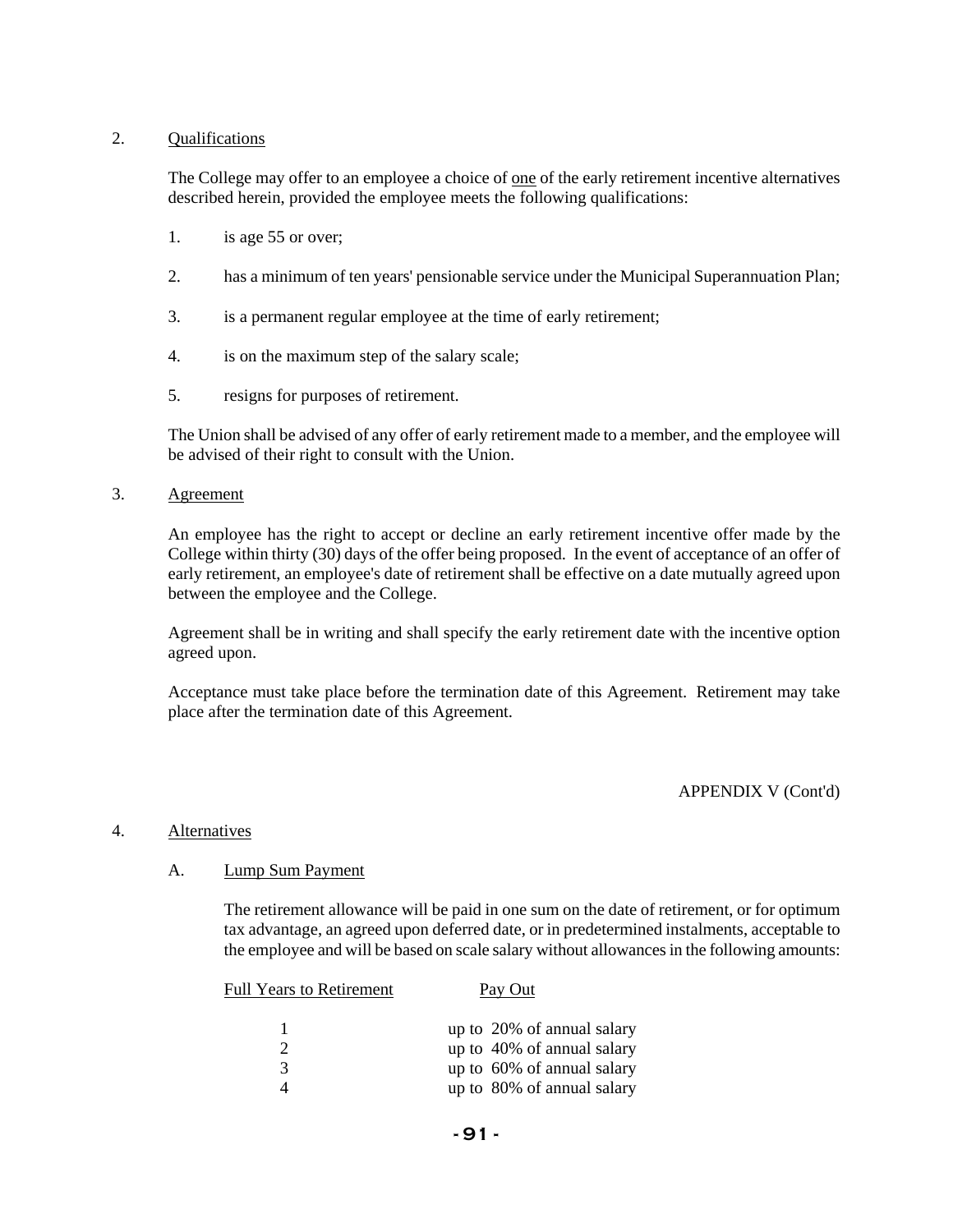5 or more up to 100% of annual salary

OR B. The retirement allowance based on up to 20% of the retiring employee's pre-retirement basic salary only will be paid each month by the College into a pre-designated Registered Retirement Savings Plan or Trust Fund in the name of the retired employee to provide at the discretion of the retired employee, a supplemental pension income upon attaining the age of 65 years. Payments shall commence on the first day of the month coincident with, or next following, the date of early retirement and shall cease when the retired employee reaches the 65th birthday. In the event the retired employee passes away prior to attaining the age of 65, any contributions outstanding shall be payable by the College in a lump sum amount to the estate of the deceased. The maximum period of payment shall be sixty (60) months.

## 5. Understandings

The term of Agreement described herein is to allow for an evaluation of the social and economic aspects of the program prior to considering its possible renewal, revision or discontinuation.

APPENDIX V (Cont'd.)

SIGNED this day of 1996 at the City of Vancouver in the Province of British Columbia.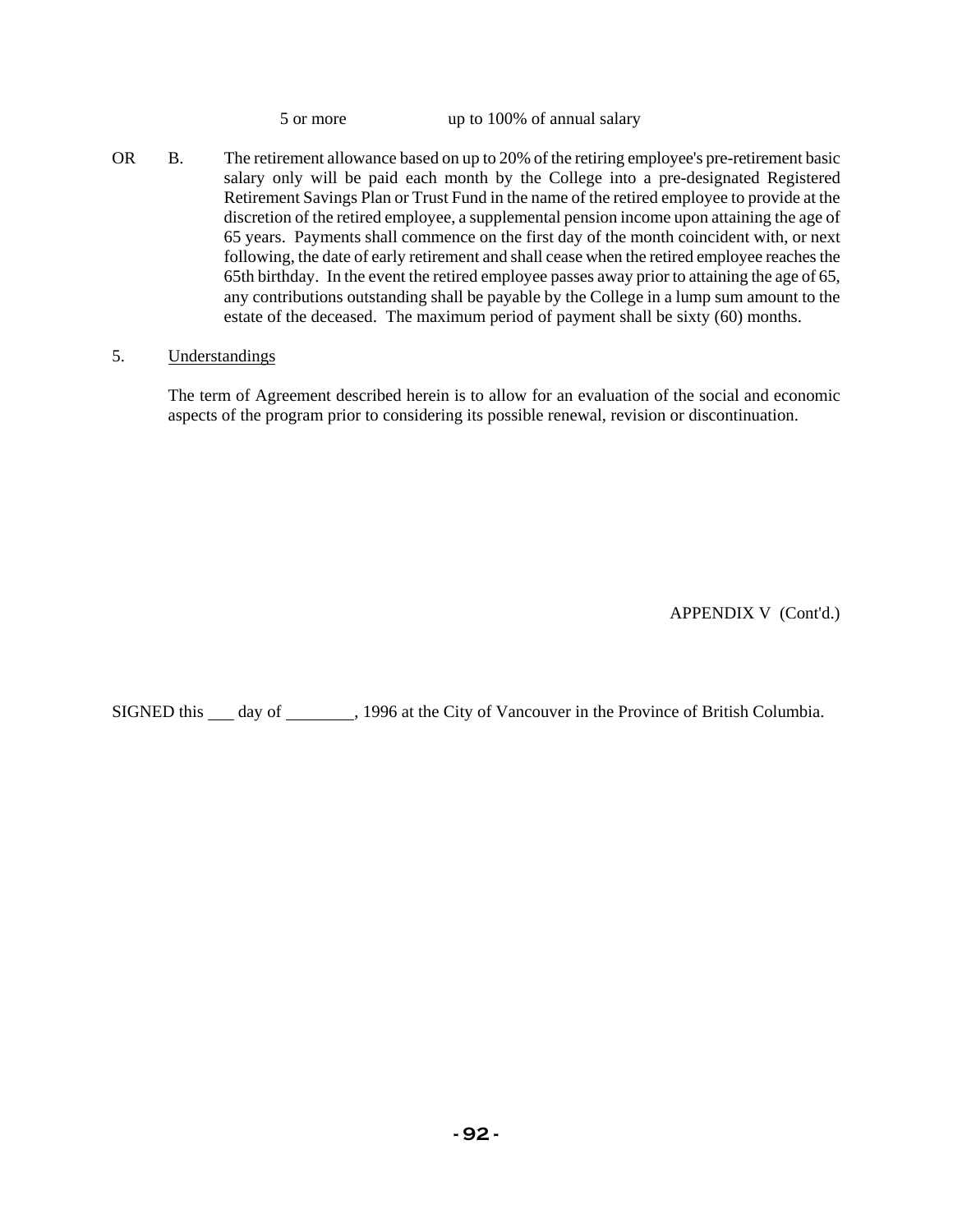LANGARA COLLEGE

BACK TO TABLE OF CONTENTS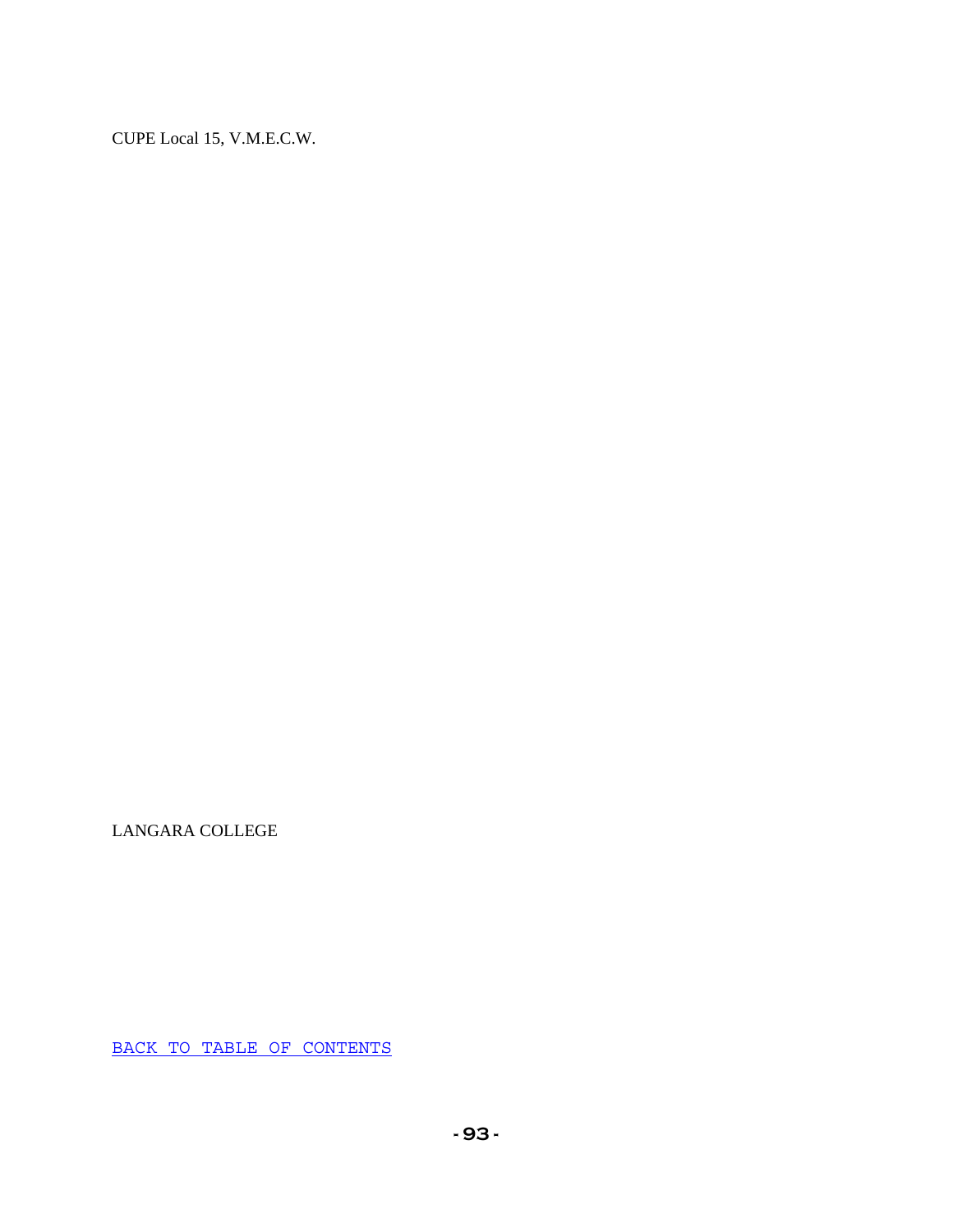## APPENDIX VI

# LETTER OF UNDERSTANDING

# RECOVERY OF CLAIMED "OVERPAYMENTS"

It is the intention of Langara College to recover overpaid wages occurring as a consequence of clerical error. Upon the College determining that such an overpayment has occurred:

- 1. When an obvious overpayment has occurred, it may be corrected within one (1) month of that occurrence, without need for consultation with the affected employee or the Union.
- 2. If overpayment of wages occurred which was not corrected within one (1) month of the error having occurred, the College will notify the affected employee in writing, with copy to the Union, specifying:
	- a) the amount of overpayment claimed;
	- b) a general description of the situation which gave rise to the claimed overpayment;
	- c) a detailed calculation of the claimed overpayment;
	- d) the intended schedule of recovery;
	- e) the employee's right to consult with the Union regarding this matter.
- 3. Should the employee or the Union dispute either the intended recovery or the calculation provided, the matter shall be discussed informally with the **Personnel Manager and the Manager, Payroll and Accounts Payable** and an effort made to reconcile the calculation and to accommodate the employee regarding the schedule of recovery. If alternate arrangements are agreed, they shall be confirmed in writing to all concerned.
- 4. If agreement cannot be reached informally, the matter shall be dealt with through the grievance procedure commencing at Step 3 and within the time limits prescribed therein and recovery shall not proceed until the grievance is ultimately resolved.
- 5. Notwithstanding the foregoing, if the employee voluntarily terminates employment with the College before recovery is accomplished, complete recovery shall form part of the normal end-of-employment reconciliation practices.

## APPENDIX VI (Cont'd)

- 6. This agreement does not address nor apply to :
	- a) Normal reconciliation at the end of employment for vacation, gratuity leave, and other such entitlements where such reconciliation is clearly specified in the Collective Agreement; or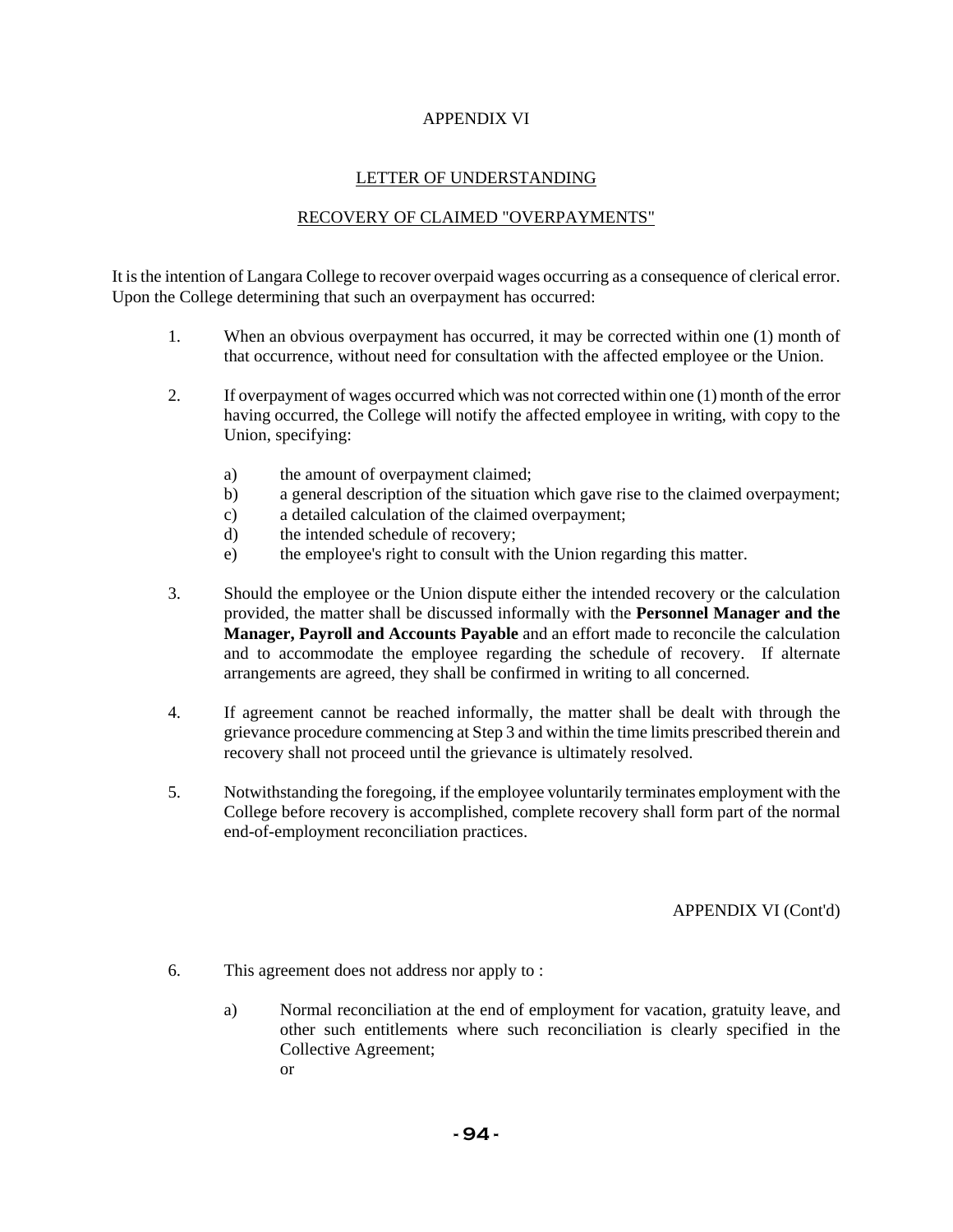b) Garnishees or other court-ordered claims initiated by a third party.

Signed this \_\_\_\_\_ day of \_\_\_\_\_\_\_, 1996, at the City of Vancouver in the Province of British Columbia.

CUPE Local 15, V.M.E.C.W.

LANGARA COLLEGE

BACK TO TABLE OF CONTENTS

APPENDIX VII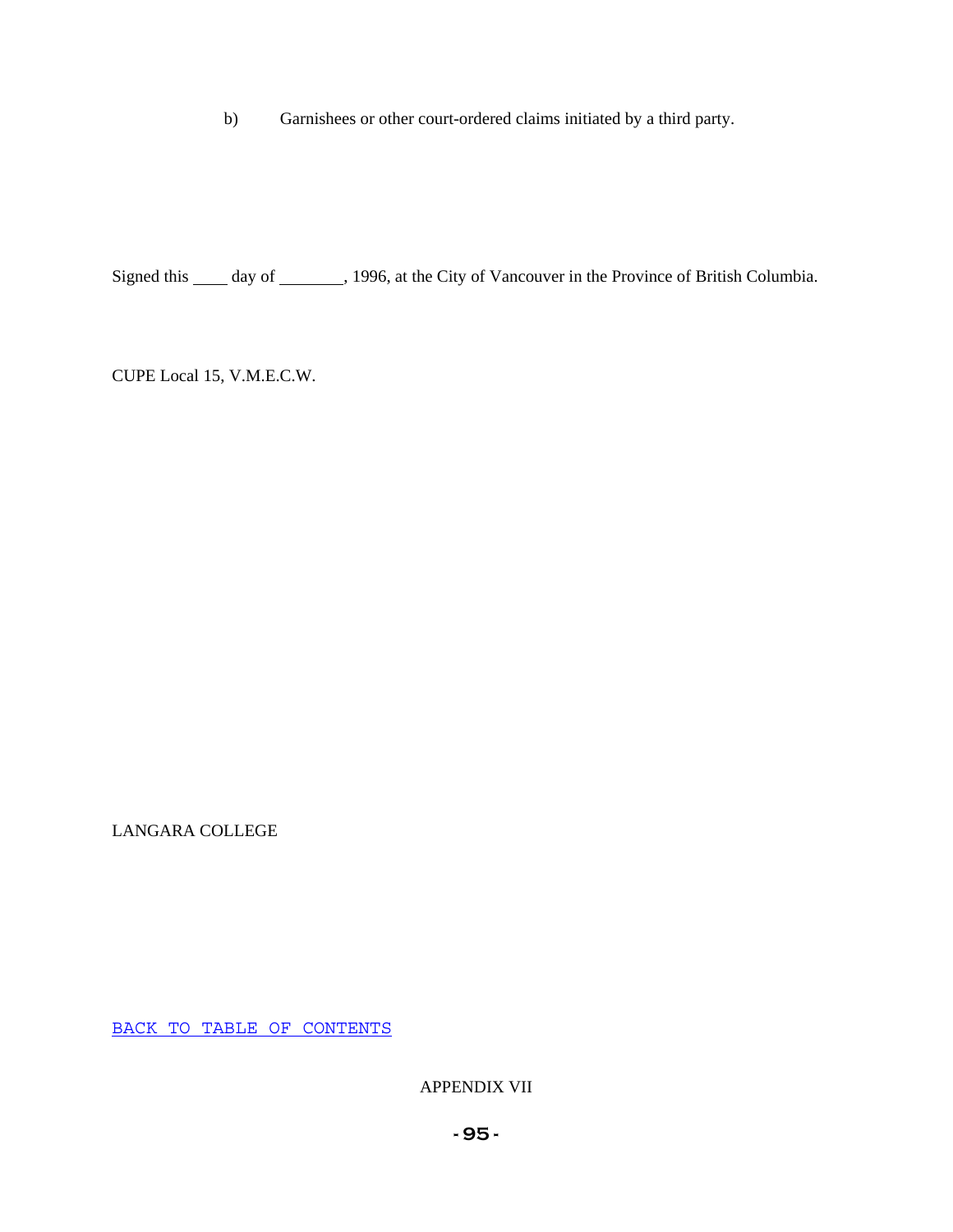### LETTER OF UNDERSTANDING

### GENDER NEUTRAL POSITION EVALUATION SYSTEM

The provisions of Article X will not apply to or affect the completion of the overall review and its related appeals.

**Langara College and the Vancouver Municipal, Education and Community Workers, CUPE Local 15,** agree that following completion of current contract negotiations the parties will jointly develop rules and procedures for the transition from the initial review phase to the ongoing evaluation system. Previous agreements and understandings reached during the implementation of the Gender Neutral Position Evaluation Plan will continue until the original process has been completed and will be considered in the abovereferenced development of transitional rules and procedures.

SIGNED this \_\_\_ day of \_\_\_\_\_\_\_\_, 1996 at the City of Vancouver in the Province of British Columbia.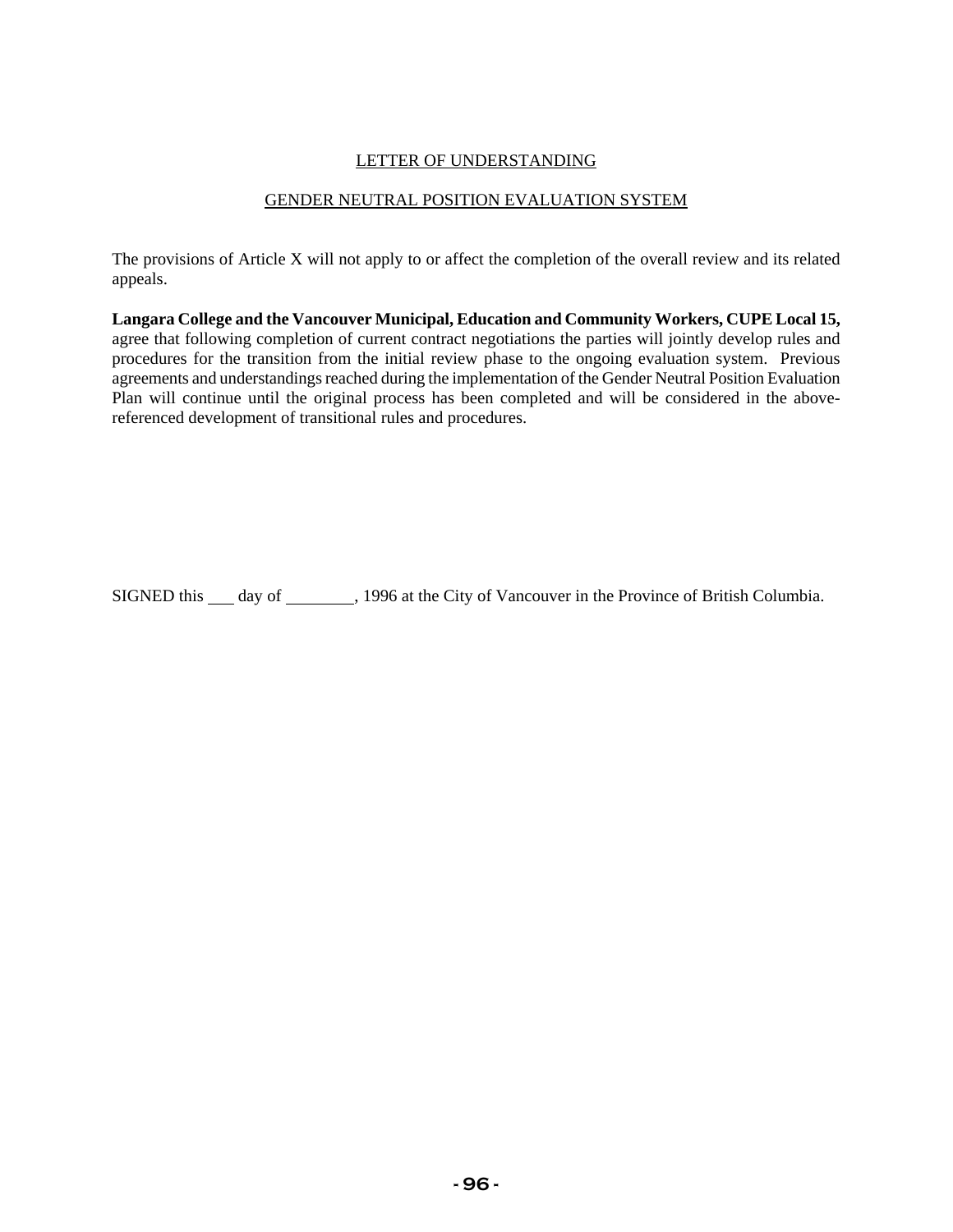LANGARA COLLEGE

BACK TO TABLE OF CONTENTS

## **APPENDIX VIII**

## **SEPARATION ISSUES**

- **1. Should Langara College decide to operate any "shared" "contract" or other service previously operated jointly with VCC, any Union members who have performed substantially similar work as part of such arrangement will be given right of first refusal, by seniority, for placement in such positions. This will not adversely affect the seniority rights of employees who may be subject to layoff and bumping. Seniority will be transferred.**
- **2. Areas covered by this provision include:**

**Library and Media Services Continuing Education Computer Services** 

- **3. Any person normally employed by Langara who is temporarily working at VCC after March 31, 1995 will retain full rights to return to their position at Langara with full seniority, or to exercise their seniority rights. This entitlement will expire March 31, 1996. Extensions beyond that date will require agreement of Langara College.**
- **4. The College will cooperate with the Union to minimize the adverse effects on employees resulting from the final separation of the two Colleges.**
- **5. The College and Union acknowledge that all employees of both Colleges who receive layoff notice prior to April 1, 1995 or are within a resulting bumping chain are entitled to cross unit**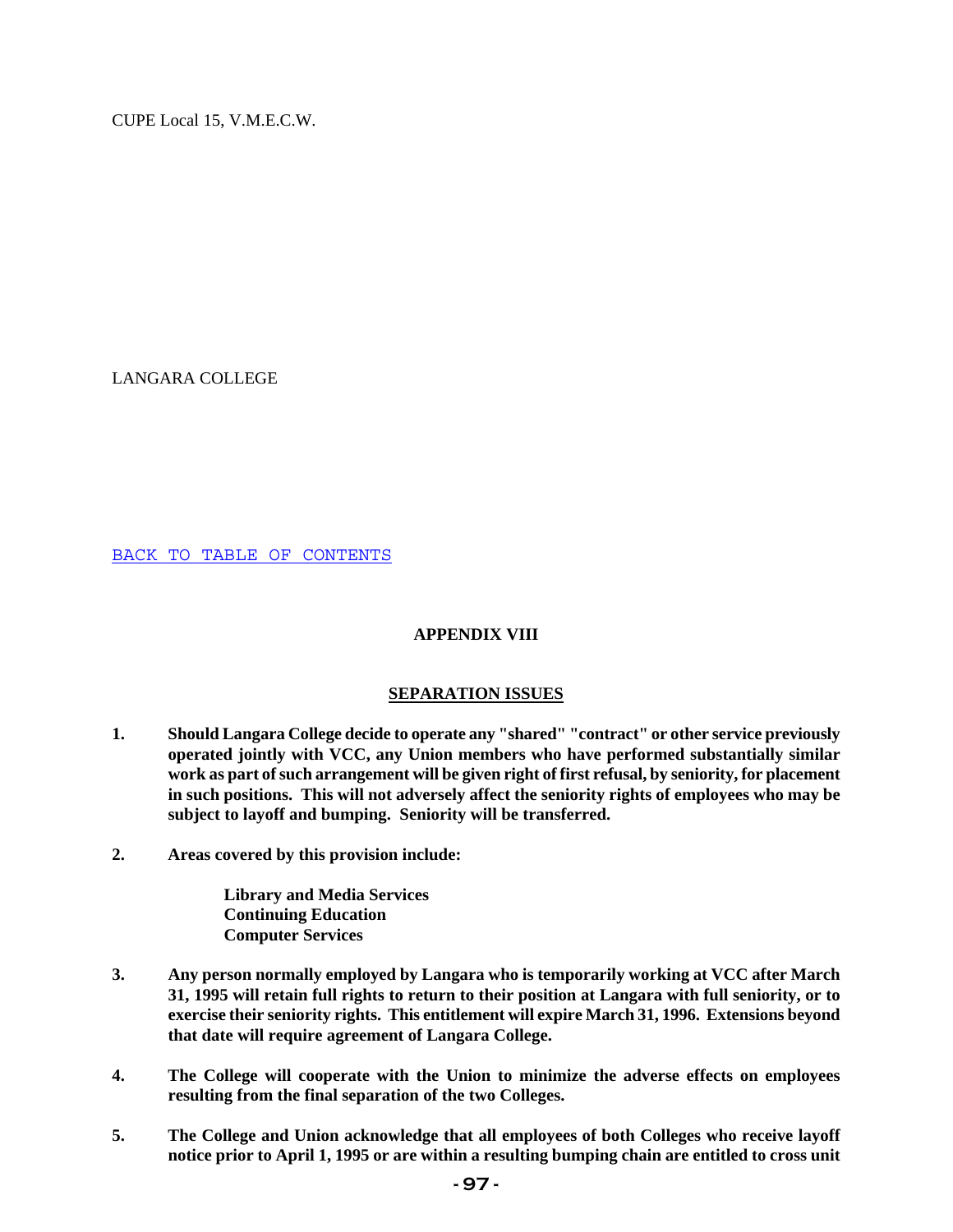**rights and will retain seniority for the purposes of layoff, recall, bumping and severance with both employers for a period of twelve (12) months beyond legal separation for the purposes of Article XVII.** 

**Any bumping chain begun during the currency of this provision will be completed under this provision notwithstanding the twelve (12) month limit.** 

Signed this \_\_\_ day of \_\_\_\_\_\_\_, 1996 at the City of Vancouver in the Province of British Columbia.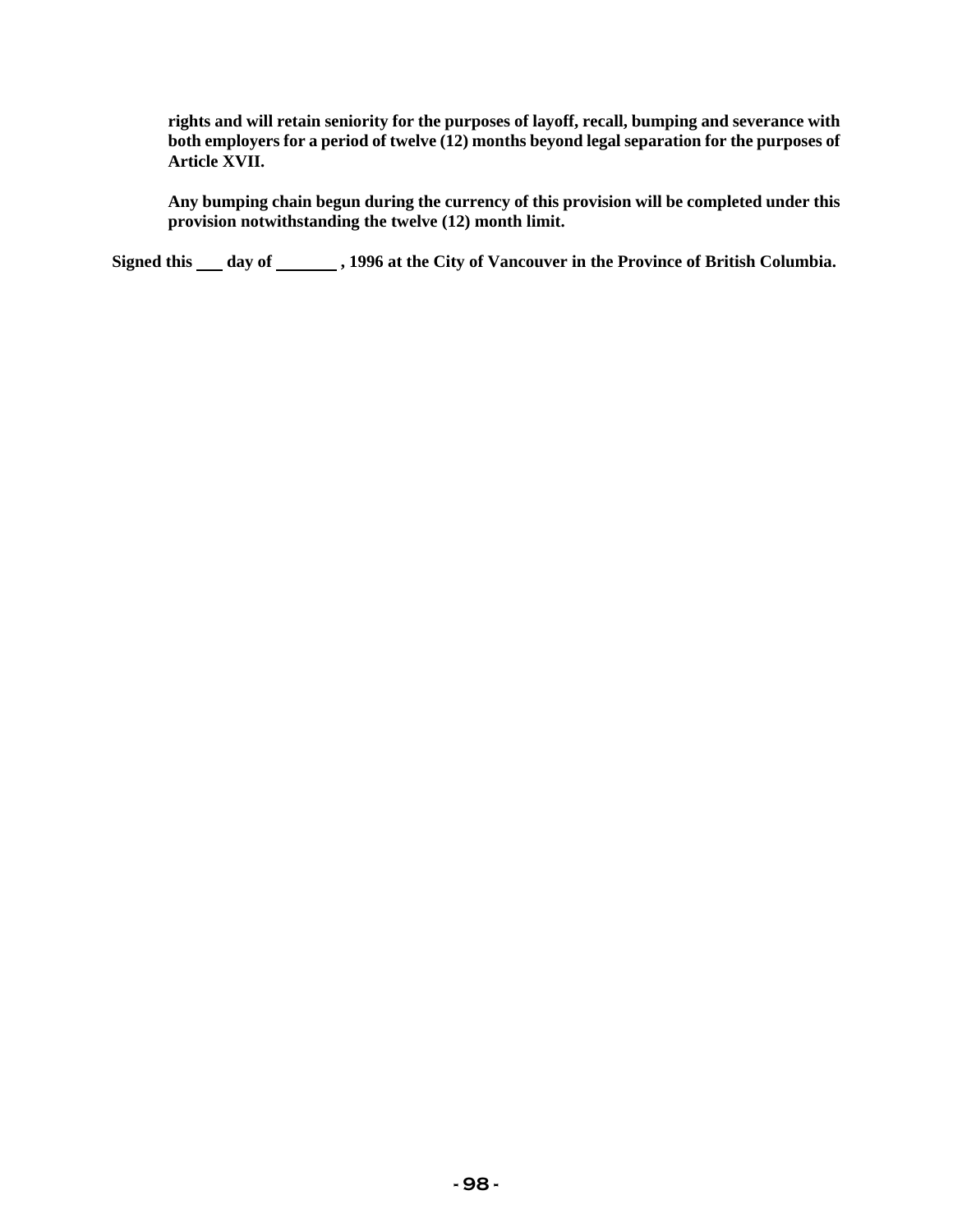**LANGARA COLLEGE** 

BACK TO TABLE OF CONTENTS

# APPENDIX IX

# LETTER OF UNDERSTANDING

# PAY EQUITY

The College agrees to meet with the Union to discuss possible uses of any additional funding which may become available as a result of any provincial government initiatives surrounding Pay Equity.

SIGNED this \_\_\_ day of \_\_\_\_\_\_\_\_, 1996 at the City of Vancouver in the Province of British Columbia.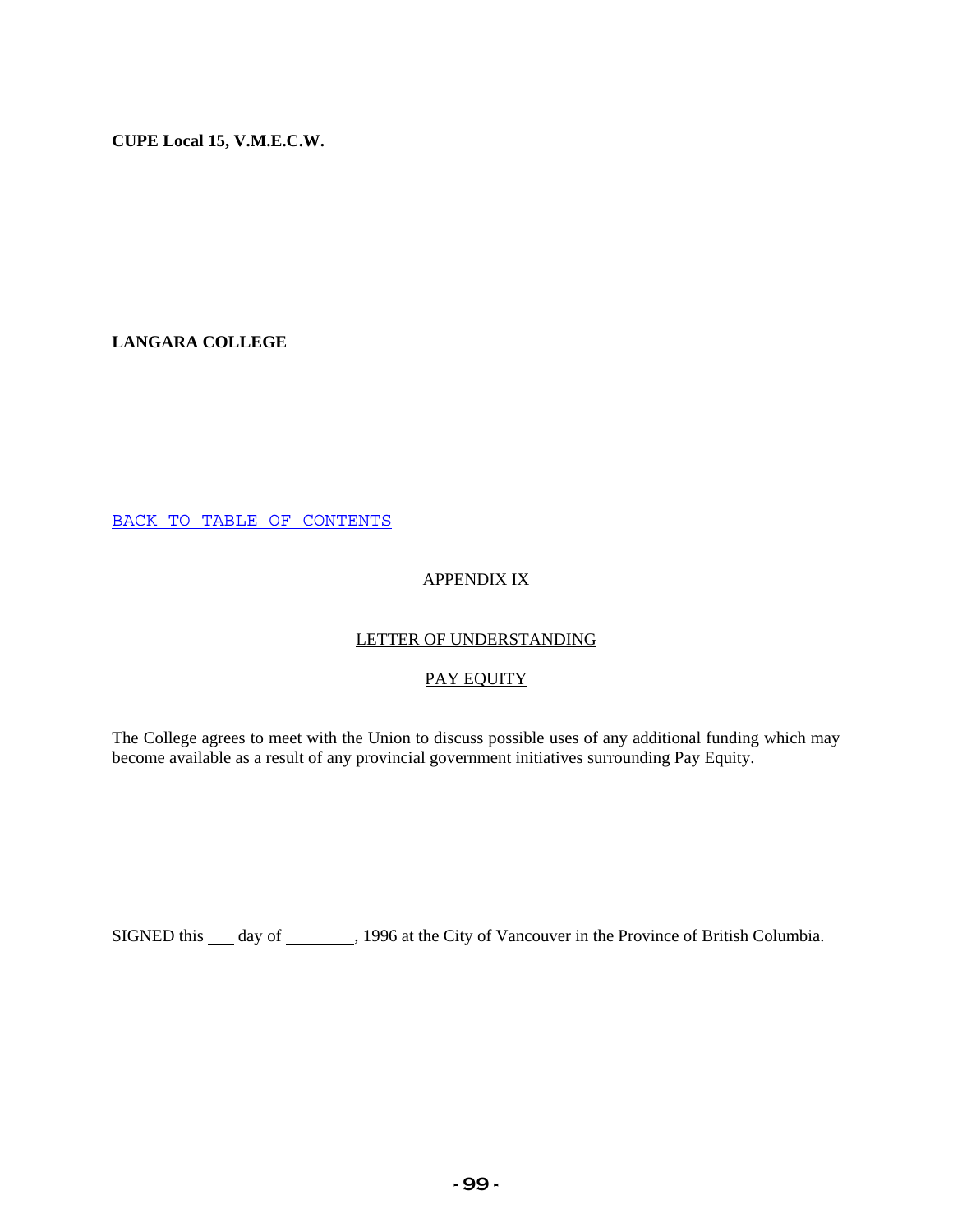LANGARA COLLEGE

BACK TO TABLE OF CONTENTS

# APPENDIX X

# LETTER OF UNDERSTANDING

# EMPLOYEE ASSISTANCE PROGRAM

During the 1992 negotiations, the parties discussed the introduction of an Employee Assistance Program. It was agreed that this benefit should be made available to all employees. The parties agree to refer this matter to the Benefits Committee to explore alternatives that may be available to fund this benefit.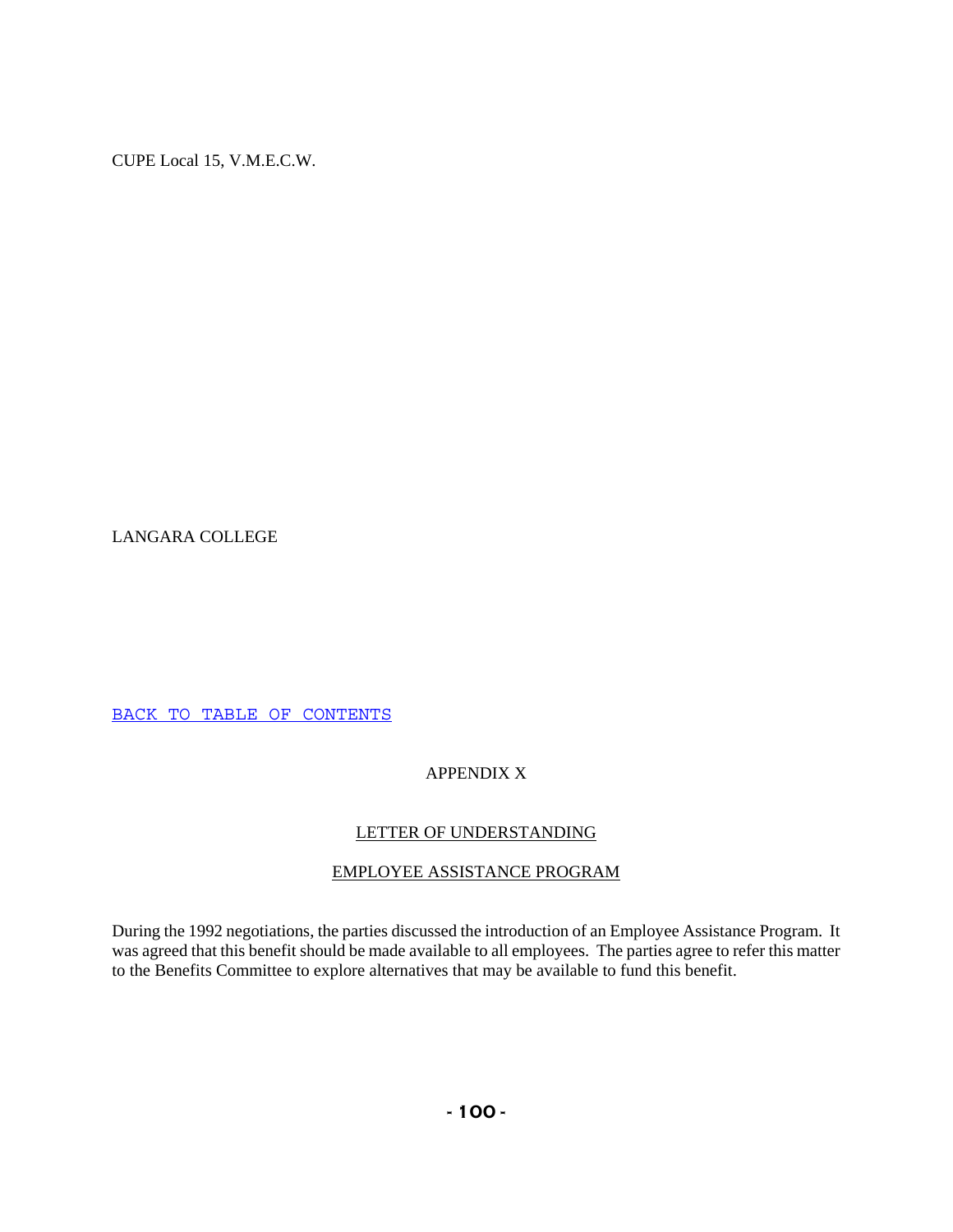SIGNED this \_\_\_ day of \_\_\_\_\_\_\_, 1996 at the City of Vancouver in the Province of British Columbia.

CUPE Local 15, V.M.E.C.W.

LANGARA COLLEGE

BACK TO TABLE OF CONTENTS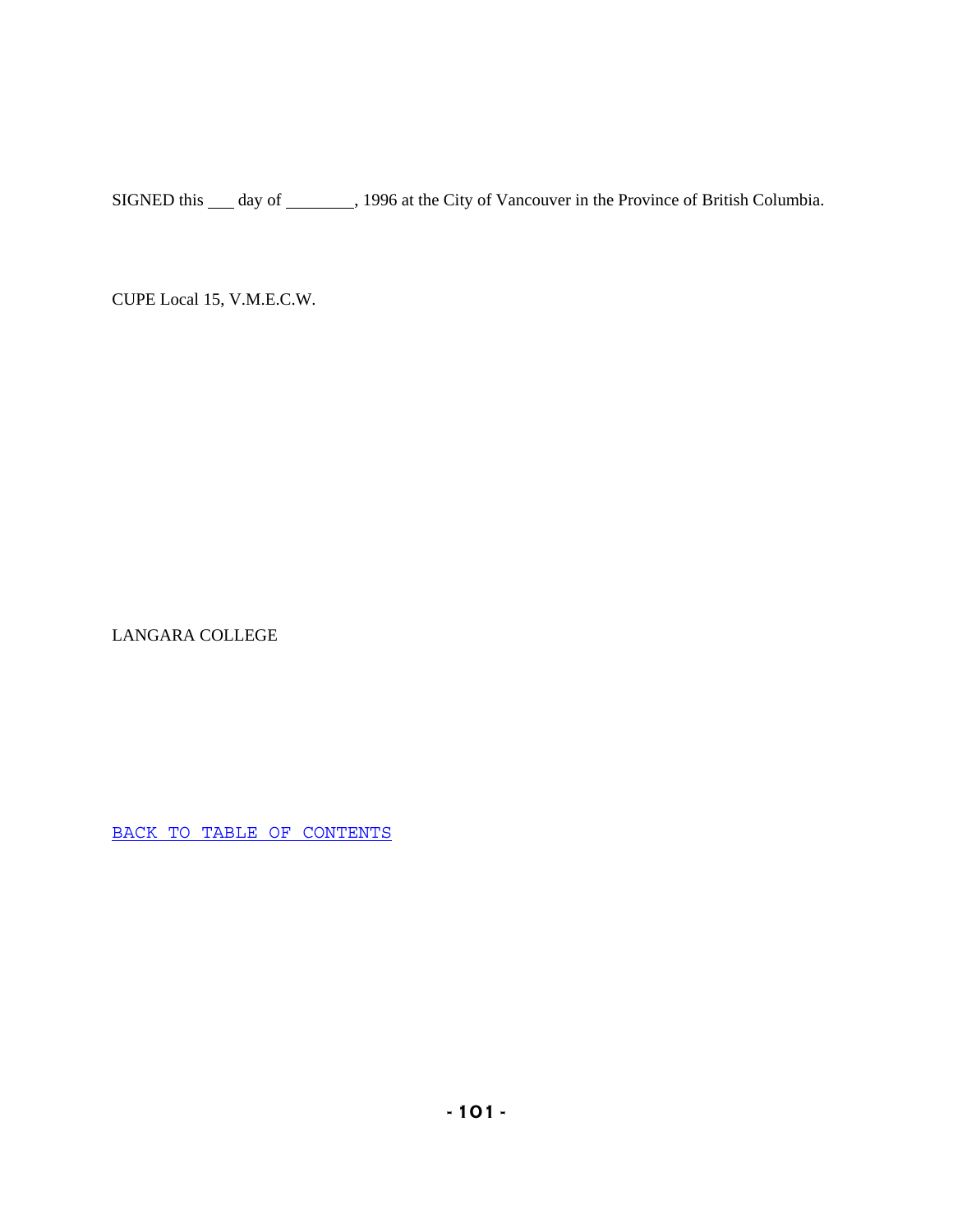# APPENDIX XI

# LETTER OF UNDERSTANDING

# BENEFITS CONTINUATION

This will confirm that the College supports the principle of continuation of coverage and normal premium payment for health and welfare benefits and superannuation, if available, while temporarily working for the College outside the bargaining unit. Specific application of this will be determined on a case by case basis.

SIGNED this \_\_\_ day of \_\_\_\_\_\_\_\_, 1996 at the City of Vancouver in the Province of British Columbia.

CUPE Local 15, V.M.E.C.W.

BACK TO TABLE OF CONTENTS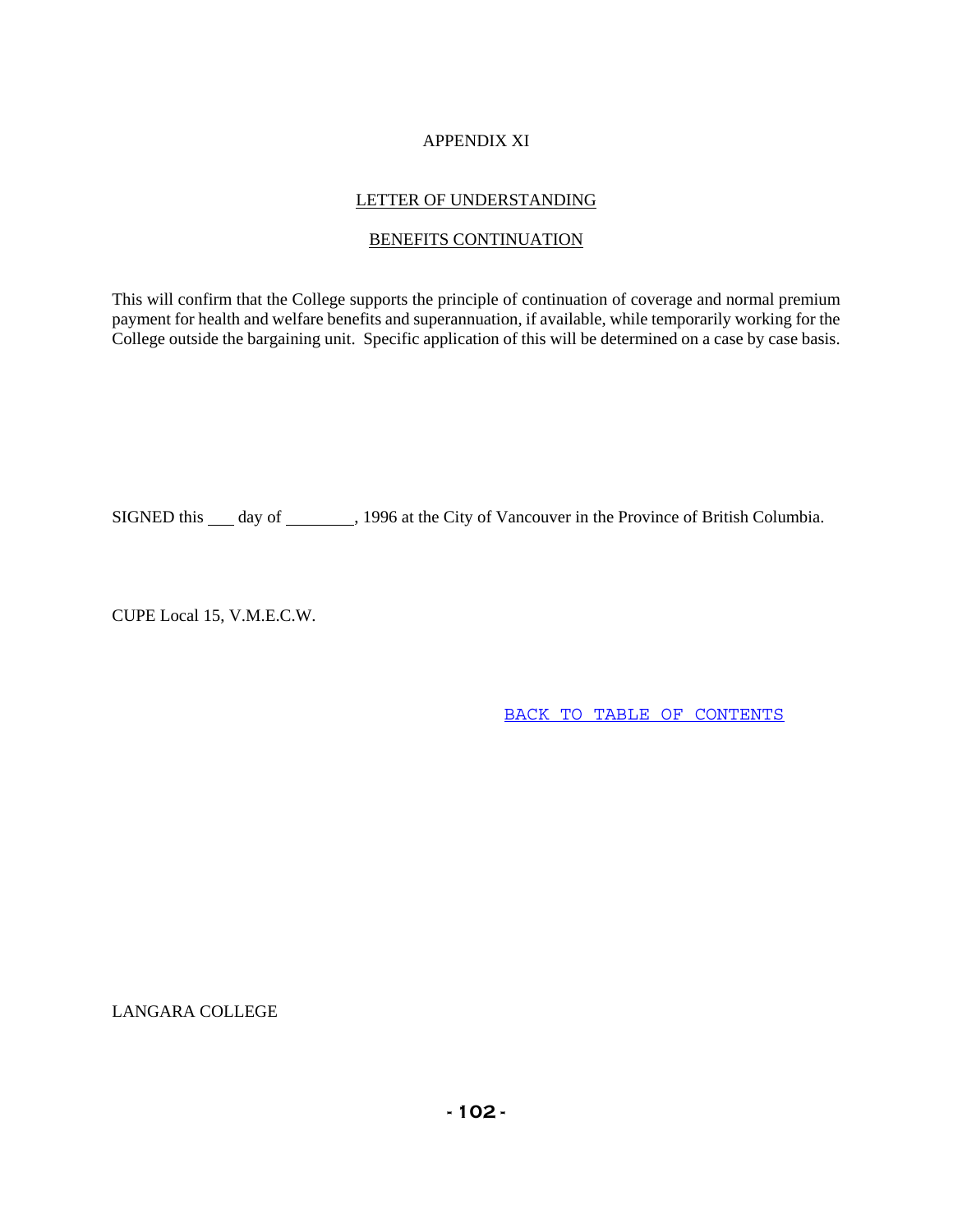# APPENDIX XII

# LETTER OF UNDERSTANDING

# CONTRACTING OUT

**Within one month of the signing of this collective agreement the Joint Standing Committee will meet to consider, and attempt to resolve, the dispute involving the use of Boyd Enterprises by the College. At the request of either party the mediator will assist the committee in reaching this resolution.** 

**Should the Joint Standing Committee fail to resolve this dispute to the mutual satisfaction of the parties within one month of its becoming seized of the dispute, the mediator will issue recommendations for the resolution of the dispute. Failing acceptance of those recommendations by both parties the mediator will issue a final and binding decision on the dispute.** 

SIGNED this \_\_\_ day of \_\_\_\_\_\_\_, 1996 at the City of Vancouver in the Province of British Columbia.

CUPE Local 15, V.M.E.C.W.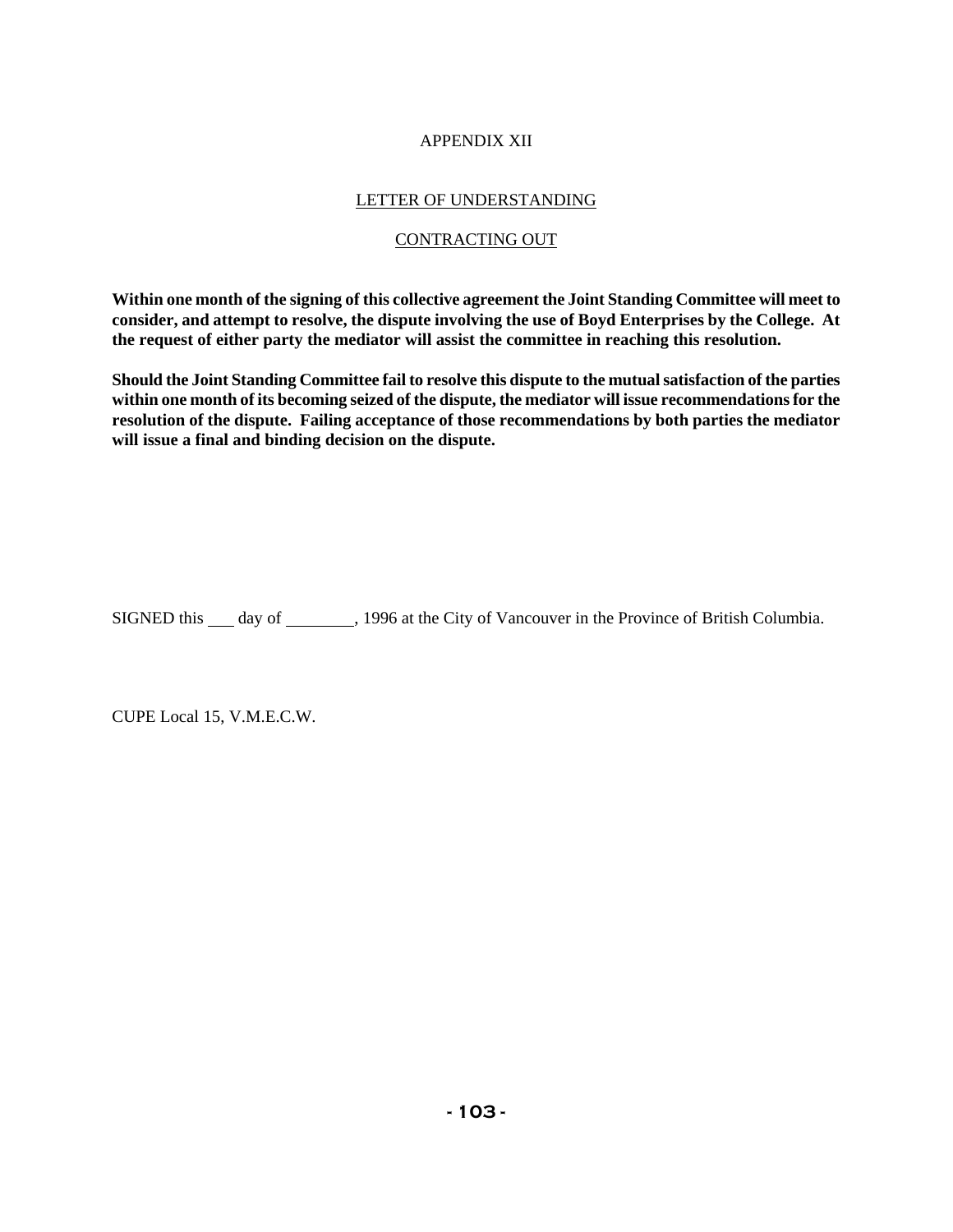LANGARA COLLEGE

BACK TO TABLE OF CONTENTS

# APPENDIX XIII

# LETTER OF UNDERSTANDING

# RATIFICATION MEETINGS

**The union will make every reasonable effort to schedule ratification meetings at a time which minimizes the disruption of College operations and will work with the College to ensure that minimum service levels are maintained during ratification meetings.** 

SIGNED this day of , 1996 at the City of Vancouver in the Province of British Columbia.

CUPE Local 15, V.M.E.C.W.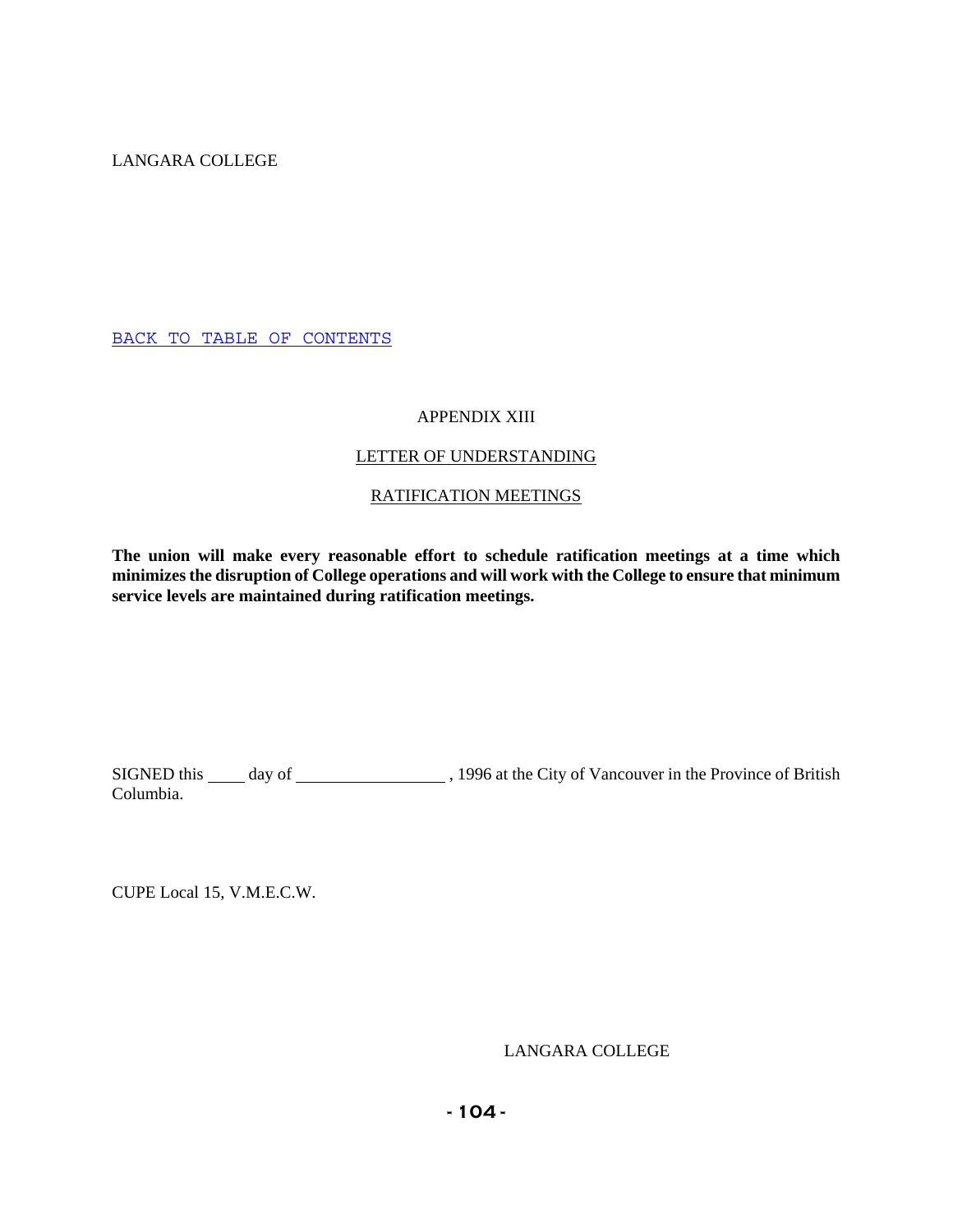BACK TO TABLE OF CONTENTS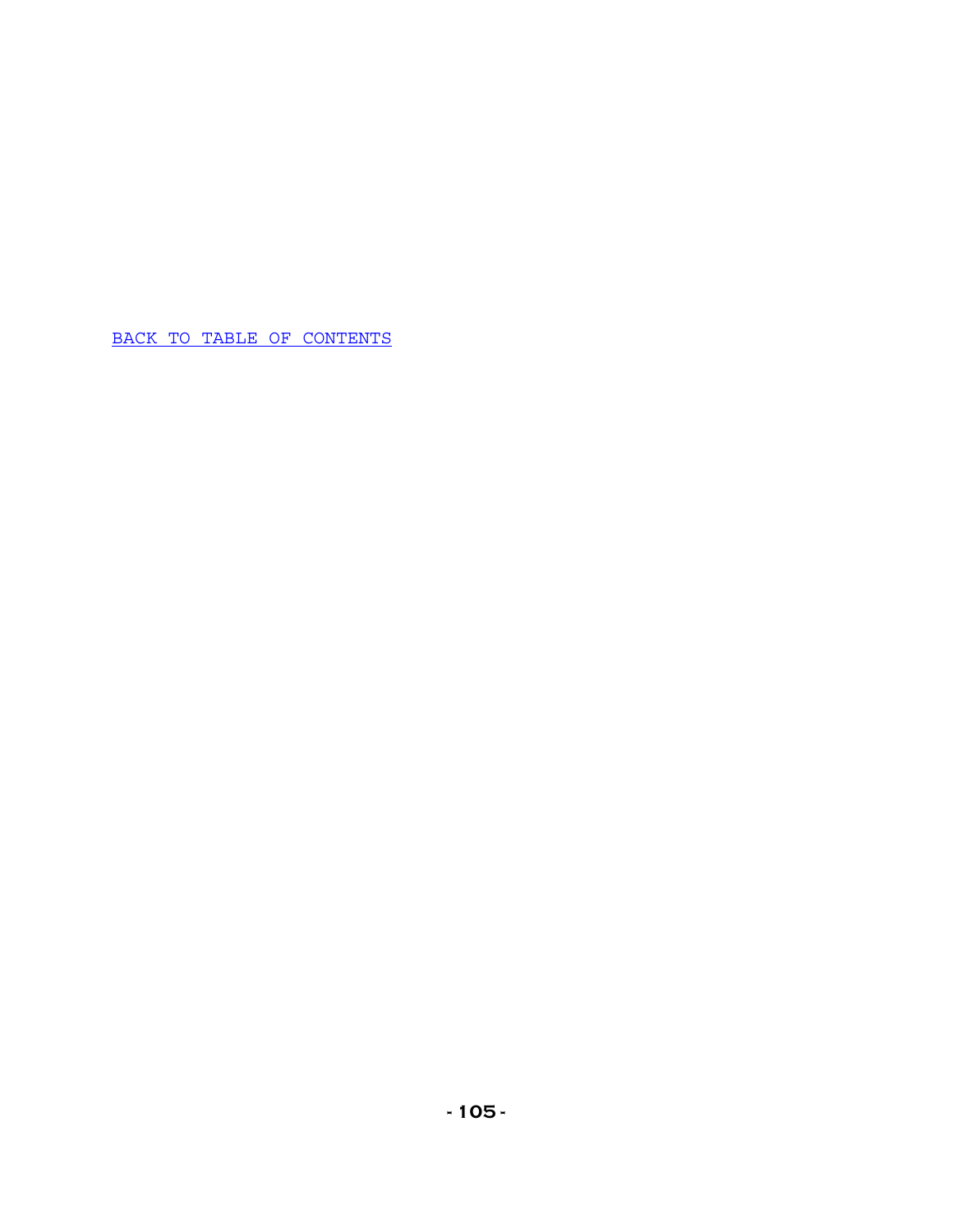# **APPENDIX XIV**

# **LETTER OF UNDERSTANDING**

# **COLLEGE HARASSMENT POLICY**

**The Union and the College will meet within sixty (60) days of the signing of the Collective Agreement to discuss revisions to the College's Harassment Policy. If the Union and the College agree, any changes will be reflected in Article VIII E of the Agreement.** 

**SIGNED this day of , 1996 at the City of Vancouver in the Province of British Columbia.** 

**CUPE Local 15, V.M.E.C.W.** 

BACK TO TABLE OF CONTENTS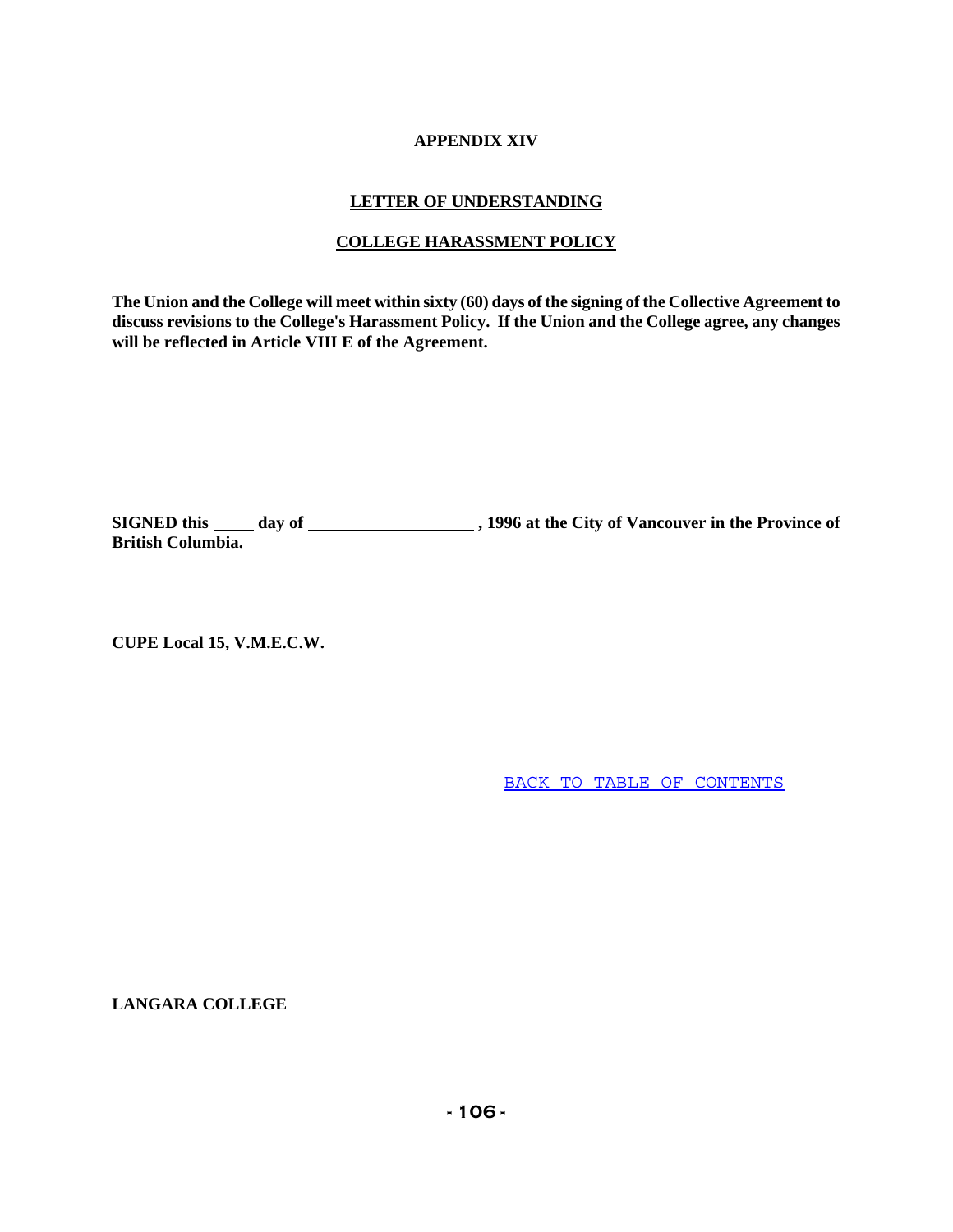# **APPENDIX XV**

# **LETTER OF UNDERSTANDING**

# **PROMOTION AND TRANSFER**

**The Union and the College agree that "filled", as used in Article XI H., shall have the following meaning:** 

**1. a new incumbent occupies the position;** 

 **or** 

**2. the College has made a legally binding offer to a successful candidate.** 

SIGNED this \_\_\_\_\_ day of \_\_\_\_\_\_\_\_\_\_\_\_\_\_\_\_\_\_\_\_\_\_, 1996 at the City of Vancouver in the Province of **British Columbia.** 

**CUPE Local 15, V.M.E.C.W.**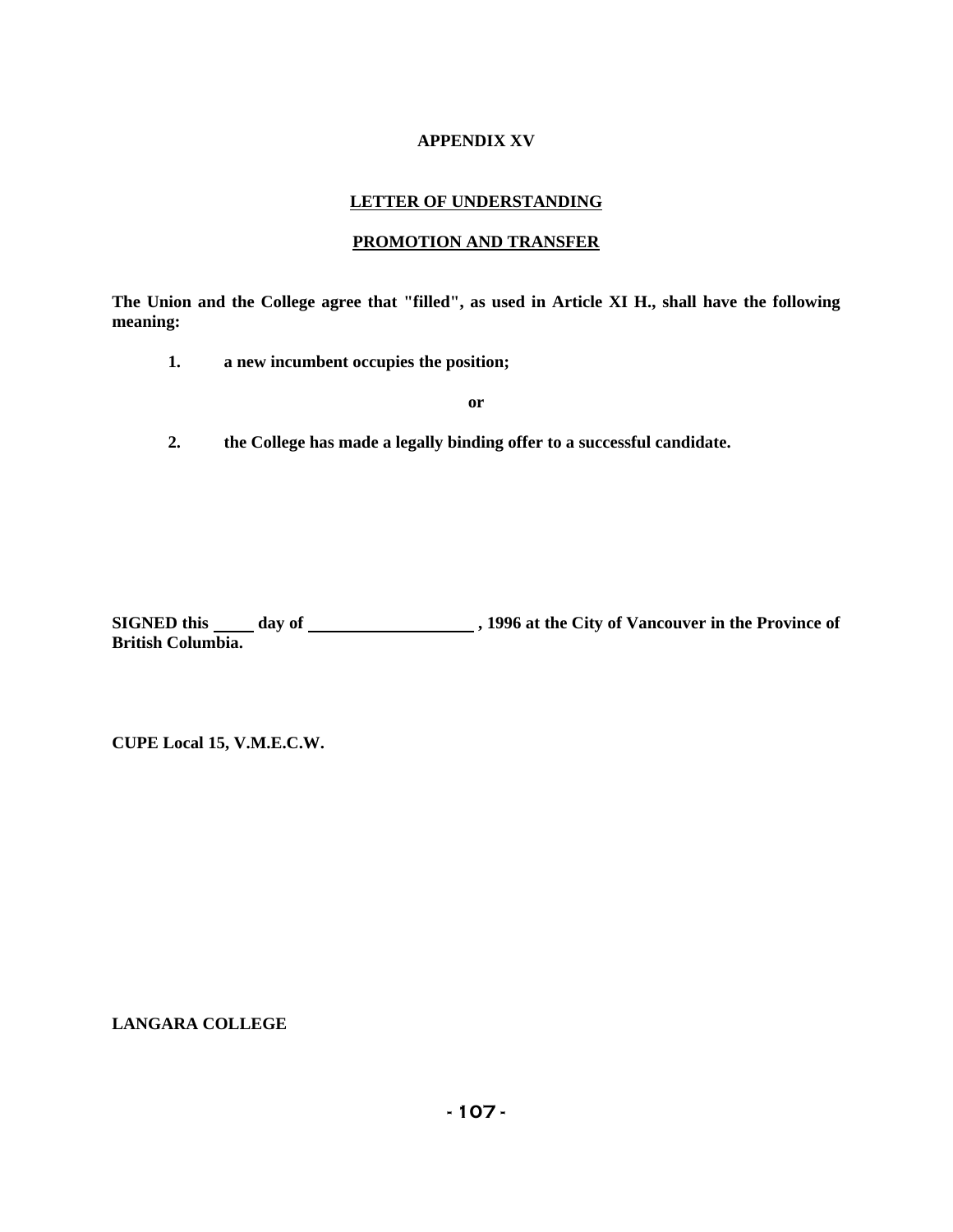BACK TO TABLE OF CONTENTS

# APPENDIX XVI

# POSTING OF A PERMANENT VACANCY UPON CONFIRMATION OF LONG TERM DISABILITY

This is to confirm as per our discussions during mediation, that Langara College concurs with the approach outlined by Ron Riching's in his May 25, 1995 letter concerning the posting of a position as a permanent vacancy when an incumbent is accepted by the insuring agency for LTD coverage.

The disabled employee will retain the right to return to their former position, or an equivalent one, and any "accommodation" rights they may be entitled to, notwithstanding the posting.

Should the person appointed to fill the posting subsequently be displaced by the returning employee, they will be entitled to exercise all rights under Article XVII, Layoff and Recall.

SIGNED this day of , 1995 at the City of Vancouver in the Province of British Columbia.

CUPE Local 15, V.M.E.C.W.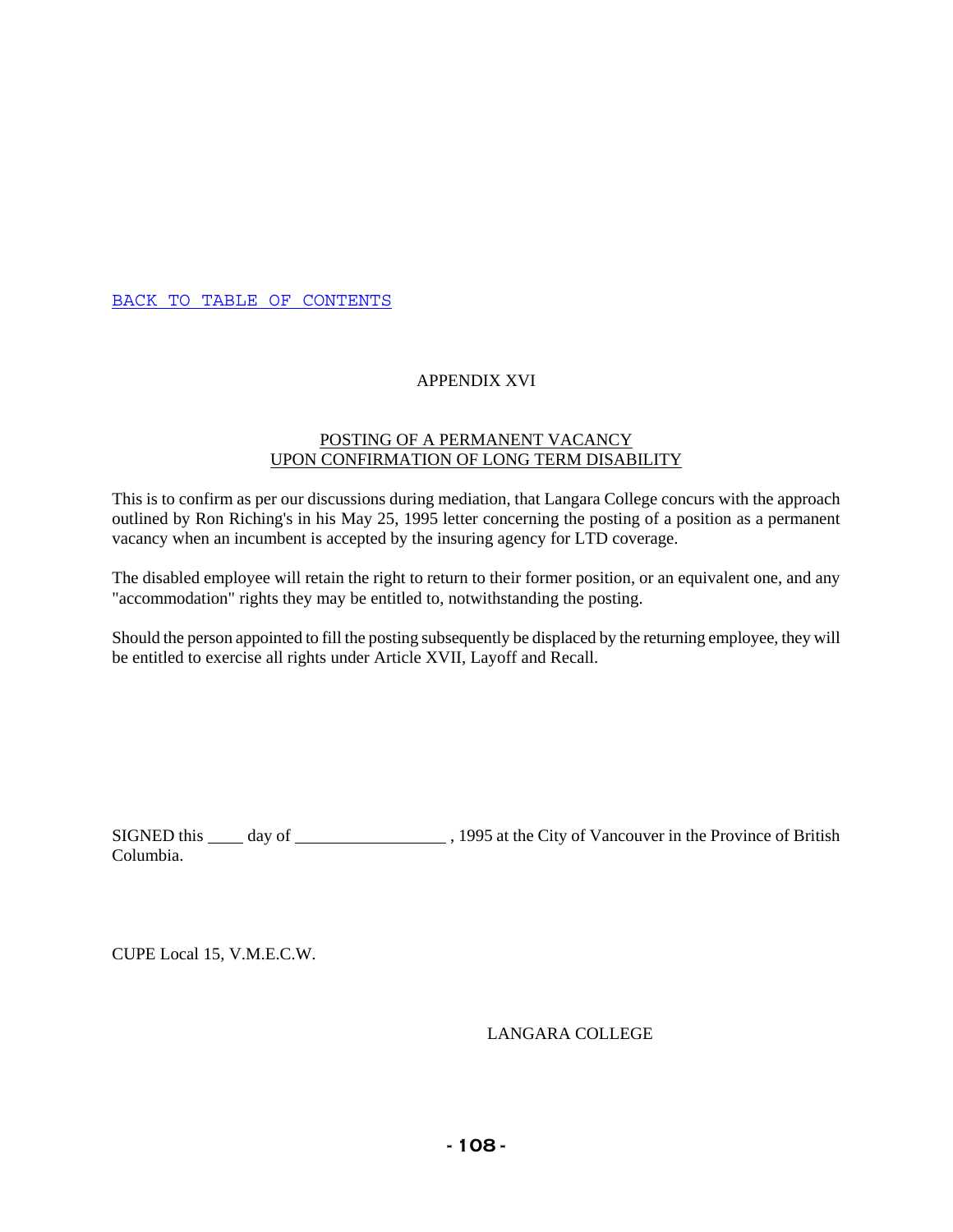## BACK TO TABLE OF CONTENTS

# SUBJECT MATTER INDEX

|                             | X١             |
|-----------------------------|----------------|
|                             | XI             |
|                             | XI             |
|                             | XI             |
|                             | Sc             |
|                             | Ш              |
|                             | $X^{\prime}$   |
|                             | $X^{\prime}$   |
|                             | XI             |
| Car Insurance -             |                |
|                             | Sc             |
|                             | $X^{\dagger}$  |
|                             | XI             |
|                             | VI             |
| Christmas and New Year's    |                |
|                             | XI             |
| Classifications / Pay Grade |                |
|                             | Sc             |
|                             | $X^{\prime}$   |
|                             | X <sup>I</sup> |
|                             | Ap             |
| Continuation of Insurance   |                |
|                             | XI             |
|                             | $X^{\prime}$   |
|                             | $X^{\prime}$   |
|                             | $X^{\prime}$   |
|                             | Sc             |
|                             | XI             |
|                             | XI             |
|                             | III            |
|                             | XI             |
|                             | XI             |
|                             | VI             |
|                             | VI             |
|                             | VI             |
|                             | Ap             |
|                             | X١             |
|                             | $X^{\prime}$   |
|                             | Ш              |
| Employee Assistance Plan    | Aŗ             |
|                             | VI             |
|                             | VI             |
|                             |                |

| 91                             |
|--------------------------------|
| XV H; XVIII F & G  51, 63 & 64 |
|                                |
|                                |
|                                |
|                                |
|                                |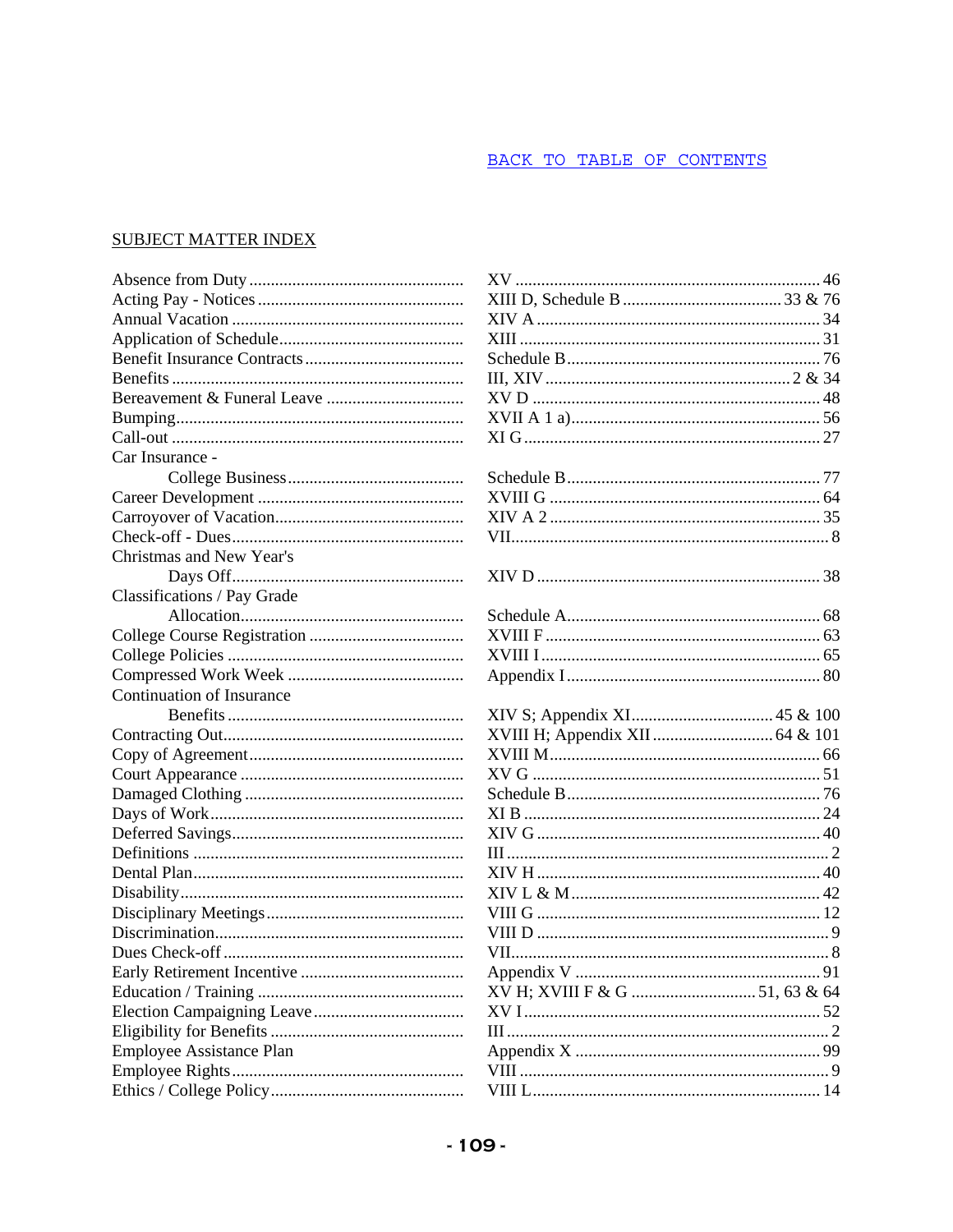| Gender Neutral |
|----------------|
|                |
|                |
|                |
|                |
|                |
|                |
|                |
|                |
|                |
|                |
|                |
|                |
|                |
|                |
|                |
|                |
|                |
|                |
|                |
|                |
|                |
|                |
|                |
|                |
|                |
|                |
|                |
|                |
| Mileage -      |
|                |
|                |
|                |
|                |

| .    |                                  |
|------|----------------------------------|
|      |                                  |
| .    |                                  |
| .    | Occupational                     |
| .    |                                  |
| .    |                                  |
|      |                                  |
|      |                                  |
|      |                                  |
|      |                                  |
| 31   |                                  |
| . 8  | Parking Expenses - Car Insurance |
| & 86 |                                  |
| . 47 |                                  |
| & 77 | Paygrade Classification/         |
| 63   |                                  |
| 89   |                                  |
|      |                                  |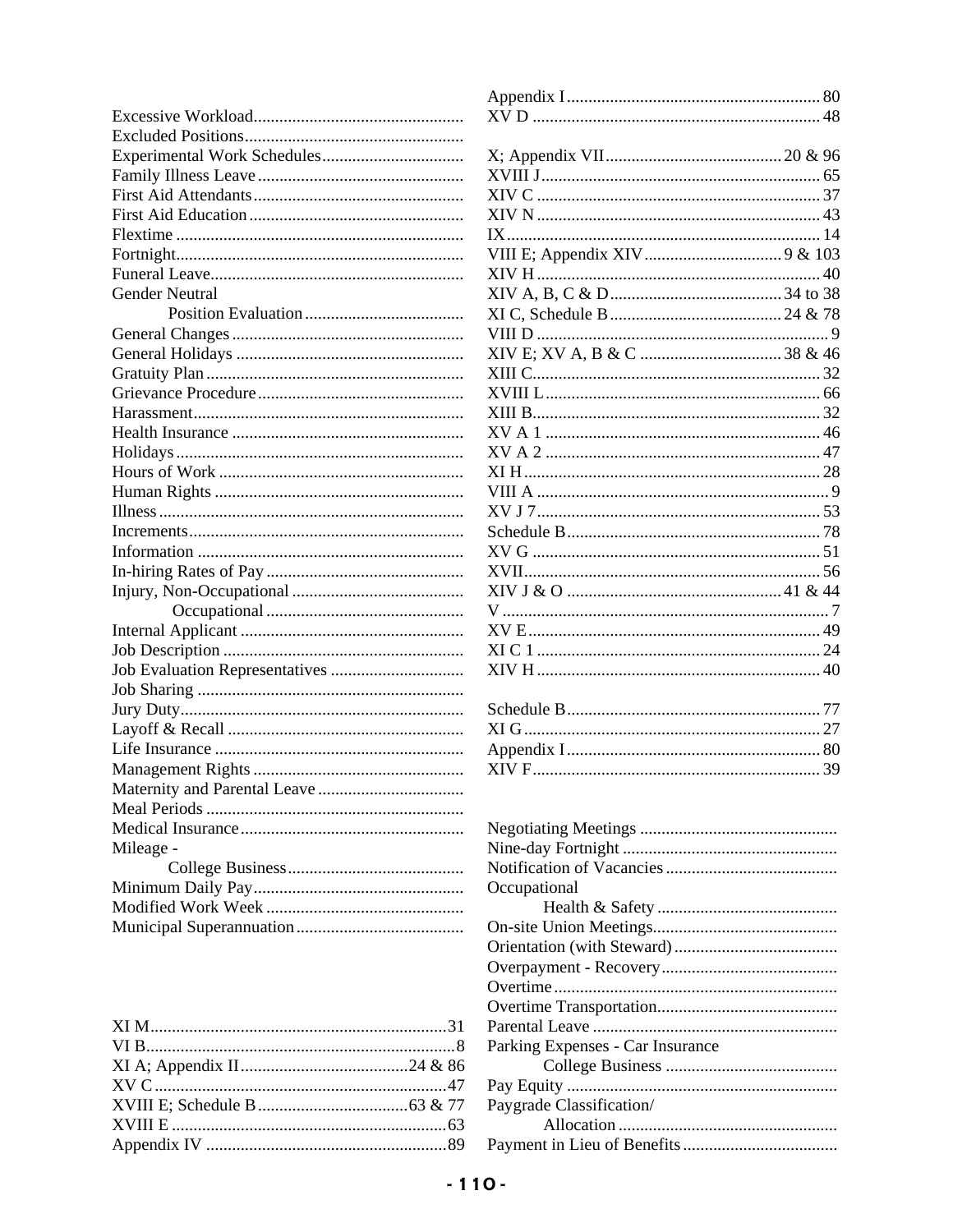| <b>Present Conditions</b>    |                                     |
|------------------------------|-------------------------------------|
|                              |                                     |
|                              |                                     |
|                              |                                     |
|                              |                                     |
|                              | III 9; Appendix V 5 & 91            |
|                              |                                     |
|                              |                                     |
|                              |                                     |
| <b>Registered Retirement</b> |                                     |
|                              |                                     |
|                              |                                     |
|                              | Salary Protection (Contracting Out) |
|                              |                                     |
| Re-training                  | <b>Savings Plan</b>                 |
|                              |                                     |
|                              |                                     |
|                              |                                     |
|                              |                                     |
|                              |                                     |
|                              |                                     |
|                              |                                     |
|                              |                                     |
|                              |                                     |
|                              |                                     |
|                              |                                     |
|                              |                                     |
|                              |                                     |
|                              |                                     |
|                              |                                     |
|                              |                                     |
|                              |                                     |
|                              |                                     |
|                              |                                     |
|                              |                                     |
|                              | Temporary Positions                 |
|                              |                                     |
|                              |                                     |
|                              |                                     |
|                              |                                     |
|                              | <b>Transfer Within</b>              |
|                              | CUPE Local 15, V.M.E.C.W            |
|                              |                                     |

| III 9; Appendix V 5 & 91                            |
|-----------------------------------------------------|
|                                                     |
|                                                     |
|                                                     |
|                                                     |
|                                                     |
|                                                     |
|                                                     |
| <b>Salary Protection (Contracting Out)</b>          |
|                                                     |
| Savings Plan                                        |
|                                                     |
|                                                     |
|                                                     |
|                                                     |
|                                                     |
|                                                     |
|                                                     |
|                                                     |
|                                                     |
|                                                     |
|                                                     |
|                                                     |
|                                                     |
|                                                     |
|                                                     |
|                                                     |
|                                                     |
|                                                     |
|                                                     |
|                                                     |
|                                                     |
| Temporary Positions                                 |
|                                                     |
|                                                     |
|                                                     |
|                                                     |
| <b>Transfer Within</b>                              |
|                                                     |
| CUPE Local 15, V.M.E.C.W<br>Llnemployment Insurance |
|                                                     |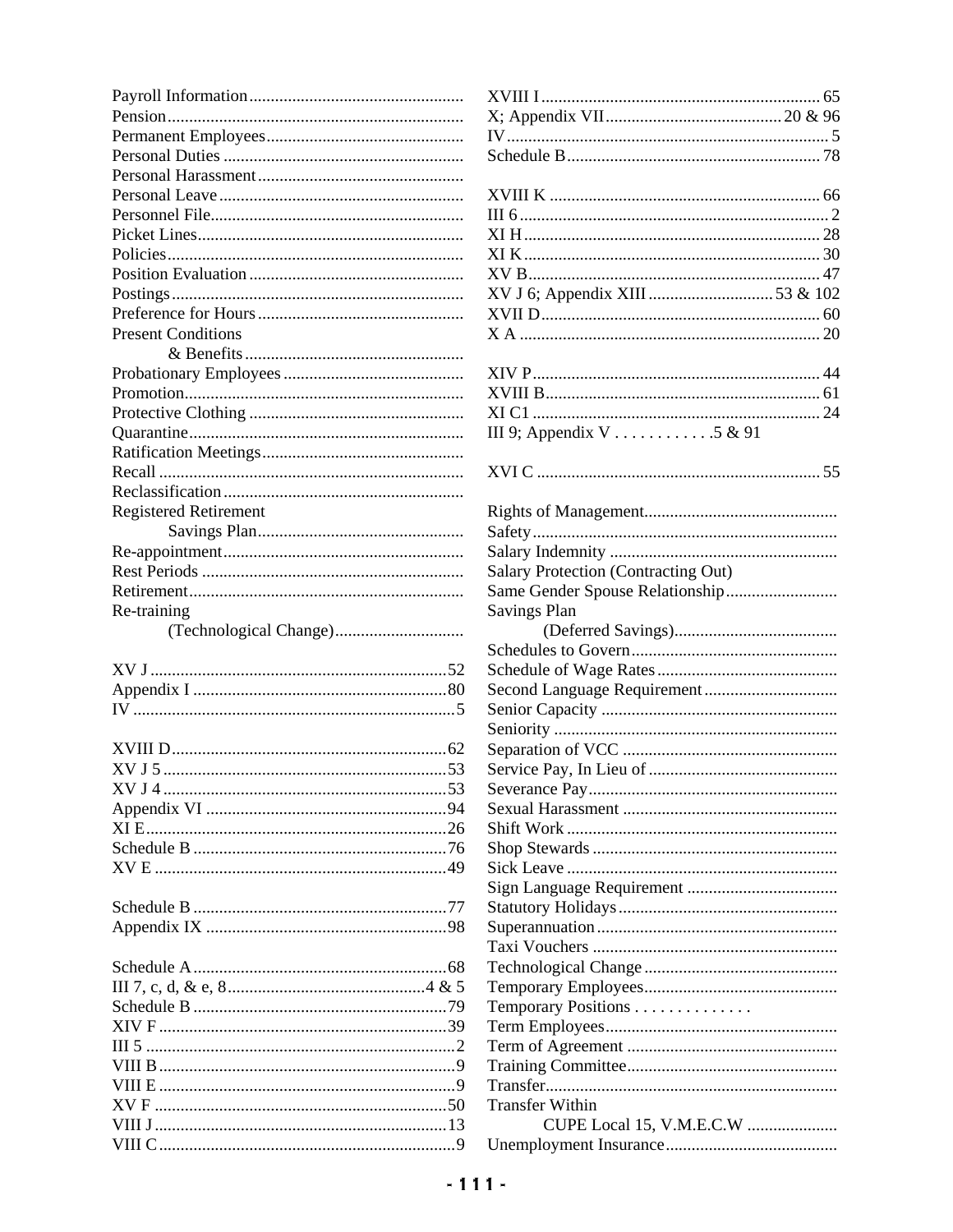| Video Display Terminal          |  |
|---------------------------------|--|
|                                 |  |
|                                 |  |
|                                 |  |
|                                 |  |
|                                 |  |
|                                 |  |
|                                 |  |
|                                 |  |
|                                 |  |
|                                 |  |
|                                 |  |
|                                 |  |
|                                 |  |
|                                 |  |
|                                 |  |
|                                 |  |
|                                 |  |
|                                 |  |
|                                 |  |
|                                 |  |
|                                 |  |
|                                 |  |
|                                 |  |
|                                 |  |
|                                 |  |
|                                 |  |
|                                 |  |
| XIV E,L&M XV A,B&C38,42,46,& 47 |  |
|                                 |  |
|                                 |  |
|                                 |  |
|                                 |  |
|                                 |  |
|                                 |  |
|                                 |  |
|                                 |  |
|                                 |  |
|                                 |  |
|                                 |  |
|                                 |  |
|                                 |  |
|                                 |  |
|                                 |  |
|                                 |  |
|                                 |  |
|                                 |  |
|                                 |  |
|                                 |  |
|                                 |  |

| XIL 31 |  |
|--------|--|
|        |  |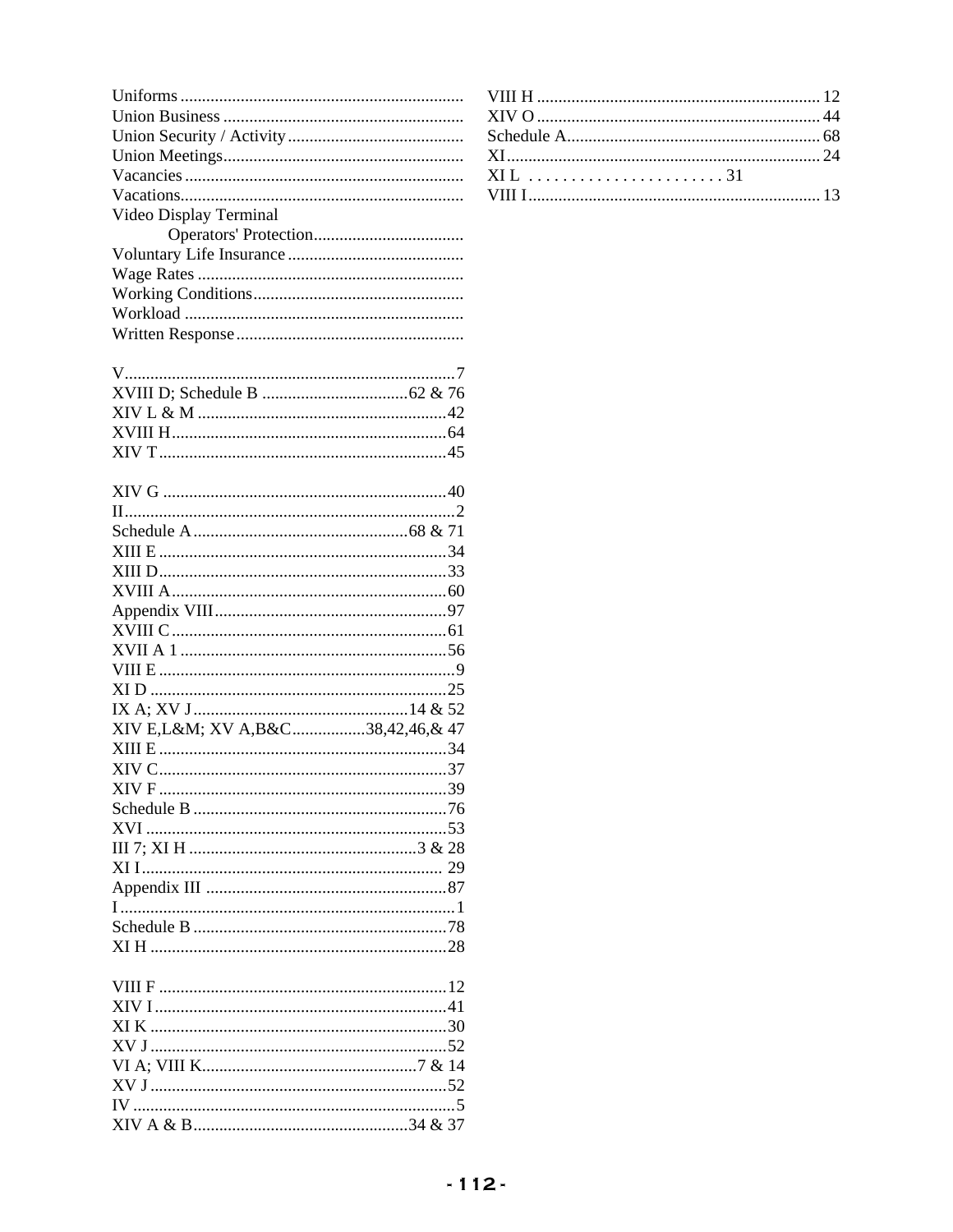| My Steward is              |  |  |
|----------------------------|--|--|
| and available at Phone No. |  |  |
| My alternate Steward is    |  |  |
| Phone No.                  |  |  |

### The Collective Agreement

This contract specifies the terms and conditions of your employment and has been mutually agreed upon by the Union and College. Both parties want the provisions to be respected and properly applied. It is in your interest to know the contract as it applies to your working environment.

#### Grievance Procedure

Problems regarding the application, enforcement, or interpretation of this contract should be dealt with through the procedure outlined in Article IX. If you have a problem, discuss it with your immediate supervisor within 15 working days with your Shop Steward present.

#### Shop Steward

Your Shop Steward is a liaison between you and your supervisor when dealing with problems that arise on the job. Your Shop Steward should also be aware of what is happening within the Union and the labour movement. If you are aware of a problem or have a question regarding your work or the Union, please contact your Steward.

#### Negotiations

Contract improvements are negotiated between the Union and the College. Negotiations generally start about 3 months prior to the expiry of the Contract. It is the practice of your Union to have the Bargaining Unit elect a negotiating committee from within the membership of the Bargaining Unit.

### BACK TO TABLE OF CONTENTS

## **PAY EQUITY FUNDING 1994/95**

| PAY GRADE | Step 1 | Step 2 | Step 3 | Step 4 | Step 5 |
|-----------|--------|--------|--------|--------|--------|
|           | 1.26   | 1.20   | 1.10   | 1.09   | 1.03   |
|           |        |        |        |        |        |